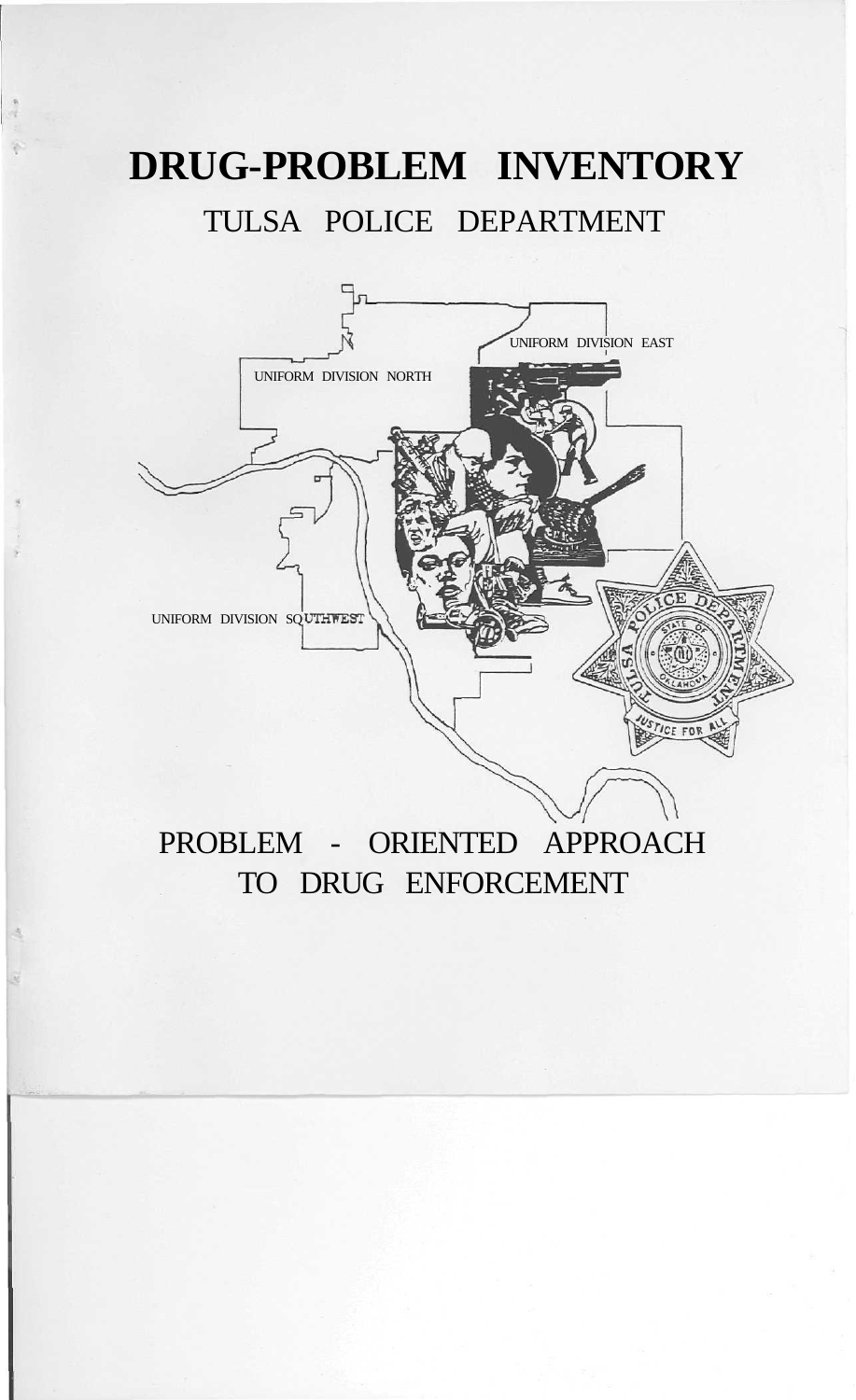#### THE SCOPE AND EFFECT OF TULSA OKLAHOMAS DRUG PROBLEM DRUG PROBLEM INVENTORY

Tulsa. Oklahoma, Police Department

The Problem-Oriented Approach to Drug Enforcement project funded by the Bureau of Justice Assistance administered by the Police Executive Research Forum

JULY 1989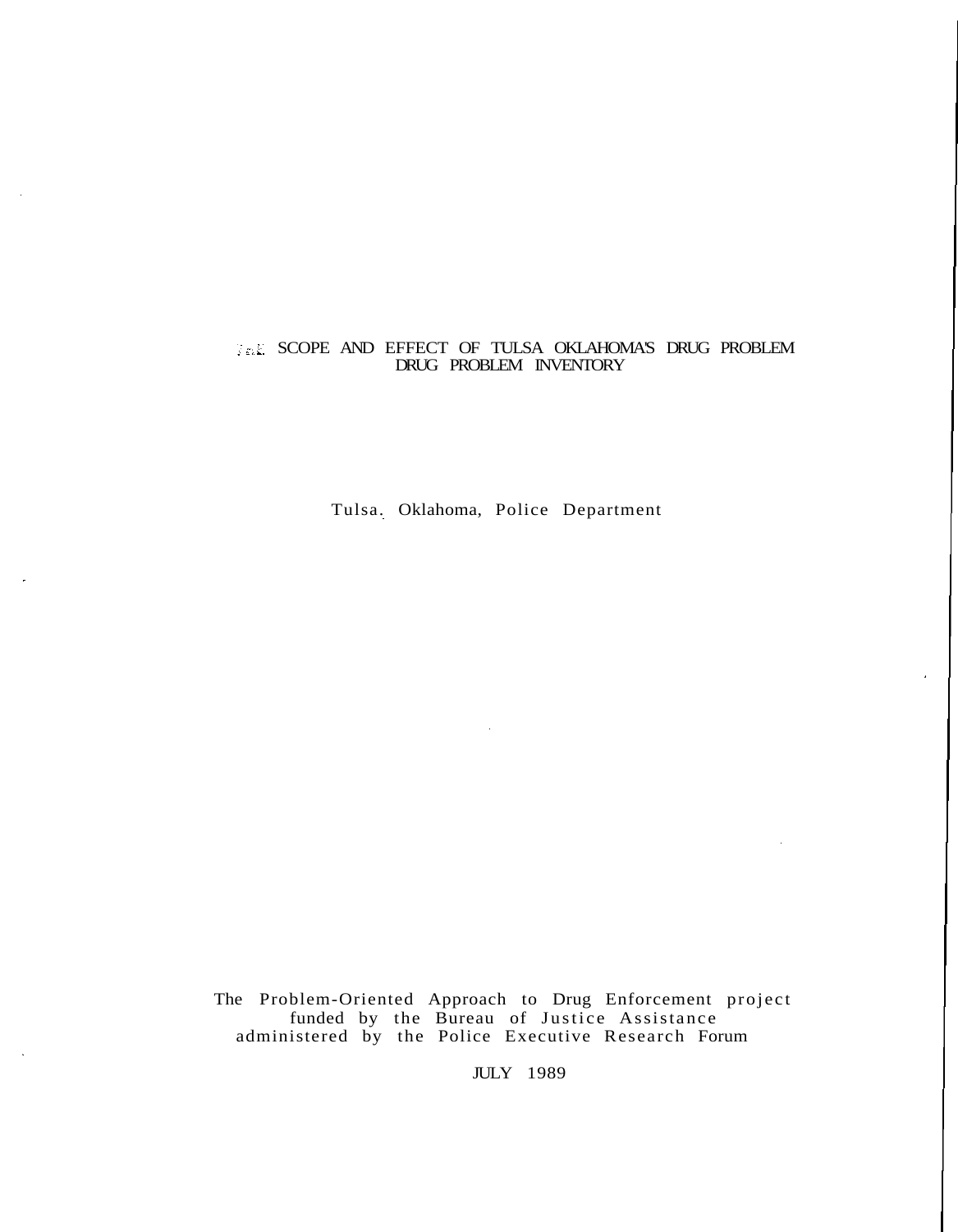The problem-oriented Approach to Drug Enforcement Project

The Police Executive Research Forum has a cooperative agreement with the Bureau of Justice Assistance to conduct a two year project applying the principles of problem-oriented policing to drug problems of five cities. The objectives of the project are three-fold:

- To increase the effectiveness of police in battling drug problems by addressing the underlying problems that give rise to incidents that drive patrol time;
- to increase the reliance on the knowledge and creative approaches of line officers to analyze problems and develop solutions; and,
- to develop a closer involvement with the public to see that police address the needs of citizens.

""v« cities are participating in the project—Atlanta, Tampa,

.rdelphia, Tulsa, and San Diego. Each of the project sites  $i$ .  $\therefore$  targeted a portion of its city that faces severe problems with a dimension of the comprehensive drug problem; street level dealing of crack cocaine is a major concern in each site. Four of the project cities have also focused predominantly upon areas which include large public housing complexes. Those cities are implementing project strategies that include an active role for both residents and management of the housing authorities. All of the cities are developing a cooperative interagency response to maximize the benefits of both public and private resources.

 $r$ ach of the cities in the Problem-Oriented Approach to Drug . . .rcement project has a formal task group or management : ittee that has conducted an inventory of the city's drug problem in a target area. In addition, those task groups are guiding the organizational application of the problem-oriented policing techniques. The strategies are being used by officers and supervisors involved in the project who were trained by the Forum staff. In each city, a Field Technical Assistance Coordinator provides technical assistance to the task group and to the officers who are using the problem-solving techniques.

The Problem-Oriented Approach to Drug Enforcement project is supported by Grant No. 88-DD-CX-KO72 awarded by the Bureau of Justice Assistance, Office of Justice Programs, U.S. Department of Justice, Washington DC20531. BJA program monitors are: Richard H. Ward, Chief, Law Enforcement Branch, and Donald J. Anderson, Program Manager. The project is administered by the Police Executive Research Forum, 2300 M Street, NW. Suite 910, Washington, DC 20037. The Forum's program staff are: Darrel Stephens, John E. Eck, Deborah Lamm Weisel, and Diane Hill.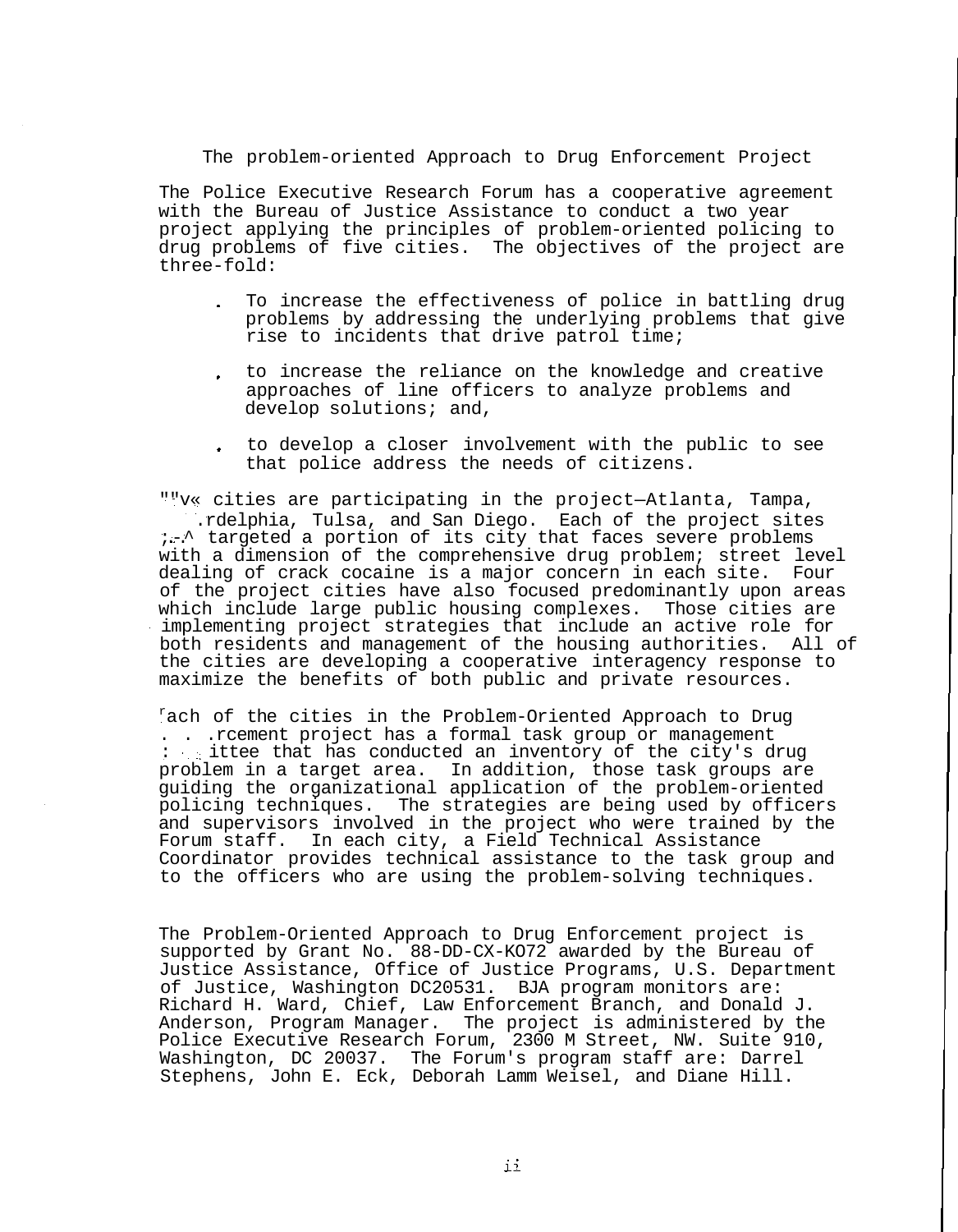#### Contributors

#### This report was produced by:

#### Karen Allen, Field Technical Assistance Coordinator, Problem-Oriented Approach to Drug Enforcement project, Tulsa, Oklahoma

The Problem-Oriented Approach to Drug Enforcement project in Tulsa is managed by a Task Group consisting of the following members. Their contributions are greatly appreciated.

> Lt. Steve Smith Project Director Area Commander/Uniform Division Southwest

Lt. Carolyn Robison Special Investigations/Uniform Division North

> Lt. Jack Putman Detective Division

Master Patrol Officer Mike Nance Crime Analyst/Uniform Division North

> Cpl. Jerry Isaacs Planning & Research

Sgt. Mike Garner Special Investigations/Uniform Division North

> Sgt. Fred Morrow Planning & Research

Master Patrol Officer Gerald Atchley D.A.R.E. Program

> Sgt. Ed Pierce Planning & Research

> Sgt. Ken Brown Planning & Research

Master Patrol Officer Angeline Moore Planning & Research

Marilyn Meakins Analyst/Special Investigations Department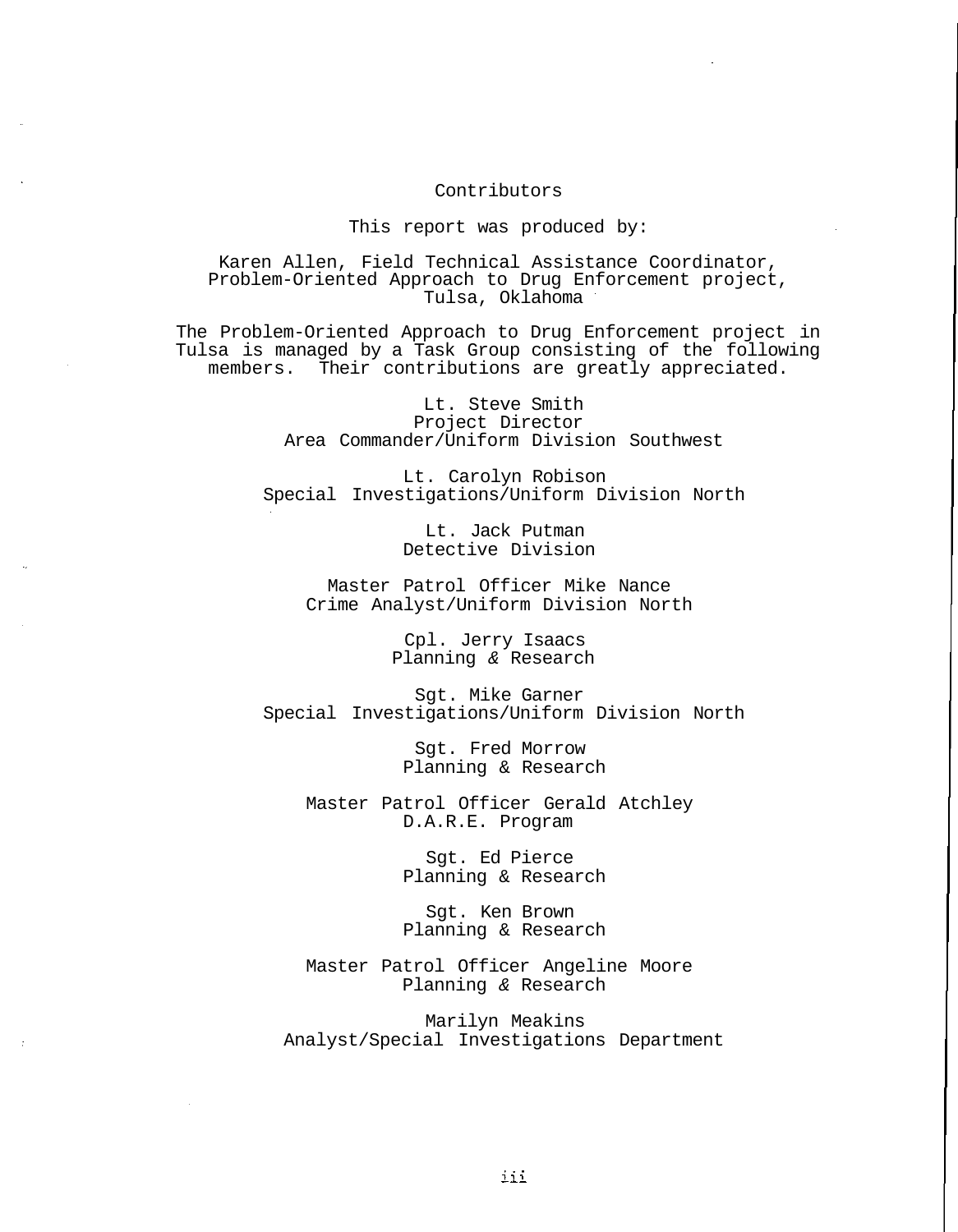#### Acknowledgements

The support and assistance from many different organizations and institutions, as veil as divisions within the Tulsa Police Department contributed to this report. We appreciate assistance provided by the following organizations.

> Records Division Forensic Laboratory Planning & Research Division Special Investigations Division Uniform Division Street Crimes Units of the Tulsa Police Department

Oklahoma State Bureau of Investigation Tulsa Association of Occupational Nursing Oklahoma State Department of Mental Health

St John Medical Center

Hillcrest Hospital

St Francis Hospital

Brookhaven Hospital

Oklahoma Osteopathic Hospital

Indian Health Care Resource Center City of Faith Medical Research Center Morton Comprehensive Health Services County Medical Examiner's Office

Community Service Council

Tulsa Public Schools

Helpline

Applied Technical Services Indian Nation's Council of Government

 $\exists\, v$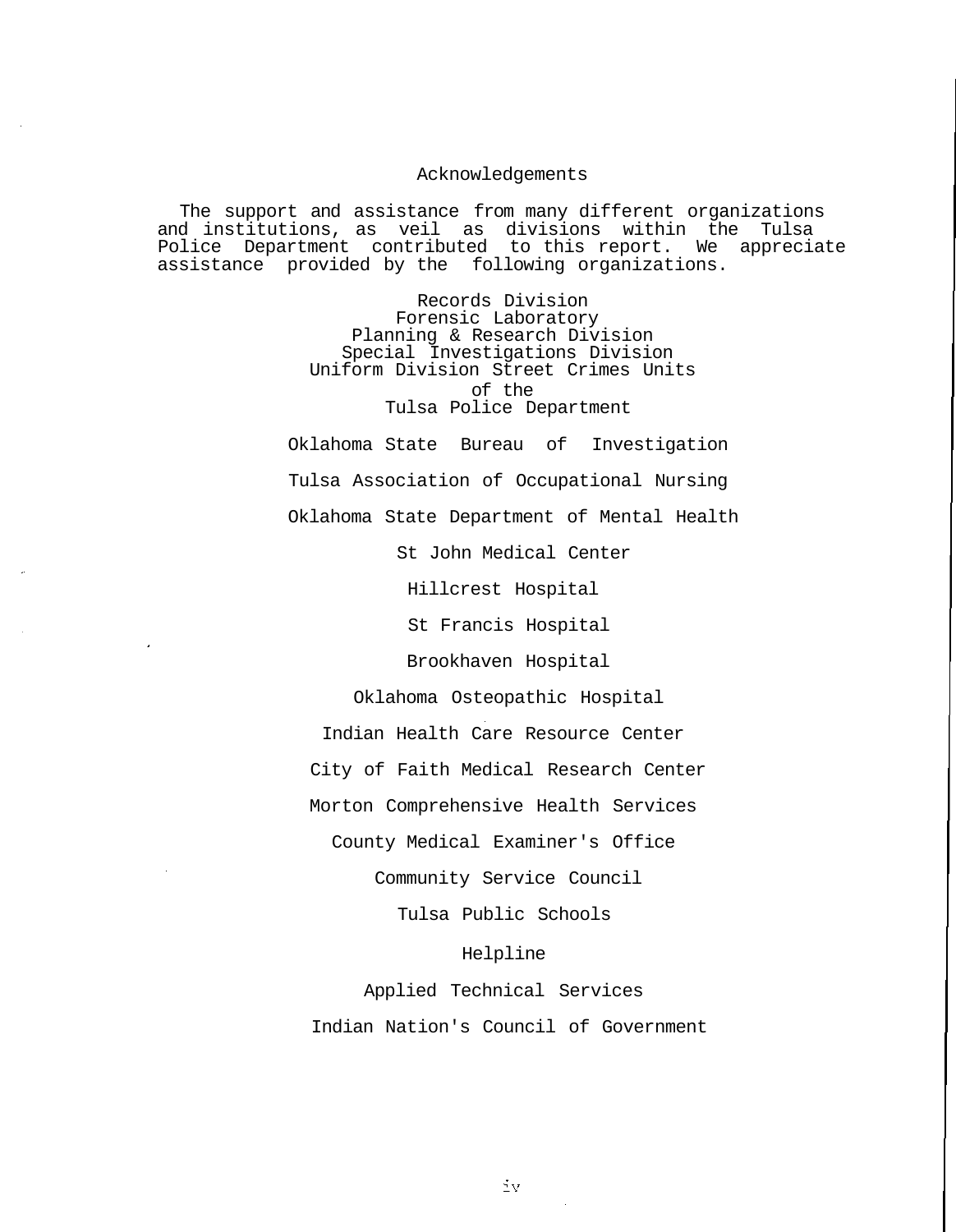#### Other Acknowledgments

Chief Drew Diamond supports the concept of Problem-Oriented Policing as the philosophy of the Tulsa Police Department. Much of the success of Tulsa's progress in the area of Problem-Oriented Policing can be attributed to that support.

Uniform Division North Commander, Dave Been, gave support and encouragement to the officers and supervisors who worked in the target area. Lt. Carolyn Robison, Lt. Mike Rake, and Lt. Richard Lawson supervised the overall operation of the foot patrol officers who served the five target complexes. Lt. Robison also wrote Chapter V (Target Area) of this report.

Ten field officers volunteered for the foot patrol to work in teams in each of five public housing complexes. These officers and their supervisors followed the Problem-Or iented Policing concept to address the drug-related problems in their respective complex and are to be commended for their dedication to improving the quality of life of the people living in public housing on Tulsa's north side. These officers and their supervisors are as follows:

Supervisor - Cpl. B. C. Leonard (Adam Area)

Morning Star Officers Rufus Newsome & Steve Slaughter Vernon Manor Officers Nancy Blades & Dean Fin]ey Seminole Hills Officers Darren Carlock & Brian Comfort Comanche Park Officers Ken Johnson & Vann FIJSS Supervisor - Sgt. Butch Kennemer (Baker Area) Osage Hills Officers Pat Dunlap & Jim Leach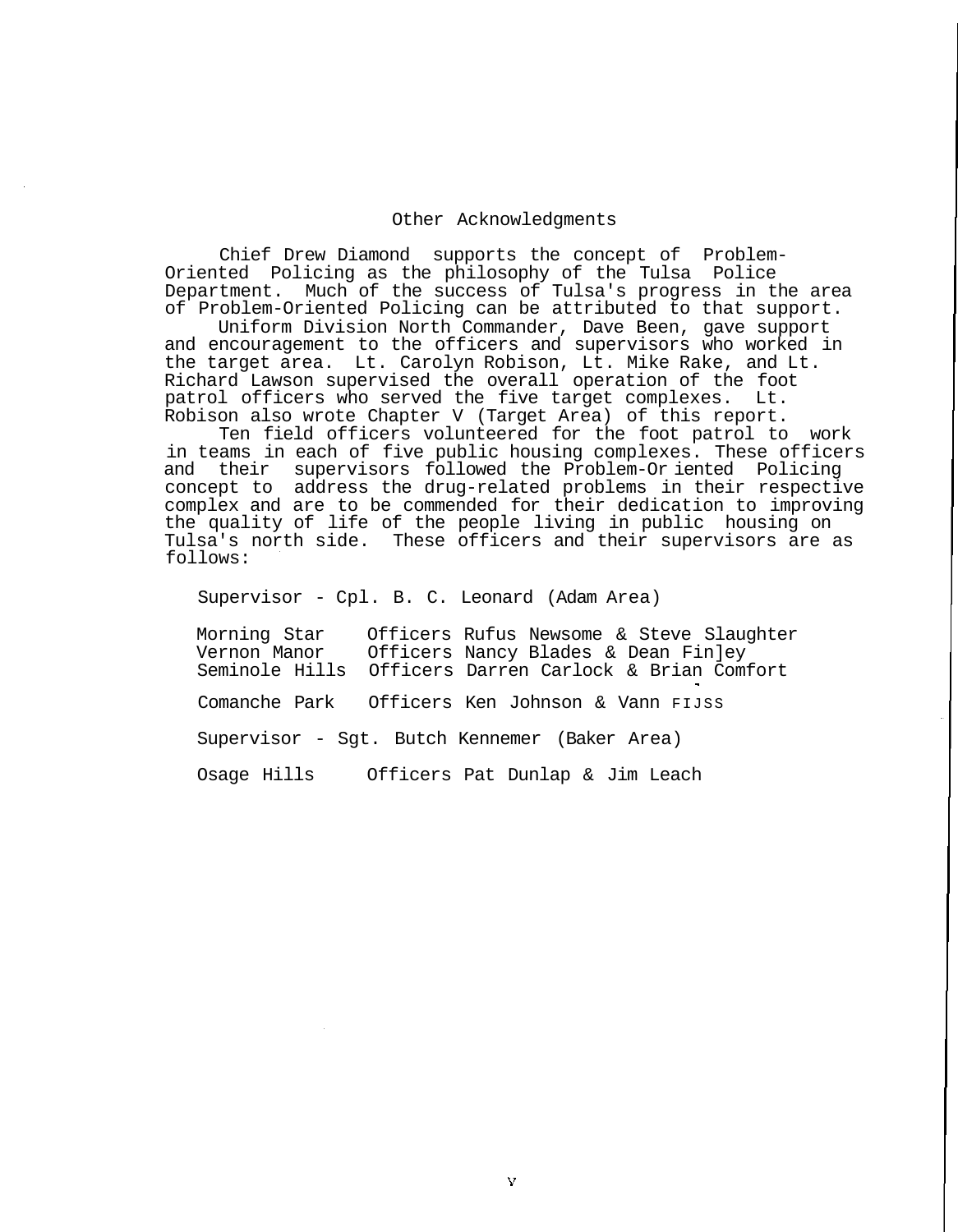#### Other Acknowledgements Continued

Many officers in the Tulsa Police Department assisted with input and valid "street" information for the preparation of this document. Several officers assisted in the field work in gathering information and attending the Management Team meetings A special acknowledgement goes to the Commander of Uniform Division North, the officers in the Adams Area where four of the five target complexes are located, and the Baker Area where one complex is located.

| Adam 1  |  | Sgt. Jerry McMillen, Cpl. Hal Wilson   |
|---------|--|----------------------------------------|
| Adam 2  |  | Sgt. Greg Kragle, Cpl. George Gregory  |
| Adam 3  |  | Sgt. Dennis Smith, Cpl. Gary Temple    |
| Adam 4  |  | Sqt. Curtis Thompson                   |
| Baker 3 |  | Sgt. Butch Kennemer, Cp]. Will Dernier |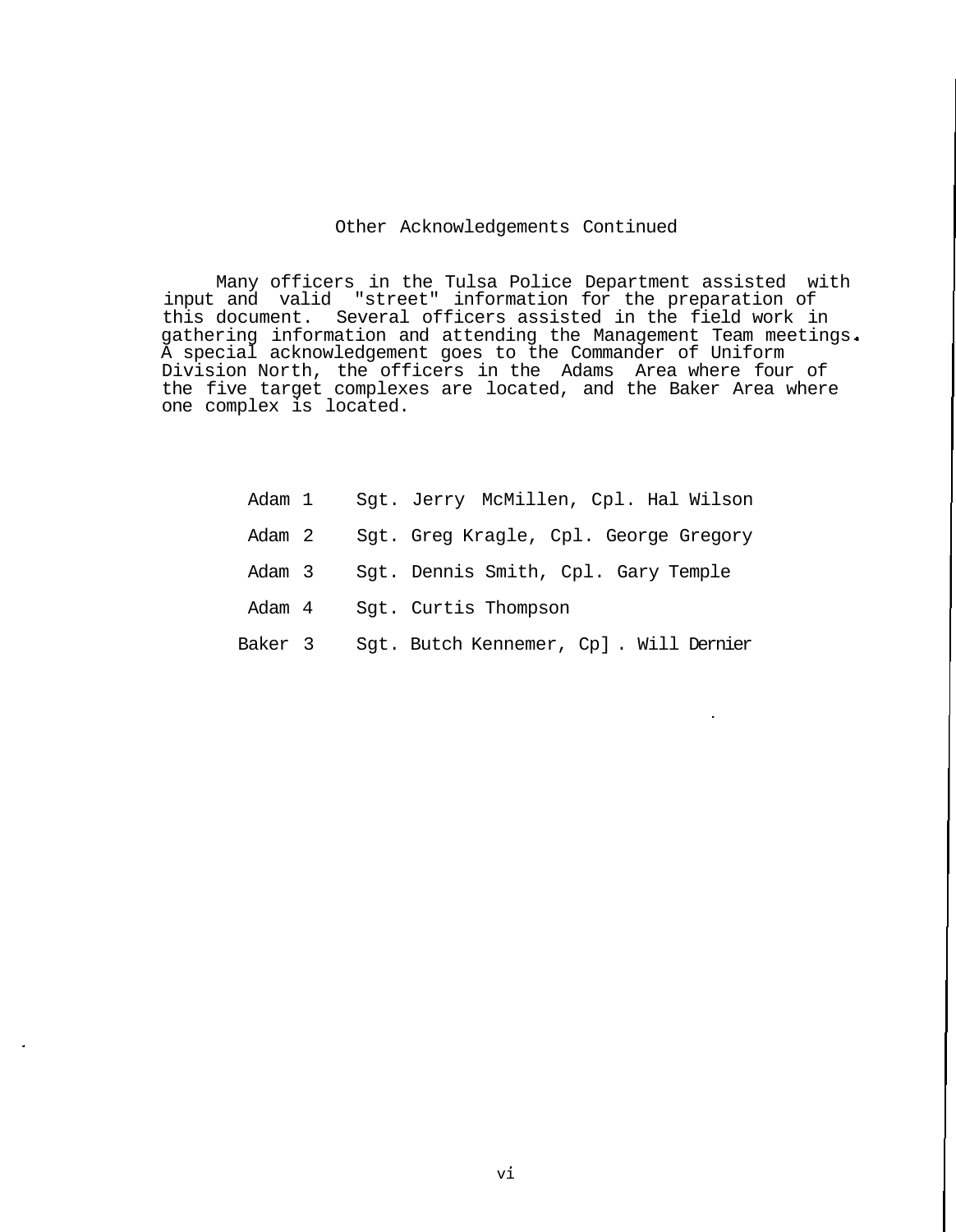#### TABLE OF CONTENTS

 $\bar{\mathcal{A}}$ 

 $\overline{\phantom{a}}$ 

J,

| Chapter |                                                                                                                                                                                                                                                                                                                                                                                                                                     | Page                                |
|---------|-------------------------------------------------------------------------------------------------------------------------------------------------------------------------------------------------------------------------------------------------------------------------------------------------------------------------------------------------------------------------------------------------------------------------------------|-------------------------------------|
|         | EXECUTIVE SUMMARY EXECUTIVE<br>$\mathcal{L}^{\mathcal{L}}$ and $\mathcal{L}^{\mathcal{L}}$ are the set of the set of the set of the $\mathcal{L}^{\mathcal{L}}$                                                                                                                                                                                                                                                                     | $\perp$                             |
|         | Barriers to data collection and the state of the state of the state of the state of the state of the state of<br>Contribution in data analysis and contribution<br>Important Findings 3<br>Summary of Potential Responses 6<br>The Future Plan the contract of the Russian State of the State of the State of the State of the State of the S                                                                                       | -2<br>$\overline{3}$                |
| Ι.      | INTRODUCTION<br>$\sim$ 10                                                                                                                                                                                                                                                                                                                                                                                                           |                                     |
| II.     | POLICE IN-HOUSE DATA 13                                                                                                                                                                                                                                                                                                                                                                                                             |                                     |
|         | Uniform Crime Reports 13<br>Drug Violation Arrests and the contract of the 14                                                                                                                                                                                                                                                                                                                                                       |                                     |
|         | Drug Violation Arrests for Opium and<br>Cocaine and their Derivatives<br>Drug Violation Arrests for Marijuana<br>Other Drugs and the contract of the contract of the contract of the contract of the contract of the contract of<br>Summary of Drug Violation Arrests 1997 1998<br>Drug Arrest Data for Age, Race, and Sex. 23<br>Adult Arrests 24<br>Juvenile Arrests 24<br>Summary of Demographics 36<br>Overall Arrests in Tulsa | 16<br>-20<br>$\sim 10^{-10}$<br>-22 |
|         | Uni form Crime Reports 27<br>Crime Reporting 29<br>Drug-Related Arrests 30                                                                                                                                                                                                                                                                                                                                                          |                                     |
|         | Arrests for Driving Under the<br>Influence of Drugs. The contract of the state of Drugs.<br>Narcotics Laboratory Testing Narcotics 34<br>Clandestine Drugs (2008) 2014<br>Pharmaceutical Drugs (2008) 25                                                                                                                                                                                                                            |                                     |
|         | Tulsa Police Department<br>Asset Forfeiture Law Management Reset Forfeiture Law<br>Property and Drug Seizure Reports 39<br>Special Investigations Division (SID) 40<br>Uniform Division Street Crime Units                                                                                                                                                                                                                          | .40                                 |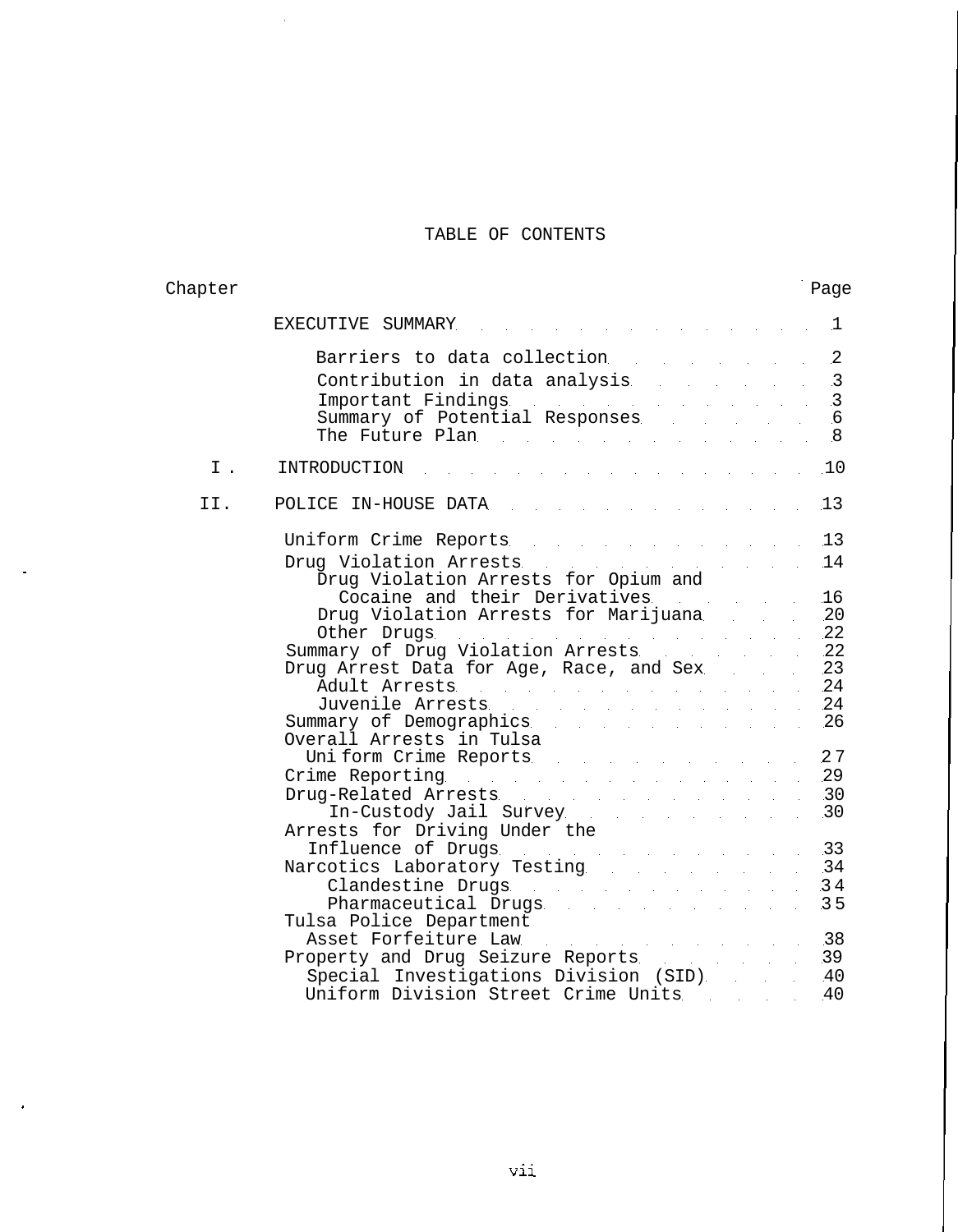Chapter Page 2014

 $\hat{\mathbf{v}}$ 

 $\mathbb{Z}$ 

| III.       | SUBSTANCE ABUSE 43<br>General 43                                                                                                                                                                                                                                                                                                                                                                                                                                                                                                                                  |     |
|------------|-------------------------------------------------------------------------------------------------------------------------------------------------------------------------------------------------------------------------------------------------------------------------------------------------------------------------------------------------------------------------------------------------------------------------------------------------------------------------------------------------------------------------------------------------------------------|-----|
|            | Newborn Testing for Drug Addiction 144                                                                                                                                                                                                                                                                                                                                                                                                                                                                                                                            |     |
|            | Occupational Testing for<br>Cause and Pre-employment. The cause and Pre-employment<br>Employee Assistance Program Management 47<br>Substance Abuse Treatment Centers [18] March 28<br>Epidemiological Report on Substance                                                                                                                                                                                                                                                                                                                                         |     |
|            | Abuse for the State of Oklahoma. 49<br>Epidemiological Report on Substance                                                                                                                                                                                                                                                                                                                                                                                                                                                                                        |     |
|            | Abuse for Tulsa County 32<br>Emergency Room Admissions                                                                                                                                                                                                                                                                                                                                                                                                                                                                                                            |     |
|            | Tulsa County Medical Examiner's Office 356<br>Help Line Referrals 58                                                                                                                                                                                                                                                                                                                                                                                                                                                                                              |     |
| IV.        | TULSA PUBLIC SCHOOLS. 60                                                                                                                                                                                                                                                                                                                                                                                                                                                                                                                                          |     |
|            | Drug Suspensions<br>Requlations 60<br>All Suspensions 64<br>School Dropouts 64<br>Anti-drug Programs Offered                                                                                                                                                                                                                                                                                                                                                                                                                                                      |     |
|            | by Tulsa Public Schools (55)<br>Youth Survey 67                                                                                                                                                                                                                                                                                                                                                                                                                                                                                                                   |     |
| V.         | 74<br>TARGET AREA                                                                                                                                                                                                                                                                                                                                                                                                                                                                                                                                                 |     |
|            | Environment. 74<br>General Crime Trends * * 76<br>Analysis of the Target Complexes 60<br>Actors 80<br>Incidents 85<br>Responses 86<br>Community 88<br>Response to the Target Complexes                                                                                                                                                                                                                                                                                                                                                                            | -90 |
| VI.        | FINDINGS AND RECOMMENDATIONS AND RECOMMENDATIONS                                                                                                                                                                                                                                                                                                                                                                                                                                                                                                                  | 94  |
|            | Pata Collection and the set of the set of the set of the set of the set of the set of the set of the set of th<br>Police Inhouse 94<br>Social Service Providers and the service of the service of the service of the service of the service of the service of the service of the service of the service of the service of the service of the service of the service o<br>Findings and Recommendations and the state of the state of the state of the state of the state of the state of<br>Conclusion entertainment of the conclusion<br><b>Contract Contract</b> | 100 |
|            | SELECTED BIBLIOGRAPHY<br>the control of the control of the                                                                                                                                                                                                                                                                                                                                                                                                                                                                                                        | 102 |
| APPENDIXES | state of the state of the state of the state of the state of the state of the state of the state of the state of                                                                                                                                                                                                                                                                                                                                                                                                                                                  | 104 |
|            | APPENDIX A - RESULTS OF SCHOOL SURVEY                                                                                                                                                                                                                                                                                                                                                                                                                                                                                                                             | 105 |
|            | APPENDIX B - RESULTS OF RESIDENT SURVEY<br>FOR TARGET COMPLEXES 114                                                                                                                                                                                                                                                                                                                                                                                                                                                                                               |     |

 $\bar{\psi}$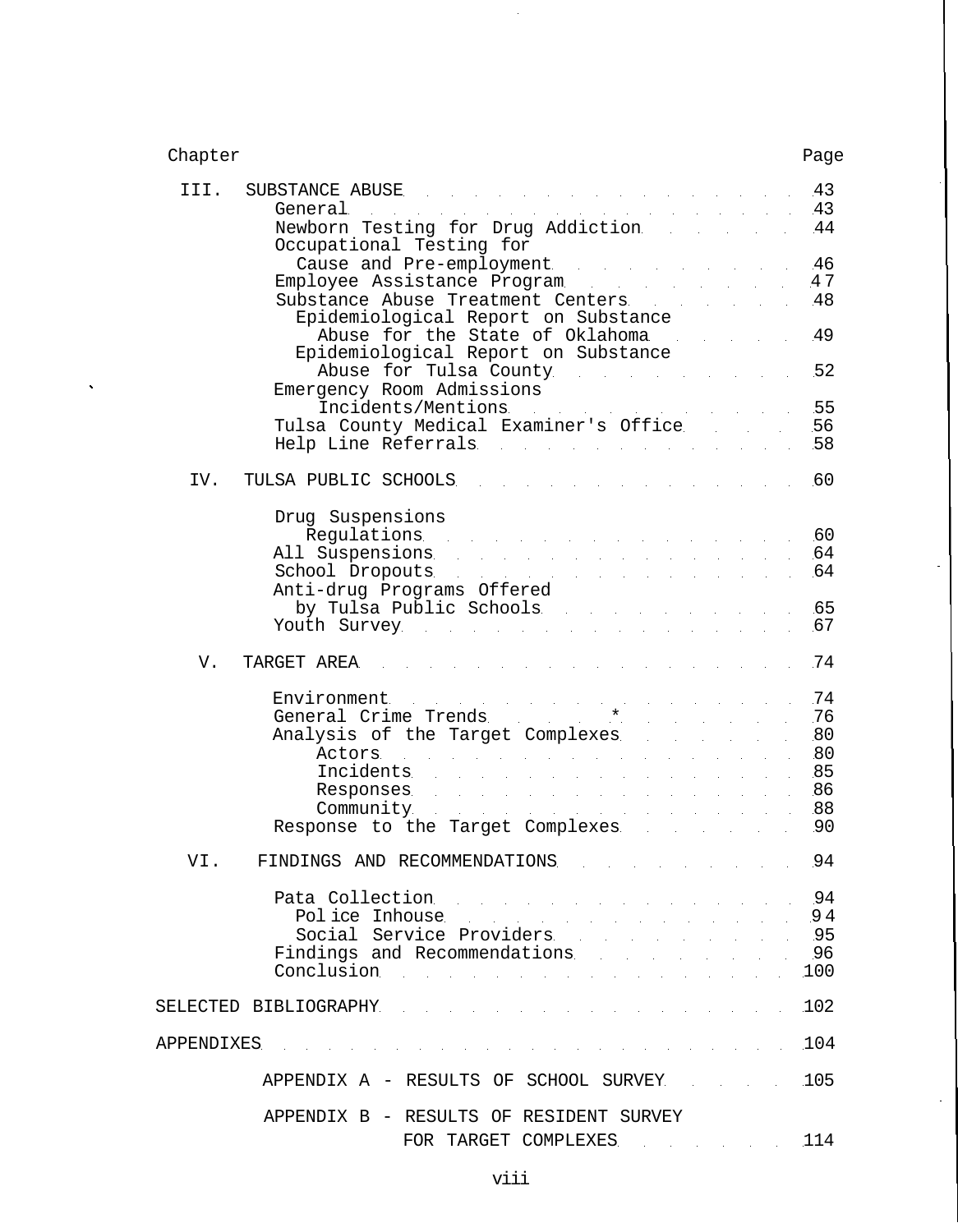### LIST OF TABLES

 $\overline{a}$ 

| Table       |                                                                                                                                                                                                                     | Page      |
|-------------|---------------------------------------------------------------------------------------------------------------------------------------------------------------------------------------------------------------------|-----------|
| Ι.          | Tulsa Police Department Uniform Crime<br>Reports - Drug Violation Arrests<br>1978-1988                                                                                                                              | 17        |
| II.         | Marijuana Versus Cocaine, Opium and<br>their Derivatives, Drug Violation<br>Arrests, Uniform Crime Reports, State<br>of Oklahoma, 1978-1988                                                                         | <b>19</b> |
| III.        | Demographics of Arrestee, Drug Violation<br>Arrests, Tulsa Police Department,<br>Uniform Crime Reports, 1978-1988                                                                                                   | -25       |
| IV.         | All Arrests - City of Tulsa, Tulsa Police                                                                                                                                                                           |           |
|             | Department, 1984-1988                                                                                                                                                                                               | .28       |
| V.          | City of Tulsa Crime Reports 1984-1988                                                                                                                                                                               | 30        |
| VI.<br>VII. | State of Oklahoma Crime Reports - 1988<br>In-Custody Jail Survey, Drug-Related<br>Arrests, December 12, 1988 -<br>January 12, 1988                                                                                  | 30<br>32  |
| VIII.       | Tulsa Police Department Forensic Laboratory-<br>Clandestine Drugs-November 20, 1985-<br>December, 1988                                                                                                              | 36        |
| IX.         | Tulsa Police Department Forensic Laboratory-<br>Pharmaceutical Drugs-1986-1988                                                                                                                                      | -376      |
| Х.          | Special Investigations Division, Assets Seized<br>November 1985-December 1988                                                                                                                                       | 41        |
| XI.         | Uniform Divisions-Street Crime Units, Assets<br>Seized 1985-1988                                                                                                                                                    | -42       |
| XII.        | Seven Highest Percentages of Recipients of<br>Substance Abuse Treatment-State of Oklahoma-<br>January- August 19 88<br>$\sim$ 50 $\sim$ 50 $\sim$ 50 $\sim$ 50 $\sim$                                               |           |
| XIII.       | Substance Abuse Treatment by Drug of Choice,<br>Sex, Race, Whether Juvenile or Adult, Tulsa<br>County, 1988<br>$\mathcal{O}(\mathcal{A})$ . The simulation of the simulation of the simulation of the simulation of | 53        |

 $\bar{\mathcal{A}}$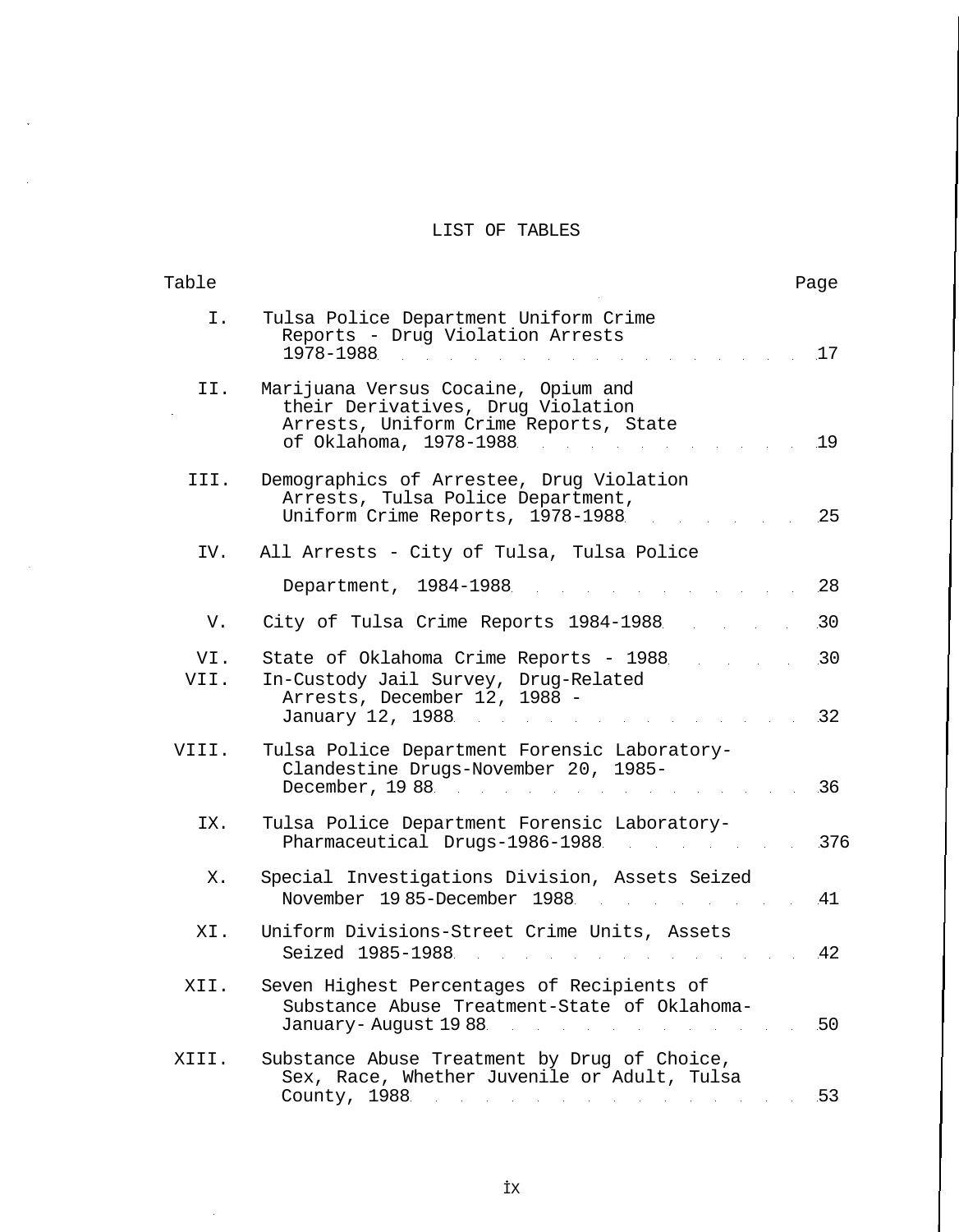#### Table Page Page 2014 and the Page 2014 and the Page 2014 and the Page 2014 and the Page 2014 and the Page 2014

 $\mathcal{A}$ 

| XIV.   | Hospital Emergency Room Drug-Related<br>Incidents, 1986-1988 56                                                                                                                                                                                                                                                                                                 |     |
|--------|-----------------------------------------------------------------------------------------------------------------------------------------------------------------------------------------------------------------------------------------------------------------------------------------------------------------------------------------------------------------|-----|
| XV.    | Accidental Deaths, Drug Overdoses,<br>$1983 - 1988$ 57                                                                                                                                                                                                                                                                                                          |     |
| XVI.   | Helpline Requests for Service-Substance                                                                                                                                                                                                                                                                                                                         |     |
| XVII.  | Tulsa Public Schools-Drug Violation<br>Suspensions-Race and Sex-June 1984-<br>June 1988<br>$\sim$ 63                                                                                                                                                                                                                                                            |     |
| XVTTT. | Tulsa Police Department Environmental Survey,<br>November 17, 1988                                                                                                                                                                                                                                                                                              | 75  |
| XIX.   | Report of Resident/Non-Resident Arrests<br>in four North Tulsa Housing Complexes,<br>May-December 1988<br>$\mathcal{L}^{\mathcal{L}}(\mathcal{L}^{\mathcal{L}})$ and the set of the set of the set of the set of the set of the set of the set of the set of the set of the set of the set of the set of the set of the set of the set of the set of the set of | -83 |

 $\mathcal{L}_{\mathrm{eff}}$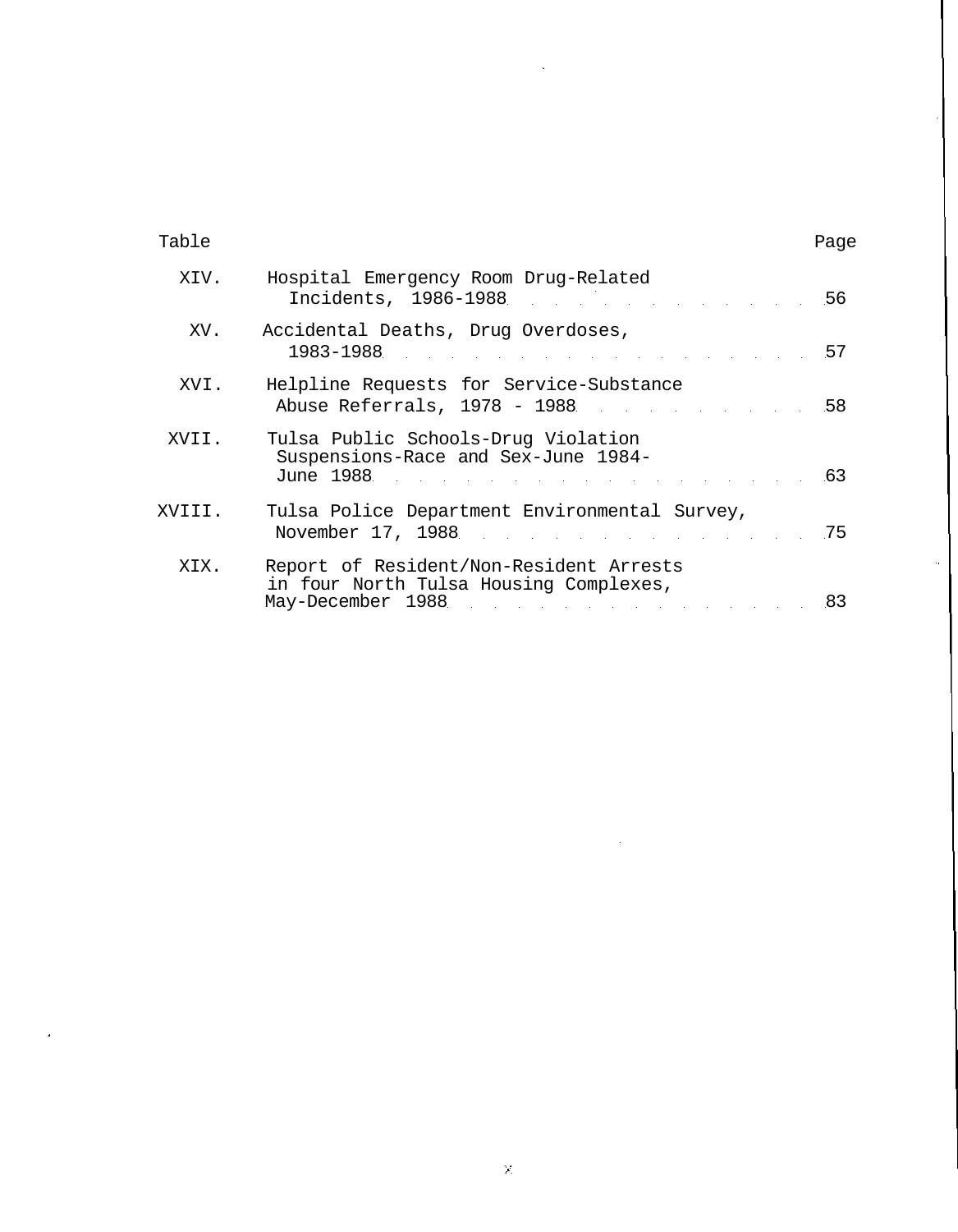#### LIST OF FIGURES

| Figure |                                                                                                                                                                                                                                                             | Page      |
|--------|-------------------------------------------------------------------------------------------------------------------------------------------------------------------------------------------------------------------------------------------------------------|-----------|
| $1$ .  | Total Drug Violation Arrests for State<br>of Oklahoma and Tulsa, Oklahoma-1978-1988                                                                                                                                                                         | 15        |
| 2.     | Arrests for opium, cocaine and their<br>derivatives for sale, manufacture, and<br>possession in Tulsa between 3978 and<br>1988                                                                                                                              | .16       |
| 3.     | Juvenile and adult arrests for opium and<br>cocaine in Tulsa between 1978 and 1988.                                                                                                                                                                         | <b>18</b> |
| 4.     | Arrests for marijuana sales, manufacture, and<br>possession in Tulsa between 1978 and 1988.                                                                                                                                                                 | -21       |
| 5.     | Juvenile and adult arrests for marijuana<br>in Tulsa between 1978 and 1988.                                                                                                                                                                                 | .22       |
| б.     | Juvenile and adult drug arrests in Tulsa,<br>1978 - 1988                                                                                                                                                                                                    | 24        |
| 7.     | A comparison of arrests for black and white<br>people by percent of total arrests in Tulsa,<br>1978 through 1988<br>$\mathcal{L}^{\mathcal{L}}$ and $\mathcal{L}^{\mathcal{L}}$ are the set of the set of the set of the set of $\mathcal{L}^{\mathcal{L}}$ | -26       |
| 8.     | City of Tulsa indicating the three police uniform<br>divisions, and locations of the 5 target public<br>housing complexes                                                                                                                                   | .77       |
| 9.     | Reported crime and rate of crime per occupied<br>housing unit for the five target complexes                                                                                                                                                                 | .79       |
|        |                                                                                                                                                                                                                                                             |           |

10. Number of violent crimes and drug arrests by Tulsa Police Department by uniform division-1986-1988 .. . 81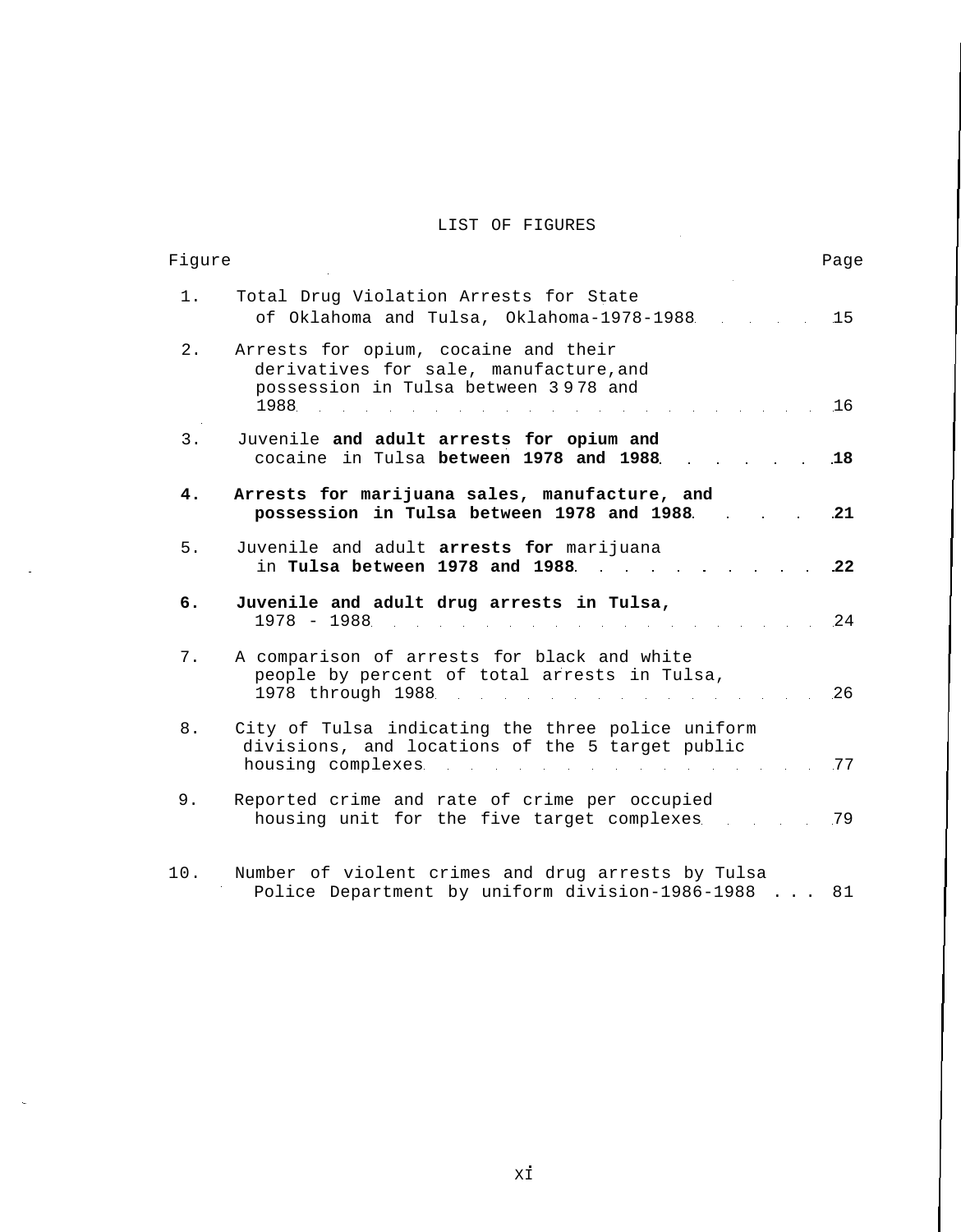#### PROBLEM-ORIENTED APPROACH TO DRUG ENFORCEMENT TULSA POLICE DEPARTMENT DRUG PROBLEM INVENTORY

#### EXECUTIVE SUMMARY

The Tulsa Police Department became increasingly avare of a serious drug problem when calls concerning overt street dealing of drugs, men with guns and knives, shootings, and assaults escalated on the city's north side. Although it is known that the drug problem is not unique to any one class or one race, officers say that blatant "hand-to-hand" street dealing is most concentrated in low-income public housing in north Tulsa.

The purpose of this document is to describe Tulsa's drug problem by analyzing various factors in five north Tulsa public housing complexes: Morning Star, Vernon Manor, Comanche Park, Osage Hills, and Seminole Hills I & II. An analysis of these five complexes indicated that they were experiencing more drug-related incidents and crimes of violence than any other area in the city of Tulsa. A residential survey conducted by the Tulsa Police Department ascertained that the people living in these complexes, except for Osage Hills, are 91% to 96% black, and most are single female heads of households. The research and findings presented in this study indicate that this population is particularly vulnerable to those who deal crack cocaine in the streets of public housing neighborhoods.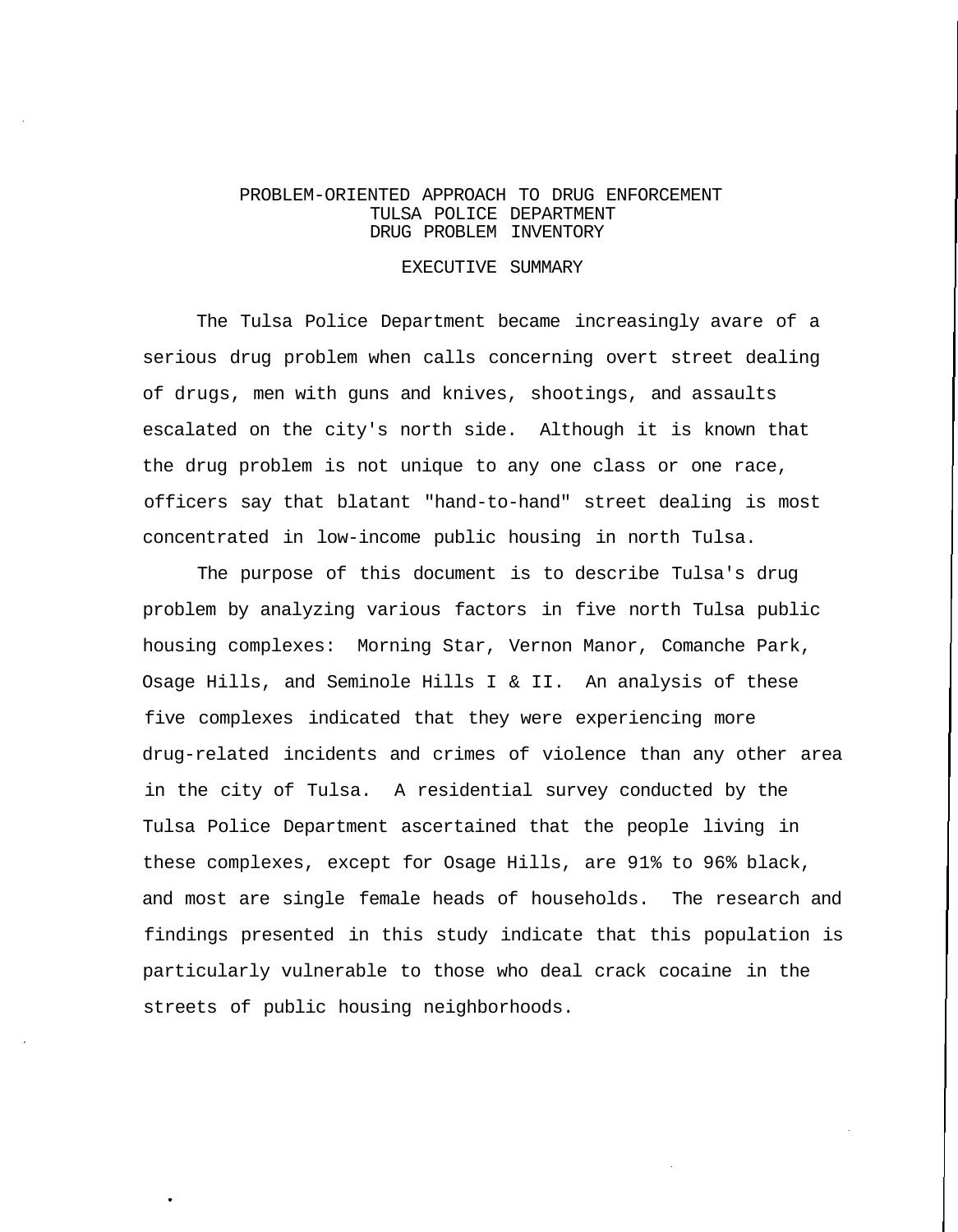The analysis of the drug problem in north Tulsa's housing complexes includes facts about the people involved: Who are the victims, and to what extent have they been victimized in the past? Who are the criminals, and why are they involved in illicit drugs? Other parties will also be addressed--the community at large, social service providers, and others who have felt the effects of drug trafficking.

This document describes many of the factors that contribute to the drug problem in the target complexes. The analysis of the underlying conditions surrounding the drug problem serves as the basis for developing responses designed to reduce the problem of drug trafficking and the accompanying violence in the target area. These responses will be comprehensive, including actions by the community at large--the police department, the residents in the target area, the service agencies in the city, the media, and the business community. Although drugs are most visible in north Tulsa, the inventory shows that the problem is not isolated to this community alone. The problem is city-wide, and it is incumbent that the entire community respond to the problem.

#### Barriers to Data Collection

A Management Team was formed in June 1988 to analyze the extent of the drug problems in the city by collecting data from various institutions, as veil as the police records. Several problems were encountered in the collection of data. A few are 1isted as follows :

 $\overline{2}$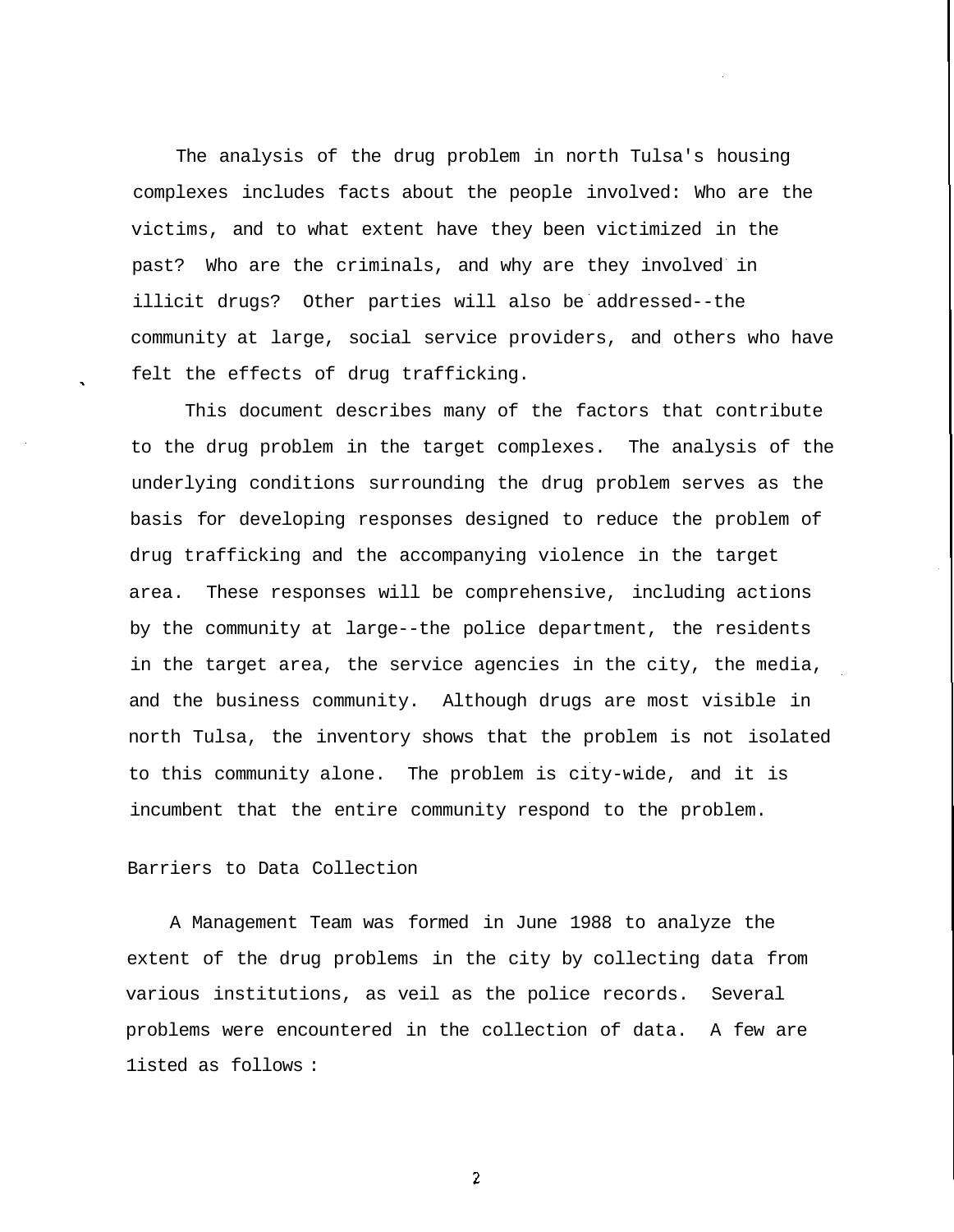- Lack of a single data source in the city
- Fragmentary data
- Lack of standardization of collected data by social service providers
- Lack of historical data
- Lack of computerized data bases
- Lack of participation in the federal Drug Abuse Warning **Network (DAWN)**
- Lack of standardization in data collection

between police department uniform divisions

Several of the institutions that were approached to supply data for this document have become aware of the value of documenting drug-related statistics. In addition, they have pledged to work with the police department in future data collection efforts. A standardized form has been drafted for use by these institutions to provide a consistent data base.

Contribution in Data Analysis

Even though there are many deterrents to the analysis of Tulsa's drug problem, certain factors facilitated the evaluation of drug abuse in the city. A few are listed below:

- Agency cooperation
- Commitment of police department to community-based policing
- Experience of the officers in the field
- Implementation of foot patrols in target complexes
- Grant monies from the Bureau of Justice Assistance
- Technical support from the Police Executive Research Forum
- Mayoral action support

#### Important Findings

Even though the extent of the drug abuse problem in Tulsa is not entirely known, there are some important findings that have surfaced as a result of the drug inventory analysis. Some of these findings are summarized as follows: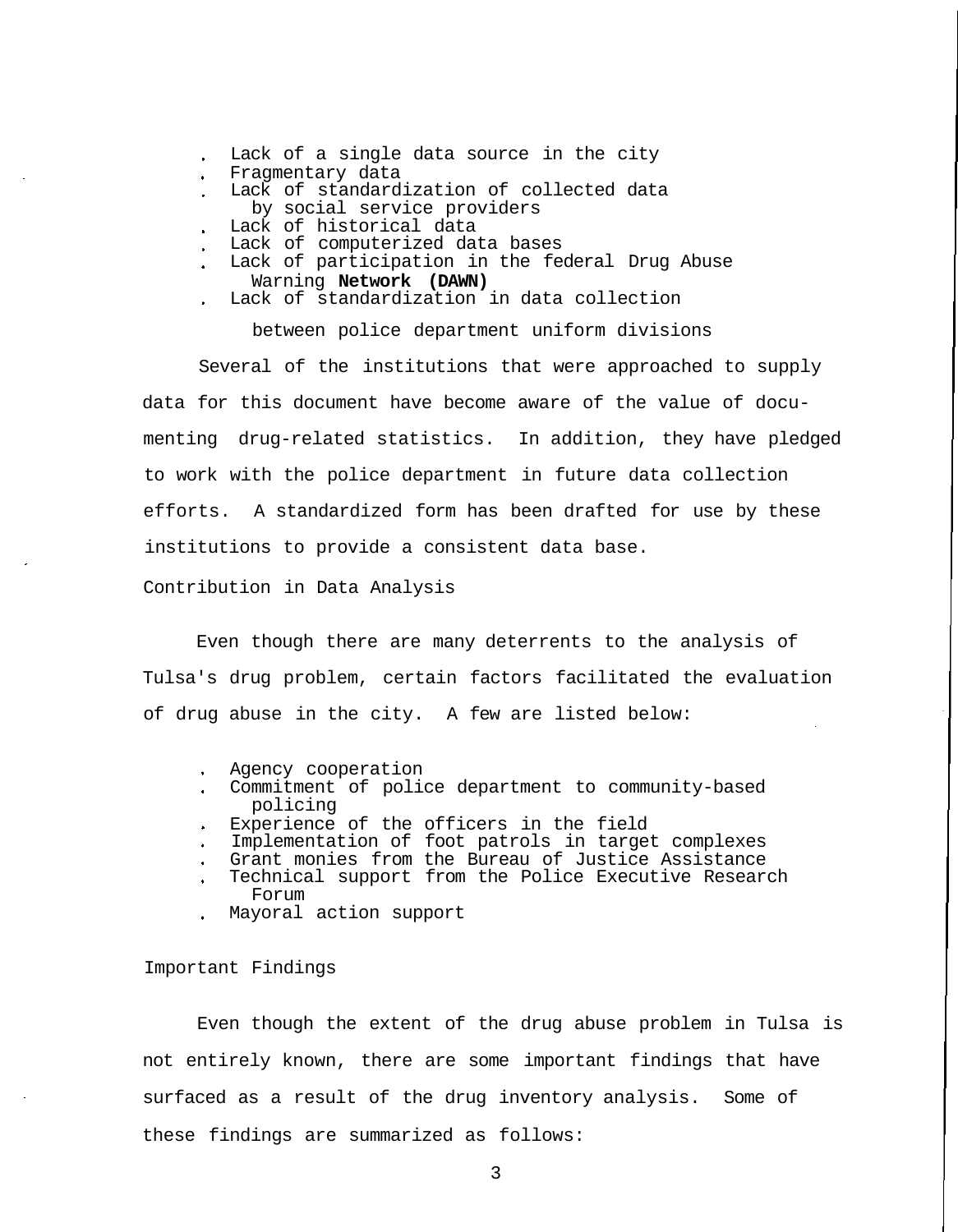- I. Residents in public housing are often the victims of drug traffickers.
	- 70% of people arrested for drug traffic in the 5 target complexes are non-residents.
	- Residents are often assaulted and threatened in order for drug dealers to use their apartment for sales (data from police reports).
- II. Residents in the five target complexes have an unusually high victimization rate.
	- 54% to 71% of the complex residents stated that drugs are the most serious crime problem in their complex.
	- Data analysis from reported crime revealed that the number of crimes in the first ten months of 1988 exceeded the number of occupied units in 3.9 of the 5 target complexes during that same time.
	- Over 60% of the complex residents are fearful of violence occurring while they are at home.
	- Over 50% of the complex residents are fearful of being robbed outside their apartment.
- III. Residents in public housing are isolated from the community at large.
	- Less than 30% of the complex residents have a telephone to access services.
	- Less than 20% of the complex residents have their own transportation.
	- Social service agencies are not located near north-side public housing.
	- Interstate Highway 244 serves as a geographies] barrier, separating north Tulsa from south Tulsa.
- IV. Black male juveniles are becoming more involved in drug trafficking than their white counterpart.
	- There was a 736% increase in black male juvenile arrests and a 5% decrease in white male juvenile arrests between 1978 and 1988.
	- Blacks represented 43% of all drug violation arrests in 1988—blacks represent 11.6% of the city's population.
	- Whites represented 56% of all drug violation arrests in the city in 1988 and represent 85% of Tulsa's population.
	- V. There is a relationship between the large numbers of black school-age youth on Tulsa's north side who are not in school and the increasing number of black juveniles arrested for drug violations.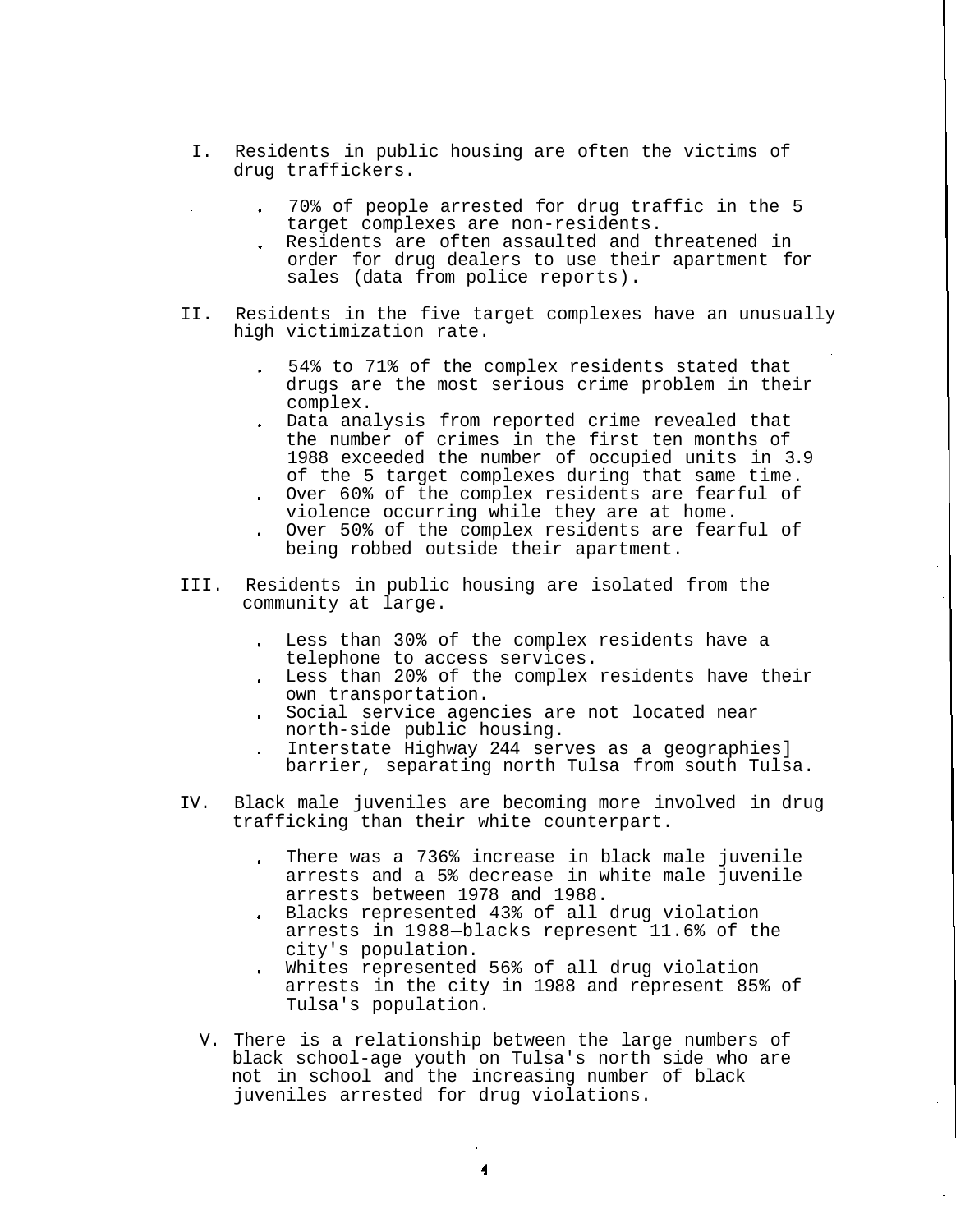DROP OUTS:

. The highest percentage of drop out students (65.5%) come from the most northern high schools.

SUSPENSIONS:

- . 42% of the students who are suspended from Tulsa high schools are black students; black students represent 28% of Tu]sa's high school enrollment.
- . 23% of the students who are suspended from Tulsa Public Schools are white—whites represent 64% of the total enrollment.
- . The highest percentage (18%) of suspended students come from Tulsa's most northern high school which is 92% black. That school's enrollment equals 8.25% of all Tulsa high school enrollment.

DRUG VIOLATION ARRESTSi

- Blacks represented 43% of all drug violation arrests in the city in 1988-- Blacks represent 11.6% of Tulsa's population
- There was a 736% increase in black male juvenile arrests for drug violations between 1978 and 1988
- VI. There is a relationship among the increase in blacks arrested for drug violations on Tulsa's north side, the ;••:-3se in numbers of people arrested for cocaine sales £i .. possession, and the percentage of people in the county who are treated for cocaine addiction who are black.
	- County-wide and/or city-vide, blacks represent approximately 12% of the population.
		- Blacks represented 43% of all drug violation arrests in the city in 1988.
		- Between 1978 and 1988 drug violation arrests for blacks increased by 616% (with sharp increases beginning in 1984), while arrests for whites only increased by 62%.
		- There was a 241% increase in arrests for the sale of cocaine/opium (Uniform Crime category) between 1985 and 1988.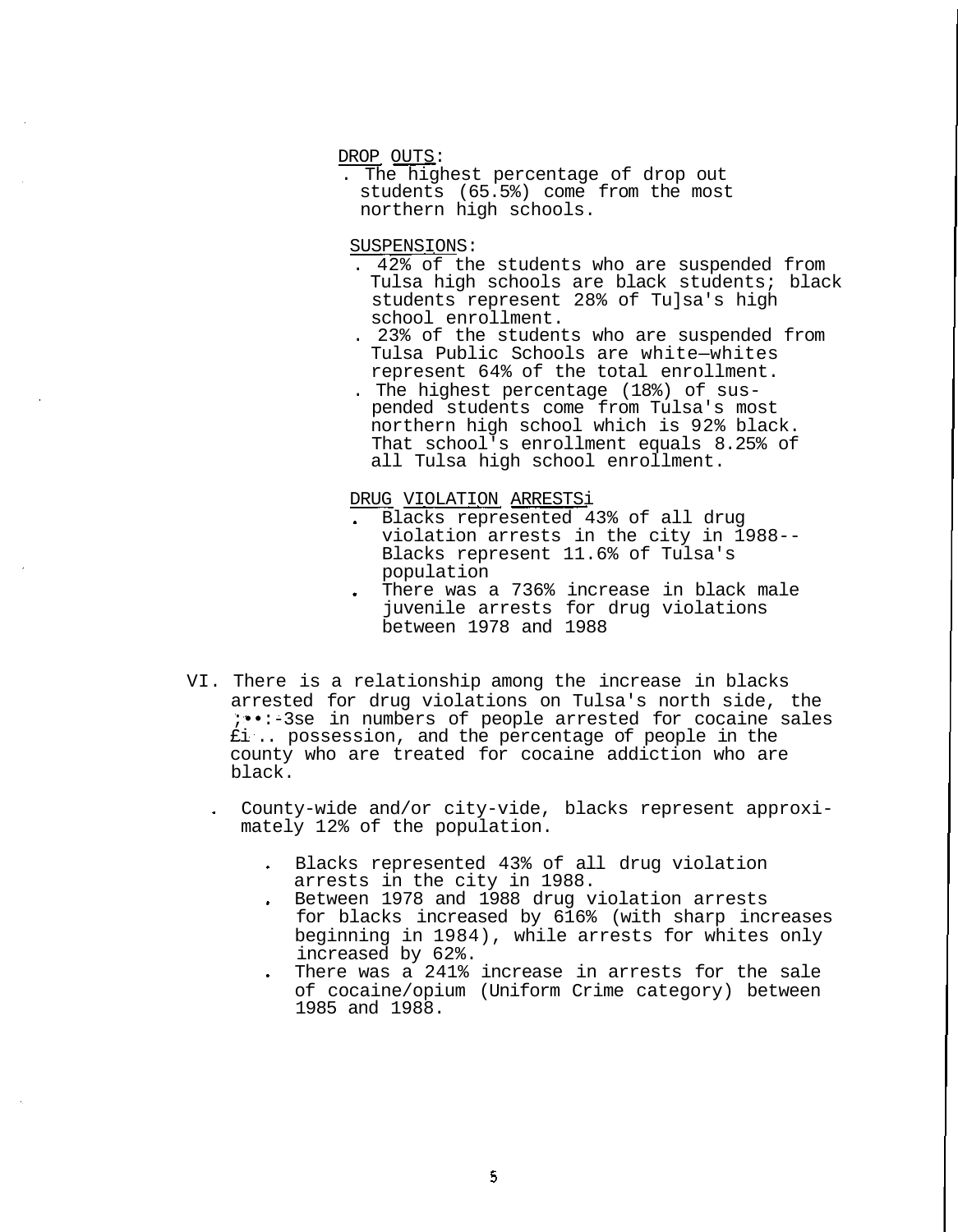- There was a sharp increase in arrests for possession of cocaine/opium (510%) between 1984 and 1988.
- There was a disproportionate number of blacks treated for cocaine addiction in Tulsa County in 1988—38% of those treated for cocaine addiction were black.
- VII. From those hospitals reporting, more drug-addicted babies are born in the hospital serving the city's north side than elsewhere in the city.
	- 5% of babies born at the hospital serving target area are drug-addicted at birth.
	- 2.5% of babies born at the hospital serving south Tulsa are drug-addicted at birth.
- VIII. Accidental over-dose deaths in Tulsa County are disproportionate to its population.
	- Between 1983 and 1987, Tulsa County represented 33%-50% of the state's accidental over-dose deaths.
	- Tulsa County represents 15% of the state's population .

The foregoing findings are not conclusive. As with epidemiological studies, the makeup of the drug problem is complex and has many contributing causes. These findings, however, serve as the intelligence base from which to develop responses to the drug problem.

#### Summary of Potential Responses

Developing a response to the drug problem involves careful planning. Because the foot patrol officers are still conducting analysis within the complexes, the list of potential responses is ongoing. However, a list is included here as officers and those involved in the Management Team have surveyed the existing problems and analysis.

 $\epsilon$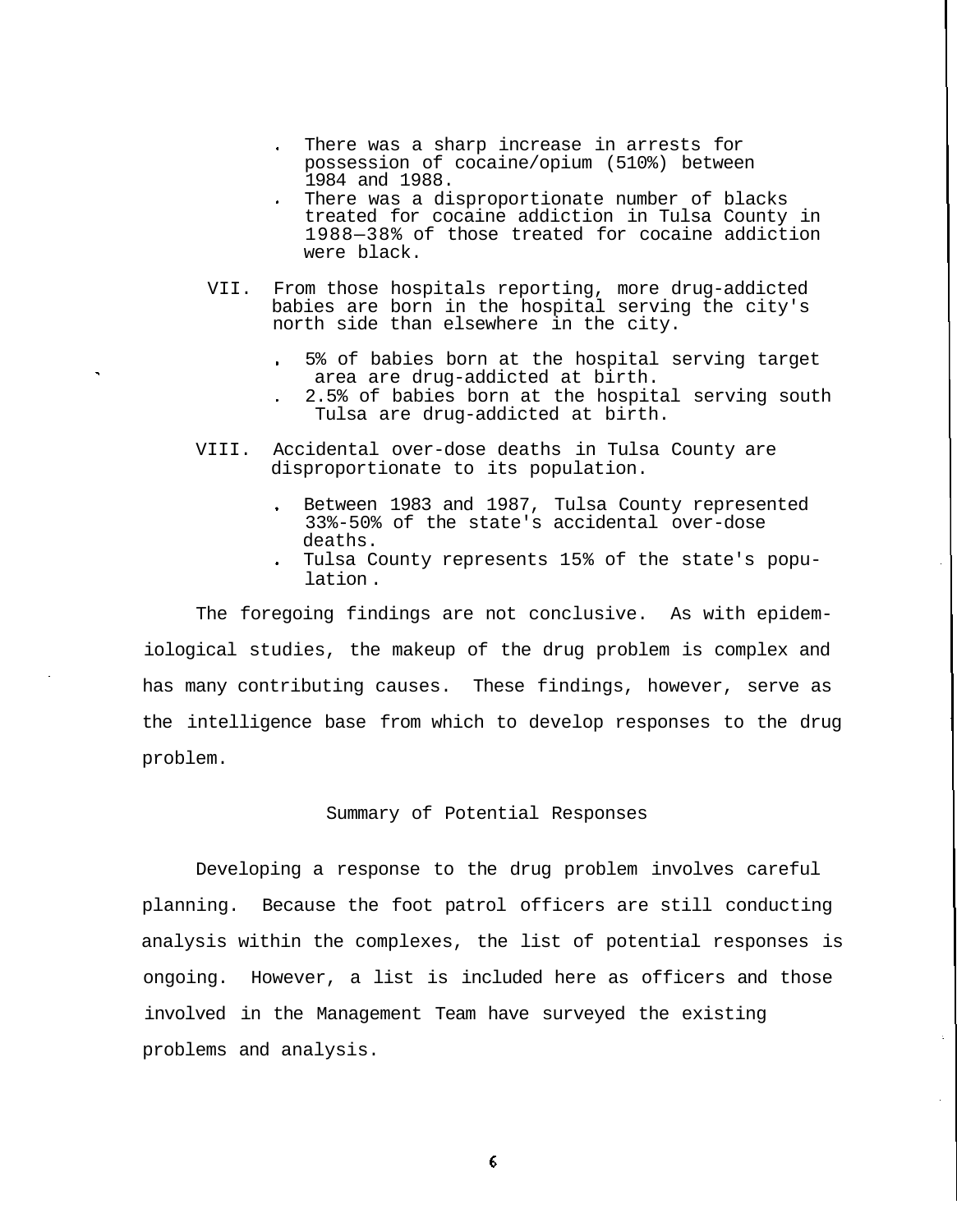- Reduce victimization of residents by drug traffickers
	- Eliminate overt street dealing from target complexes through stepped-up police enforcement
		- maintain high visibility of officers
			- increase the writing of Field
		- Investigation Reports
		- arrest the dealers
	- Assist Tulsa Housing Authority in becoming more aware of the drug-related problems within the complexes by keeping non-residents out of complexes and following up on drug-related charges.
		- post No Trespassing signs
		- work with management to evict drug dealers
		- provide the housing authority with information on unsafe areas that need better lighting
		- encourage the housing authority to issue photo I.D. cards to residents in all complexes
- Ii. Reduce victimization by providing programs to encourage and enable the residents in public housing
	- Encourage low-cost and no-cost substance abuse treatment agencies to target low-income public housing residents for extended services.
	- Assess and help coordinate the need for social service agencies to bring programs to residents in public housing.
	- Continue to offer foot patrol officers to troubled public housing complexes.
	- Improve community relations between the tenants and police department to increase crime reporting and decrease the element of fear that exists within the complexes.
	- . Develop a strong tenant association in each complex so that residents can help assess their own needs and have redress with the housing management.
- III. Reduce isolation of residents in public housing
	- Encourage service agencies to locate closer to the clients they serve through relocation, satellite offices, or provide mobile service centers.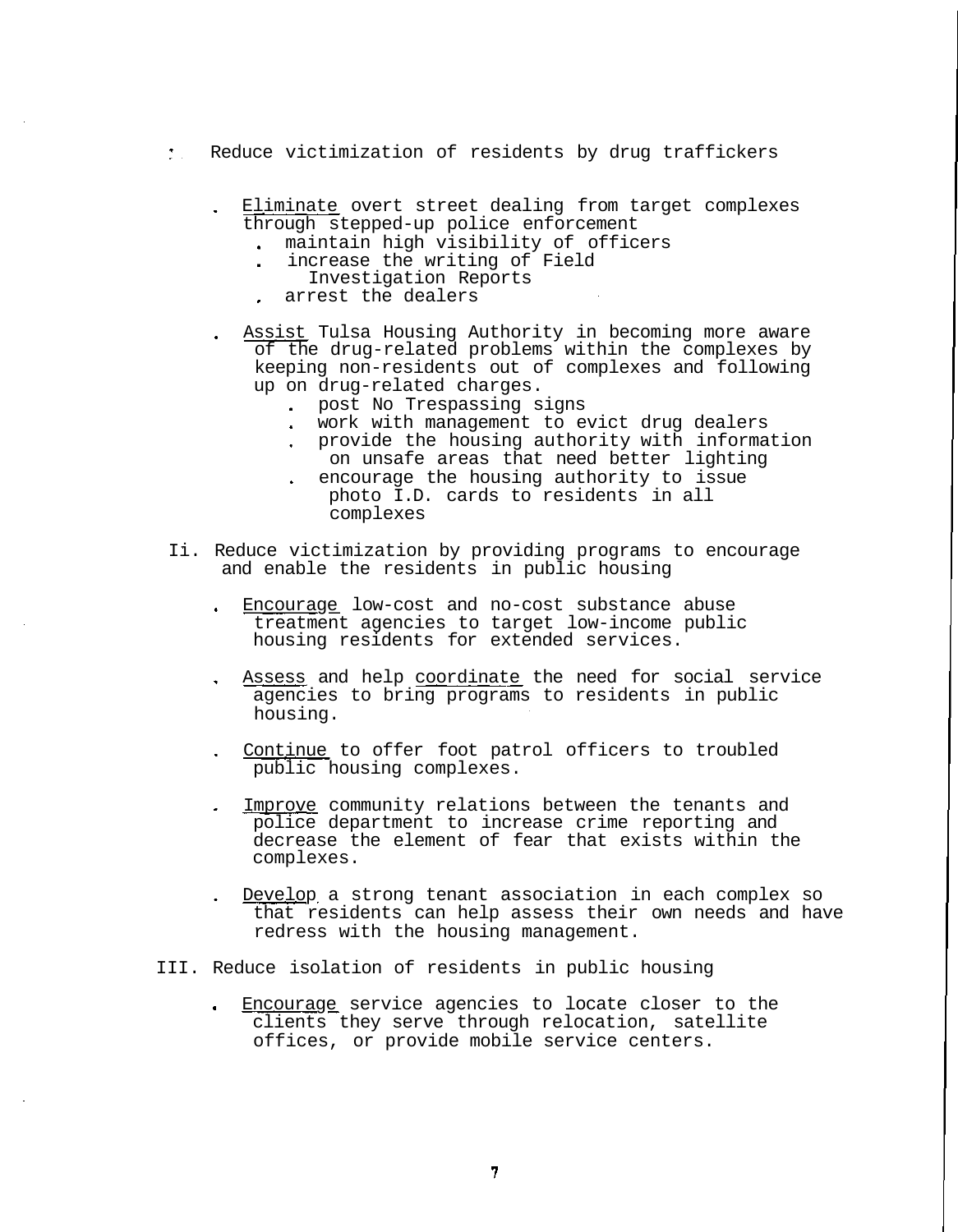- Assist with the Brokered Transportation Program to provide residents transportation to shop, visit the doctor, wash laundry, and obtain other needed services.
- Implement the recommendations of the Mayor's Ad Hoc Committee (See Chapter V) .
	- . Empowering tenants
	- Improved safety and security
- IV. Reduce juvenile involvement in drugs
	- . Reenact the Truancy Statute so police can pick up students cutting classes, making the parent responsible and answerable to the courts.
	- Encourage and assist enrollment of suspended and drop out students in alternative schools (Job Corp, Private Industry Training Council, Student Training and Reentry school (STAR), Project  $12<sub>7</sub>$  and Street School) .
	- Work with the school system to determine and address the needs of students from Tulsa's north side to prevent suspensions and dropouts from occurring.
	- Encourage tutoring programs in the target complexes as an aid to school work as veil as offer help to obtain a GED.
	- Encourage and assist youths to seek employment through training, assist in obtaining birth certificates and social security cards.
	- Offer and/or encourage summer programs for disadvantaged youth from the target complexes.

#### The Future Plan

The implementation of the forgoing responses is receiving community-vide support in Tulsa. The Mayor's office is addressing the needs of people living in public housing through the Mayor's Ad Hoc Committee and the Mayor's Action Committee. Several social service agencies are now establishing satellite offices in north Tulsa. Other agencies and "self-help" groups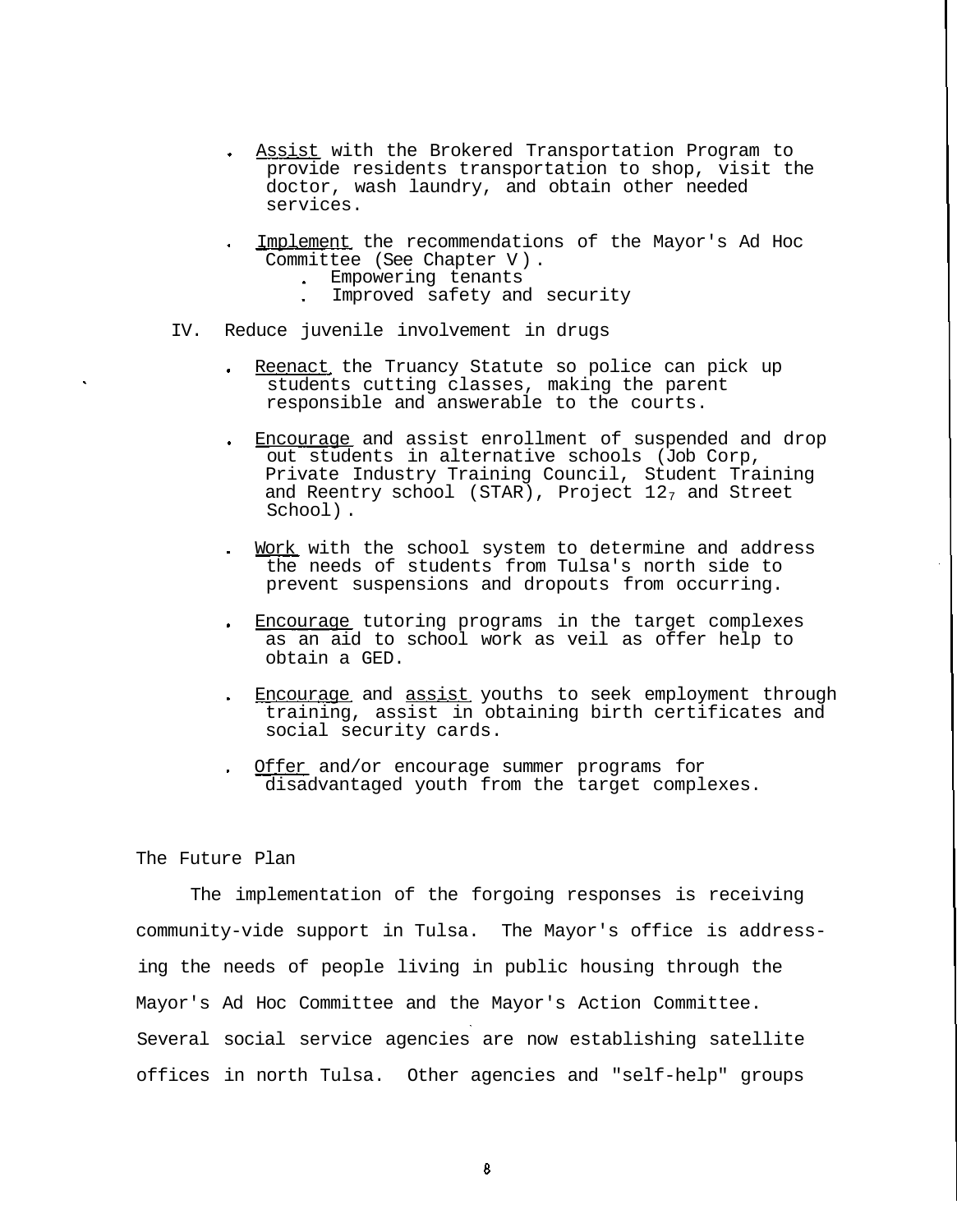have agreed to do outreach in public housing. The residents of public housing are banding together to address specific problems in their neighborhoods and there is a move to establish a public /private partnership which would directly involve the residents in management of their complexes. As these tasks are undertaken, a<3di ti onal responses will be developed to meet needs that are redefined over time.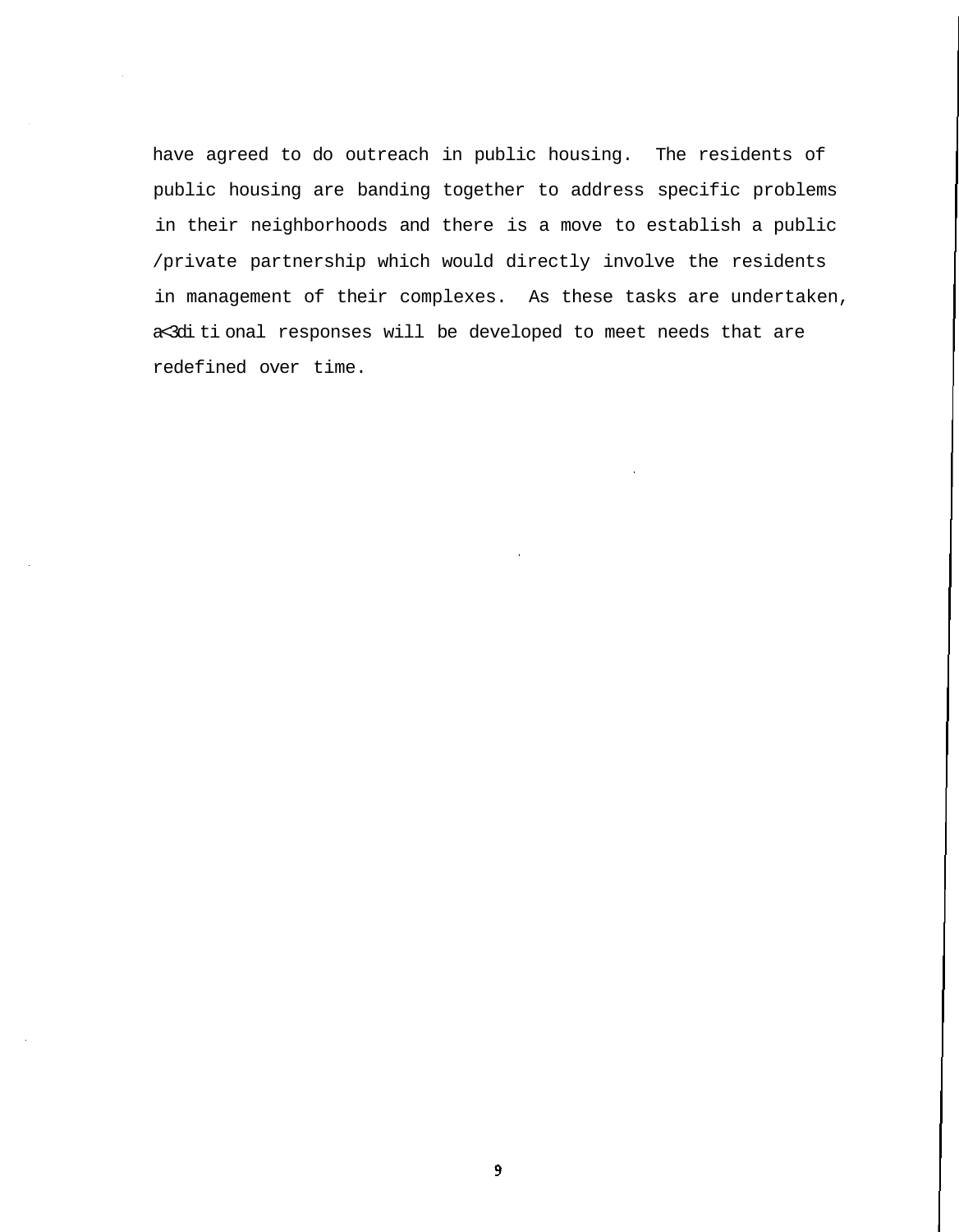#### CHAPTER 1

#### DRUG PROBLEM INVENTORY

#### Introduction

In 1984, the Tulsa Police Department (TPD) created a five-year Plan of Excellence that changed the department's orientation from reactive patrol to community-based, proactive policing. The creation of this Plan of Excellence was intended to enhance the quality of life of the citizens of Tulsa by providing a better delivery of service by the TPD. Incorporated within the Plan of Excellence was the Area Commander Plan developed to restructure patrol divisions around neighborhood boundaries so that officers could identify neighborhood problems and work with the citizens in developing solutions to those problems. In addition, the plan called for field lieutenants to be assigned by territory rather than by shift.

To continue this plan, in June 1988 the TPD received a grant from the Bureau of Justice Assistance (BJA) administered by the Police Executive Research Forum (PFRF). The grant addresses the problem of drug trafficking within the city, namely north-side, low-income housing complexes- Five complexes were chosen as a target site because of the high incidence of drug sales and drug possession. Comanche Park, Osage Hills, Serainole Hills I & II, Morning Star, and Vernon Manor were the complexes chosen to target with the grant.

The first phase of the project was to train officers from all levels of the police department in the concept of Problem-Oriented Policing. This method of policing would train officers to identify existing problems and use a system of analysis and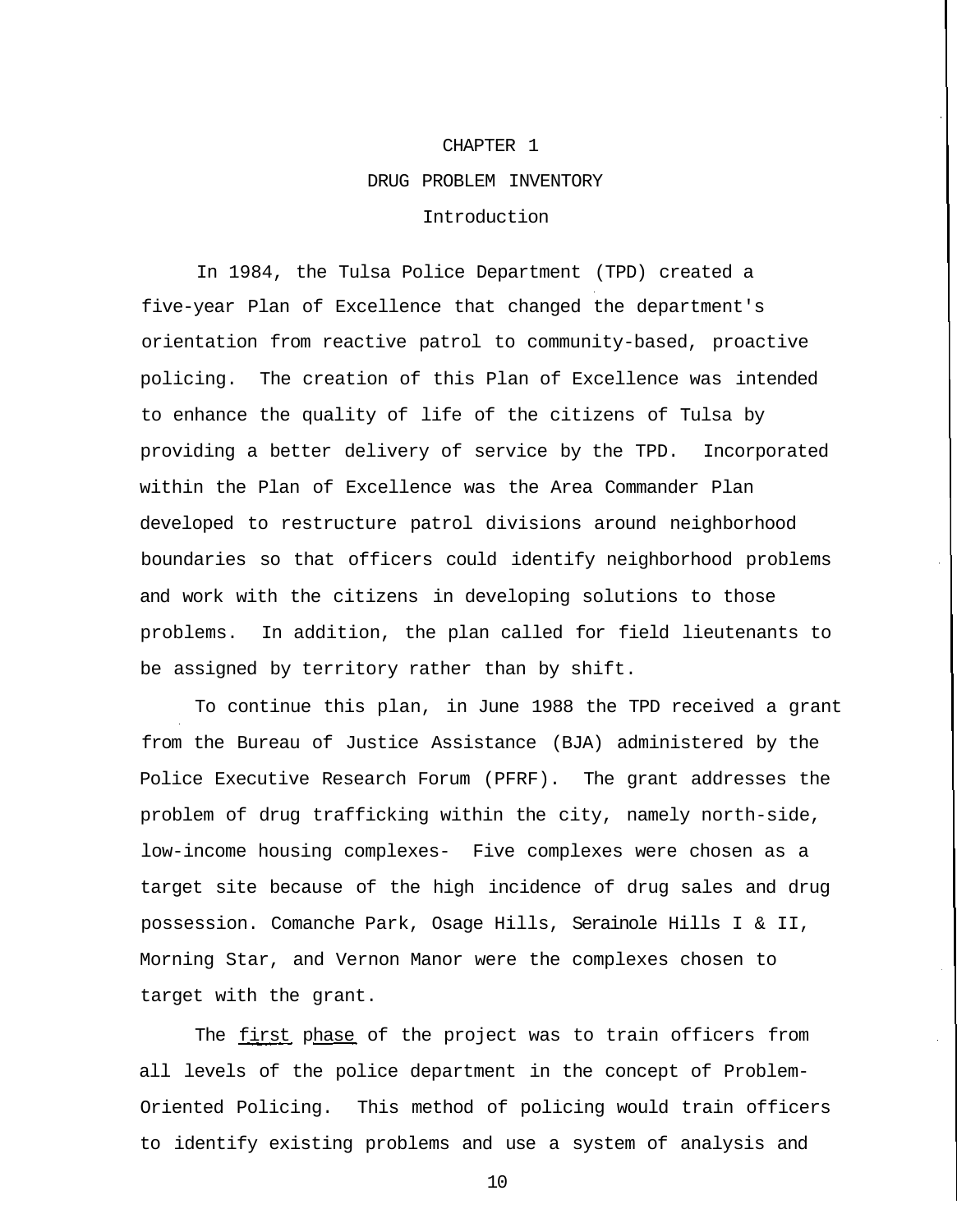response that involved the community, not just the police department, in solving problems. The Tulsa Police Department's Plan of Excellence approach would then go hand-in-hand with the application of the grant.

The second phase of the grant program was two-pronged in nature: 1). conducting a drug inventory of the city, and 2). conducting an analysis of each target complex. First, the Tulsa Police Department established a Management Team to conduct a Drug Problem Inventory (DPI). Few cities, if any, know the full extent of the drug problem within their boundaries. An inventory of the various institutions within a police department's jurisdiction would enlighten all who are concerned with the issues of illicit drug use, sales, and manufacture. The establishment of this baseline data should more fully explain the nature of the drug problem and provide a measure to compare with future inventories in the city of Tulsa. The inventory would then guide police officers in establishing goals and objectives (phase three) for attacking the drug problem in Tulsa. The DPI is written for members of the Tulsa Police Department and those concerned with improving the quality of life for citizens living in low-income housing complexes in Tulsa's north side. In addition, the report will analyze data sources providing information on drug abuse. Conclusions wil] be drawn as to appropriate responses by social service agencies, businesses, private citizens, and city government.

The statistical data included in this report came from the following institutions:

- . Tulsa Police Department Uniform Crime Reports
- . Tulsa Police Department Property & Drug Seizure Reports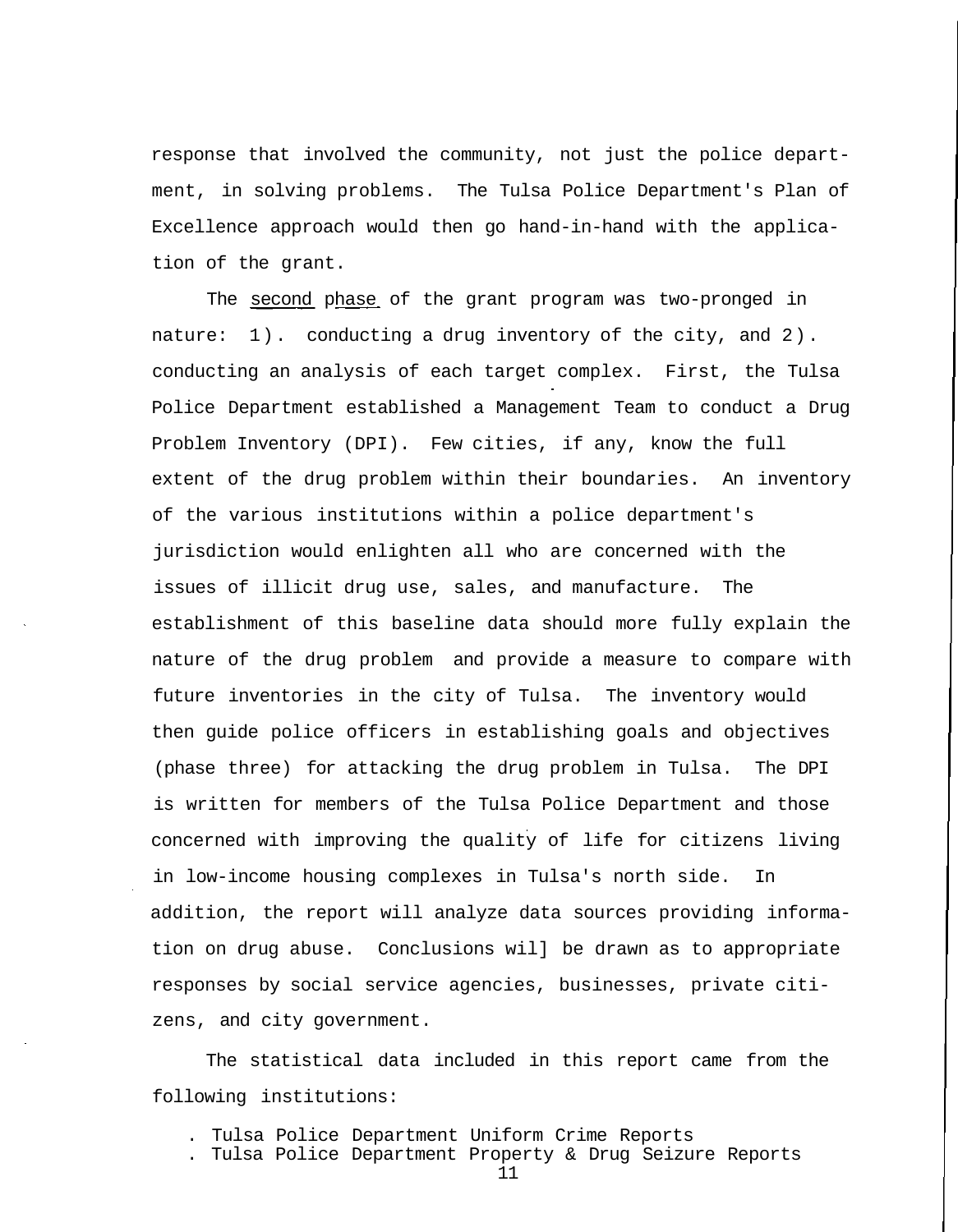- . Tulsa Police Department Intelligence Information
- . Oklahoma State Bureau of Investigation
- . Oklahoma State Department of Mental Health
- . Tulsa City Hospitals and Drug Treatment Centers
- . Community Service Council/Helpline
- . Association of Occupational Health Nursing
- . County Medical Examiner's report for Drug-Related Deaths
- . Tulsa Public School system

In addition to contacting these agencies, the Management

Team conducted the following four surveys:

- Resident surveys in five target housing complexes
- Environmental surveys in five target housing complexes
- Youth survey of middle school and high school age youth
- In-Custody Jail Survey for all city/county arrestees

The results of these surveys will be included in this report.

Secondly, the foot patrol officers assigned to the target complexes were given the task of analyzing the underlying conditions of the drug problem within each of their respective complexes. This was accomplished through the use of the resident survey designed by the Management Team and an environmental survey. The foot patrol officers were a3so assigned the task of developing a rapport with the tenants and their tenant associations, as well as the management of the complex. Observation and interaction with these individuals help the officers to identify all the people involved and to better understand the social and environmental context of these individuals' lives.

The third phase of the program will involve the implementation of Problem-Oriented Policing. Foot patrol officers and their supervisors will develop goals and objectives from the analysis of their respective target complex and combine it with the data contained in this inventory. This concept permits officers to invite local agencies, businesses, residents, and other third parties to share in the solution to the drug problem.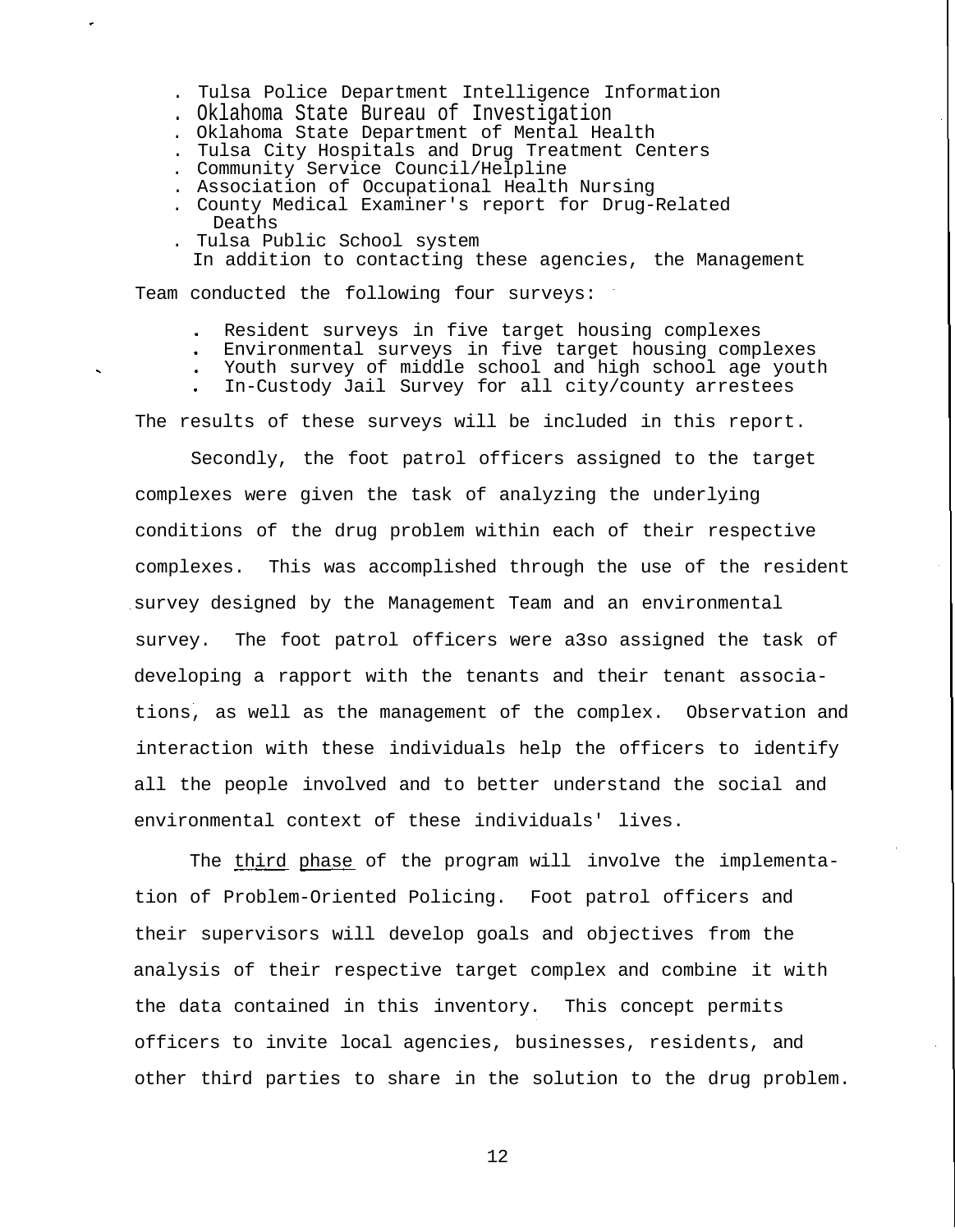#### CHAPTER II

#### POLICE IN-HOUSE DATA

The results of drug violation arrests from Tulsa's Uniform Crime Reports (UCR) for the years 1978 through 1988 are the basis for Chapter II. Comparisons of the city of Tulsa with the state of Oklahoma 's UCR drug violation arrests are included in this chapter. Discussions include a comparison of adult versus juvenile arrests, as well as addressing the race and sex of those involved in Tulsa's drug violations. Results of a first attempt to survey inmates in the City/County Jail for drug involvement, and the Oklahoma State Bureau of Investigation's drug-blood level testing for Driving Under the Influence (city of Tulsa) are analyzed. Also included are data on drug seizures, and asset forfeitures along with general arrest data.

#### Uniform Crime Reports

The current Uniform Crime Reporting (UCR) method of recording crime data is limited in scope, but offers the only method of systematic data collection short of conducting a victims' survey. The causes of crime have long been studied by many disciplines. It is suggested that the following phenomena affect the volume and type of crime occurring from place to place:

population density, variations in composition of population, mobility of residents, modes of transportation, economic conditions, cultural conditions, family conditions, climate, strength of law enforcement agencies, prosecutorial, judicial, correctional, and probat ional components, attitudes of citizens, and citizen crime reporting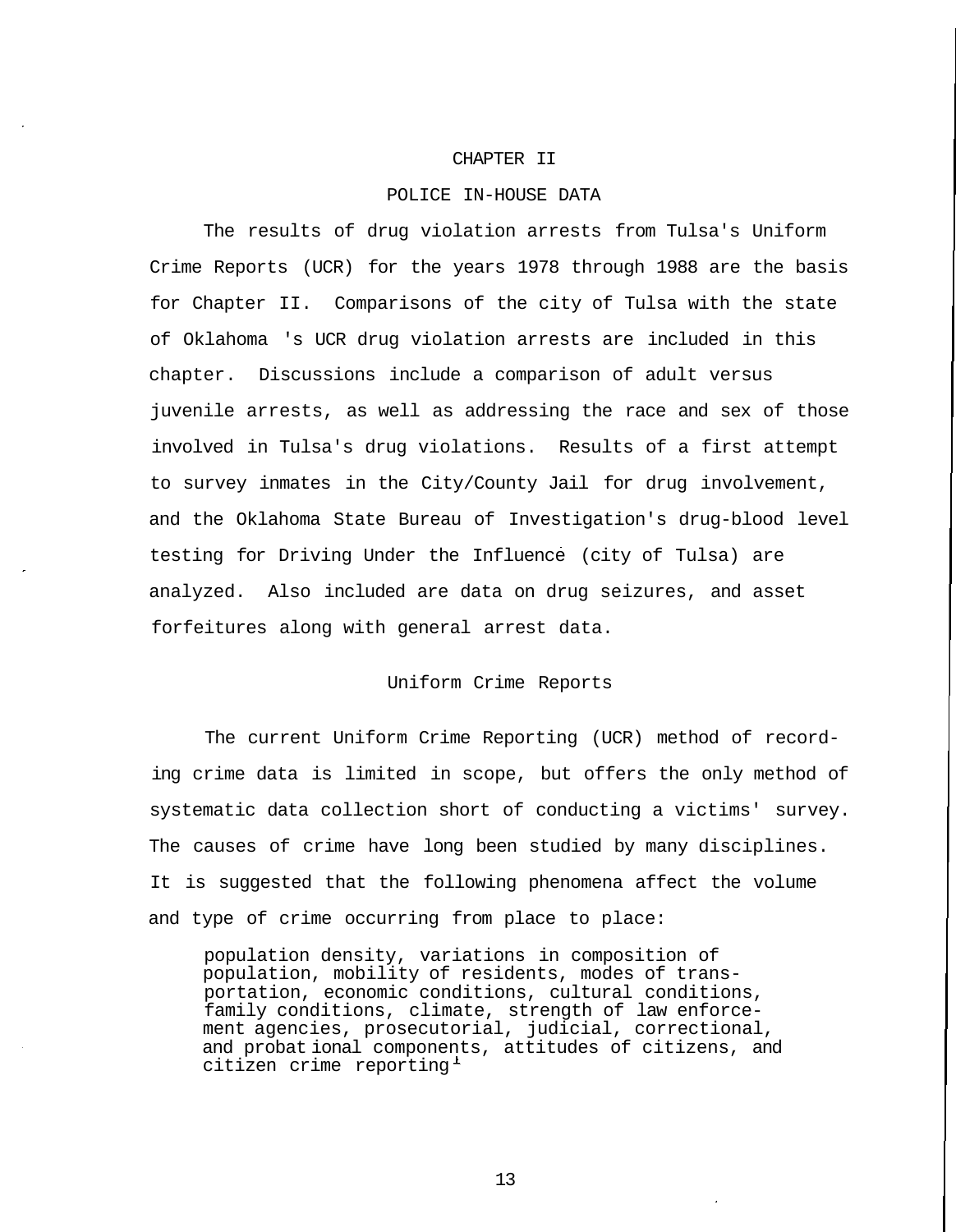Because of the complexities of crime, many questions go unanswered about the underlying conditions that contribute to criminal acts. The foregoing list of conditions play a large part in the making of criminal acts. However, there is no current method of weighing these factors with the criminals' actions without the application of an indepth statistical analysis. The officer in the field is aware of many of the factors that are either present or absent in the environment of his/her beat that contribute to crime and are, therefore, a rich data source that can be app]ied to problem-solving.

Because arrests for marijuana sales, manufacture, and possession make up the largest percentage of drug vioJation arrests in the city and because of the rise in cocaine and crack cocaine usage, this report will primarily address these two categories of drug violation arrests. The UCR arrest data, however, only lists cocaine with opium and their derivatives. It is therefore impossible to isolate the cocaine data.

#### Drug Violation Arrests

Drug violation arrests in the city of Tulsa increased from 641 arrests in 1978 to 1,570 arrests in 1988—144%. 1982 was a record year for drug arrests (2,098 arrests) because of the concentrated enforcement of the Special Investigations Unit on marijuana usage during rock concerts (see Table I and Figure 1). Drug arrests remained fairly steady between 1985 and 1988 with some decrease in 1988. As a percentage of total arrests, however, violation arrests increased between 1987 and 1988.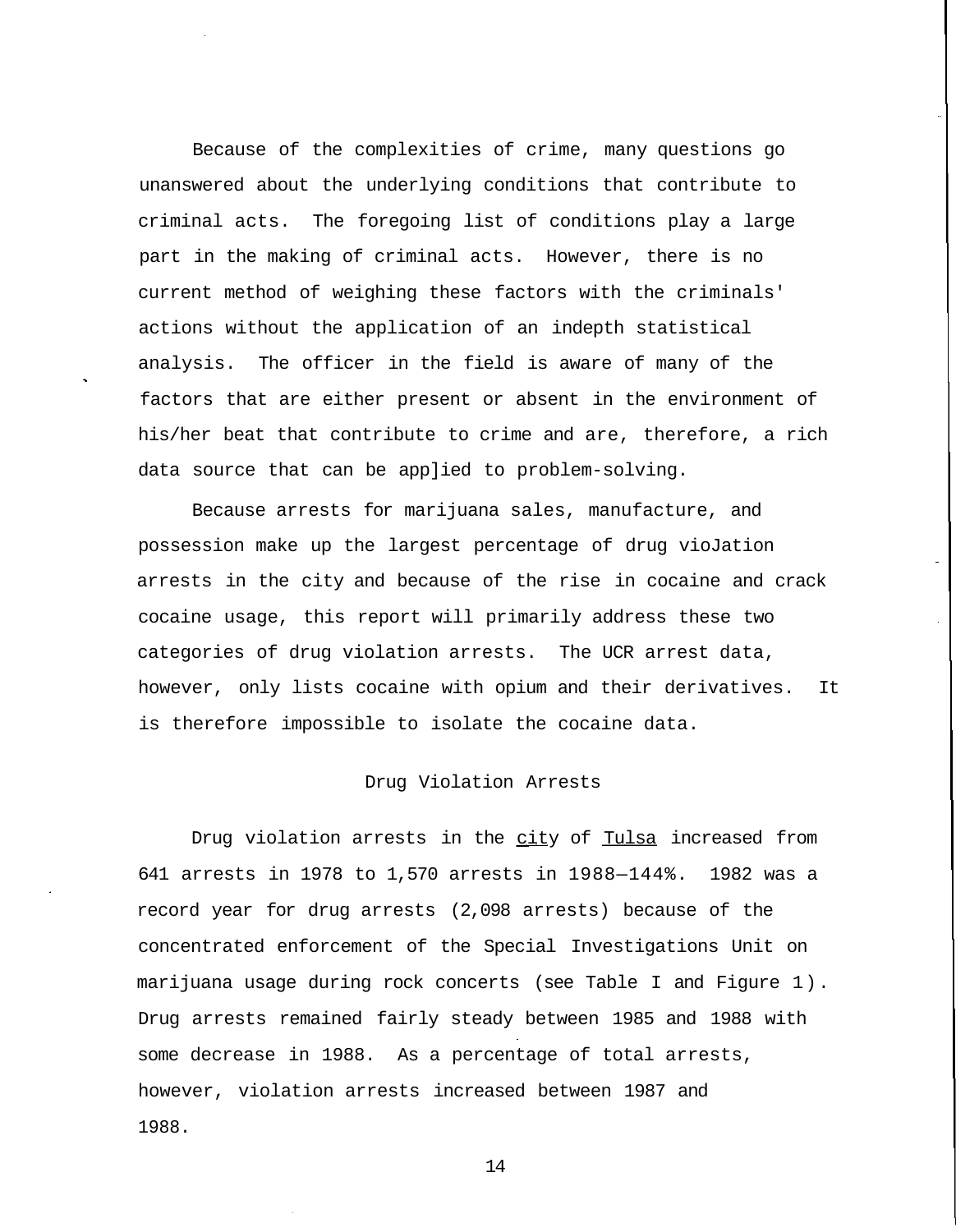Drug violation arrests for the state of Oklahoma increased overall by 5% from 1978 through 1988. Except for years 1981 and 1982, the arrest rate was relatively stable (see Table II and Figure 1). Figure 1 displays a comparison of trends of total drug violation arrests between the state of Oklahoma and the city of Tulsa.

In 1988, the city of Tulsa represented 17% of the state's total drug violations. Tulsa is the second largest city in the state, and represents approximately 15% of the state's population .



Figure 1. Total drug violation arrests for State of Oklahoma and Tulsa, Oklahoma, 3978-1988.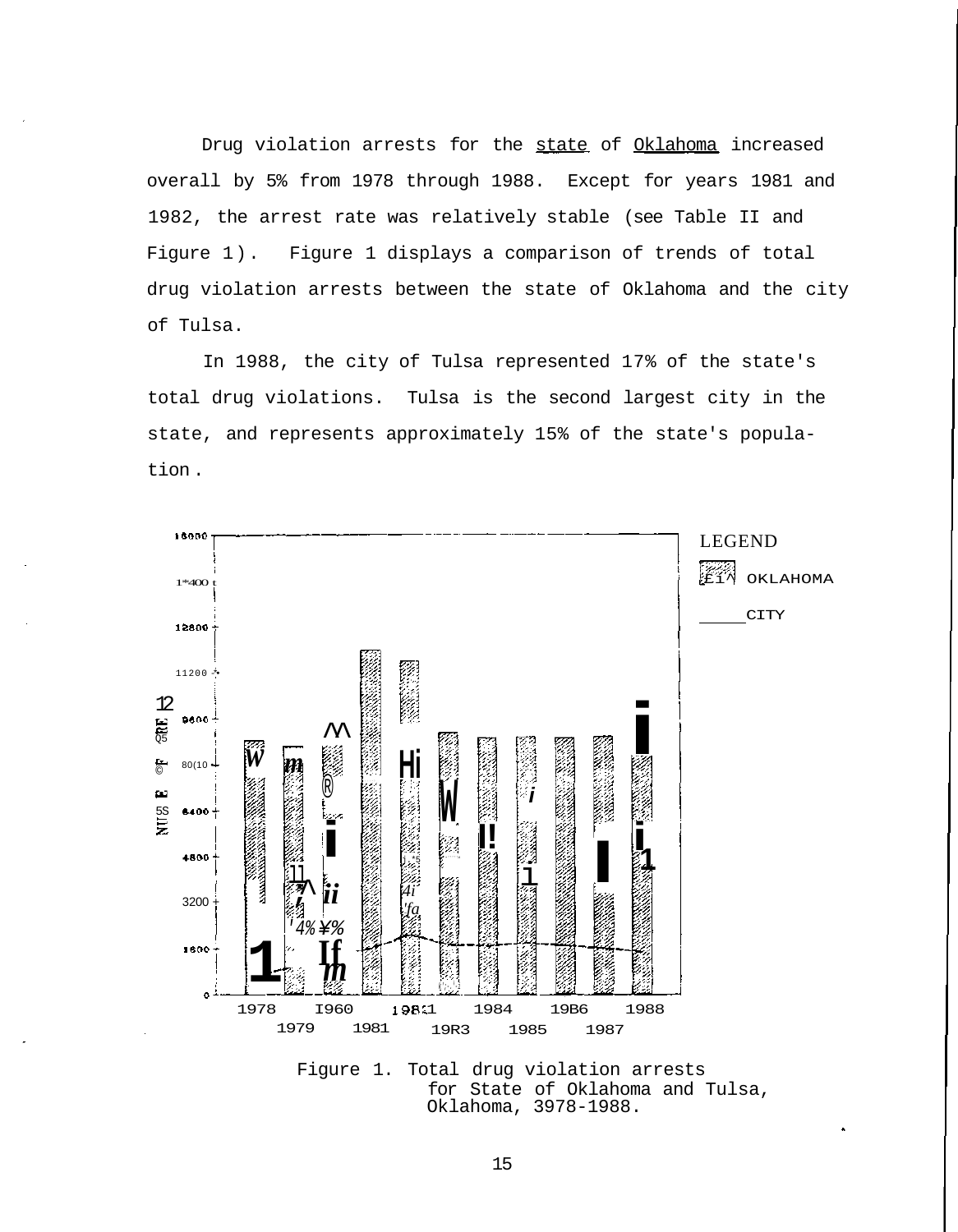Drug Violation Arrests for Opium.

Cocaine and their Derivatives. Next to marijuana, cocaine is the second most abused drug in the United States. Cocaine is highly addictive and readily available. With the advent of "crack" the price of cocaine dropped and the drug is now no longer considered an upper class drug. Its use is said to have reached epidemic stages during the 1980s and by 1989 became the "drug of choice" in America.

The city of Tulsa began to experience a large increase in the sale, manufacture and possession of opium and cocaine derivatives between 1985 and 1986 (see Table I and Figure 2).



Figure 2. Arrests for opium, cocaine and their derivatives for sale, manufacture, and possession in Tulsa between 1978 and 1988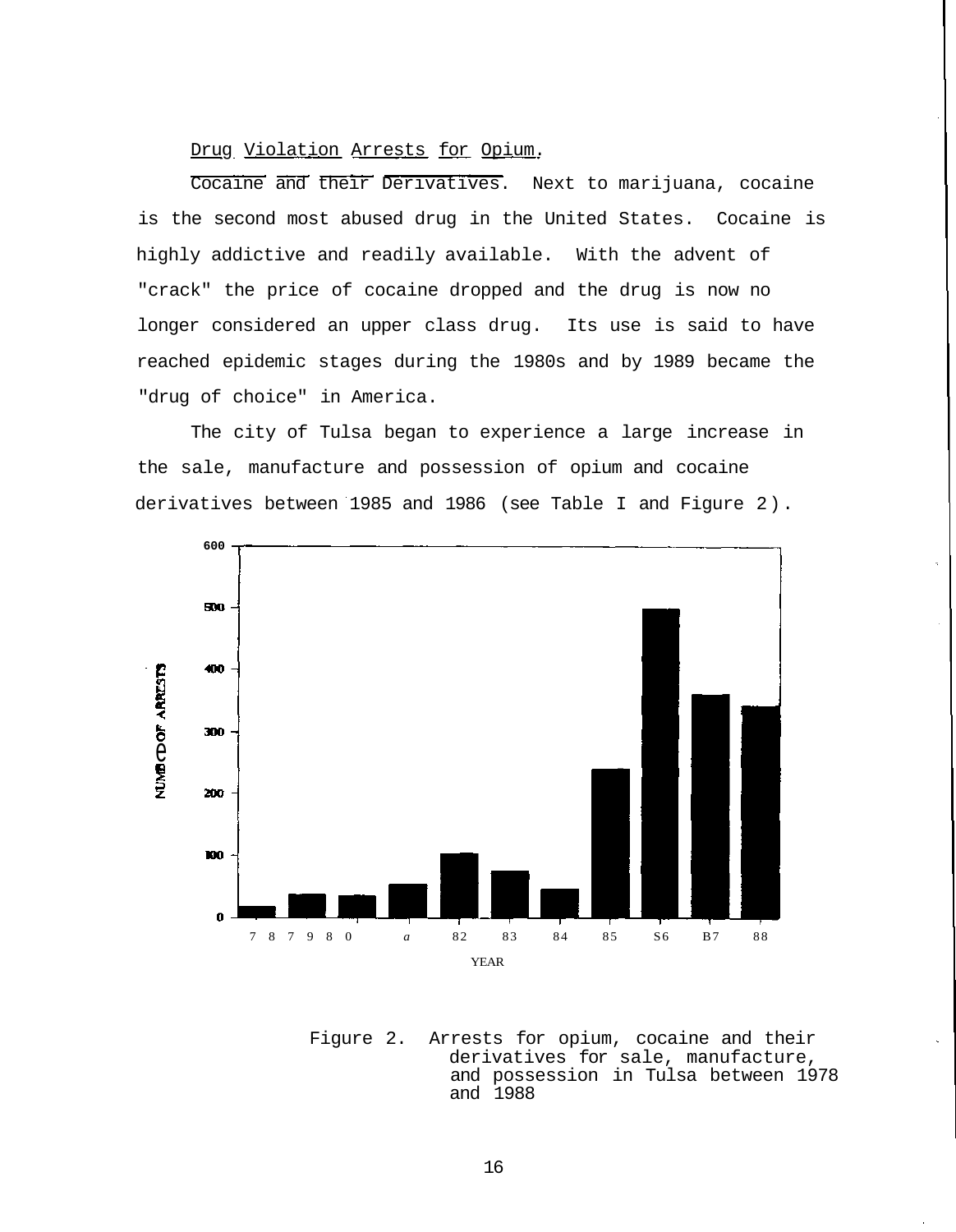#### TABLE I

 $\bar{z}$ 

#### TULSA POLICE DEPARTMENT UNIFORM CRIME REPORTS DRUG VIOLATION ARRESTS 1S78 - 198S

| TEARS                                           |                     | 78                                              | 19                         | 80                                   | 81                                 | 82                   | 83                            | BA                                                         | IS                                    | 86                           | 11               | в                               | TOTAL                     |
|-------------------------------------------------|---------------------|-------------------------------------------------|----------------------------|--------------------------------------|------------------------------------|----------------------|-------------------------------|------------------------------------------------------------|---------------------------------------|------------------------------|------------------|---------------------------------|---------------------------|
| liSALE/KFG<br>OPIUH<br>COCAINE<br>TOTAL         | JV<br>ADULT         | 0<br>S<br>S                                     | 0<br>4<br>$\,<\,$          | 1<br>17<br>B                         | 0<br>$\mathbb B$<br>lf.            | $\theta$<br>53<br>යි | 1<br>30<br>31                 | 2<br>1<br>9                                                | 1<br>Œ<br>51                          | T<br>200<br>101              | 9<br>151<br>ien  | 1<br>311<br>111                 | $\mathcal{B}$<br>Œ<br>Hi: |
| <b>KABIJ</b><br>TOTAL                           | JUV<br><b>ADULT</b> | 86<br>281<br>373                                | 21<br>183<br>210           | 33<br>250<br>283                     | 1G<br>250<br>266                   | 9<br>31B<br>327      | T<br>141<br>248               | 5<br>164<br>!69                                            | 7<br>112<br>179                       | 8<br>119<br>187              | S<br>115<br>180  | 25<br>154<br>179                | 228<br>2373<br>160!       |
| smmic<br>$--: : TIC$<br>!i                      | JV<br>ADULT         | 6<br>30<br>36                                   | $\frac{5}{39}$<br>44       | $\overline{\mathcal{L}}$<br>50<br>52 | $\Omega$<br>50<br>D                | 0<br>4<br>4          | $\theta$<br>2<br>2            | 0<br>4<br>4                                                | $\overline{c}$<br>$\overline{5}$<br>7 | $\theta$<br>31<br>31         | 4<br>28<br>32    | $\Omega$<br>12<br>12            | 19<br>255<br>274          |
| OTHER<br>BAEEITUATE<br>TOTAL                    | JV<br>AR'L!         | 0<br>б<br>6                                     | 0<br>10<br>10              | 0<br>27<br>$\mathfrak A$             | $\overline{2}$<br>V<br>29          | 4<br>127<br>131      | 5<br>12                       | G<br>62<br>17                                              | 1                                     | 2<br>4? <i>SI</i>            | 10               | 1!<br>89 103<br>6t 44 Si 99 114 | 35<br>5S8<br>593          |
| SALE<br>НG<br>TOTAL                             | <b>JV</b><br>*F>UIT | 92<br>m<br>in                                   | 32<br>236<br>268           | $\mathfrak{F}$<br>3(4)<br>E          | R<br>345<br>363                    | 13<br>502            | 13<br>285<br>51S 2S£.         | 7<br>237<br>241                                            | 11<br>270<br>28S                      | 11<br>462<br>479             | 28<br>443<br>471 | 43<br>3EO<br>423                | 3)0<br>3E36<br>(14G)      |
| DFOSSESHOK<br>-∶t <sub>um</sub><br>一旺<br>Sul Ab | JV<br>ADULT         | 0<br>i<br>$\tau$                                | 11<br>22<br>33             | 1<br>17<br>18                        | 1<br>34<br>R                       | 1<br>49<br>50        | 1<br>43<br>44                 | 1                                                          | 1<br>31<br>38                         | 9<br>IBS 263<br>1E9<br>29:   | 18<br>183<br>201 | 19<br>201<br>226                | 63<br>1071<br>1134        |
| HAEN<br>TOTAL                                   | JUV<br>ADULT        | 54<br>141<br>195                                | 124<br>469<br>593          | 137<br>G80<br>811                    | 111<br>865<br>982                  | 102<br>1021<br>1123  | 73<br>91E<br>9B8              | 43<br>809<br>852 1011                                      | 91<br>926                             | 78<br>615<br>75?             | 76<br>620<br>696 | 89<br>512<br>631                | 964<br>1663<br>8647       |
| SYNTHETIC<br>HABCOT1C<br>TOTAL                  | <b>JV</b><br>ADULT  | 0<br>7<br>T                                     | 6<br>ය<br>66               | $\overline{2}$<br>88<br>90           | $\mathbf{0}$<br>15<br>$\mathbb{Z}$ | 3<br>11<br>14        | $\theta$<br>11<br>$\mathbf 1$ | 0<br>4<br>4                                                | $\theta$<br>14<br>14                  | $\left( \right)$<br>54<br>55 | 3<br>38<br>41    | 1<br>21<br>$\mathcal{D}$        | $\mathbb F$<br>325<br>341 |
| <b>OTHER</b><br>B*fE!TUBATB<br>TOTAL            | JUV<br>ADULT        | 0<br>$\overline{2}$<br>$\overline{\mathcal{L}}$ | $\overline{2}$<br>2G<br>28 | 1<br>42<br>43                        | 9<br>203<br>212                    | 10<br>3?2<br>182     | 1<br>380<br>397               | S<br>552<br>561                                            | 7<br>2S <sub>0</sub><br>297           | 3<br>117<br>120              | 11<br>187<br>1SB | 26<br>169<br>195                | 85<br>2350<br>2435        |
| POSSESSION<br>TOTAL                             | JUV<br>ADULT        | 54<br>158<br>212                                | 143<br>579<br>122          | 141<br>827<br>9G8                    | 121<br>1111<br>1244                | 116<br>US3           | 81<br>1359                    | S3<br>1102 14IB 3129<br>1569 1440 145S 1511 1220 1136      | 99                                    | Si                           | 108<br>1C2B      | 135<br>S39<br>1014              | 1148<br>11409<br>125S1    |
| <b>DBUG</b><br>VIOLATIONS<br>TOTAL              | JUV<br>ADULT        | ME<br>490<br>G36                                | 175<br>IIS<br>990 1341     | 177<br>1111                          | 145<br>1462<br>1GOT                | 129<br>1955 1644     | SI                            | GO<br>1639 1G88 1591 1411<br>2084 1118 1699 1T9B 1G99 1G07 | 110                                   | 108                          | 136              | 118<br>1319<br>1497             | 1458<br>15245<br>16703    |

**SOURCE: UNIFOBH CBIKE BEPOBTS, TULSA POLICE DEPABTKENT, 1ST8-DB1, UCOBDS DIVISION**

 $\mathbb{S}_q$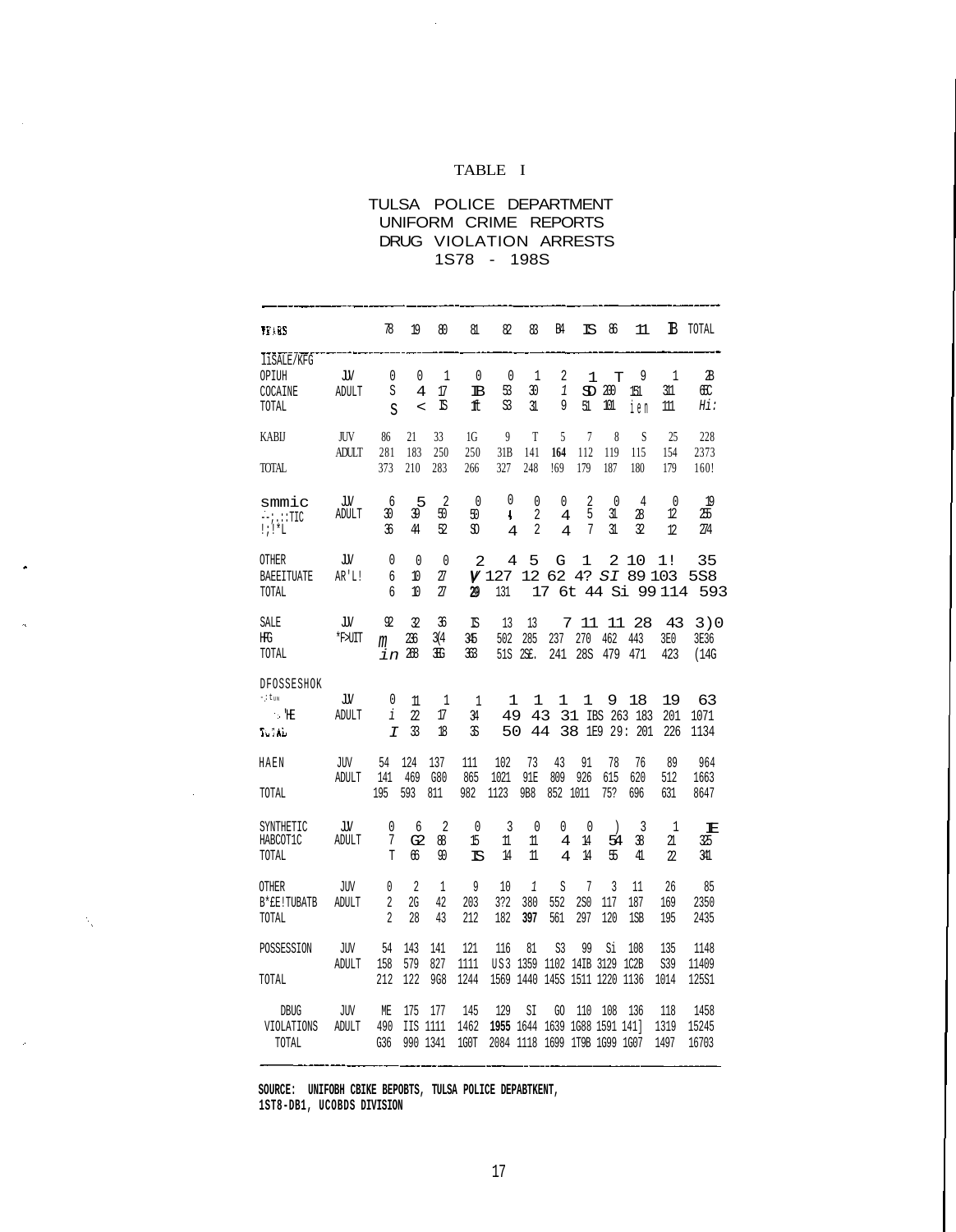In 1985 the arrests for this drug totaled 240 and in 1988 the total was 405—a 69% increase in the three year period. In 1985 this category of drugs represented 13% of all the city drug violation arrests. However, by 1988 the total arrests for this category of drugs represented 25% o£ all the drug violation arrests.

The number of juveniles arrested for this drug increased dramatically between 1985 and 1988, from 2 to 61 arrests. In 1988 the juveni]e arrests represented 20% of al] the opium and cocaine sales arrests in the city (see Figure 3). A.so in 1988, 87% of the state's juvenile arrests for this drug were made in the city of Tulsa. Adult arrests increased from 238 arrests to 344 arrests between 1985 and 1988. Adult arrests for this category represented 19% of the state's adult arrests in 1988.



Figure 3. Juvenile and adult arrests for opium and cocaine in Tulsa between 1978 and 1988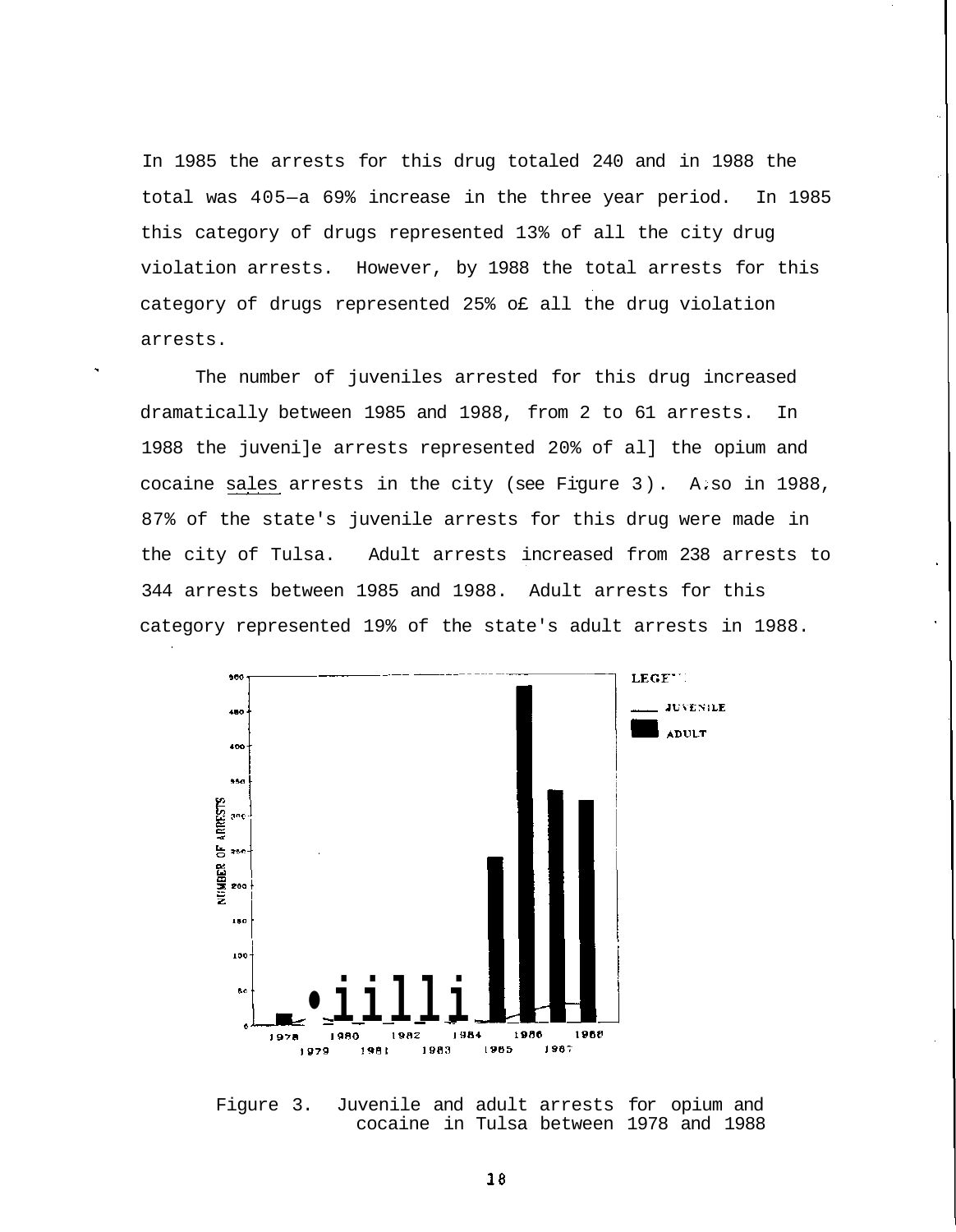#### **TABLE II**

#### **MARIJUANA VERSUS COCAINE, OPIUM AND THEIR DERIVATIVES DRUG VIOLATION ARRESTS UNIFORM CRIME REPORTS STATE OF OKLAHOMA 1978 - 1988**

| TEARS                                        |                    | 78                                  | 79                  |                            | 80.81                | 82                                                                     | 83              | 84                                                               | 86                 | 86                                    | 87               |                     | 88 TOTAL                     |
|----------------------------------------------|--------------------|-------------------------------------|---------------------|----------------------------|----------------------|------------------------------------------------------------------------|-----------------|------------------------------------------------------------------|--------------------|---------------------------------------|------------------|---------------------|------------------------------|
| IISALB/HFC<br>OPIUH OR<br>COCAINE<br>TOTAL   | JW<br><b>ADULT</b> | 8<br>94<br>102                      | 5<br>169<br>174     | $\mathbf{1}$<br>133<br>134 | 7<br>212<br>219      | 1<br>349<br>350                                                        | 2<br>302<br>304 | 3<br>279<br>282                                                  | 5<br>390<br>395    | 12.<br>716<br>728                     | 13<br>719<br>732 | 39<br>772<br>811    | 96<br>4135<br>4231           |
| HASH<br>TOTAL                                | JW<br>ADULT        | 214<br>1089<br>1303                 | 152<br>1056<br>1206 | 92<br>1086<br>1178         | 227<br>1636<br>1863  | 68<br>1513<br>1581 1546                                                | 47<br>1499      | 60<br>1363<br>1423                                               | 66<br>1414<br>1480 | 74<br>1261<br>1335 1473               | 56<br>1417       | 64<br>1140<br>1204  | 1120<br>14474<br>15594       |
| ZIPOSSESSION<br>OPIUM OR<br>COCAINE<br>TOTAL | JW<br><b>ADULT</b> | F.<br>136<br>142                    | 24<br>394<br>418    | 39<br>162<br>201           | 6<br>459<br>465      | 15<br>665<br>680                                                       | 7<br>765<br>772 | 10                                                               | 8<br>935 ii Ee     | 19<br>1520 1424<br>945 1174 1539 1445 | 21               | 46<br>1563<br>1609  | 201<br>9189<br>9390          |
| <b>HAEIJ</b><br>TOTAL                        | JW<br><b>ADULT</b> | 1279 1166<br>4886<br>ei65 5695 5541 | 4529                | 832<br>4709                | 913<br>6503<br>7416  | 723<br>6629                                                            | 42.1            | 311<br>4622 4658 4594 3827 3775<br>7352 5043 4969 4986 4168 4044 |                    | 392 341                               | 269              | 343<br>3828<br>4171 | 6990<br>5256C<br>595EO       |
| TOTAL HAF.U/<br>OFIUK COCAIK<br>TOTAL        | JW<br>ADULT        | 1507 1347<br>6205<br>7712 7495 7054 | 6148                | m<br>6090                  | 1153<br>8810<br>9963 | 807<br>9156<br>9963                                                    | 477<br>7188     | 7235 7564 7324 7335<br>7665 7619 8035 7770 7694                  | 384471             | 446                                   | 359              | 492<br>7303<br>7795 | 840 %<br>80358<br>88765      |
| TOTAL STATF<br>DRUG ARRESTS<br>TOTAL         | JW<br>ADULT        | no? 1513 1142<br>7151               | 7156                | 7812                       | 1360<br>10646        | 10687 8560 8515<br>8858 866S 6954 12006 11624 9130 8948 8998 8952 9016 |                 | 937 570 433 517                                                  | 8481               | 8437 8596                             | 515 420          | 528<br>8806         | 9642<br>94847<br>9334 10443S |

**SOURCE: STATE UNIFORM CRIME REPORTS, 1978-1987 , OIUHOKA STATE BUREAU OP INVESTIGATION**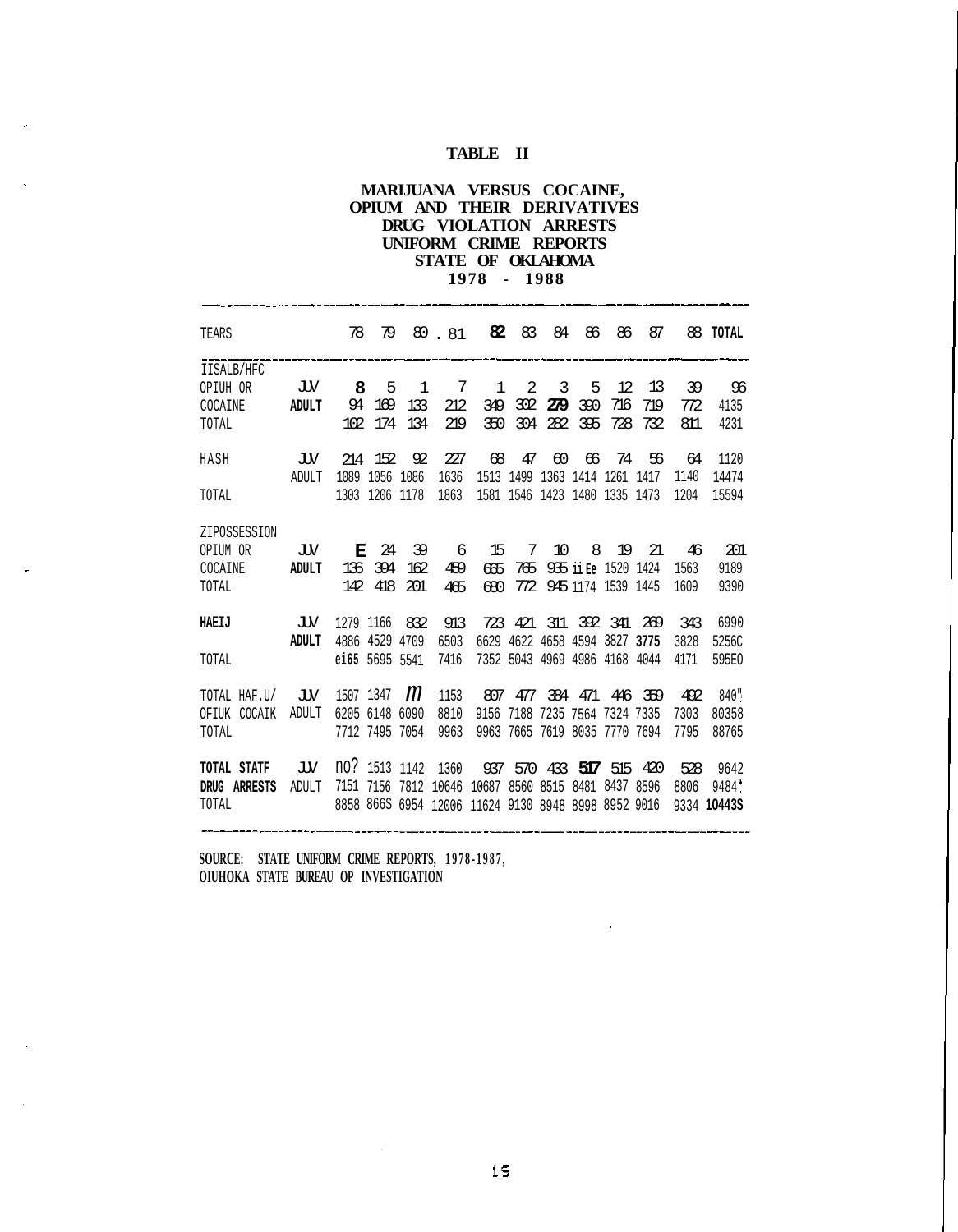Arrests for the state of Oklahoma increased steadily for opium/cocaine between 1978 and 1988 (see Table II). A sharp increase occurred between 1985 and 1988. In 1985 the arrests for sale, manufacture, and possession totalled 1,569 and by 1988 the total arrests were 2,420.

#### Drug Violation

Arrests for Marijuana. Marijuana was not considered a large drug problem until the 1960's when its use began to escalate. Obtaining the drug has been easy because it is abundant and inexpensive. A study prepared for the 1985-1986 NNICC Report states that a reduction of four percent occurred in use of marijuana in the United States between 1982 (4,899.8 metric tons) 2 and 1985 (4,693.9 metric tons). Although hospital emergencies state a rise in admissions, the medical and law enforcement agencies anticipate a levelling off and reduction in marijuana usage in the late 1980s due to new education, interdiction, and enforcement practices.

Between 1978 and 1988, more people were arrested for marijuana violations than for any other type of drug in the city of Tulsa. However, there was a steady decrease in the sale, manufacture, and possession arrests of marijuana in Tulsa in those same years by 49% after peaking in 1982 (see Figure 4). In 1982, 1,464 people were arrested for possession and sales of this drug, representing 70% of all drug arrests in the city for that year. In 1988 the arrests totalled 873, representing 54% of the total drug arrests for that year.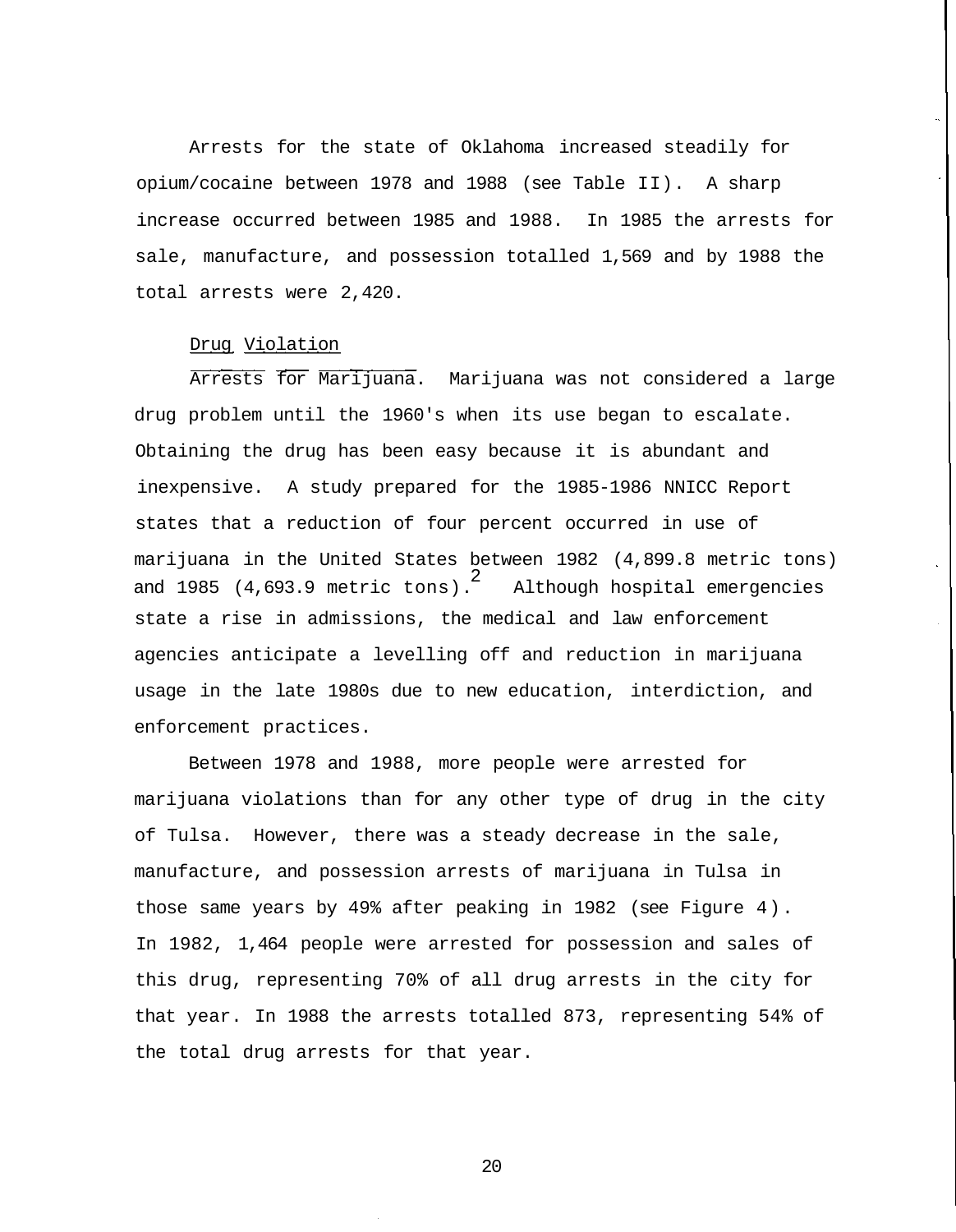

Figure 4. Arrests for marijuana sales, manufacture, and possession in Tulsa between 1978 **and** 1988

Juvenile arrests for marijuana violations decreased **from 86 arrests** in 1978 to 27 arrests in 1988--a 68% decrease. **There was an average** of 16 arrests per year for juveniles and 213 **arrests for adults.** The adult arrests declined from 287 to 164 **arrests** In **the ten** year period--a 42% decline (see Figure 5).

**There was a** 28% decrease in the state of Oklahoma for **marijuana** sales and possession arrests from 1978 to 1988. **Table II). The** state arrests peaked in 1961 with a total of 7,468, In 1988, the arrests totaled 5,375.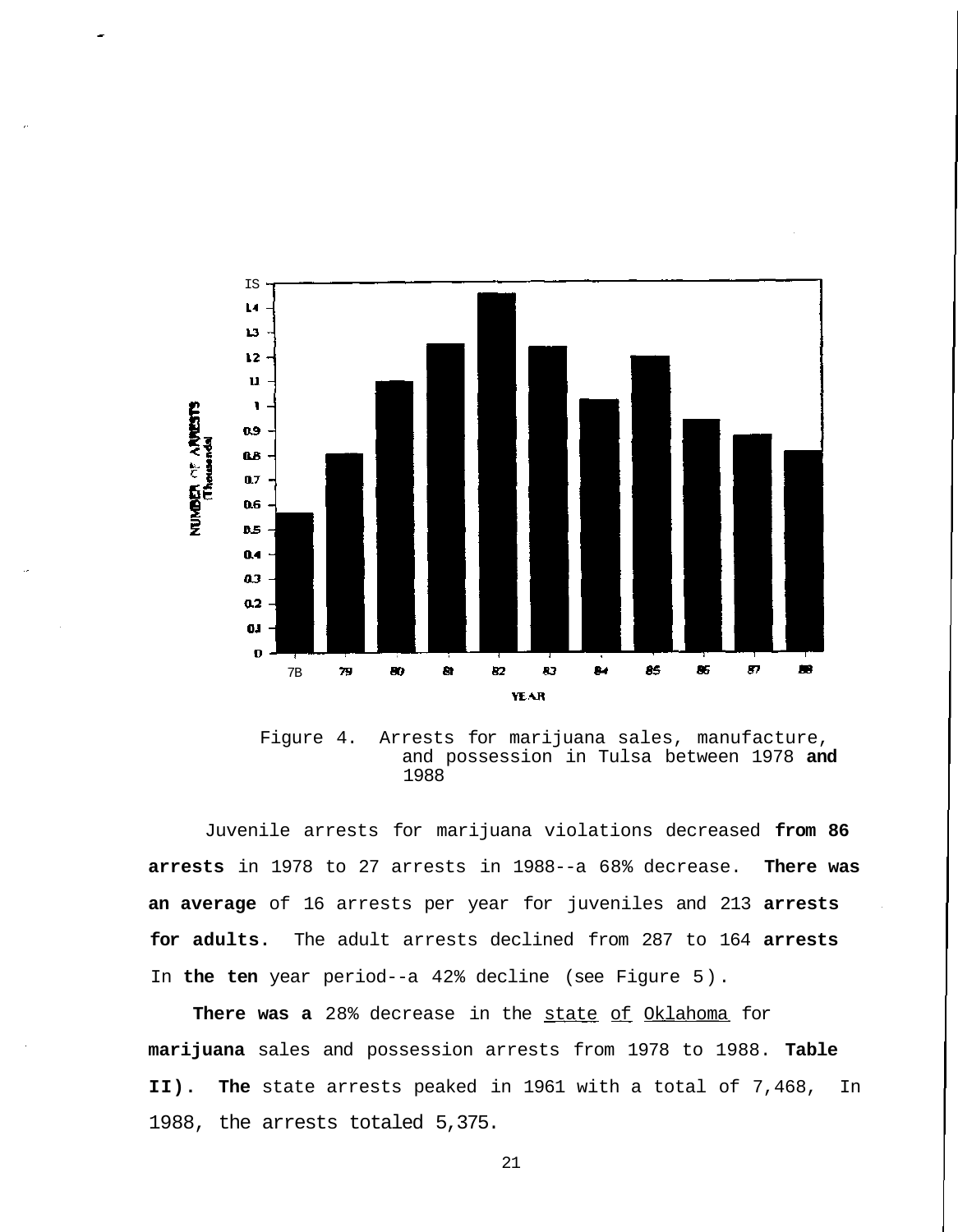

Other Drugs. There are two other categories of drug violations appearing under Sale/Manufacturing and Possession in the Uniform Crime Reports: (1) Synthetic Narcotics—Manufactured Narcotics which can cause true drug addiction (Demerol, Methadones), and (2) Other dangerous non-narcotic drugs (Barbiturates, Benzedrine). Except for the increase in possession and sales of (2} Other dangerous non-narcotic drugs (Barbiturates, Benzedrine), the other drug categories are not significant. Overa]] for the ten-year period, the possession and sales of the barbiturates and benzedrine increased from 8 arrests in 1978 to 309 arrests in 1988.

#### Summary of Drug Violation Arrests

Overall, drug violation arrests increased between 1978 and 1988 in Tulsa, Oklahoma. By the mid-1980s the drug arrests had begun to level off and decrease slightly. Richard Morin,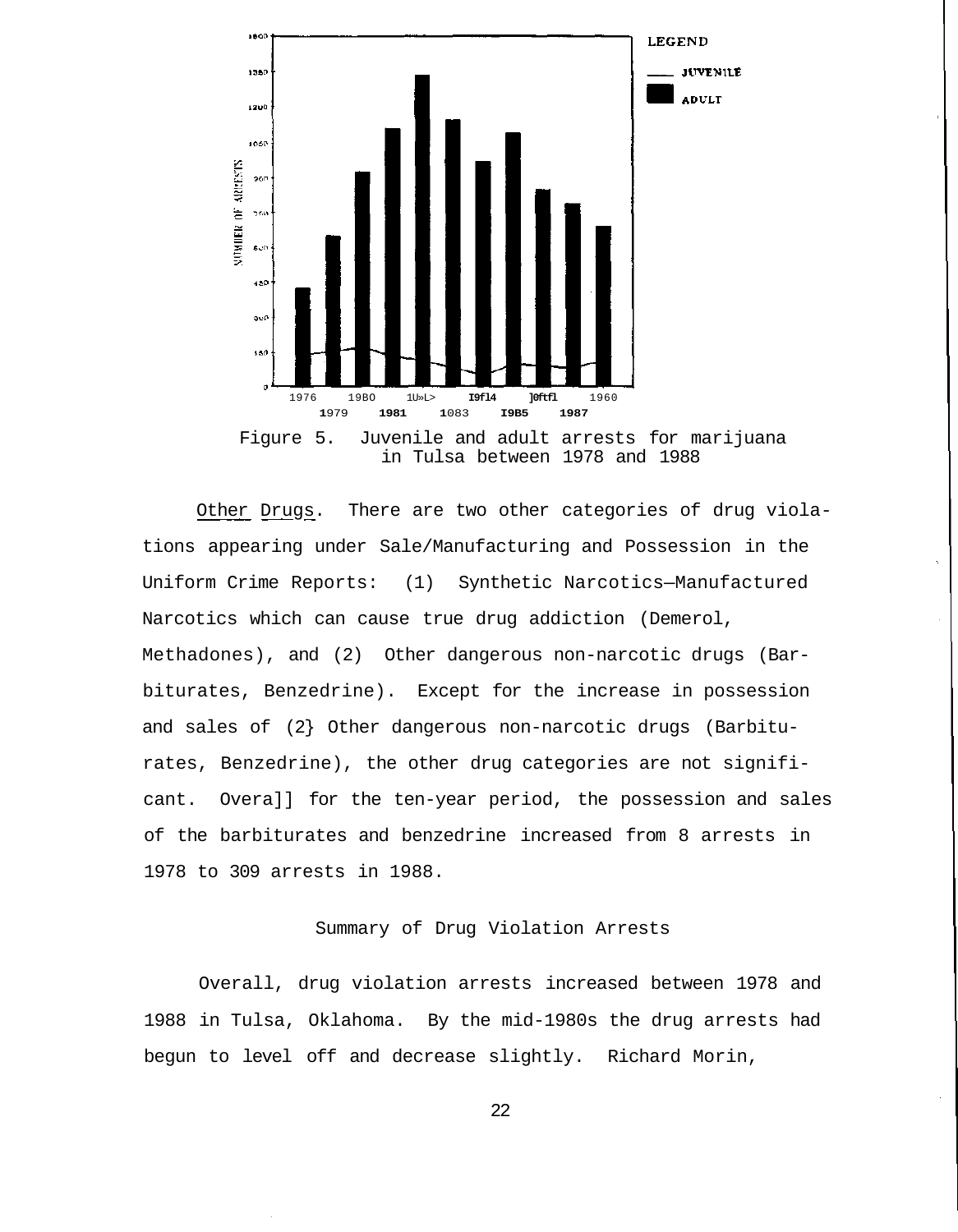Director of Polling for The Washington Post reports that drug use is still at alarming levels, but is easing across the nation. Morin adds that surveys of high school seniors and the general 3 population show significant drops in use of illegal drugs.

Cocaine and opium arrests for both adults and juveniles gained between 1985 and 1988, with large increases in 1986. The sale and manufacture plus possession category of this drug increased from 17 arrests in 1978 to 405 arrests in 1988 (2,282%). There was also a large increase in state arrests for sale and manufacture plus possession of this drug--244 arrests in 197B and 2,015 in 3988 (2,440%).

Marijuana arrests began a decrease in the city and statewide in the early 1980s. Marijuana arrests for possession and sale in Tulsa comprised 54% of all drug violation arrests in 1988. In 1978, Marijuana arrests represented 89% of al] drug arrests. The Tulsa County District Attorney reports that statewide, the number of marijuana plants eradicated by law enforcement doubled in just one year, from more than 700,000 plants in 1987 to nearly 1.5 million in 1988, thereby decreasing its availability on the market.

### Drug Arrest Data for Age, Race, and Sex

Table III lists a breakdown by race, sex, and age (over or under age 18) for years 1978 through 1988. Because the numbers are relatively insignificant for other races, those numbers are not tabulated here.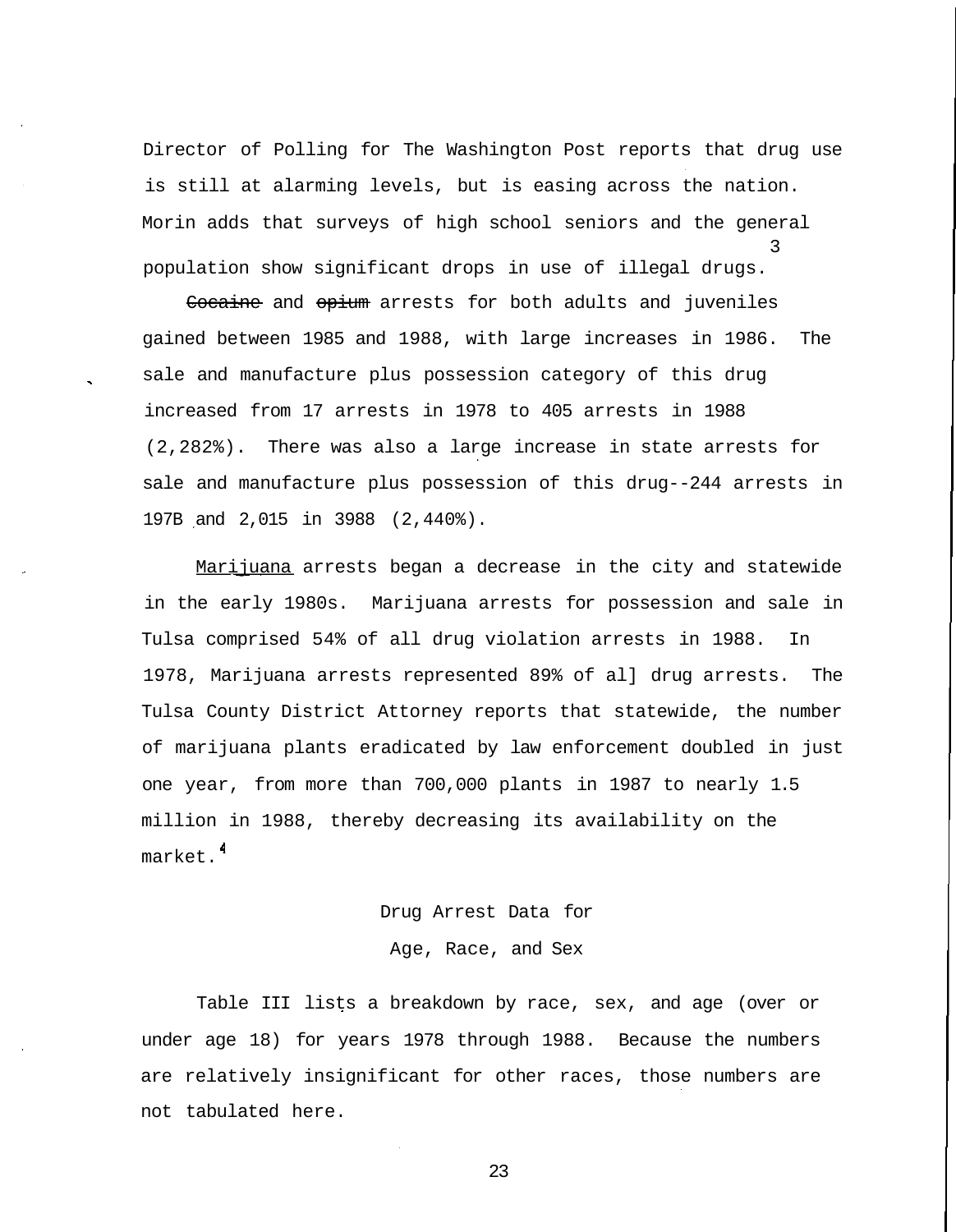Adult Arrests. Black adult female arrests increased more than any category between 1978 and 1988--from 11 to 119 arrests or 1,144%. Black adult male arrests increased from 70 to 448 (540%) in this time period.

The white adult male arrests increased from 344 arrests in 1978 to 564 arrests in 1985 (186%), and then began a gradual decline. Overall for the ten-year period, white adult male arrests increased by 64%. White adult female arrests increased from 59 arrests in 3978 to 181 arrests in 1988 (206%). The white adult female arrests peaked in 1982 with 404 arrests and slowly declined each year. Overall, adult arrests increased in the ten years, but declined between 1985 and 1988 by 26% (See Figure 6).

Juvenile Arrests. Overall for the ten-years, drug violations for juveniles increased from 143 to 220 arrests--54%. Between 1978 and 1984 juvenile arrests declined to 55 arrests and gradually increased to the 220 arrests in 1988 (see Figure 6).



Figure 6. Juvenile and adult drug arrests in Tulsa, 1978 to 1988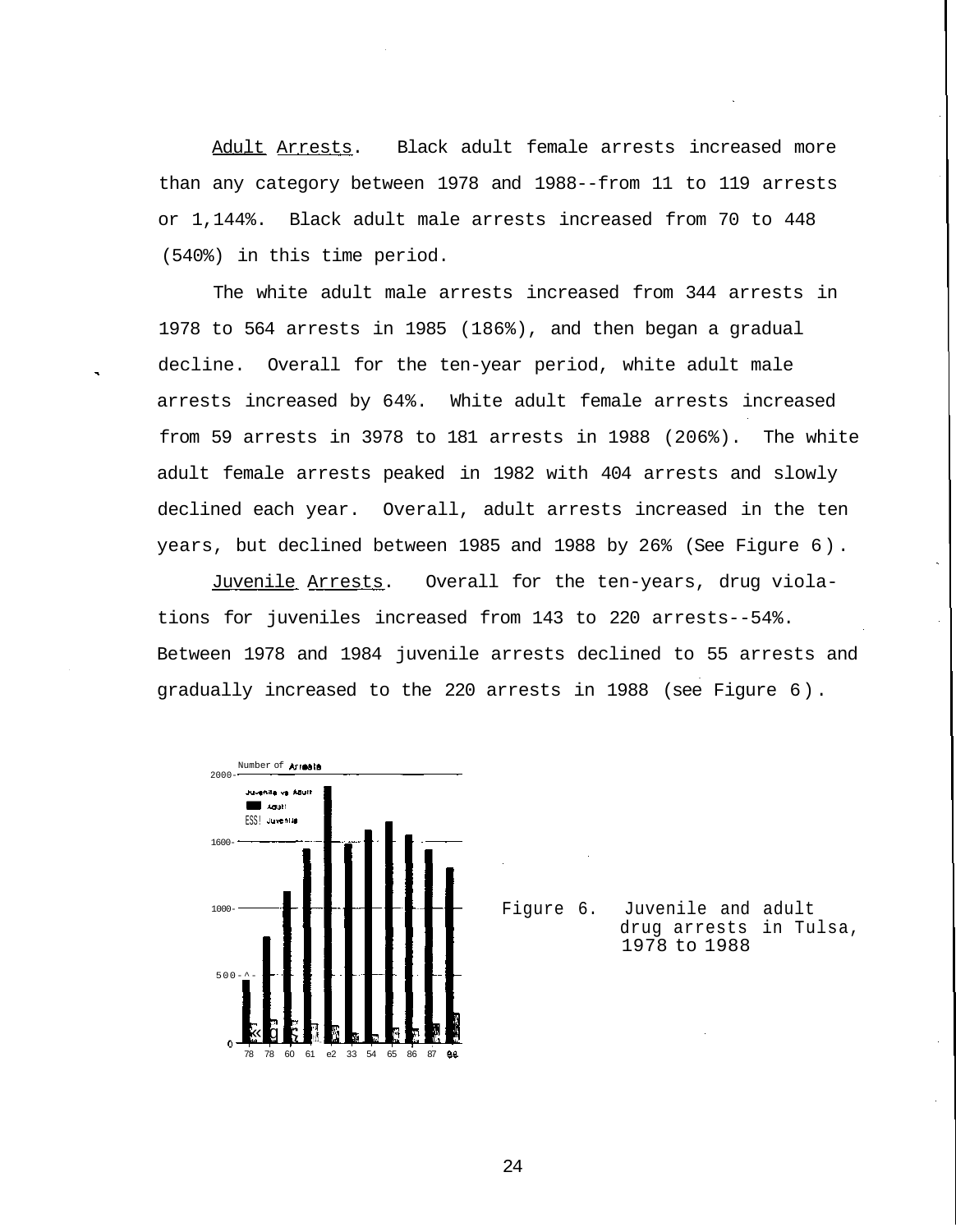#### TABLE III

DEMOGRAPHICS OF ARRESTEE DRUG VIOLATION ARRESTS TULSA POLICE DEPARTMENT UNIFORM CRIME REPORTS 1978 - 1988

| nus                 |       | 7в             | T9   | 80       | ΙI   | 12    | 13             | 84       |                      | 85 86       | H                                   | IS           | TOTAL            |
|---------------------|-------|----------------|------|----------|------|-------|----------------|----------|----------------------|-------------|-------------------------------------|--------------|------------------|
| <b>BACE/SEI</b>     |       |                |      |          |      |       |                |          |                      |             |                                     |              |                  |
| WHITE               | JUV   | 102            | 130  | 118      | 103  | - 85  | 43             | 36       | 13                   | 11          | 81                                  | 97           | 339              |
| <b>KALES</b>        | ADULT | 341            | 534  | 740      | 937  | 1249  | 909            | 891      | 987                  | 855         | 725                                 | S64          | S735             |
| TOTAL               |       | 44E            | GE4  | 858      | 1040 | 1334  | S52            |          | 927 1060             | 926         | 806                                 | 561          | 9674             |
| WHITE               | JUV   | 2B             | 30   | 40       | 23   | 2?    | IE             |          | 6 <sup>1</sup><br>19 | IE          | 26                                  | 24           | 255              |
| FEHALEE             | ADULT | 59             | 136  | 211      | 242  | (04)  | 289            | 236      | 2(7)                 | 267         | 236                                 | 181          | 2528             |
| TOTAL               |       | <b>B7</b>      | 1G6  | 251      | 265  | 431   | 305            | 242      | 286                  | 283         | 262                                 | 205          | 2783             |
| WHITE HALE          |       | 44E            | 664  | 856      | 1040 | 1334  | 952            |          | 927 1060             | 926         | 806                                 | 661          | 9674             |
| WRITE FEHALE        |       | 8T             | 166  | 251      | 265  | 431   | 305            | 242      | 286                  | 283         | 262                                 | 205          | 2783             |
| TOTAL               |       | 533            |      | 830 110? | 1305 |       |                |          |                      |             | 1765 1257 1169 1346 1209 1068       | 866          | 12457            |
| <b>BLACE</b>        | JUV   | 11             |      | 9 7      | 12   | 14    | 8 <sup>8</sup> | 13       | 16                   | 13          | 27                                  | 92           | 222              |
| KALES               | ADULT | TO             | SC   | 139      | 214  | 213   | 232            | 326      | 324                  | 344         | 404                                 | 446          | 2804             |
| TOTAL               |       | 81             | 99   | 146      | 216  | 227   | 240            | 339      | 340                  | 357         | 431                                 | 540          | 3026             |
| <b>BLACK</b>        | JUV   | $\mathbf{2}$   | 0    | 0        | 3    |       | 2 2            | D        | 1                    | 4           | 9                                   | 7            | 30               |
| <b>FEMALES</b>      | ADULT |                | 9 17 | 40       | 51   | 43 52 |                | 133      | 72                   | 83          |                                     | 71 112       | 683              |
| TOTAL               |       | $11\,$         | 17   | 40       | 54   |       | 45 54          | 133      |                      |             |                                     | 73 87 80 119 | 713              |
| BU:F KALE           |       | 81             | 99   | HЕ       | 226  | 227   | 24C            | 33S      |                      | 340 357 431 |                                     | 540          | 3026             |
| <b>6LACE FTHALE</b> |       | $\overline{1}$ | 17   | 40       | 54   |       | <b>IE 54</b>   | 133      |                      |             |                                     |              | 73 87 80 119 713 |
| TOTAL               |       | 92             | HЕ   | 186      | 28f< |       | 272 294        | 472      |                      |             | 413 444 511                         | 659          | 3739             |
| WITE/BLAW           | JUV   | !43            | 169  | 165      | 141  | 128   | 69             | 55       | 109                  | 104         | 143                                 | 220          | 1446             |
| <b>ABEESTS</b>      | ADULT | 482            | 77?  | 1130     | 1444 | 1909  |                | Utl 1586 |                      |             | 1650 1549 1436                      | 1305         | 14750            |
| <b>TOTAL</b>        |       | 625            |      | 946 1235 | 1585 |       |                |          |                      |             | 2037 1551 1641 175\$ 1653 UTS. 1525 |              | 15196            |

Black male juvenile arrests increased from 11 to 92 arrests in the ten-year period. The greatest increase in juvenile arrests from 1987 through 1988 occurred among the black male juveniles- -27 arrests in 1987 and 92 arrests in 1988, a 240% increase. Black male juveniles were responsible for 6% of all drug violation arrests in 1988. Black female juvenile arrests did not increase significantly in the ten years—2 arrests in 1978 and 7 arrests in 1988. Increased enforcement in the target area is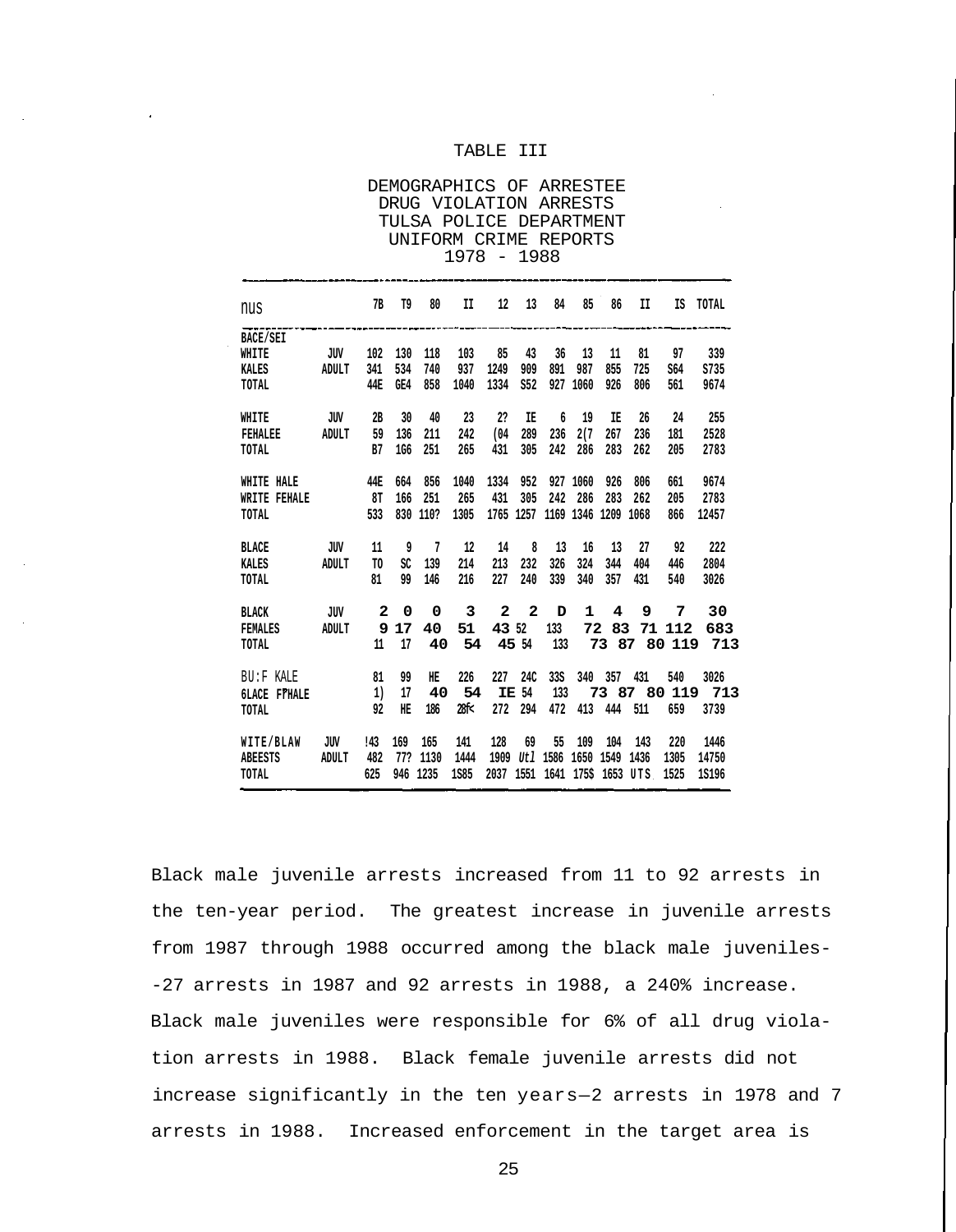suggested as the reason for the increase in black juvenile arrests.

White male juvenile arrests decreased from 102 to 97 arrests between 1978 and 1988—5%. Juvenile **white female violations** decreased from 28 to 24 arrests (14%) in the ten-year period.

# Summary of Demographics

Blacks are disproportionately represented in the foregoing figures as they constitute 11.8% of the city's population and represented 43% of all arrests in 1988 (see Figure 7). In 1978,



Figure 7. A comparison of arrests for black and white people by percent of total arrests in Tulsa, 1978 through 1988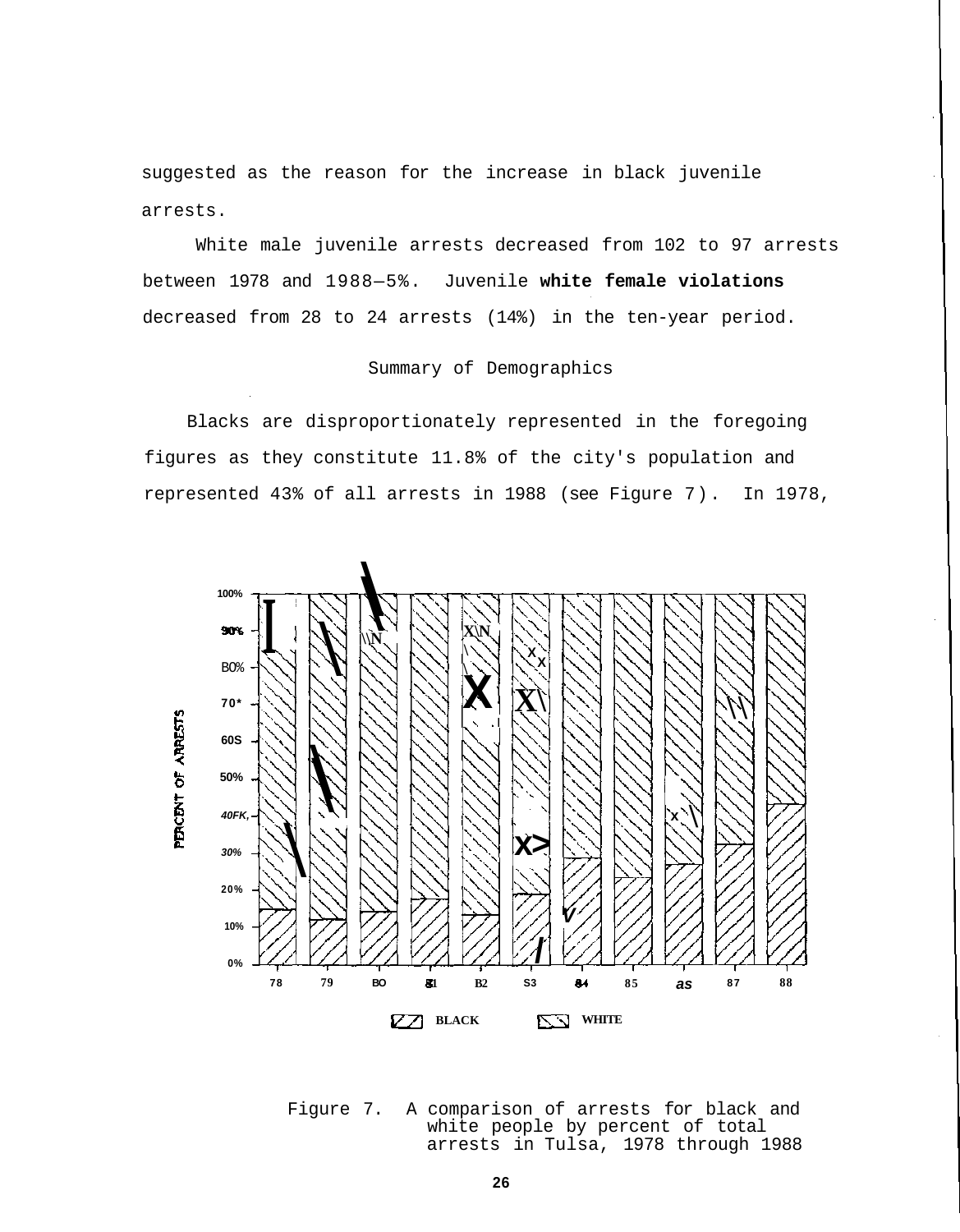the black population represented 14% of all arrests and 9% of the city's population. Black adu]t female arrests increased from 9 to 119 (1,144%) in the ten-year study and black adult male arrests increased from 70 to 448-540%. In addition, black male and female juvenile arrests increased from 13 arrests in 1978 to 99 arrests in 1988--661%.

Overall, white juvenile arrests (both male and female) declined in the ten-year study. From 1985 through 1988, however, there was an increase in white juvenile male arrests.

Of all the white population, the white adult females experienced the greatest increase from  $1978$  to  $1988-206%$ ; however, their numbers decreased between 1983 to 1988. Although white adult males made up the largest group of arrestees in 1988, their numbers declined between 1982 and 1988. White arrestees, both adult male and female and juvenile females declined in 1988.

> Overall Arrests in Tulsa Uniform Crime Reports

Table I and Figure 1 indicate a slight decrease in the city of Tulsa for drug arrests of adults and an increase in drug arrests of juveniles between 1985 and 1988. Table IV shows that between 1985 and 1988 there was a decline of 51% in the overall arrest rate for adults for all crime. However, like the drug violation arrests, the overall juvenile arrests increased (225%), making up a larger percentage of total arrests each year. Although the drug arrests decreased slightly after 1982, the drug arrests made up an increasingly larger percent of total arrests each year---7.6% in 1986, 8.3% in 1987 and 9% in 1988.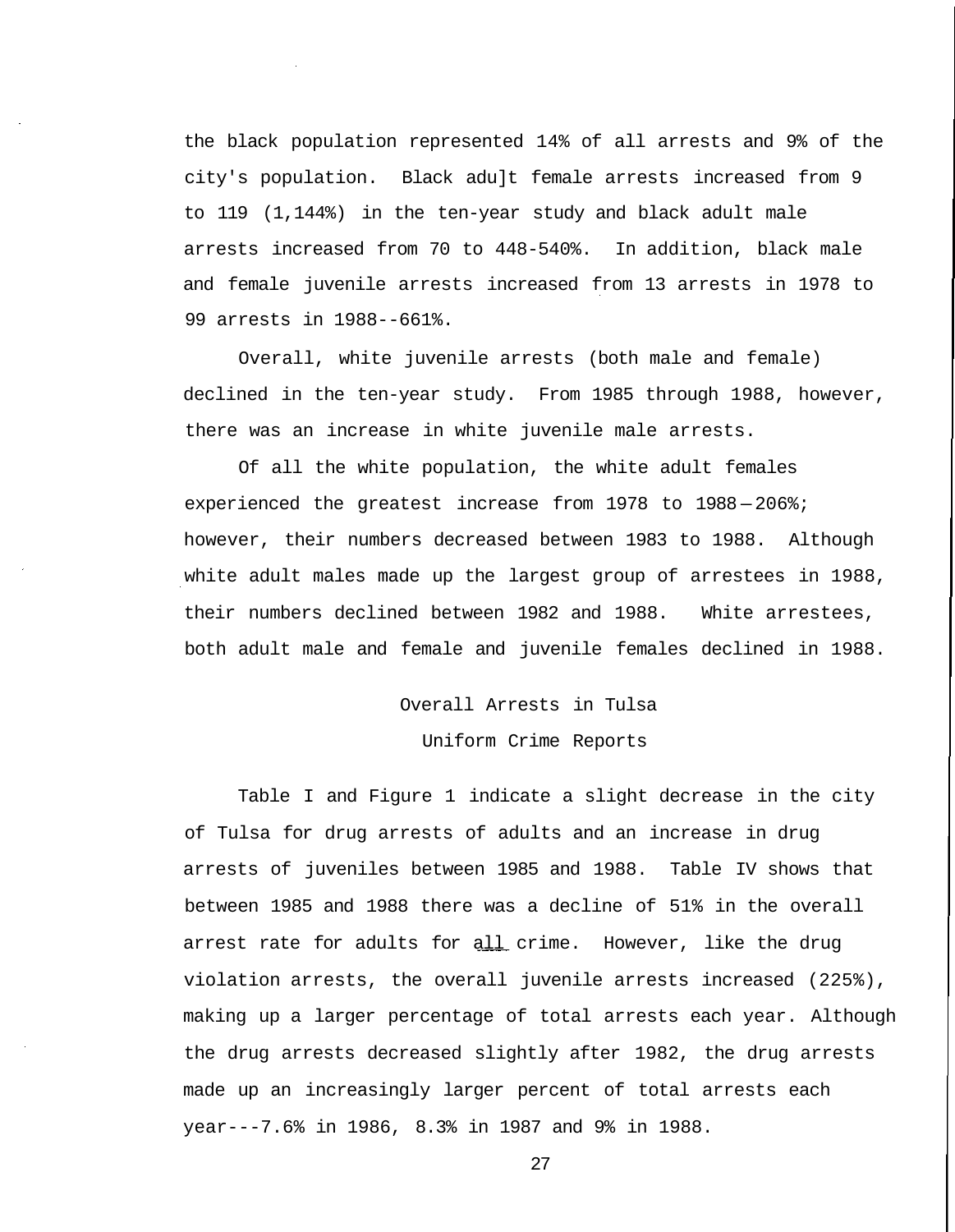|--|--|

|                         |  |             | ALL ARRESTS - CITY OF TULSA |
|-------------------------|--|-------------|-----------------------------|
| TULSA POLICE DEPARTMENT |  |             |                             |
|                         |  | 1984 - 1988 |                             |

| 1984 |  |  | <u>1985 1986 1987 19B8</u> %Change            |
|------|--|--|-----------------------------------------------|
|      |  |  | Adult 20,324 20,324 19,258 16,416 13,374 -51% |
|      |  |  | Jvnls 1,776 2,482 3,042 3,232 3,999 +125%     |

A recent U.S. Department of Justice Bulletin reports that juveniles are becoming more Involved in criminal activity through gang activities. The competition for i]]egal drug trade has led to more recruitment of juveniles in suburban areas as well as small and medium-size cities. In addition, the bulletin states that many nine through eleven year-olds will earn up to \$200 per week just being lookouts for crack cocaine houses.<sup>5</sup> Officers at Uniform Division North of the TPD report that these statements are true for many of the youths living in the target complexes in Tulsa.

Robert Martin, director of Chicago Intervention Network, states, that the police do a good job of apprehending and moving hardcore juveniles off the street and into the judicia] system. He adds however, "...there are ten other youngsters... just waiting to take their p]ace." In 1984, the average age of a gang member was 15, and in 1987 the average age was  $13.5.^{\rm b}$  Lt. Carolyn Robison of Uniform Division North of the TPD states,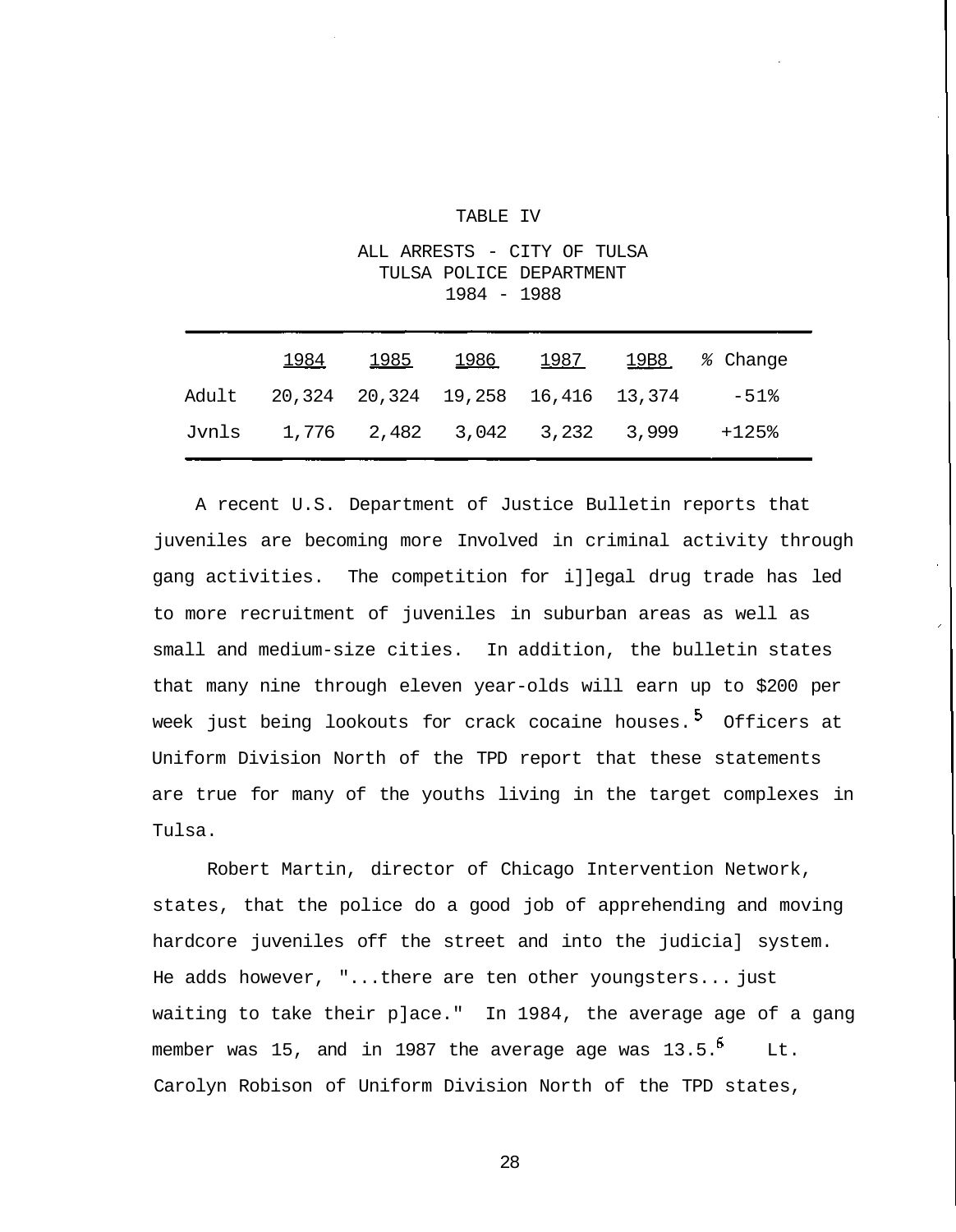..."proof does indicate that Tulsa is faced with a growing number of juvenile offenders and the courts are ill equipped to handle and/or prosecute those arrested."

# Crime Reporting

Tulsa's overall reported crime decreased by 2% between 19 87 and 1988. Table V indicates this is the first decrease in crime reports since 1984. Robbery (-6%) and larceny (-11%) experienced the largest decreases in the last two year report, 1987 and 1988. Violent crimes, however, increased in 1988. The largest increases f: $\sim$  "<sup>c</sup> 67-1988 were assaults by 23% and rape by 11%.

Til-- state crime rate also fell in 1988 by 7.4% (See Table VI). Like the city crime rate, there was an increase in some violent crimes, mostly assaults, from 1987 reporting. 1988 was the first significant year to have a measurable drop in the state crime rate in the last decade.

#### TABLE V

CITY OP TULSA CRIME REPORTS 1984 - 1988

|                                                                                           |                                                                 | ∸ )∪ →                                                          | ᅩノ∪◡                                                            |                                                                   |                                                             |                                                                                    |
|-------------------------------------------------------------------------------------------|-----------------------------------------------------------------|-----------------------------------------------------------------|-----------------------------------------------------------------|-------------------------------------------------------------------|-------------------------------------------------------------|------------------------------------------------------------------------------------|
| <b>REPORTED</b><br><u>CRIME</u>                                                           | 1984                                                            | 1985                                                            | 1986                                                            | 1987                                                              | ⊱<br>1988                                                   | Change<br>$1987 -$<br>1988                                                         |
| Homicide<br>Rape<br>Assau $1*$<br>Robbery<br>Burglary<br>Auto Theft<br>$Larc+50$<br>Total | 30<br>246<br>2,495<br>904<br>8,712<br>4,359<br>15,919<br>32,665 | 35<br>268<br>3,044<br>796<br>9,078<br>5,142<br>15,530<br>33,893 | 44<br>289<br>3,775<br>892<br>9,500<br>7,009<br>16,740<br>37,546 | 37<br>234<br>3,331<br>1,074<br>9,054<br>5,558<br>18,322<br>38,060 | 40<br>260<br>4081<br>1008<br>9648<br>5909<br>16280<br>37226 | $+8$ \$<br>$+11$ %<br>$+23$ %<br>$-6$ \$<br>$+7$ %<br>$+6$ %<br>$-11$ %<br>$-2$ \$ |

Source: Annual Reports of the Tulsa Police Department increases from  $1987-1988$ , were assaults by 23%, and rape by  $11\$ .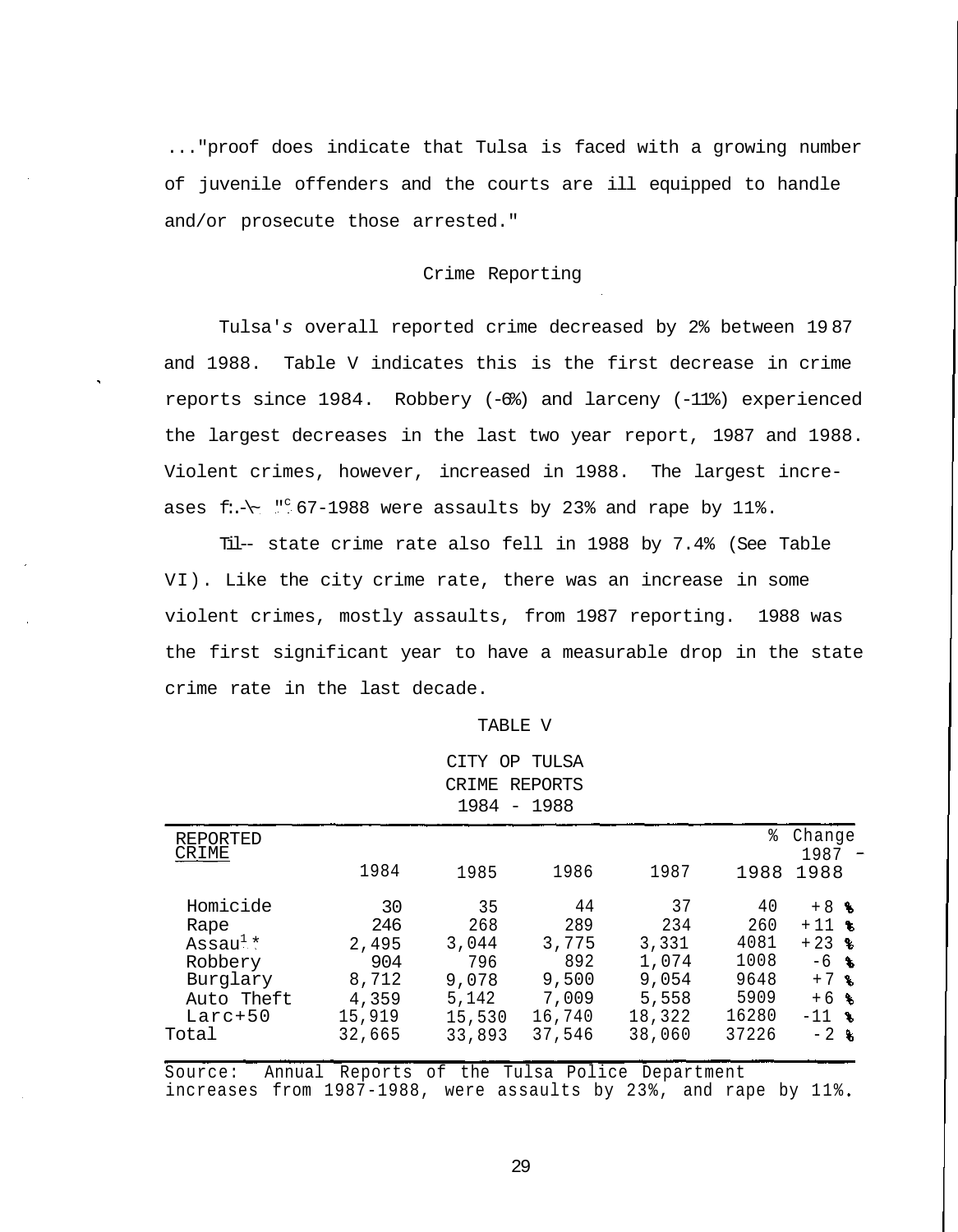TABLE VI

|                                                                                               | CRIME REPORTS<br>1988                                                                            |                                                                              |
|-----------------------------------------------------------------------------------------------|--------------------------------------------------------------------------------------------------|------------------------------------------------------------------------------|
| Murder<br>Rape<br>Robbery<br>Aggravated Assault<br>Burglary<br>Larceny<br>Auto Theft<br>Tota] | Total Reported<br>243<br>1,229<br>3,428<br>9,278<br>53,617<br>96,419<br><u>18.152</u><br>182,366 | Change<br>$+4.9%$<br>$-4.3$<br>$+7.2$<br>$-8.0$<br>$-8.4$<br>$\frac{-83}{2}$ |

# STATE OF OKLAHOMA

# Drug Related Arrests

In-Custody Jail Survey. In a study conducted by the Bureau of Justice Statistics in 1986, it is reported that 43% of prison inmates used drugs on a daily basis before being incarcerated. Thirty-five percent (35%) reported they were under the influence 7 of drugs at the time they committed their current or tense. Other research indicates that heroin usage is directly related to property crimes. Tulsa County Chief Prosecutor, Tom Gillert estimates that nearly half the 7,500 criminal charges filed annually in Tulsa County in recent years involved some kind of drug charge. In addition, Gillert stated that when counting other crimes induced by drugs, such as assaults and property crimes, perhaps three-fourths of the caseload involved drugs. 9 Gillert felt this may be a conservative estimate .

Because there was no reliable method to measure the number of arrests that might be linked to drugs in Tulsa, the Problem-Oriented Policing Management Team devised an In-Custody Jail Survey. A 30-day trial was conducted to ascertain the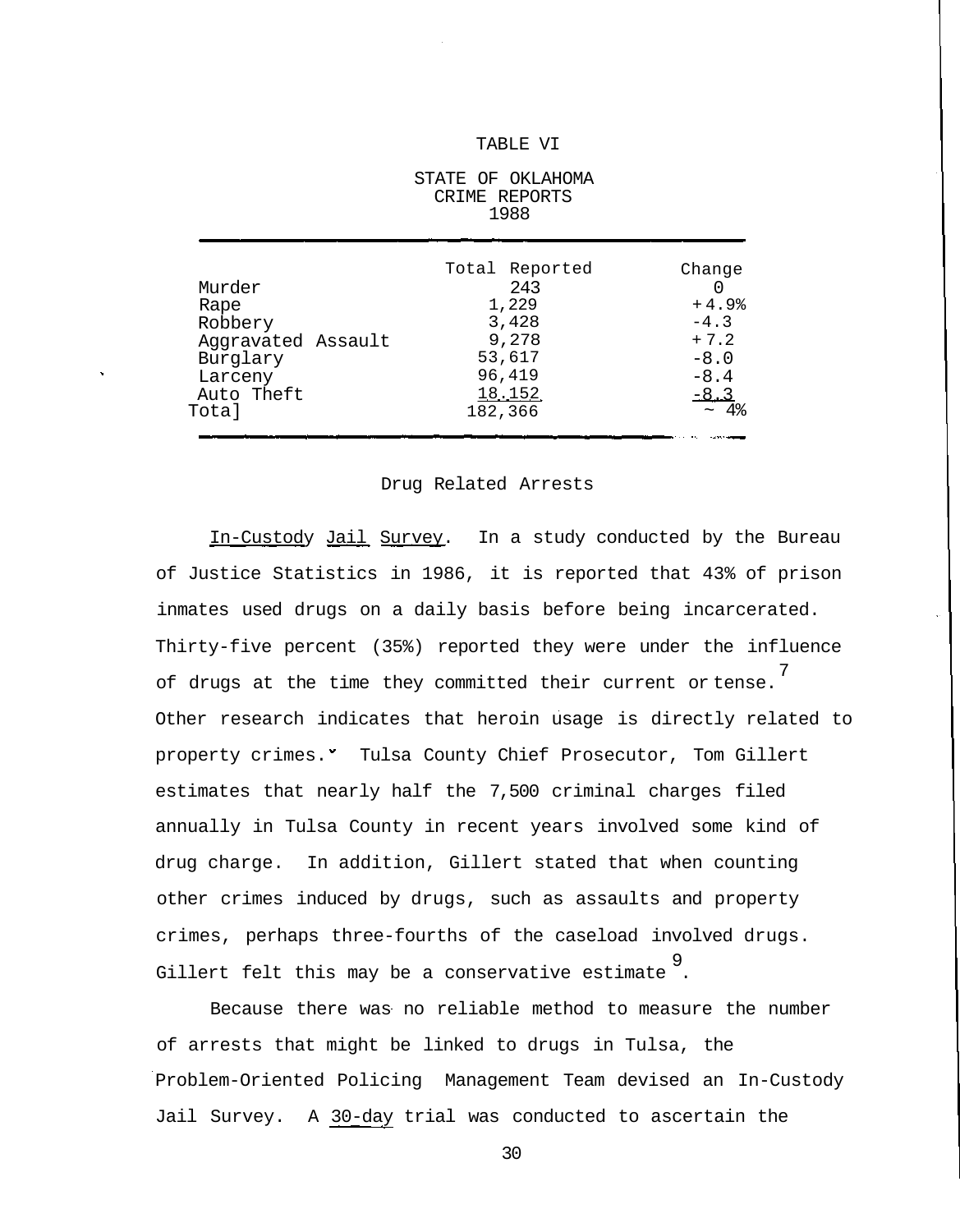effectiveness of the survey. The results appear in Table **VII.** NEW DAY, a pre-trial release project at the Tulsa City/County Jail, administered the survey to determine the rate of crime **that** is linked with drugs.

Of those responding, 16% said they had been arrested previously for possession of drugs, and 8% were currently in custody for selling or possessing drugs. There were 7% who said they \*ere under the influence of drugs when they were arrested. Only 4% said that they had been arrested for using drugs.

These percentages are somewhat lower when compared to national studies where lab testing and better measures of control were applied to the survey. The national study quoted in this research was conducted on convicted felons. The Tulsa survey was administered to misdemeanants and felons whose charges were pending.

The Tulsa survey was given on a voluntary basis, and (15%) of the target group refused to respond. There was no training or .. -pervasion given to the NEW DAY people on proper methods of survey administration. This was a first attempt on the part of the Tulsa Police Department to determine the percent of all crime that might be driven by drugs. The Management Team of the TPD wil] reevaluate the current form and measures of administration before re implementation.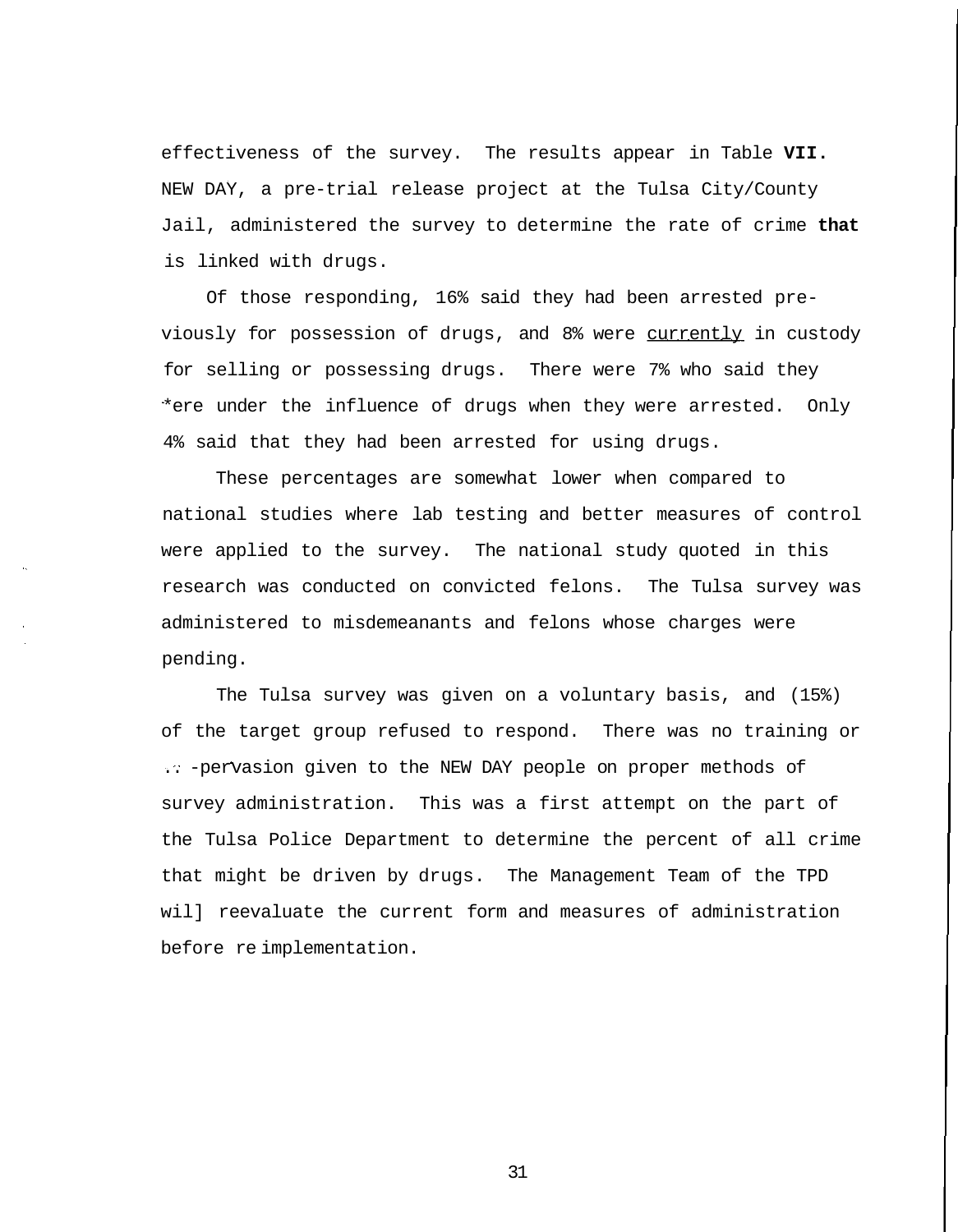#### TABLE VII

IN-CUSTODY JAIL SURVEY DRUG-RELATED ARRESTS DECEMBER 12, 1988- JANUARY 12, 1988 TRIAL

| QUESTION                                                         | NUMBER OF<br><b>RESPONDENTS</b> | Percent<br>Answering<br>Yes    |
|------------------------------------------------------------------|---------------------------------|--------------------------------|
| In Custody for Selling<br>or Possession                          | 53                              | ႜ<br>8                         |
| In Custody for theft of goods<br>to buy drugs                    | 28                              | 5                              |
| Under Influence when arrested                                    | 47                              | 8                              |
| Ever arrested for possession<br>or use of drugs                  | 103                             | 16                             |
| Ever arrested for selling or<br>using drugs                      | 23                              | 4                              |
| Do you use: Cocaine<br>Marijuana<br>Amphetamines<br>Barbiturates | 35<br>94<br>27<br>22            | 6<br>15<br>$\overline{4}$<br>3 |
| Number refusing to participate<br>Number participating           | 114<br>625                      |                                |

Several respondents answered yes to more than one question

Arrests for Driving Under the Influence

#### of Drugs

When lav enforcement officers stop vehicles suspected of being driven by persons under the influence (DUI) of drugs, and when that individual is arrested and it is deemed necessary, that person is taken to a participating hospital for a blood test to determine intoxicant ]evel and type of drug. Those samples are sent to the Oklahoma State Bureau of investigation (OSBI) for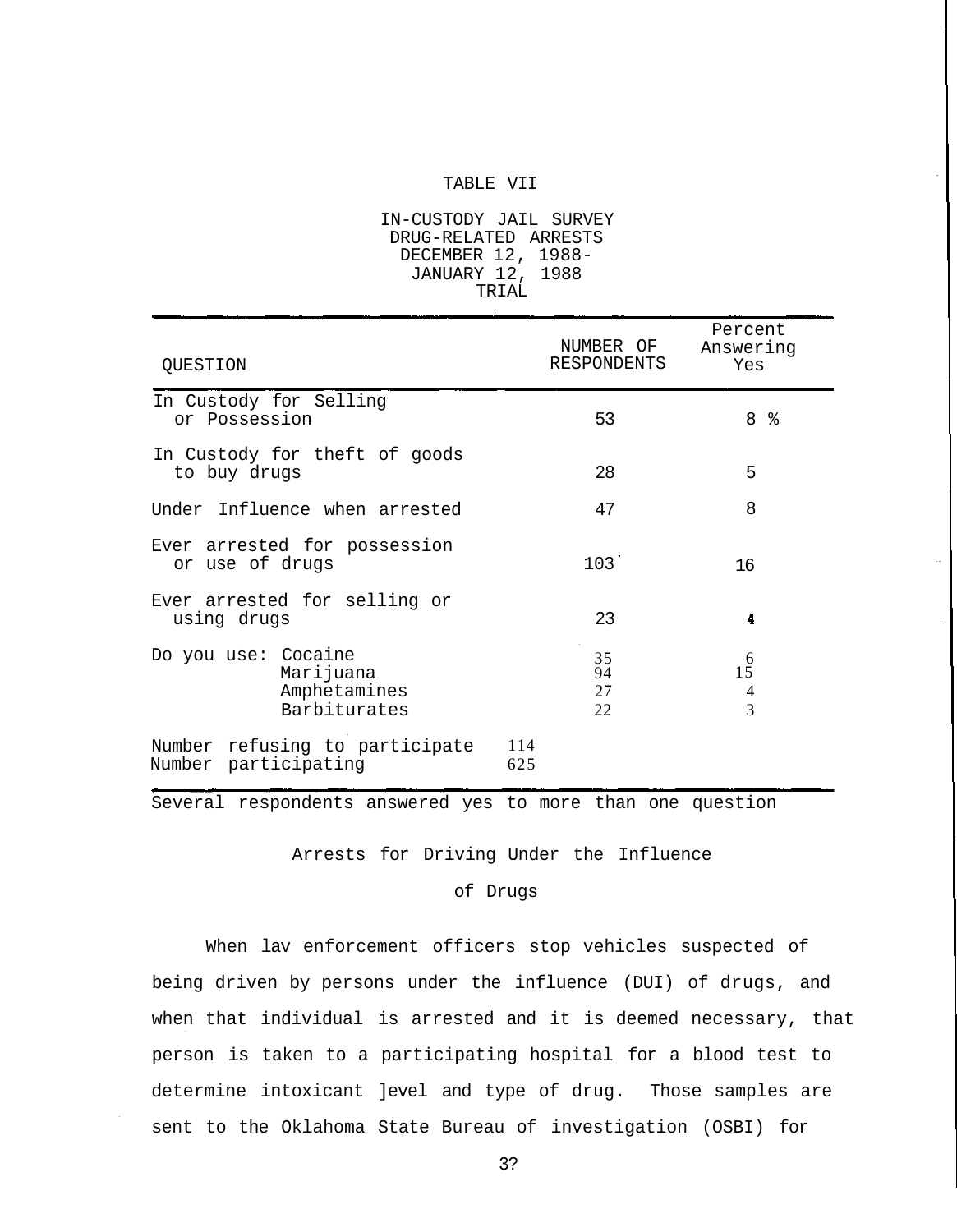toxicology testing. In Tulsa County, the Oklahoma Highway Patrol, Tulsa Police Department, and other county and city police departments send the blood samples to the OSBI. The OSBI cooperated with the TPD drug inventory by supplying the toxicology log sheets for the entire state of Oklahoma for 1988.

In 1988 there were 434 blood tests made for suspected drug activity in the state of Oklahoma. Tulsa County law enforcement officials made 31 arrests (7% of the state's DUI arrests) in 1988, 20 of which tested positive for drugs. Only one person tested positive for cocaine and none tested positive for marijuana. One test was positive for PCP and two were positive for methamphetamines. The balance of positive tests were for a variety of prescription drugs.

When officers suspect a person is driving under the influence of alcohol, the standard procedure is to administer a breathalizer test. If a positive .10 reading is obtained, the person is arrested. Officers believe that many people are probably intoxicated with both alcoho] and drugs, but the charge is only recorded as driving under the influence of alcohol if the breathalizer test proves positive. Therefore, many arrests for driving under the influence of drugs are probably not recorded.

# Narcotics Laboratory Testing

The following report includes only drugs that were tested in the PD lab from November 1985 through December 1988. The drug samples have been divided into two general categories, clandestine drugs and pharmaceutical drugs (see Tables VIII and IX).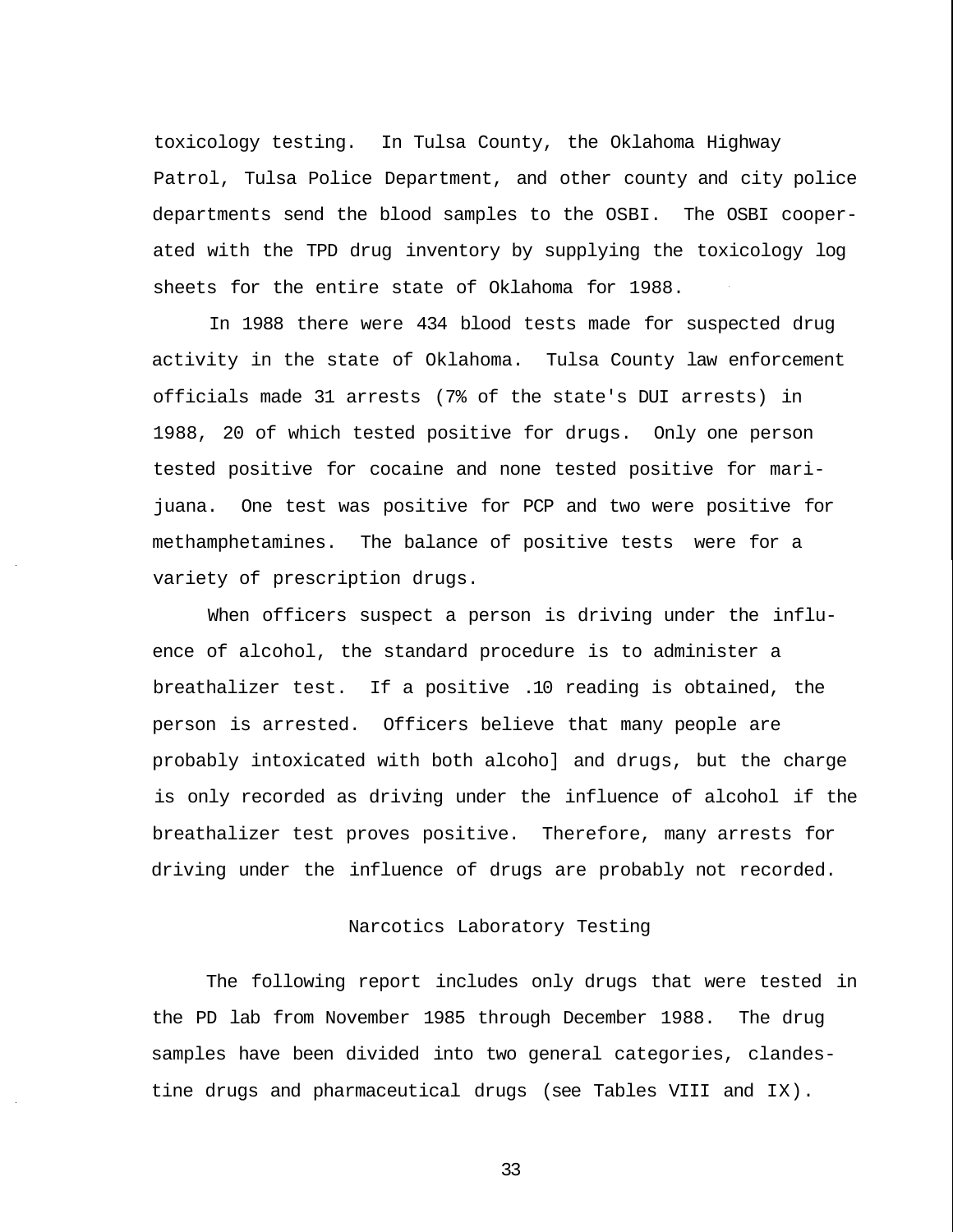Clandestine Drugs. Marijuana samples were not included in this report because patrol officers are considered expert in identifying this drug. Those samples, then, are not submitted to the lab for testing. All weights are expressed in grams, unless otherwise noted. Reports of samples collected and tested before November 1985 were not easily retrievable from the files. Therefore, that data is not included in this inventory.

Officer Paul Schroeder, Forensic Lab Technician, said that he noted a great increase in the number of samples examined for clandestine drugs in the last three months of 1988. He attributed the increase to the stepped-up enforcement with the added foot patrol on the city's north side. Table VIII shows that cocaine, methamphetamine, and mushrooms were the only clandestine drugs that increased in seized samples between 1987 and 1988,

The large number of LSD micro dots (hits) for 1987 represent one airport interdiction. One suspect possessed 9 9% of those micro dots and was transporting the drug from California to an eastern city. The weight of samples seized in 1988, 259 doses, was less than the 382 doses seized in 1986. Schroeder attributes this increase to the stepped-up police activity in north Tulsa.

Cocaine seized between November of 1985 through 1988 amounted to 8,964 grams. The 1988 cocaine weights are about 1 1/2 times more than the 1986 weights—161% increase. Methamphetamine samples also increased by a total of 93% in 1988. Heroin confiscation showed a marked decline in materials turned in for laboratory testing during the last three years. In 1986 there were 48.67 grams tested and in 1988 there was .07 grams tested .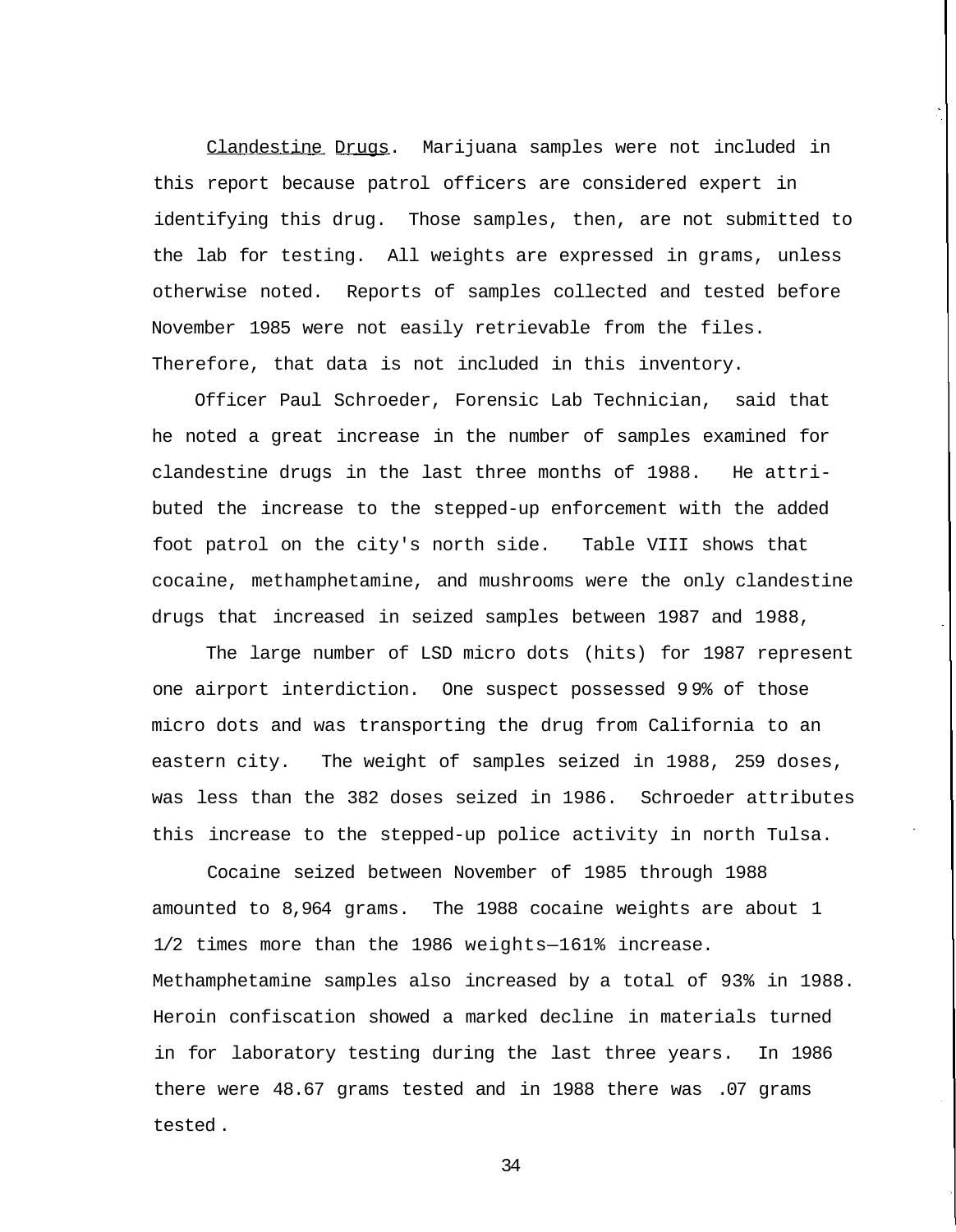Street officers have stated that PCP activity slowed considerably from 1985 and 1988. This is confirmed by the decrease, noted in Table VIII, from 323 grams in 1986 to 58 grams in 1988. Officer Russell Whittington of Tulsa's Uniform Division North stated that cocaine is easier to handle, transport, sell, use, and has, therefore, overtaken PCP drug use. In addition, Officer Mike Nance of Uniform Division North states that rock cocaine became popular in late 1986 and early 1987. He further notes that a convicted drug dealer informed him that PCP sells for \$10 (dime dip), and that it takes ten dime dips to make \$100, and only 4 quarter (\$25) rocks of crack to make \$100.

Pharmaceutical Drugs. Table IX is included in this report as a matter of record and for purposes of comparing future reports. Observation of the numbers of the confiscated drugs Darvon, Valium, and Phenobarb indicate large quantities of these drugs were tested. These drugs are popular and well-known to the general public. Dilaudid, a powerful Schedule II drug, has increased in amounts seized in the past two years. Percodan, Demerol, Tylox, and Empirin are also Schedule II drugs which indicate large quantities taken over the past three years. The total number of samples received in 1987 is less than onehalf of the 1986 samples received.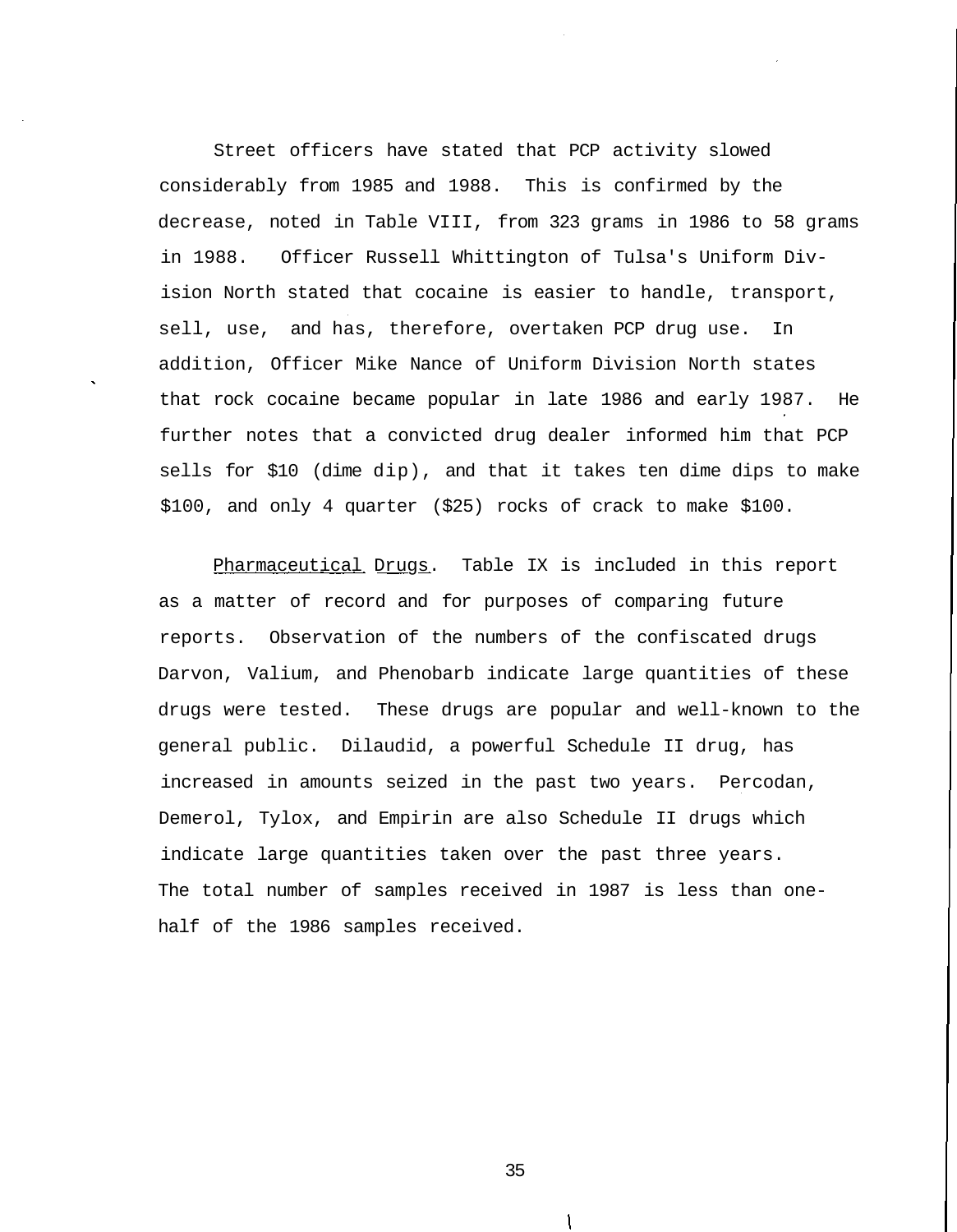# TABLE VIII

 $\hat{\mathbf{v}}$ 

TULSA POLICE DEPARTMENT FORENSIC LABORATORY CLANDESTINE DRUGS NOVEMBER 20, 1985- DECEMBER 31, 1988

|                  |                                   | 1986                   |                                   | <b>19S7</b>     |                | 1988                            |                | 1989                            |
|------------------|-----------------------------------|------------------------|-----------------------------------|-----------------|----------------|---------------------------------|----------------|---------------------------------|
| DBDG NAME        | <b>SAMPLES</b><br><b>EXAMINED</b> | <b>TOTAL</b><br>WEIGHT | <b>SAMPLES</b><br><b>EXAMINED</b> | TOTAL<br>WEIGHT | <b>SAMPLES</b> | TOTAL<br><b>EXAMINED</b> WRIGHT | <b>SAMPLES</b> | TOTAL<br><b>EZAHIXED WEIGHT</b> |
| COCAINE          | 405                               | 4820.91                | 528                               | 1145.11         | 634            | 299915                          | 178            | 1401.12                         |
| MrTHAMPHET.      | 240                               | 535.11                 | 155                               | 134.26          | 224            | 258.94                          | 74             | 140.66                          |
| AMPHETAMINE      | 87                                | 45.18                  | 143                               | 130.96          | 59             | 76.04                           | 61             | 65.15                           |
| HEROIN           | 66                                | 48.67                  | 100                               | 39.05           | $\overline{4}$ | .07                             | $\mathbf{1}$   | .07                             |
| MUSHROOMS        | 3                                 | 189.00                 | $\mathbf{1}$                      | 12.00           | 3              | 3300                            |                |                                 |
| KDA              | $\mathbf{1}$                      | .25                    |                                   |                 |                |                                 |                |                                 |
| LSD              | 9                                 | 382 DOSES              | 15                                | 8586 DOSES      | 7              | 259 DOSES                       |                |                                 |
| PCP              | 323                               |                        | 257                               |                 | 58             |                                 | 7              |                                 |
| MEPERIDINE       | 11                                | RESIDUE                |                                   |                 |                |                                 |                |                                 |
| PHENMETRAZINE    | 6                                 | RESIDUE                |                                   |                 |                |                                 |                |                                 |
| PHENTERMINE      | $\mathbf{1}$                      | RESIDUE                |                                   |                 |                |                                 |                |                                 |
| P <sub>2</sub> P |                                   |                        |                                   |                 |                |                                 | $\overline{3}$ |                                 |
| NONCONTROLLED    | 812                               |                        | 573                               |                 | 396            |                                 | 127            |                                 |
|                  |                                   |                        |                                   |                 |                |                                 |                |                                 |
| <b>TOTALS</b>    | 1964                              |                        | 1772                              |                 | 1385           |                                 | 442            |                                 |

 $\ddot{\phantom{a}}$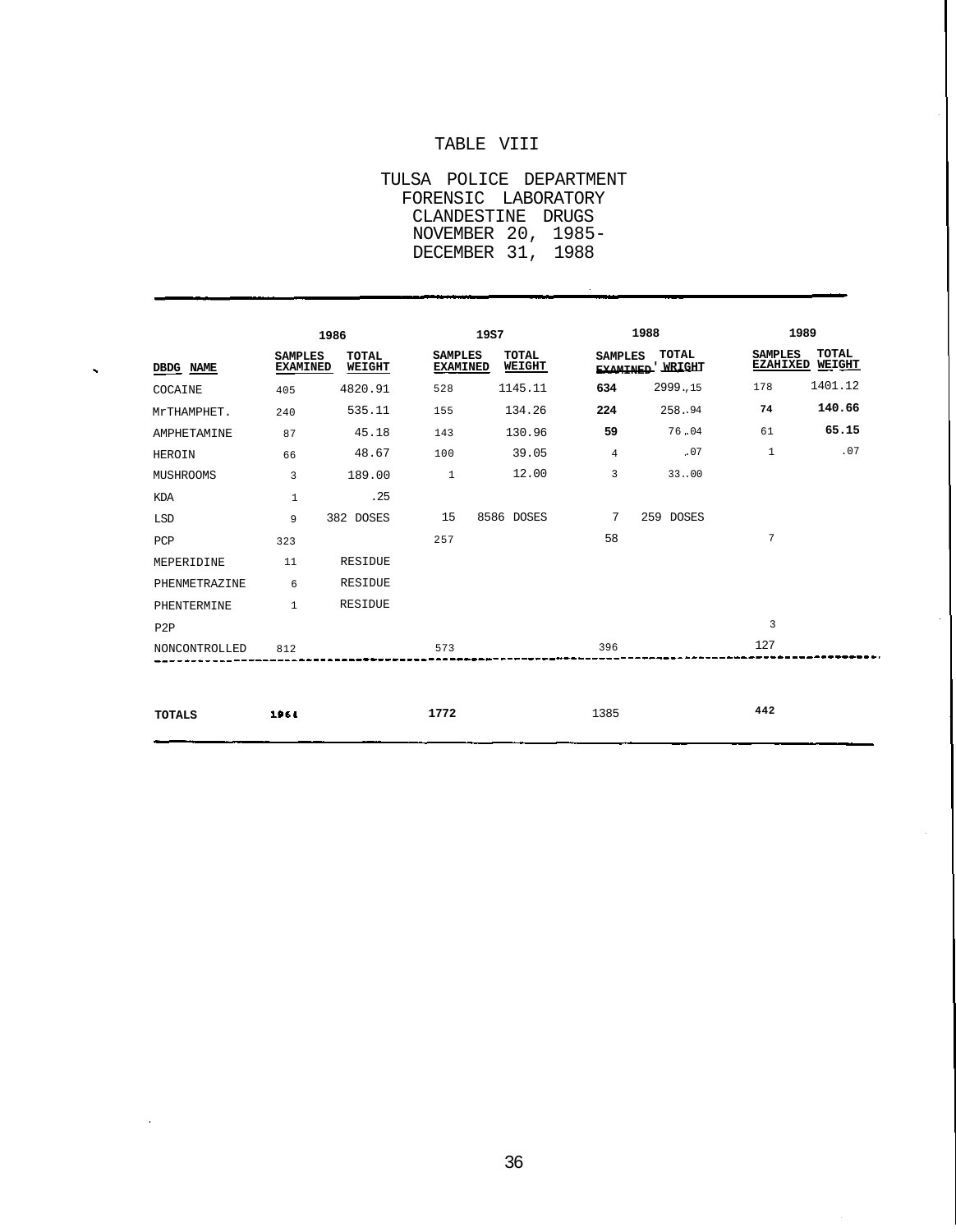# TABLE IX

 $\ddot{\phantom{a}}$ 

# TULSA POLICE DEPARTMENT FORENSIC LABORATORY PHARMACEUTICAL DRUGS 1986-1988

|                                                                                                                                                                                              | 1966                                  |                                            | 1987                                                            |                                                  | $1*88$                                                             |                                 | $1*89$                                                                            |                                                                              |
|----------------------------------------------------------------------------------------------------------------------------------------------------------------------------------------------|---------------------------------------|--------------------------------------------|-----------------------------------------------------------------|--------------------------------------------------|--------------------------------------------------------------------|---------------------------------|-----------------------------------------------------------------------------------|------------------------------------------------------------------------------|
| TRADE KAHE                                                                                                                                                                                   | <b>SAMPLES</b><br><b>EXAMINED</b>     | <b>TOTAL</b><br><b>RECEIVED</b>            | <b>SAMPLES</b><br><b>EXAMINED</b>                               | TOTAL<br><b>RECEIVED</b>                         | <b>SAMPLES</b><br><b>EXAMIHED</b>                                  | <b>TOTAL</b><br><b>RECEIVED</b> | <b>CAMPLES</b><br><b>EXAMINED</b>                                                 | <b>TOTAL</b><br><b>RECEIVED</b>                                              |
| VALIUM<br><b>DILAUDID</b><br>PEBCODAM<br>TYLENOL #3<br>DEMEBOL<br><b>DARVON</b><br>IONAMIN                                                                                                   | 129<br>16<br>15<br>13<br>12<br>6<br>6 | 4893<br>186<br>88<br>31<br>77<br>192<br>36 | 52<br>25<br>32<br>4<br>30<br>6<br>$\frac{3}{2}$                 | 629<br>317<br>214<br>100<br>244<br>26<br>8       | 29<br>7<br>$\overline{\mathbf{2}}$<br>$\overline{\mathbf{2}}$<br>3 | 210<br>163<br>14<br>15<br>47    | 5                                                                                 | 17                                                                           |
| FIORINAL<br>DARVOCET-N<br>TYLOX<br><b>ATIVAN</b><br>PLACIDYL                                                                                                                                 | 6<br>$\frac{4}{4}$<br>3               | 21<br>29<br>35<br>78<br>16                 |                                                                 | 7                                                | 1<br>2<br>$\overline{2}$                                           | 5<br>11<br>23                   | 1<br>1                                                                            | 4<br>2                                                                       |
| PHENOBARB<br>EMPIRIN<br>12<br>EMPIRIN t3<br>EMPIRIN t4<br>PHENAPHEN *3<br><b>MYGESIC</b><br>DEXEDRIfJE<br>DE50XYN                                                                            | 3                                     | 251                                        | з<br>$\overline{2}$<br>2<br>$\overline{a}$<br>3<br>4<br>4<br>10 | 45<br>123<br>200<br>210<br>29<br>32<br>32<br>111 | $\mathbf 1$                                                        | 24                              |                                                                                   |                                                                              |
| PHENTERMINE<br>$\prec$ G)<br>PHEHDIMETRAZINE<br>MISCELLANEOUS<br>DIAZEPAM<br>(G)<br>LORA2EPAM<br>(G)<br><b>BUTALBIAL</b><br>(G)<br>CENTRAX<br>FASTIN<br><b>NEKBUTAL</b><br><b>VALRELEASE</b> | (G)<br>6                              | 43                                         | 3<br>5<br>12.                                                   | 23<br>37<br>50                                   | $\overline{a}$<br>22                                               | 5<br>119                        | $\frac{1}{3}$<br>3<br>$\mathbf{1}$<br>2<br>$\mathbf{1}$<br>$\mathbf{1}$<br>1<br>1 | 16<br>$30\overline{0}$ <sup>0</sup><br>217<br>79<br>14<br>10<br>2<br>24<br>s |
| <b>TOTALS</b>                                                                                                                                                                                | 231                                   | 5990                                       | 205                                                             | 2401                                             | 73                                                                 | 636                             | 21                                                                                | 3393                                                                         |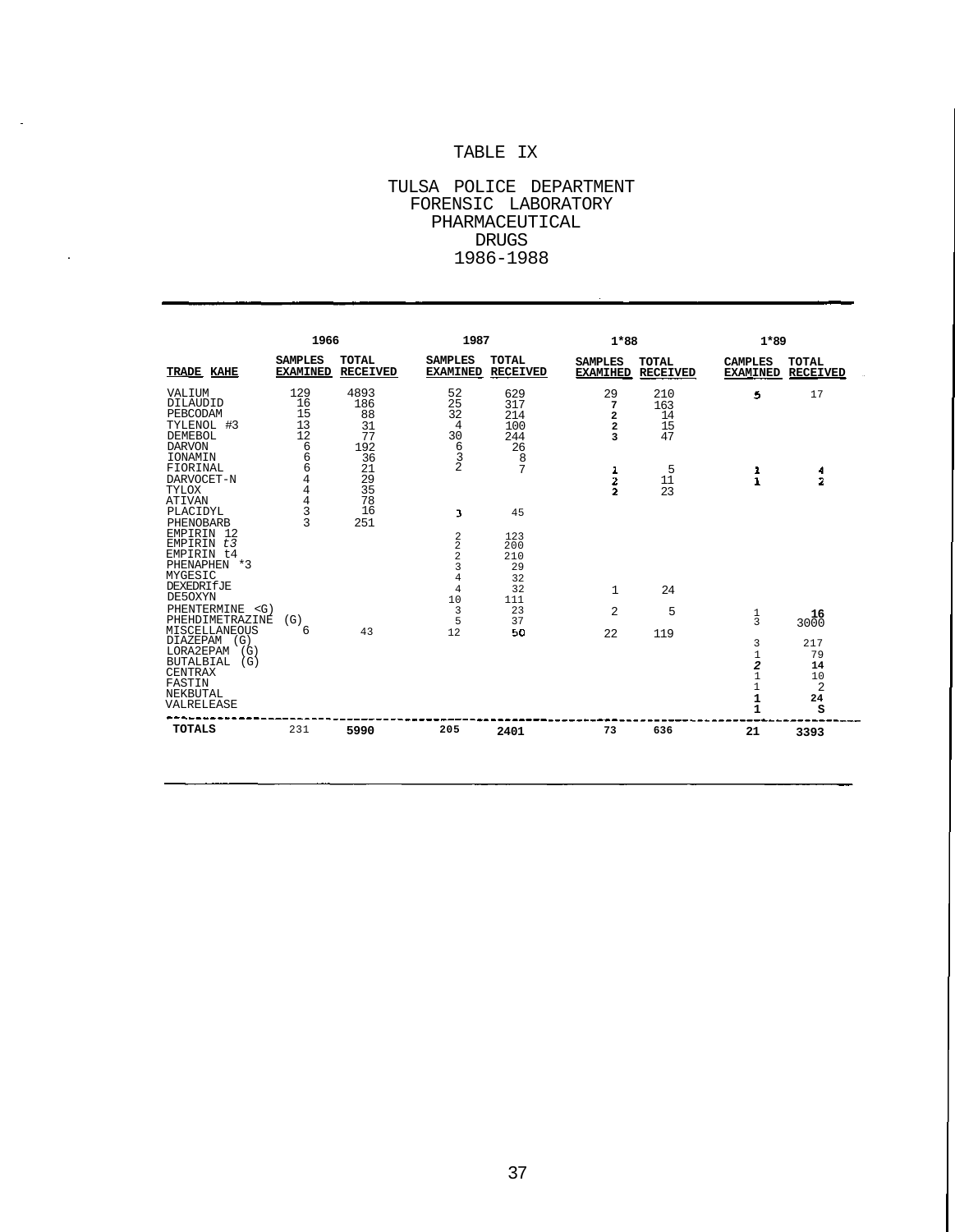#### Tulsa Police Department

#### Asset Forfeiture Law

Illicit drug traffic continues to flourish in every part of the country. The cash received by the traffickers is often converted to assets that can be used by drug dealers in ways that suit their individual tastes. Since 3981, federal authorities have increased their attack on these assets through both criminal and civil forfeiture proceedings with remarkable success. The recent passage and use of state asset forfeiture laws offers an excellent means for state and local jurisdictions to emulate the federal success.

The Tulsa Police Department uses federal and state statutes to seize the assets of criminals. Narcotic arrests account for the majority of assets confiscated. Burglary and auto theft arrests contribute a smaller but growing amount to the TPD.

The police department has two monetary accounts in which awarded monies are placed--the Chief's Fund and the District Attorney's Revolving Drug Fund.

The Chief's Fund is controlled by the Chief of Police. All cash and assets that are seized and confiscated federally are placed in this fund. Assets, other than cash that cannot be utilized by the PD, i.e., residences, vehicles, real estate, etc., are sold at auction and the money placed in the Chief's fund.

The District Attorney's Revolving Drug Fund is administered by the Tulsa District Attorney. Assets (cash and money received from auctioned property) that are seized and confiscated under state statutes are placed in this fund.

In the majority of the asset forfeiture cases, the TPD is awarded all the forfeited assets. However, there are instances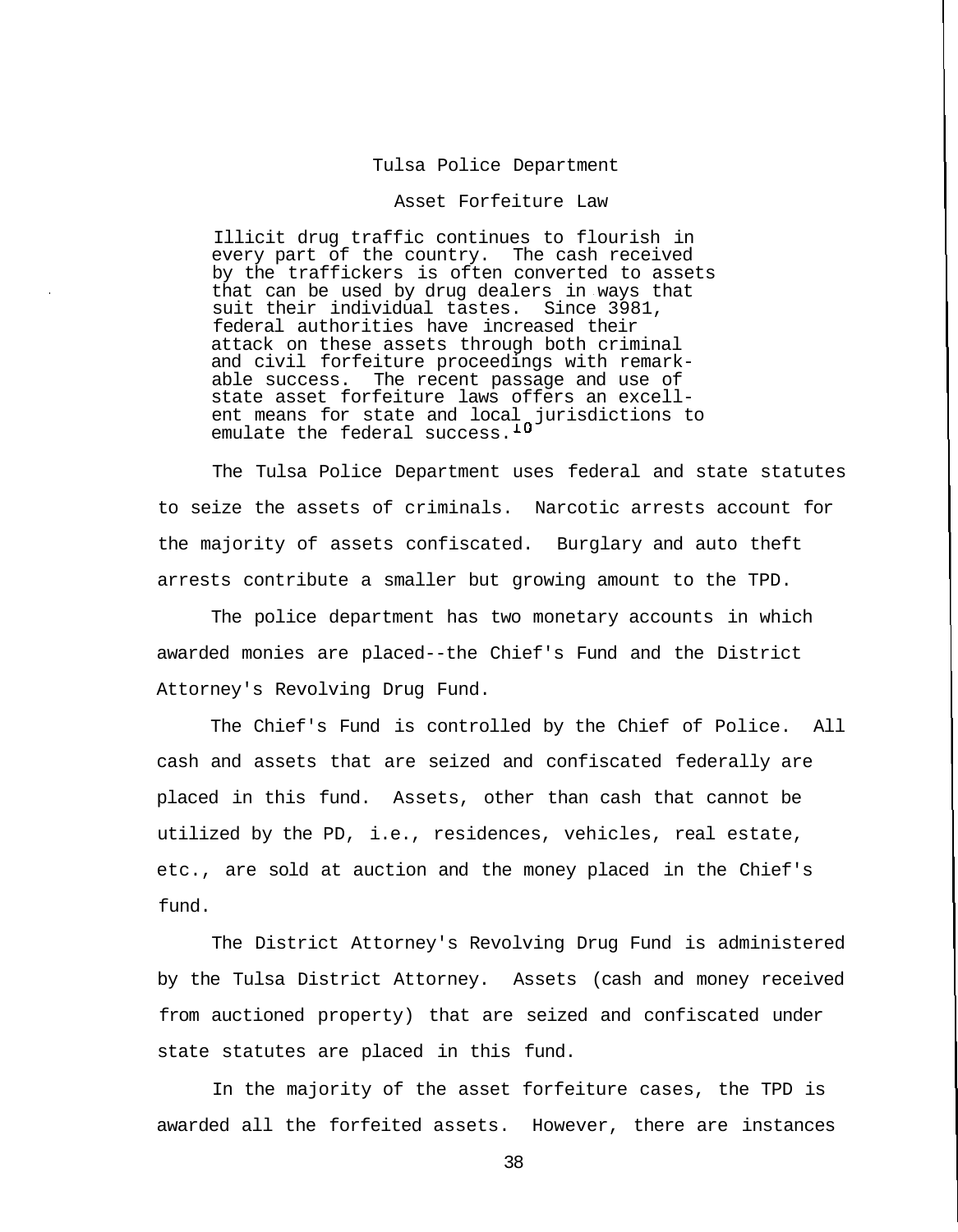when the department, in cooperation with other agencies, will share in the assets dependent upon the other's amount of participation in the case. Both the **the federal government and** District Attorney's office levy a 10% fee to administrate the funds .

It is becoming increasingly easier for law enforcement agencies to confiscate monies and assets. The October 1988 Asset Forfeiture Bulletin states, "The theory behind asset forfeiture is to seize as often as possible the huge spoils from drug trafficking so that current and aspiring traffickers will be deterred." The bulletin adds that quite often large drug rings are only set back temporarily by disorganized seizures. For asset seizures to make inroads into large drug syndicates, the enforcement agencies must, therefore, work to totally dismantle criminal drug rings.  $^{11}$ 

# Property and Drug Seizure Reports

The Tulsa Police Department maintains Street Crimes Units at each of the three uniform divisions. A special Drug Task Force was in place at Uniform Division North from January 1 to August 31, 1988. In addition, a Special Investigation Division (SID) exists that is responsible for conducting indepth investigations of vice, narcotics, and organized crime activity. This division practices airport interdictions, seizing drug proceeds and/or drug-buy money. Each of these divisions is responsible for property and drug seizures. In addition, each of these units, at present, drafts and maintains its own data collection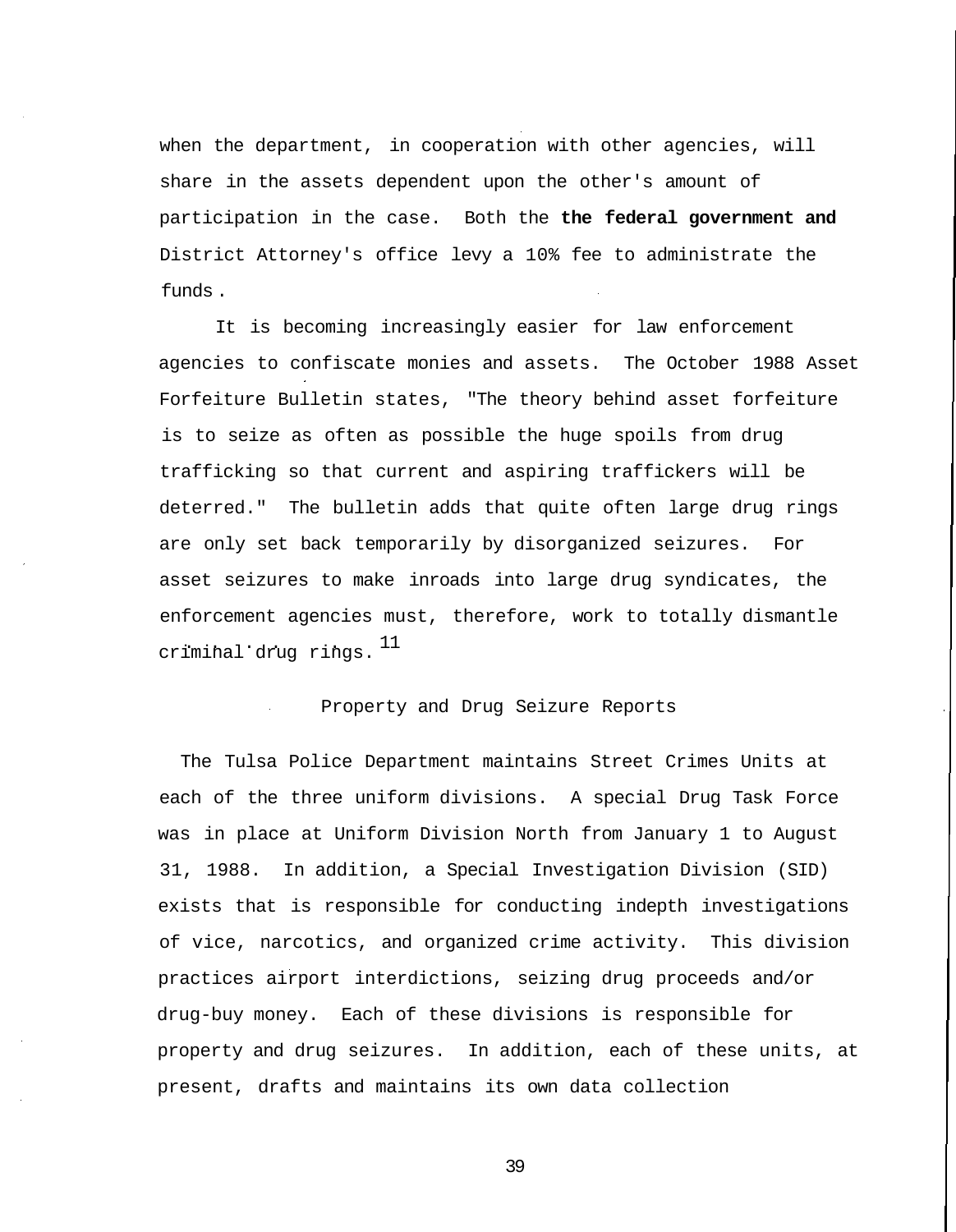instrument. Only total values were available in some cases for this study. Beginning January 1989 a standardized instrument for collection of data from confiscations will be utilized by all uniform divisions and SID.

The Street Crime Units and SID meet weekly to keep each division abreast of their individual endeavors as well as coordinate efforts. The total combined assets and currency seized by SID and Street Crimes for the three-year period of November 1985 through December 1988 were \$11,089,377 (see Tables X and XI). It is becoming increasingly less profitable for drug dealers to accumulate large assets, as law enforcement agencies are able to procure these large assets for their agencies for training, equipment, and other department needs.

Special Investigations Division (SID). SID seizures are listed in Table X. There was a general increase in confiscated property and monies from 1985 through 1988. Properties valuing \$1,261,341, including a nightclub and three homes, were confiscated from one individual in 1985. Also, there was a very large amount of marijuana confiscated in that same year. Likewise, the 1986 narcotics' total estimation of \$4,120,965 included a very large quantity of methamphetamines. The three-year period had a net value over 10 million dollars in seized monies and assets.

Uniform Division Street Crime Units. A third uniform division came into being in September 1988~-Uniform Division Southwest. Before that time, this area was serviced by Uniform Division North, formerly known as Uniform Division West. The data appearing in Table XI will, therefore, only include figures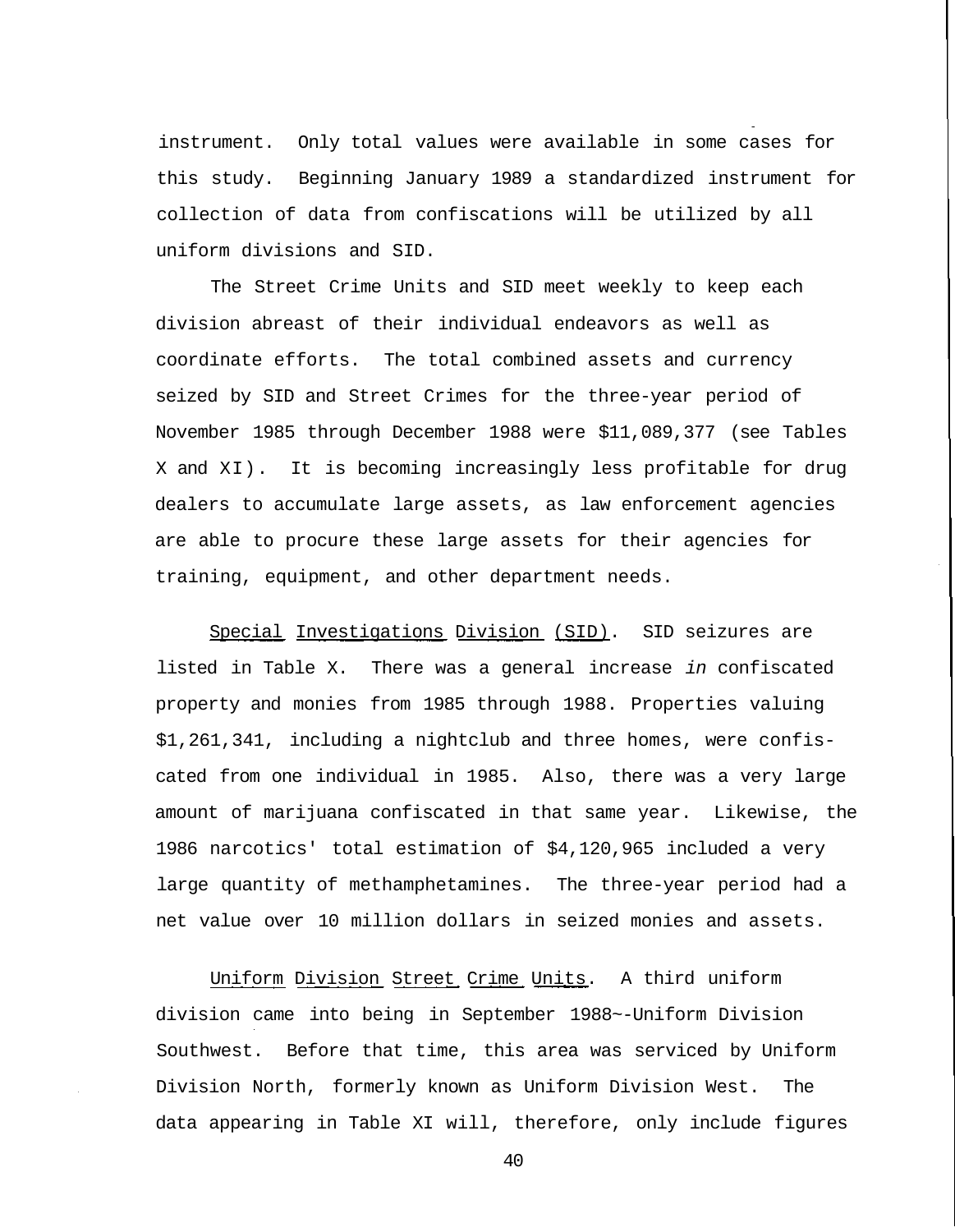#### TABLE X

SPECIAL INVESTIGATIONS DIVISION

|                   |                                             |                           | ASSETS SEIZED BETWEEN<br>NOVEMBER 1985 AND<br>DECEMBER 1988 |                    |                         |  |
|-------------------|---------------------------------------------|---------------------------|-------------------------------------------------------------|--------------------|-------------------------|--|
| ASSETf            |                                             | 1985                      | 1986                                                        | 1987               | 1988                    |  |
| Currency<br>Other |                                             | \$<br>60,236<br>1,261,341 | 543,319<br>248,160                                          | 308,077<br>479,856 | 660,554<br>577,682      |  |
|                   | VALUES ESTIMATED:<br>Marijuana<br>Narcotics | 609,000<br>90,407         | 194,123<br>3, 135, 363                                      | 218,449<br>623,098 | 343,964<br>763,179      |  |
| YEARLY TOTALS     |                                             | \$<br>2,020,984           | 4,120,965 1,629480<br>Total Seizure Amounts 1985-1988       | Ŝ.                 | 2,345,379<br>10,116,808 |  |

ASSETS SEIZED BETWEEN

Incluucs Vehicles, Real Property, and Other

from September 1988 for Uniform Division Southwest.

Because the data were not standardized before this inventory, the data in Table XI are listed only by estimated value of the confiscated goods, and are not broken down by kind as are the SID figures, vith the exception of the North Drug Task Force. The North Drug Task Force was only in existence from January through September 1988. In the three-year period, a total of \$972,569 was seized by the three uniform divisions. The 2988 figures (including the Drug Task Force figures for Uniform Division North) represent a 597% increase from 1986.

New seizure laws are giving law enforcement agencies greater powers of confiscation and easing the burdens associated with asset forfeiture in the past. Perfecting the skills of the street officer and training the officer on asset forfeiture, will help to deter drug kingpins. The TPD has taken advantage of these laws and trains and encourages its officers in drug seizure techniques.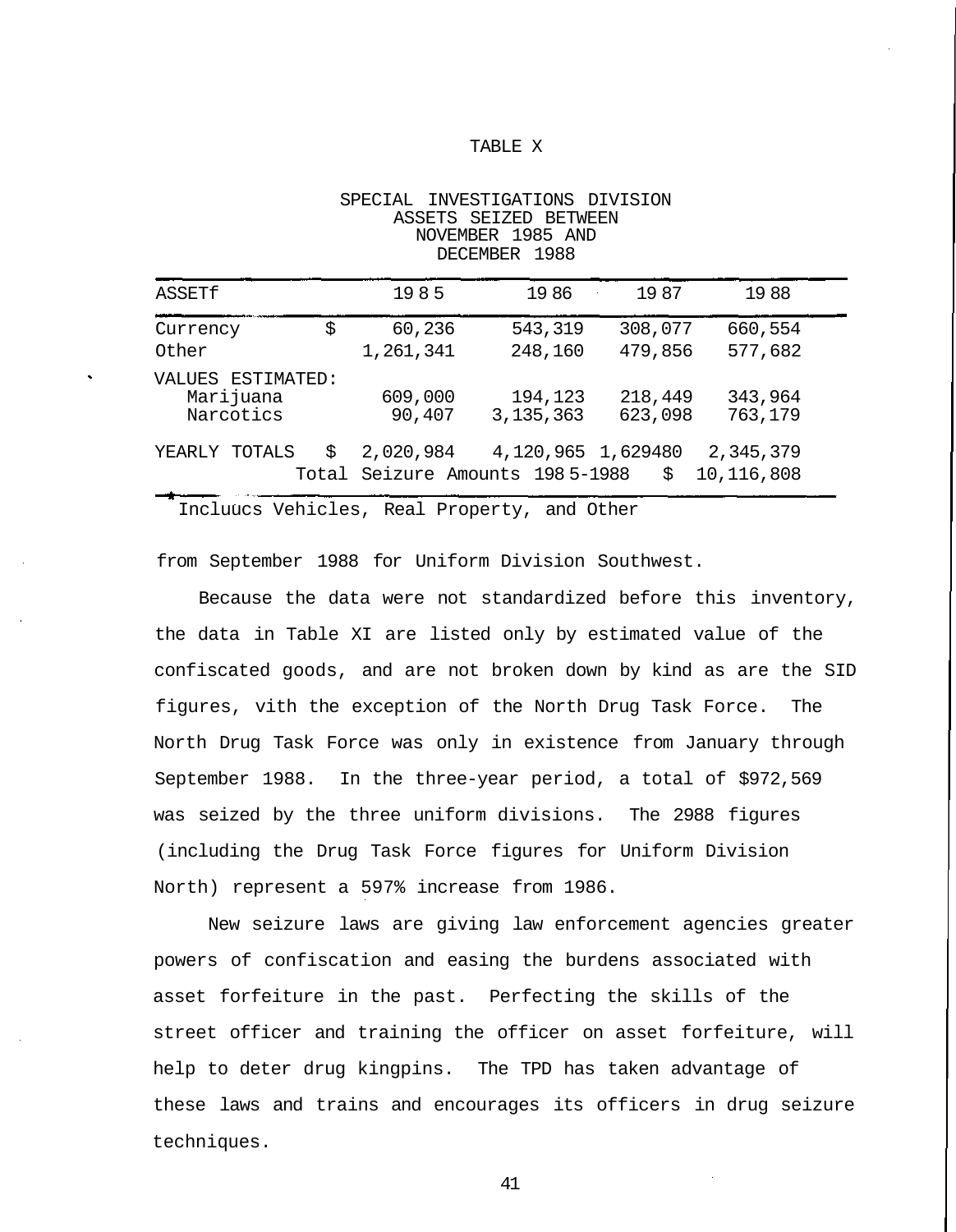# TABLE XI

|                                                 |        |                                        | 500010<br>1985 - 1988 | ◡∸∸∸     |                              |                              |
|-------------------------------------------------|--------|----------------------------------------|-----------------------|----------|------------------------------|------------------------------|
| UNIFORM<br><b>DIVISION</b>                      |        | 1986                                   | 1987                  |          | 1988                         | TOTALS                       |
| North<br>East<br>Southwest*                     |        | 64,388                                 | 182,243<br>114,345    |          | 167,631<br>198,240<br>38,288 | 414,262<br>312,585<br>38,288 |
| YEARLY TOTALS                                   |        | 64,388                                 | 296,588               |          | 404,159                      | 765,135                      |
|                                                 | Hare.  | Property                               |                       | Vehicles | Currency                     |                              |
| North<br>Drug Task<br>Force<br>Jan-Sept<br>1988 | 46,965 | 8,510<br>TOTAL FOR ALL YEARS/DIVISIONS |                       | 107,117  | 44,842                       | 207,434<br>972,569           |

UNIFORM DIVISION-STREET CRIME VH1'1Z ASSETS SEIZED

Southwest Division became a new division in September 1988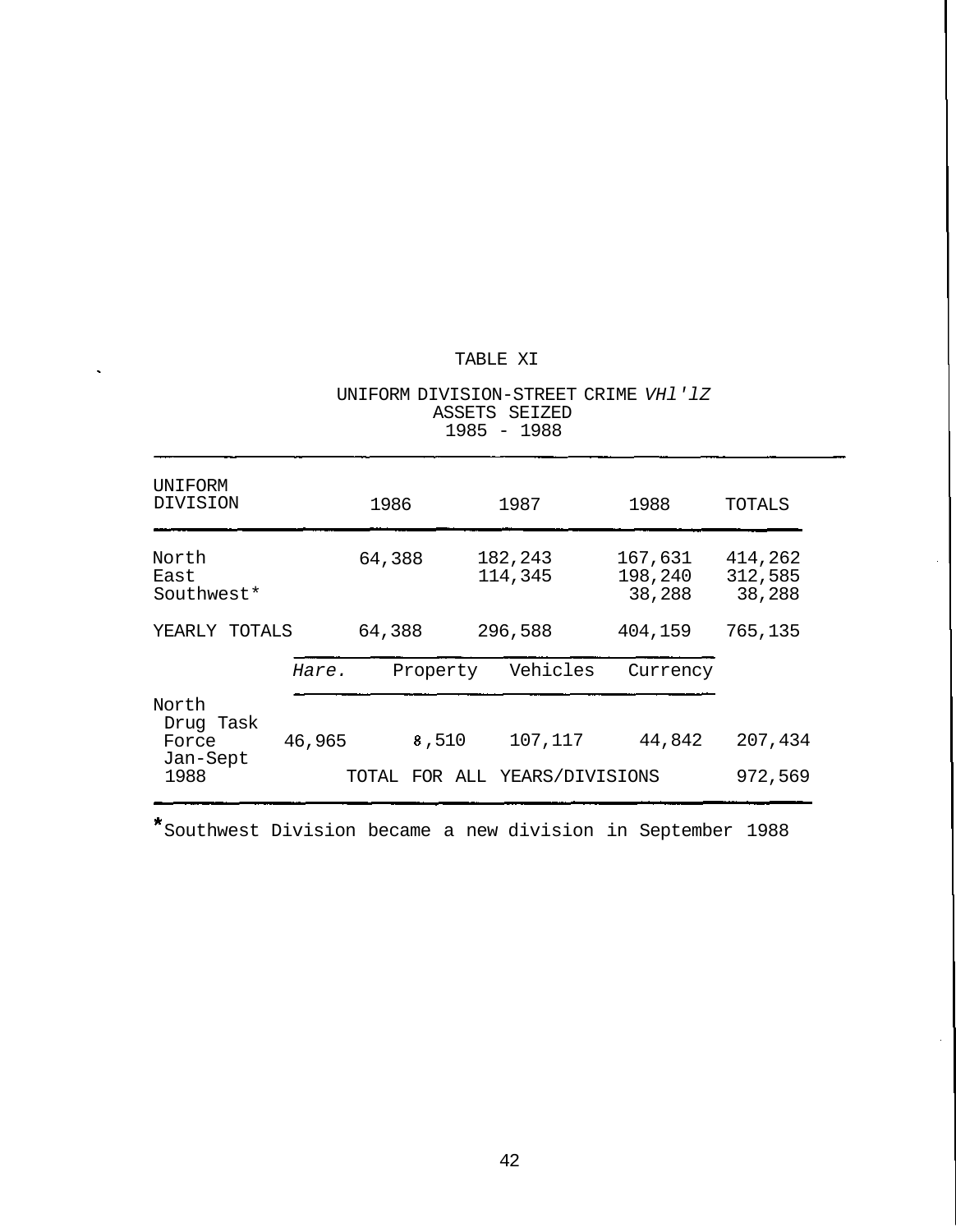#### CHAPTER III

#### SUBSTANCE ABUSE

# General

Intervention in the destructive lifestyle of people who abuse drugs is necessary to reduce frequency of substance abuse generations. However, before implementing intervention programs, target populations must be defined. To provide a profile of the abuser, one needs to develop a data base that includes demographic information of populations at risk. Such variables include age, sex, race, and drug of choice. The profile of the i\_pical substance abuse client, if such exists, will allow local government and health agency planners to target populations and areas of high risk.

The information contained in this chapter will address the following institutional reports:

- Hospital reports on drug-addicted newborns
- Emergency room reports on accidents due to drugs
- Occupational Nursing Records on testing for pre-employment and testing for cause
- State Mental Health Department data on persons treated for substance abuse within Tulsa County and the state of Oklahoma
- County Medical Examiner's records on accidental over-dose deaths
- Community Service Council of Tulsa--Helpline referrals

for persons seeking help for substance abuse

The data obtained from the above lasted institutions are not conclusive, but merely suggest the extent of the drug abuse p—blem. There is a general lack of available information at all levels of the city, county, state, and nation about the extent of the drug abuse problem. Some reports indicate that the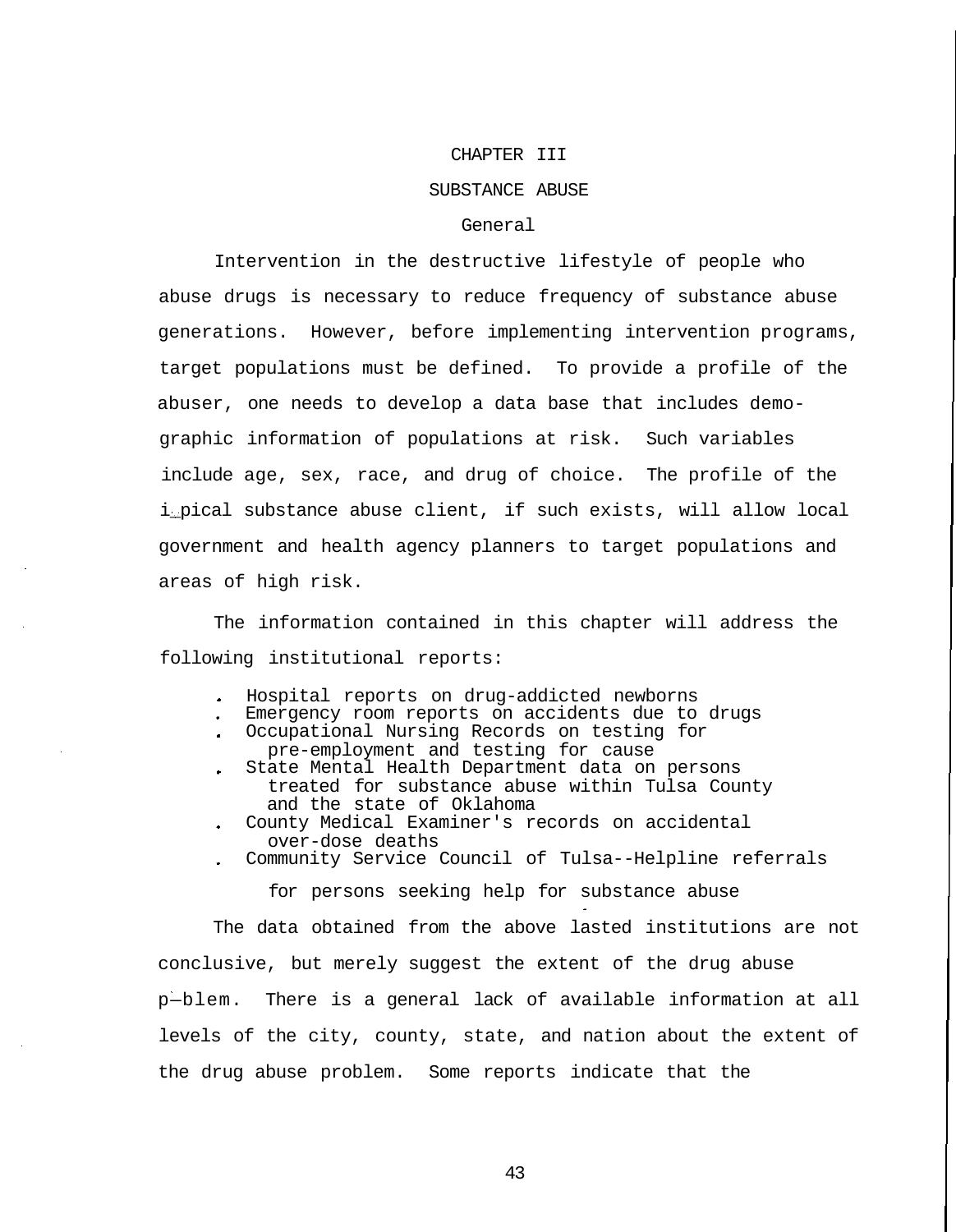drug problem is levelling off or decreasing, while other reports indicate that the problem is increasing at alarming rates. As agencies become more avare of the extent of the drug problem and begin to collect accurate data, appropriate action can be taken to attack the drug problem. One of the most recent attempts to identify drug addiction is the testing of newborns in some Tulsa hospitals.

# Newborn Testing for Drug Addiction

Tulsa hospitals are reporting a phenomenal increase in the occurrence of the "cocaine baby." Two Tulsa hospitals are currently testing newborn babies for drugs—Hillcrest Medical Center and St. Francis Medical Center. These hospitals only screen the baby when there is a strong suspicion that the mother abuses drugs. Hospital officials say that the numbers reported to be addicted or affected by drugs before birth and after birth represent a small fraction of the fetuses that are exposed to drugs in the womb.<sup>12</sup>

Mothers whose babies test positive for drugs are not allowed to keep their babies. The Department of Human Services Child Welfare Unit takes custody of the baby; drug abuse of the unborn baby is considered a form of child abuse. A medical social worker for Hillcrest makes this statement: "Giving a baby cocaine a month before it is born is just as bad as giving it cocaine a month after it is born. $13$  Marijuana testing is not conducted on the babies. Dr. Vernon Smith of Tulsa's Hillcrest Medical Center Special Care Nursery estimated that if all new babies born in the city of Tulsa were tested for marijuana, 15%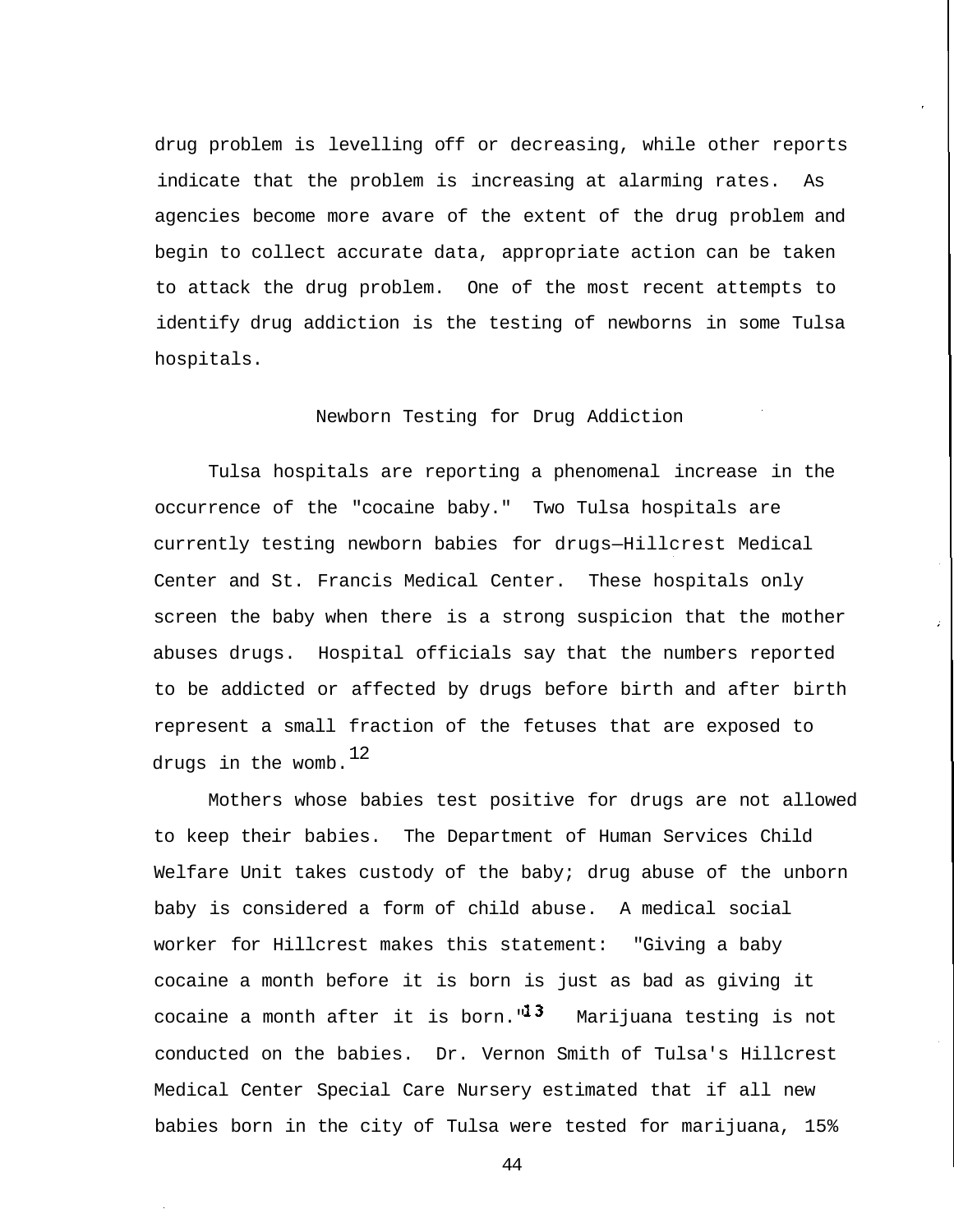would test positive. The state does not have the resources to provide foster care for this number of new babies. $^{14}$ 

Hillcrest Medical Center is the only reporting hospital **that** serves the catchment area of the northern sector of the city, where officials report that one of every twenty (5%) newborn baby tests positive for cocaine, heroin, or some other illegal drug in its body at birth. St. Francis Medical Center reported that 2.6% of all newborns test positive for illegal substances other than marijuana. St. Francis is geographically located in the southern sector of the city.

The number of maladies that a newborn suffers because of the drug abuse of his/her mother is extensive; among those known **are:**

seizures, unstable temperatures, variable heart rates, extremely high nutritional needs, premature births, growth retardation, abnormal kidney systems, heart, defects, and other major birth defects, dead brain tissue, developmental and learning disabilities, more likely to die from sudden infant death syndrome

The Tulsa District Child Welfare Unit reports that the state does not maintain statistics showing how many infants have been taken from their parents because of maternal drug abuse. Child abuse records for substance abuse, at the state level, are not separated from other forms of child abuse. Therefore, it is currently impossible to determine the numbers of babies that are testing positive for drugs at the state level.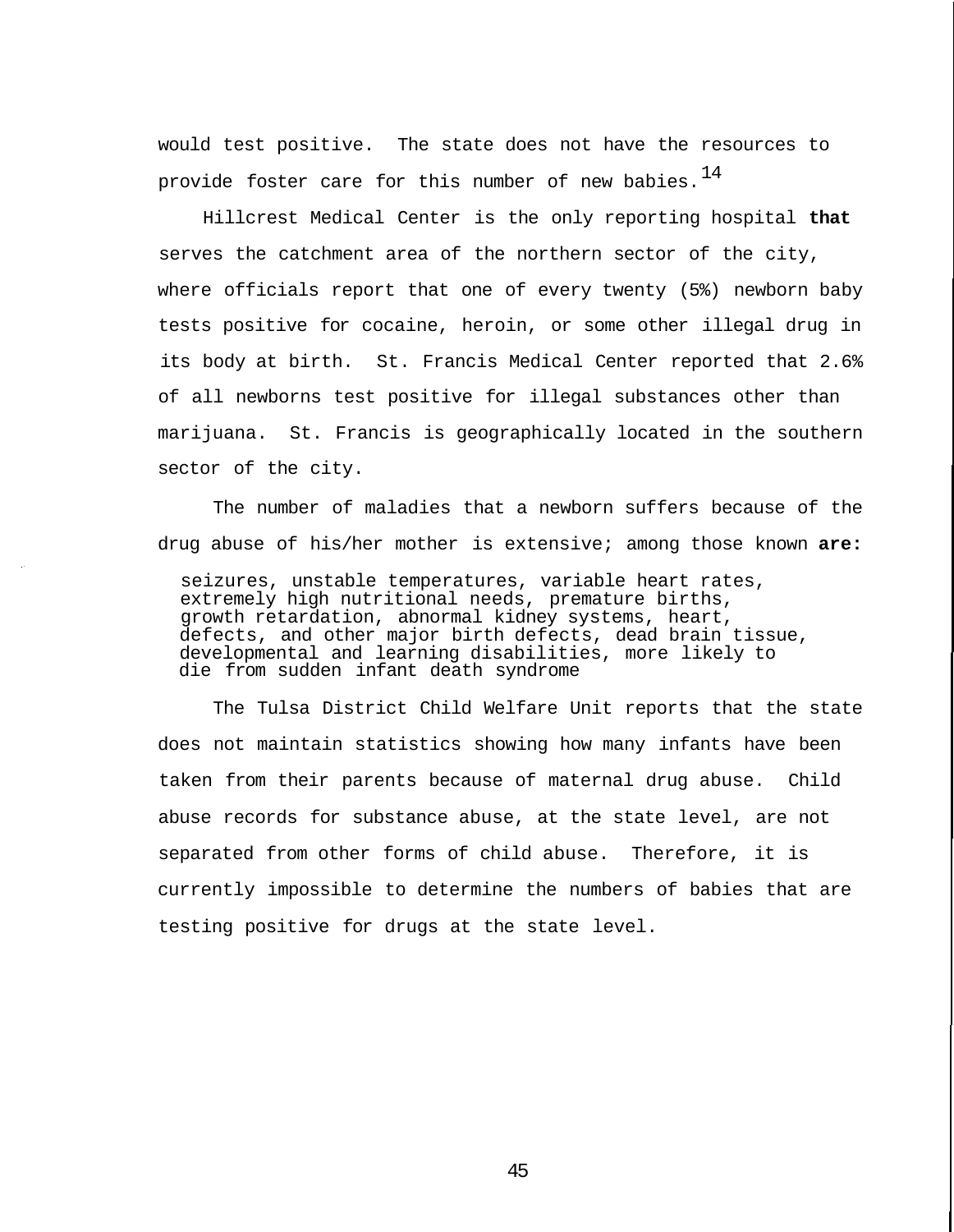# Occupational Testing for Cause and Pre-employment

The Association of Occupational Health Nurses vas approached for their cooperation in collecting data from the testing of company employees. Letters were written to all businesses that employed nurses belonging to the Occupational Health Nurses Area Association in Tulsa Oklahoma. Most of the businesses were cooperative in offering their help. Barbara Morrow, President of the Tulsa Chapter, collected company reports and aggregated the data for the Tulsa Police Department. Five companies responded to the request for data, representing over 7,000 employees.

Many people are tested for drugs as a pre-employment condition or for cause during employment. In the current study, of 278 prospective employees who were tested for drugs, 15 tested positive—(5%). Of the 16 people tested for cause, 15 tested positive—94%.

The data that were returned to Mrs. Morrow covered an age range of 19 to 43 years. In addition, the data were not broken down for demographic information between pre-employment versus for-cause testing. Of those tested, 60% were male and 40% were female. Of the females, 18.8% tested positive for drugs, and 7.52% of the males tested positive for drugs. Overall, 30 people tested positive for drugs.

There were 20 people who tested positive for marijuana, and 13 who tested positive for cocaine. Of those tested, 50% had a combination of drugs appear in the test results. The race breakdown for people testing positive was as follows: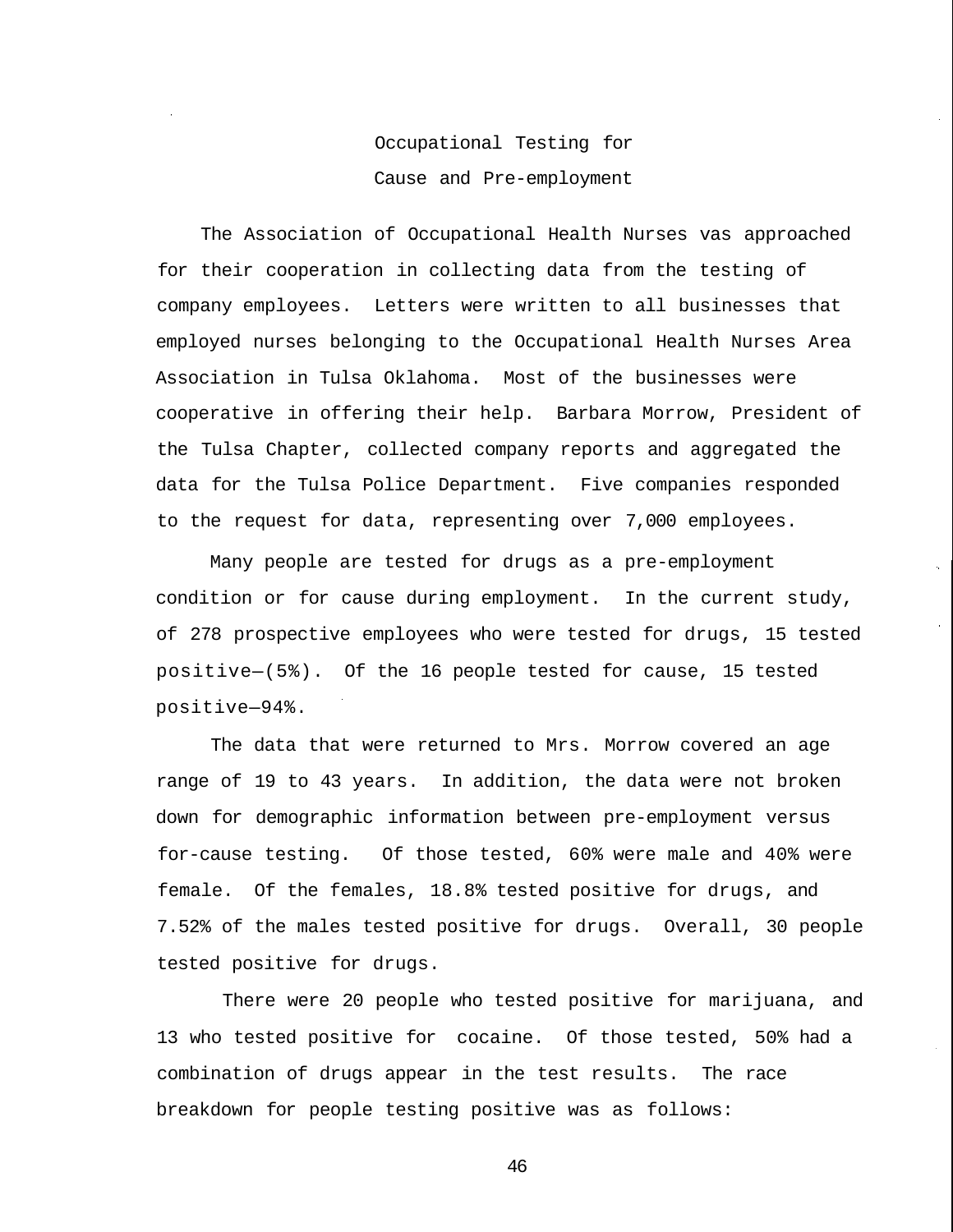| 40% | Black  |
|-----|--------|
| 25% | White  |
| 25% | Indian |

10% Not Known

#### Employee Assistance Programs

In Tulsa, many employers refer addicted employees to assistance programs for substance abuse rehabilitation. There **are** approximately four such programs in Tulsa.

One assistance program supplied the following data for this inventory:

Between January 1, 1987 and November 20, 1988, one assistance program helped 121 employees from 38 different companies. This agency operates programs for 49 companies. Of the 121 people, 30 were women and 91 were men. The major drugs of choice were as follows: marijuana - PCP - cocaine, crack cocaine designer drugs - prescription drugs

Many of the employees were cross-addicted to alcohol. This particular assistance agency assesses the patient's needs and oversees the treatment. The treatment consists of referring to Alcoholics Anonymous, Drugs and Narcotics Anonymous and various in patient/outpatient programs. This agency refers to approximately 20 different treatment providers. The following age groups were assisted:

| ACE       | # Treated |
|-----------|-----------|
| 15 - 17   | 11        |
| $18 - 21$ | 11        |
| $22 - 25$ | 17        |
| $26 - 30$ | 27        |
| $31 - 40$ | 29        |
| 41 - 50   |           |
| 51 - 60   | 1         |
| 61 - 70   | 1         |
|           |           |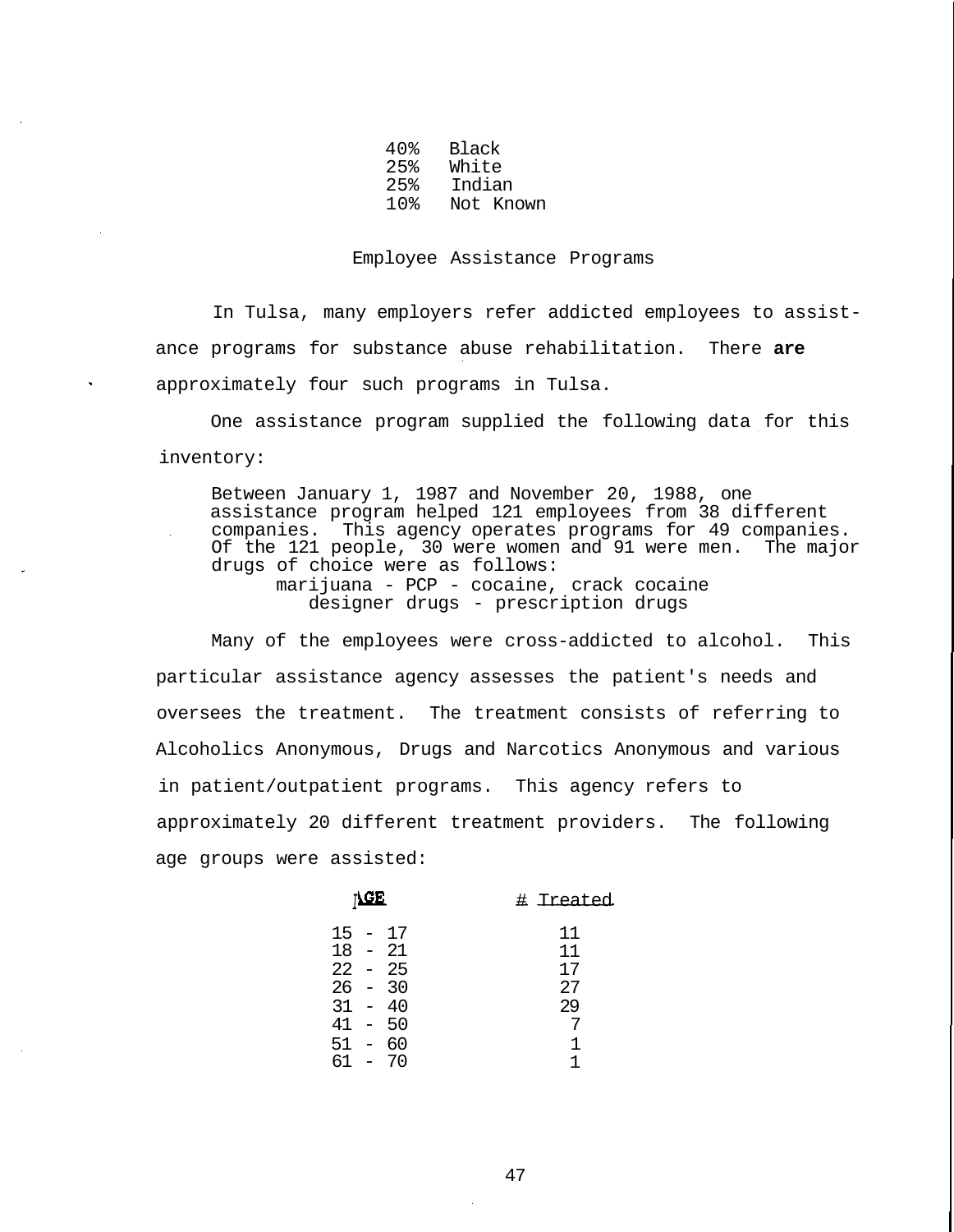Some employees contact the assistance programs for spouses, children, and relatives. These people are also referred for treatment and the ages are not always known. Therefore, the foregoing numbers do not total 121.

#### Substance Abuse Treatment Centers

The Oklahoma Department of Mental Health has developed a method of collecting data in the state through a program called OMHIS, (Oklahoma Mental Health Information System). The agencies that participate are state-funded agencies. The Oklahoma Department of Mental Health agreed to supply selected statistics for this inventory for all state-funded agencies in Tulsa County. In addition, Tulsa clients who have been treated outside Tulsa County are included in the study via a search of the client's file for zip code of residence.

Private agencies are not required to submit statistics to the Oklahoma Department of Mental Health and, therefore, are not required to record the same statistics. Many of these agencies do not have a computerized data base file, and do not record a variety of data. However, these same agencies have agreed to standardize their data collection, in a format developed by the Tulsa Police Department, for future inventories.

The 1988 OMHIS report for the state of Oklahoma provides an overview of the state profile for drug abuse. The following information was extracted from the 1988 Fiscal Year End. Summary of Alcohol and Drug Abuse Treatment Agency Epldemloloaical Data of fthe Oklahoma Department of Mental Health.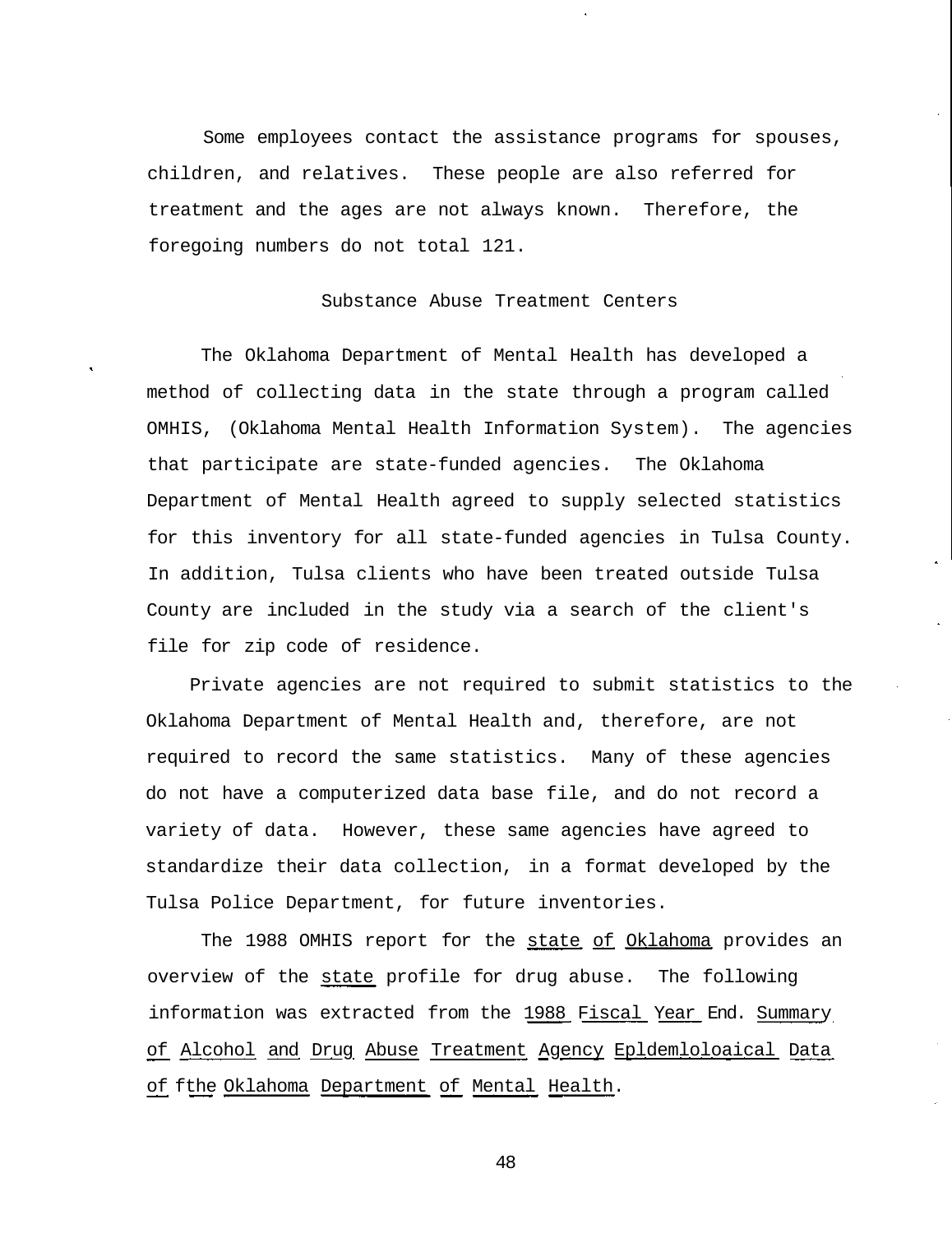# Epldemloloqlcal Report on Substance

**Jbuse** For the State of Oklahoma. The Oklahoma Department of Mental Health reports in an epidemiological study , that from January through August of 1986 12,310 people vere treated for substance abuse in Oklahoma. Of this total, 79% vere white (52% of which are white males-27% are white females). Table XII lists the seven highest age groups by race and sex of those receiving treatment.

Of those treated, 30% received treatment for pharmaceutical and clandestine drugs alone; 54% received treatment for a combination of alcohol and drugs. Many patients are polyusers and received treatment for alcohol as well as a combination of other drugs.

White males who are 25-34 years of age represent the highest percentage (18%) of patients treated by state-supported clinics. This age group of white males also represents the highest number of arrestees for drug violations in the city of Tulsa.

Black males, age 25-34 represent 3.2% of the state's patients. Blacks represent 12% of the state's population, and the percent of all blacks treated in the state is 10.6%. According to statistics collected by the Oklahoma Department of Mental Health from state-funded substance treatment agencies, as a person's income increases, the less likely it is that person will need or seek drug abuse treatment. Women with higher incomes receive drug treatment 39% more often than men with higher incomes. The Oklahoma Department of Mental Health also reports that of all drug abuse patients treated in state-supported institutions, 72.8% earn incomes less than \$5,000. In addition, 66% of all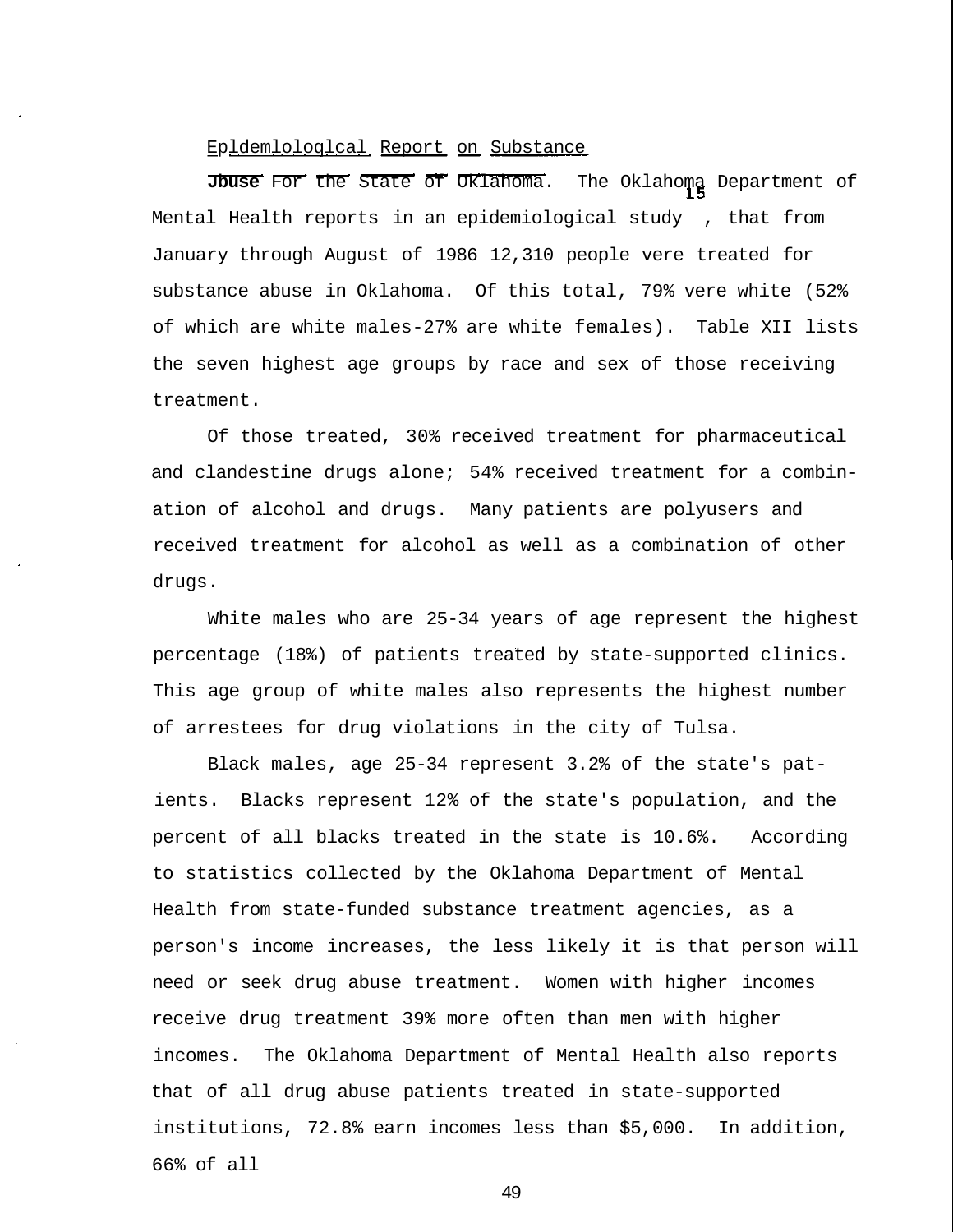patients treated for marijuana abuse and 66% of all patients treated for cocaine abuse earn incomes less than \$5,000. Hallucinogen and PCP patients with incomes of less than \$5,000 comprise 82% of all treatment for these drugs.

#### TABLE XII

SEVEN HIGHEST PERCENTAGES OF RECIPIENTS OF SUBSTANCE<br>ABUSE TREATMENT FROM TREATMENT FROM STATE-FUNDED AGENCIES STATE OF OKLAHOMA JANUARY-AUGUST 1988

| Percentage                                  | Race                       | Sex                             | Age Group                                                                               |
|---------------------------------------------|----------------------------|---------------------------------|-----------------------------------------------------------------------------------------|
| ៖<br>18<br>11<br>10<br>9.9<br>6<br>5<br>3.2 | W<br>W<br>W<br>W<br>W<br>Ж | М<br>М<br>М<br>F<br>F<br>М<br>М | $25 - 34$<br>$18 - 24$<br>$35 - 44$<br>$25 - 34$<br>$35 - 44$<br>$45 - 55$<br>$25 - 34$ |

Source: Oklahoma Department of Mental Health

Of those being treated for substance abuse in the state of Oklahoma, 78% of all males and 50% of all females are treated for alcoholism—many of whom are polyusers. After alcohol, both men and women are treated for the following drugs in rank order: marijuana/hashish, cocaine, and amphetamines. Barbituates and heroin rank next for men, and tranquilizers and heroin rank next for women.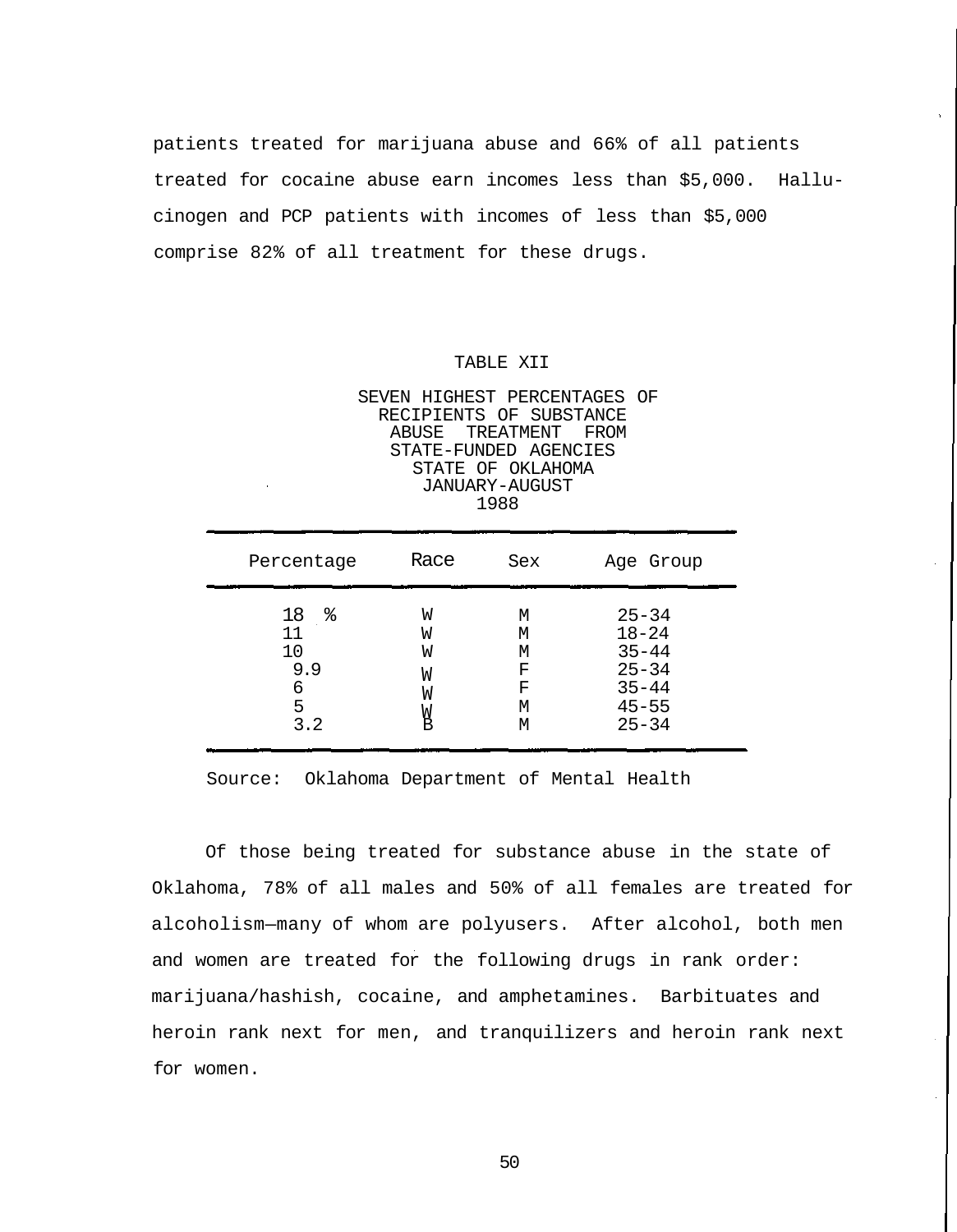Drug care spending in Oklahoma (fiscal year 1987) was \$3.58 per capita or \$11.6 million for the state, averaging around \$937 per patient. These figures do not include the private sources of treatment. There is a large variation in spending among all states, with Oklahoma being in the lover one-third. According to Pete Stark, chairman of the House Ways and Means Health Subcommittee, "States are spending far too little on treatment programs." Stark plans to "...reintroduce a bill in 1989 that vill guarantee on-demand treatment for all drug dependencies and require ongoing evaluations designed to weed out wasteful or ineffective approaches."<sup>16</sup>

On a national level, a report from the National Institute on Alcohol Abuse and Alcoholism and the National Institute on Drug Abuse states that responses from 47 state agencies confirmed that there were major needs in the areas of prevention and/or treatment, especially for women and youth, for which there were not adequate facilities and/or resources.  $17$  In Tulsa there are few state-funded facilities that treat youth and the private treatment centers charge between \$20,000 and \$40,000 for juvenile treatment. There are, however, benefits for young people completing these programs and who stay drug-free. College education is sometimes subsidized in state-supported schools in Oklahoma for successfully treated young people who stay drug-free.

In November 1988 a meeting of the "297" Board met at Tulsa's Community Service Council. This board assures that all statefunded substance abuse agencies meet the specifications required by the state of Oklahoma Department of Mental Health, as well as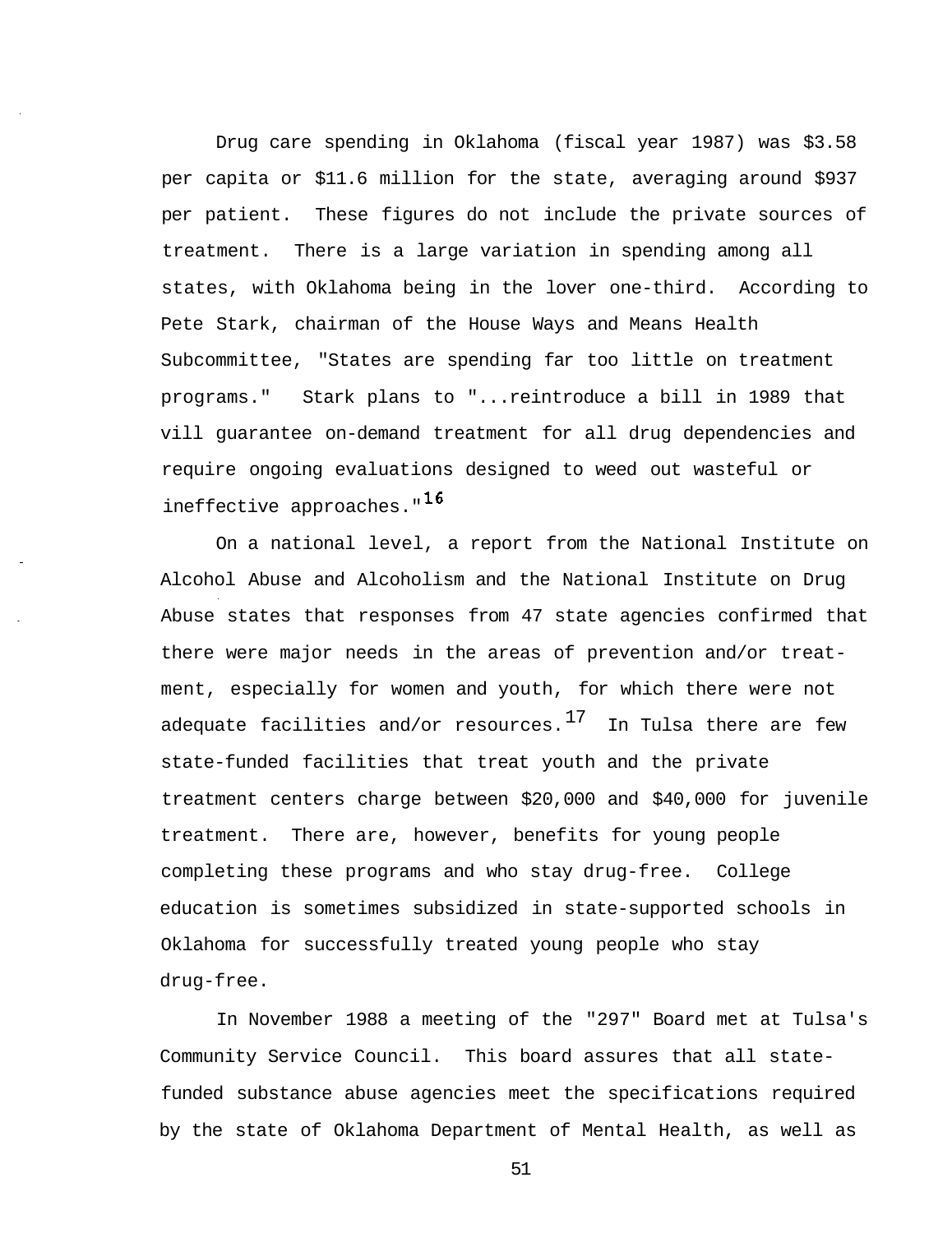supplying the needed data for OHMIS. At the time of this meeting, all of the agencies reported that more beds, out-patient treatment programs, and counselors to work with the patients are needed.

# EDldemioloaical Report on Substance

Abuse in Tulsa County. Oklahoma. The Oklahoma State Department of Mental Health collects data on substance abuse from those agencies within the state of Oklahoma that are state-funded. This department supplied the data in Table XIII for the Tulsa Police Department to be included in the Drug Problem Inventory. It was only possible to obtain 1988 data, therefore, only current data and not trends in drug abuse treatment will be discussed in this section. The data from thirteen agencies in Tulsa County are represented in the following table and text.

In 1988 there were 8,936 people living in Tulsa County who were treated for substance abuse by state-funded agencies. Whites represented 77%, blacks represented 17%, American Indians represented 5%, and Asians represented .3% of those treated in the county for substance abuse.

Youths represented 10% and females represented 51% of those who received treatment. Females also represented 51% of those treated for drug addiction from prescription and over-the-counter drugs.

Of those treated, 29.7% (21% =males and 8.6%= females) received treatment for alcoholism--the highest percentage receiving treatment for any drug. Of the 2,699 who were treated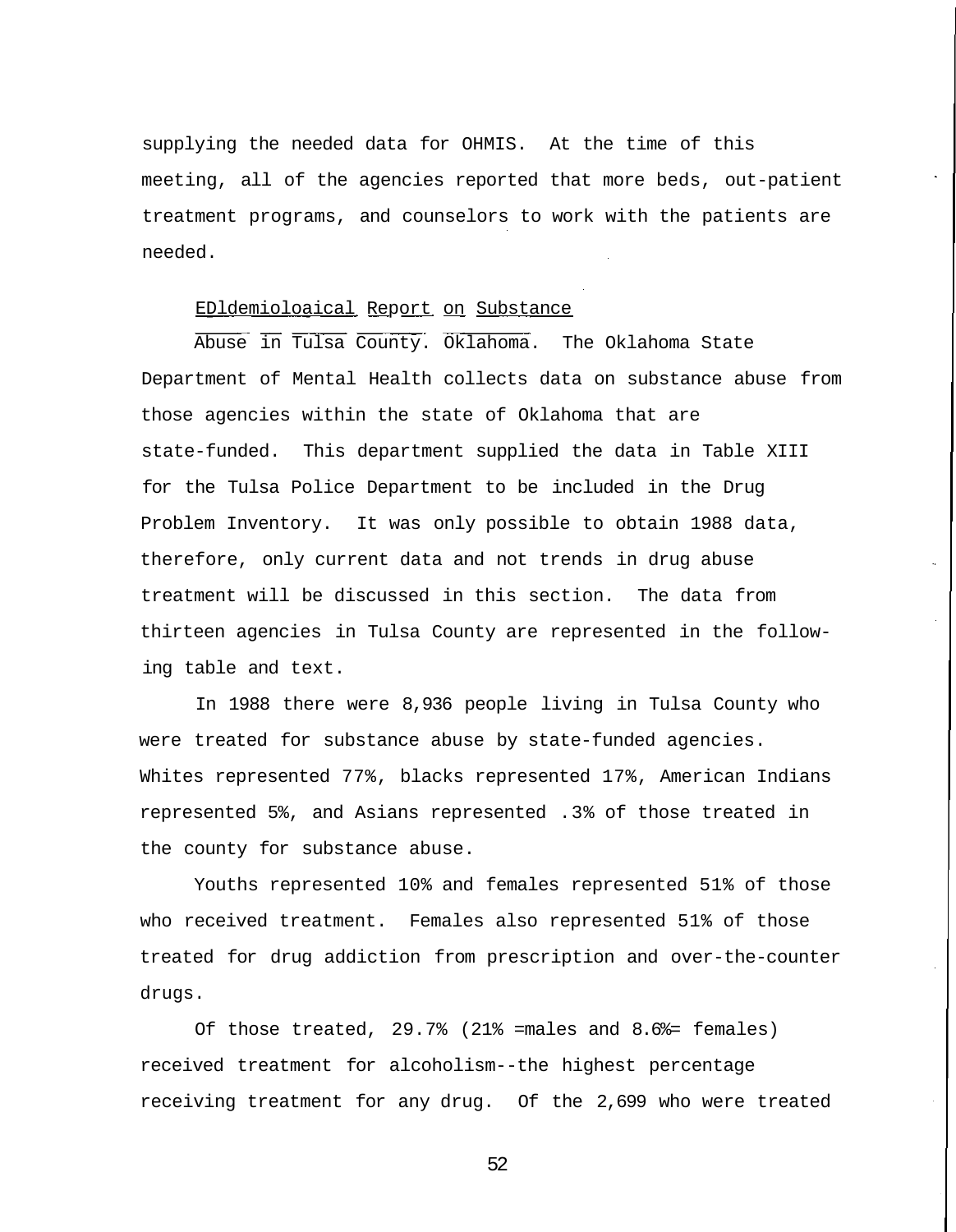#### **TABLE XIII**

 $\mathcal{O}(\mathcal{A})$  and  $\mathcal{O}(\mathcal{A})$  . The  $\mathcal{O}(\mathcal{A})$ 

 $\epsilon$ 

 $\sim$ 

 $\sim 10^7$ 

**SUBSTANCE ABUSE TREATMENT, BY DRUG OF CHOICE, SEXr RACE, WHETHER JUVENILE OR ADULT TULSA COUNTY - 1988**

|                 | Alcohol      | Heroin | a)<br>> w<br>ux<br>$\begin{array}{c} \mathsf{0)} \\ \mathsf{XTTJ} \\ \mathsf{4J} \ \mathsf{C} \\ \mathsf{O} \ \ (\mathsf{D} \end{array}$ | 01<br>$\pmb{c}$<br>$\overline{\begin{matrix} H \\ E \\ \overline{I} \end{matrix}}$<br><b>Aeaxa</b> | c<br>$\mathbf{S}_{\mathrm{C}}$ | $\overset{ai}{\textbf{6}}$<br>a: t<br>$i \times$<br>$^{\rm O}_{\bf Z}$ $^{\rm t^{\star}}_{\bf \Sigma}$ | $10\,$<br>to o<br>$\mathbf{J} \cup \mathbf{J} \cup \mathbf{J}$<br>pia<br>the<br>$\frac{1}{2}$<br>$\mathbf{U}$<br>ΩØ<br>$1-1$ $\ddot{C}$<br>$O$ (tj | tea<br><b>rbitua</b><br>ã | 40<br>Marijuan | $\begin{array}{c} \textbf{C} \\ \oplus \\ \textbf{C} \\ \textbf{C} \end{array}$<br>$\mathbf u$<br>$\Phi \rightarrow$<br>$\frac{1}{4}$ $\frac{1}{4}$<br>OX | Inhalants         | $\overset{\text{ai}}{\mathbf{c}}\overset{\text{ai}}{\mathbf{c}}$<br>$\mathbf{Q}$ ()<br>$\mathbf{X}$ :<br>$\frac{5}{5}$ | $1$ zers<br>$T = \text{g} \cos \frac{1}{2}$ | <b>CCP</b>     | Other        | Unknown      |
|-----------------|--------------|--------|------------------------------------------------------------------------------------------------------------------------------------------|----------------------------------------------------------------------------------------------------|--------------------------------|--------------------------------------------------------------------------------------------------------|----------------------------------------------------------------------------------------------------------------------------------------------------|---------------------------|----------------|-----------------------------------------------------------------------------------------------------------------------------------------------------------|-------------------|------------------------------------------------------------------------------------------------------------------------|---------------------------------------------|----------------|--------------|--------------|
| Male            | 1.923        | 64     | 36                                                                                                                                       | 218                                                                                                | 384                            | 4                                                                                                      | 77                                                                                                                                                 | 47                        | 849            | 54                                                                                                                                                        | 21                | 3                                                                                                                      | 40                                          | 114            | AA           | 15           |
| Female          | 776          | 41     | 34                                                                                                                                       | 156                                                                                                | 241                            | $\overline{2}$                                                                                         | 80                                                                                                                                                 | 32                        | 365            | 22                                                                                                                                                        | 5                 | 6                                                                                                                      | 66                                          | 49             | 29           | 30           |
| Juvenile        | 167          | 2      | $\mathbf{A}$                                                                                                                             | 15                                                                                                 | 22                             | $\overline{\phantom{m}}$                                                                               | $1\,$                                                                                                                                              | 7                         | 123            | 7                                                                                                                                                         | 3                 |                                                                                                                        | $\, {\bf A}$                                | 4              | $\mathbf{1}$ | 3            |
| Adult           | 2.532        | 103    | 66                                                                                                                                       | 359                                                                                                | 603                            | 6                                                                                                      | 156                                                                                                                                                | 72                        | 1.091          | 69                                                                                                                                                        | 23                | 9                                                                                                                      | 102                                         | 159            | 72           | A2           |
| White           | 1.969        | 88     | 58                                                                                                                                       | 335                                                                                                | 367                            | 5                                                                                                      | 151                                                                                                                                                | 64                        | 835            | 53                                                                                                                                                        | 21                | 5                                                                                                                      | 100                                         | 37             | $47\,$       | 31           |
| <b>Black</b>    | 464          | 11     | 7                                                                                                                                        | IA                                                                                                 | 238                            | $\overline{\phantom{m}}$                                                                               | $\mathbbm{I}$                                                                                                                                      | 9                         | 298            | 20                                                                                                                                                        | $\qquad \qquad -$ | Α                                                                                                                      | 6                                           | 124            | 18           | 11           |
| American Indian | 265          | 6      | 5                                                                                                                                        | 25                                                                                                 | 19                             | $\mathbf{1}$                                                                                           | 5                                                                                                                                                  | $\epsilon$                | 78             | 2                                                                                                                                                         | 5                 |                                                                                                                        | ---                                         | $\overline{2}$ | 8            | $\mathbf{1}$ |
| Asian           | $\mathbf{1}$ |        |                                                                                                                                          | ---                                                                                                | $\mathbf 1$                    |                                                                                                        |                                                                                                                                                    | $\overline{\phantom{a}}$  | 3              | $\mathbf{1}$                                                                                                                                              | --                |                                                                                                                        |                                             |                |              | 2            |
|                 |              |        |                                                                                                                                          |                                                                                                    |                                |                                                                                                        |                                                                                                                                                    |                           |                |                                                                                                                                                           |                   |                                                                                                                        |                                             |                |              | $\cdot$      |

Source: State Department of Mental Health Oklahoma City, Oklahoma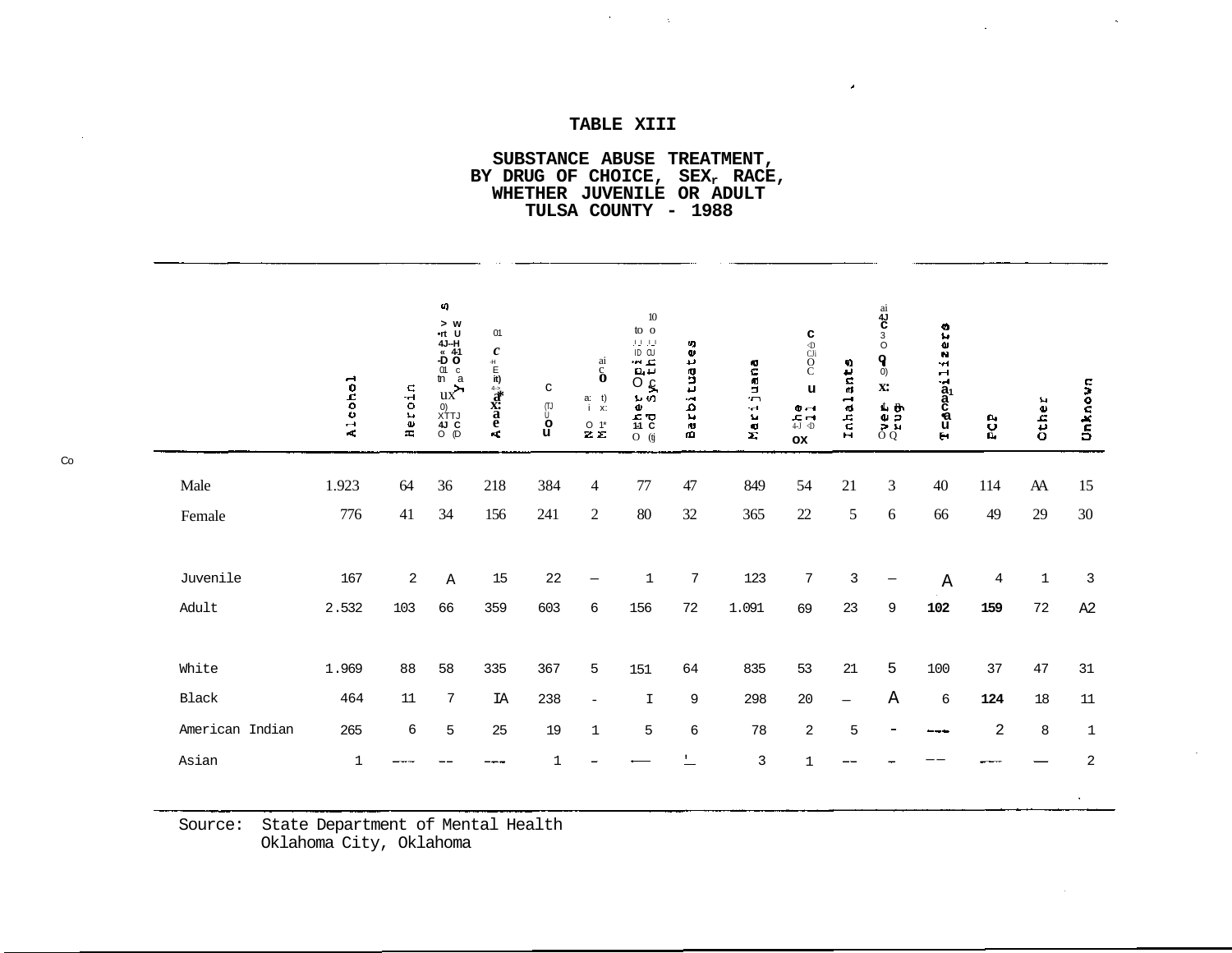for alcoholism, 6% were people under the age of 18, and 73% were white.

There were 365 females and 649 males treated for abuse of Marijuana. This drug, second in choice next to alcohol, represented 14% of all those treated for substance abuse In the county—males=9.5% and females=4.08%. The white population represented 68% of those treated for marijuana e' -ind the black population represented 24% of those treated tor marijuana abuse. Youths under 18 represented 10% of those who received treatment for this drug.

There were 384 males and 241 females treated for cocaine addiction, representing 7% of the total who were treated for substance abuse in 1988. Of the 625 total who were treated for cocaine addiction, 38% were black. Blacks represent 12% of the county's population. Youths under 18 represented <\ of the number treated for cocaine addiction.

Amphetamines rank fourth as the drug of choice for both males and females. However, their numbers amount to only 4% of the total for those treated. PCP, other opiates/synthetics, and heroin are the next drugs of choice for males. Other opiates/ synthetics, tranquilizers, PCP, and heroin are the next drugs of choice for females.

More blacks receive treatment for PCP than the white population. Of the 163 people treated for PCP abuse, 76% were black. This is the only category of drug abuse treatment in which the black population ranked first in numbers treated. Females represented 30% of those people treated for PCP abuse. Youths represented 2% of the population treated for PCP abuse.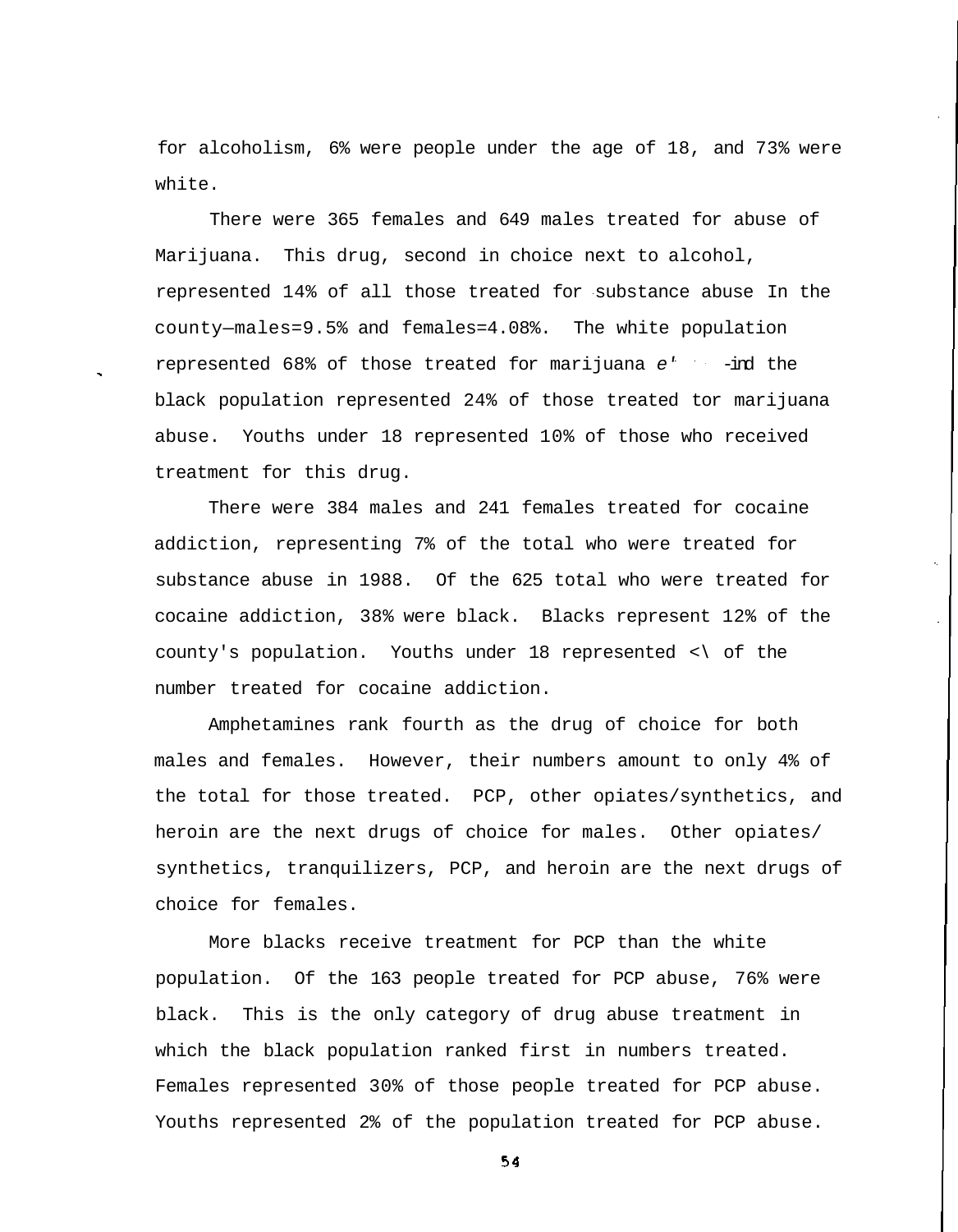#### Emergency Room Admissions

Incidents/Mentions

Reports indicate that many hospitals across the USA in major cities are svamped with drug-related emergencies. These incidents are said to be cocaine-related illnesses. Representative Charles Rangel, chairman of the House Narcotics Committee, reported a few of the findings:

- Atlanta: Cocaine overdose deaths up more than 250% between 1986 and 1987
- Philadelphia: Cocaine deaths increased 259% between the first and fourth quarters of 1987 San Diego: Emergency room cocaine-related illness <sub>Tfi</sub>
	- reports rose from 86 in 1983 to 270 in 1987

The increase is said to be caused by a cocaine glut as dealers increase the purity/quality to insure they keep their customers. Some users overdose because they don't expect high purity levels.

Only one Tulsa hospital responded to the TPD request for emergency room admission statistics. Because general statistics were not kept in this hospital, the log sheets were pulled and submitted to the Management Team for analysis. The validity of such reporting is not guaranteed, as some sheets could have been overlooked. However, Table XV is submitted as drug-related statistics from one Tulsa hospital. This hospital is centrally located in Tulsa and does not necessarily serve the target catchment area.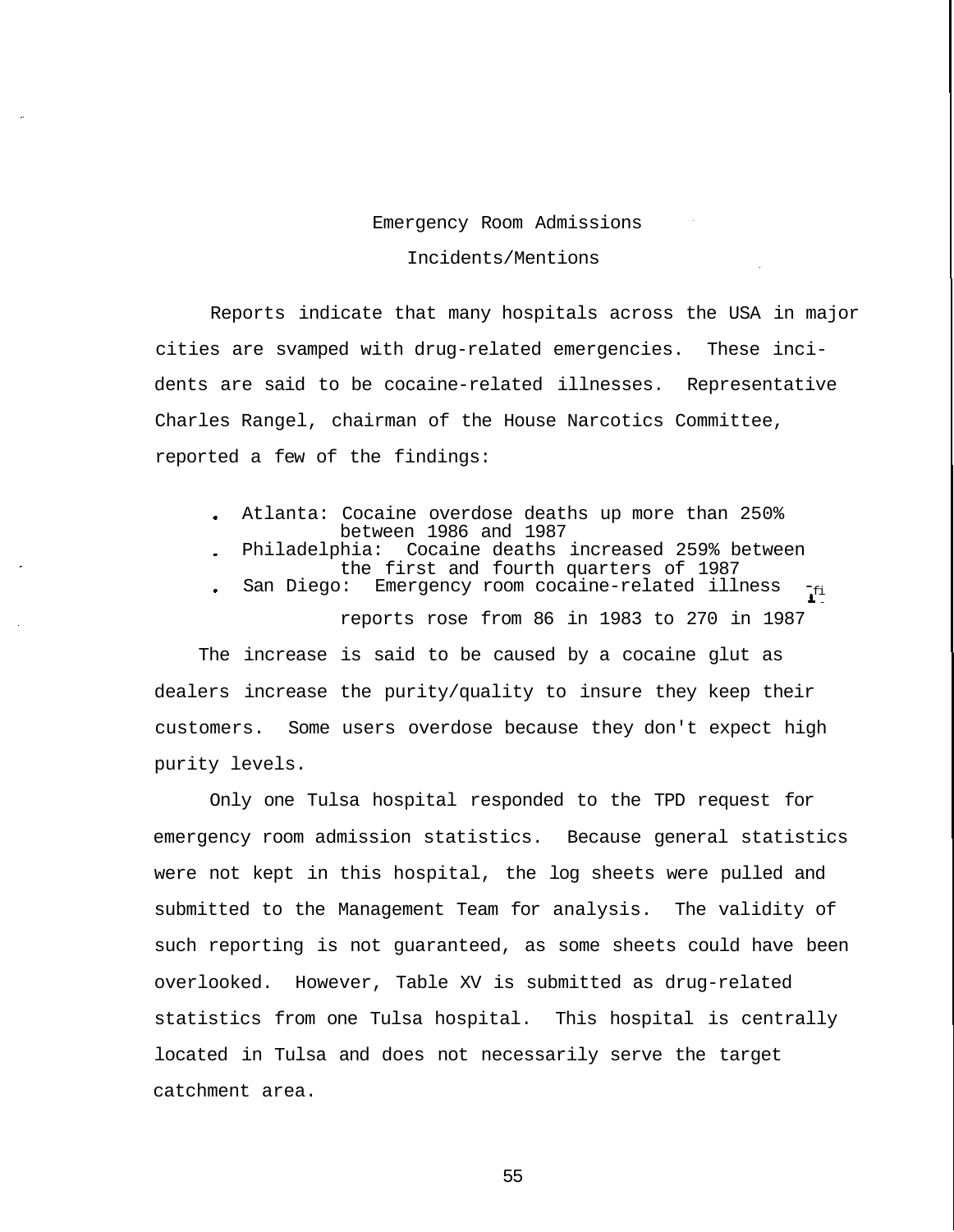#### TABLE XIV

| <b>DRUG</b>                                     | 1986                | 1987          | 1988* |  |
|-------------------------------------------------|---------------------|---------------|-------|--|
| Alcohol<br>Marijuana<br>Cocaine<br>Amphetamines | 49<br>15<br>10<br>∍ | 15<br>10<br>0 |       |  |
| TOTAL                                           | 76                  | 29            |       |  |

HOSPITAL EMERGENCY ROOM DRUG-RELATED INCIDENTS 1986-1988

1988 includes records through mid-November

The collection of data listed in the above table could very well be an example of the need for better record keeping if the drug problem is to be studied in its entirety. The phenomenal drop in emergency room incidents and mentions of drugs between 1986 and 1988 coincide with the decrease in drug arrests and fewer accidental deaths that are drug-related in the county (see Table XVI). However, it is doubted that there would be this large of a decrease. Alcohol is and has been for many years, the major drug abused. It would not seem possible that those figures would drop to the extent that is reported in this table.

Tulsa County Medical Examiner's Office

The office of the Chief Medical Examiner supplied data from the State Bureau of Narcotics and Dangerous Drugs on accidental drug overdose deaths in Tulsa. The Medical Examiner's records were not specific for the city but included the county as a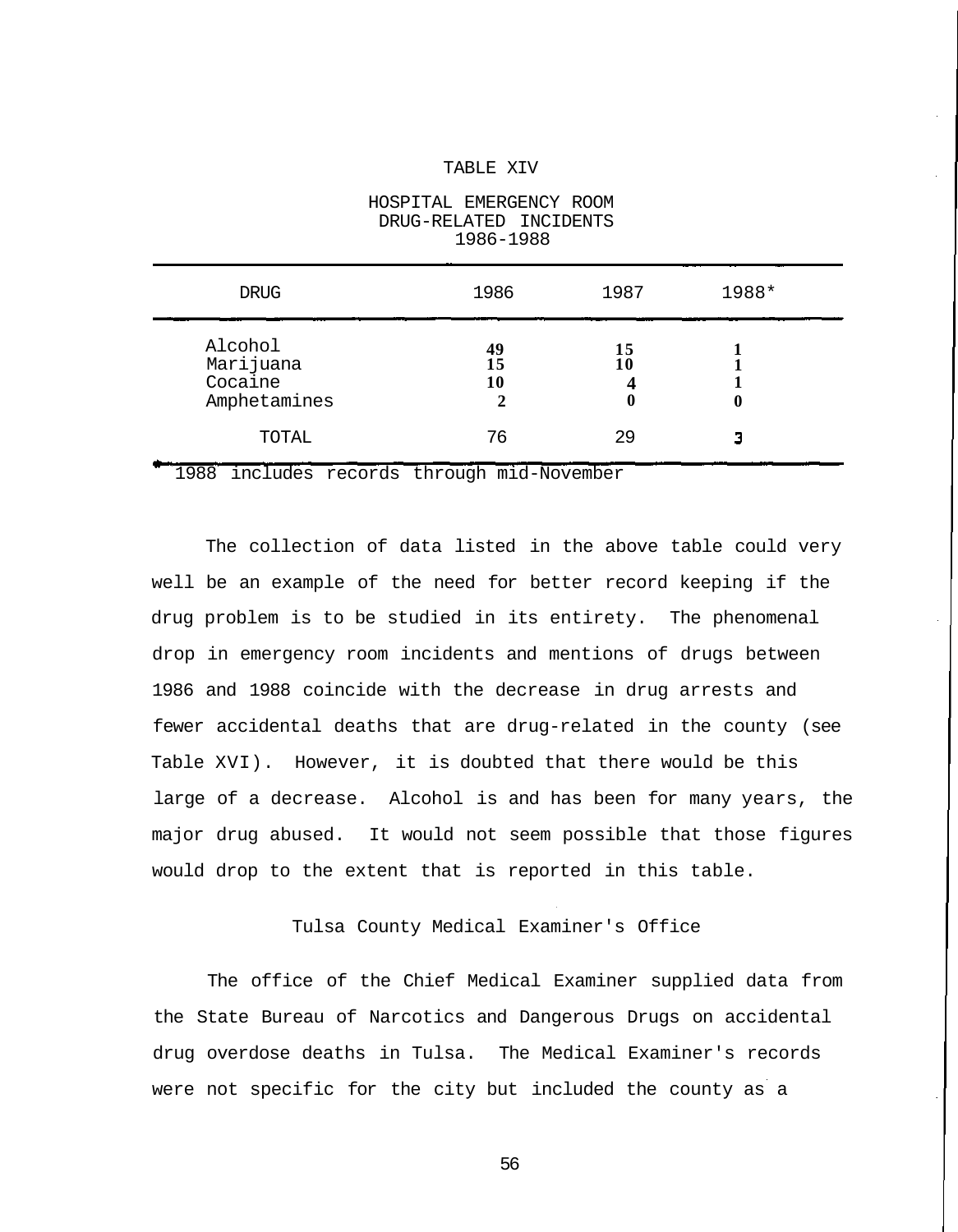**whole. The Medical Examiner stated that to test for drugs when there was no information to warrant testing was too costly. It is probable that other deaths such as heart attacks and other organ malfunctions occur because of drug overdoses. Those deaths are usually not tested for drugs and are, therefore, not attributed to drug overdose. Table XV includes Information front .. state of Oklahoma and Tulsa County. The Chief Medical Examiner sends his reports to the Oklahoma State Bureau of Narcotics.**

#### **TABLE XV**

#### **ACCIDENTAL DEATHS DRUG OVERDOSES 1\*83 - 1988**

| Year | $\star$<br>State of Oklahoma | Tulsa County |
|------|------------------------------|--------------|
|      |                              |              |
| 1983 | 32                           | 18           |
| 1984 | 34                           | n/a          |
| 1986 | 25                           | 14           |
| 1987 | 35<br>÷.                     | 12           |
| 1988 | n/a                          | 14           |

**State data does not differentiate between drugs and poisons Source: Oklahoma State Bureau of Narcotics and Dangerous Drugs**

**Most of the accidental drug overdose deaths in 1988 were due to prescription drugs. There was one cocaine and one me t ha inphetamine accidental death each for these drugs. The breakdown for the previous years was not supplied for this inventory. It is noted that Tulsa County, even with deaths decreasing, repre-**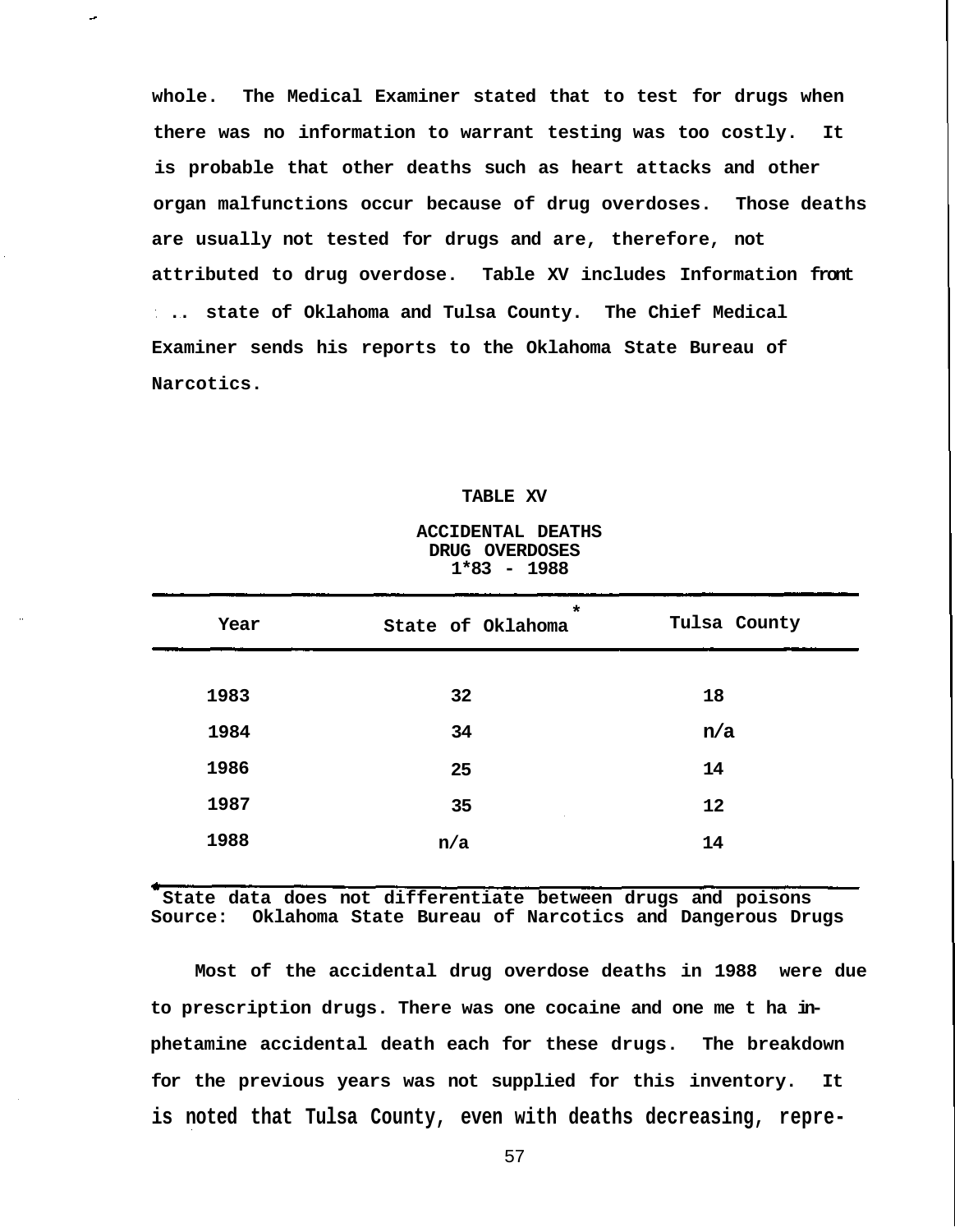**sents from 33% to 50% of all the state deaths, for the years reporting.**

**The state data included poisons with the drug data and did not differentiate between the type of drugs or list a breakdown. The state accidental drug overdose deaths have remained fairly steady since 1983.**

# **Help Line Referrals**

**The Community Service Council (CSC) of Tulsa coordinates the efforts of the human service agencies** in **the city. One of the services that CSC offers is a 24 per day Helpline. Volunteers answer the phones and refer the callers to agencies that fit their needs. Jim Lyle, Helpline Coordinator, provided the figures for Table XVI.**

#### **TABLE XVI**

# **HELPLINE REQUESTS FOR SERVICE SUBSTANCE ABUSE REFERRALS 1978 and 1988**

| Referral                                                                                                                                                                                                            |                                             | 1987 1988                                           | °<br>Change                                          |
|---------------------------------------------------------------------------------------------------------------------------------------------------------------------------------------------------------------------|---------------------------------------------|-----------------------------------------------------|------------------------------------------------------|
| Advocacy Coord. Planning & Training<br>Halfway House<br>Substance Abuse Treatment - Inpatient<br>Substance Abuse Treatment - Outpatient<br>Support and Self-Help Groups<br>Support/Self-Help Groups, Signif. Others | 59<br>76<br>289<br>318<br>167<br>98<br>1007 | $\frac{35}{39}$<br>312<br>490<br>167<br>152<br>1185 | $-41$ $8$<br>$-49$<br>$+ 8$<br>$+54$<br>- 0<br>$+55$ |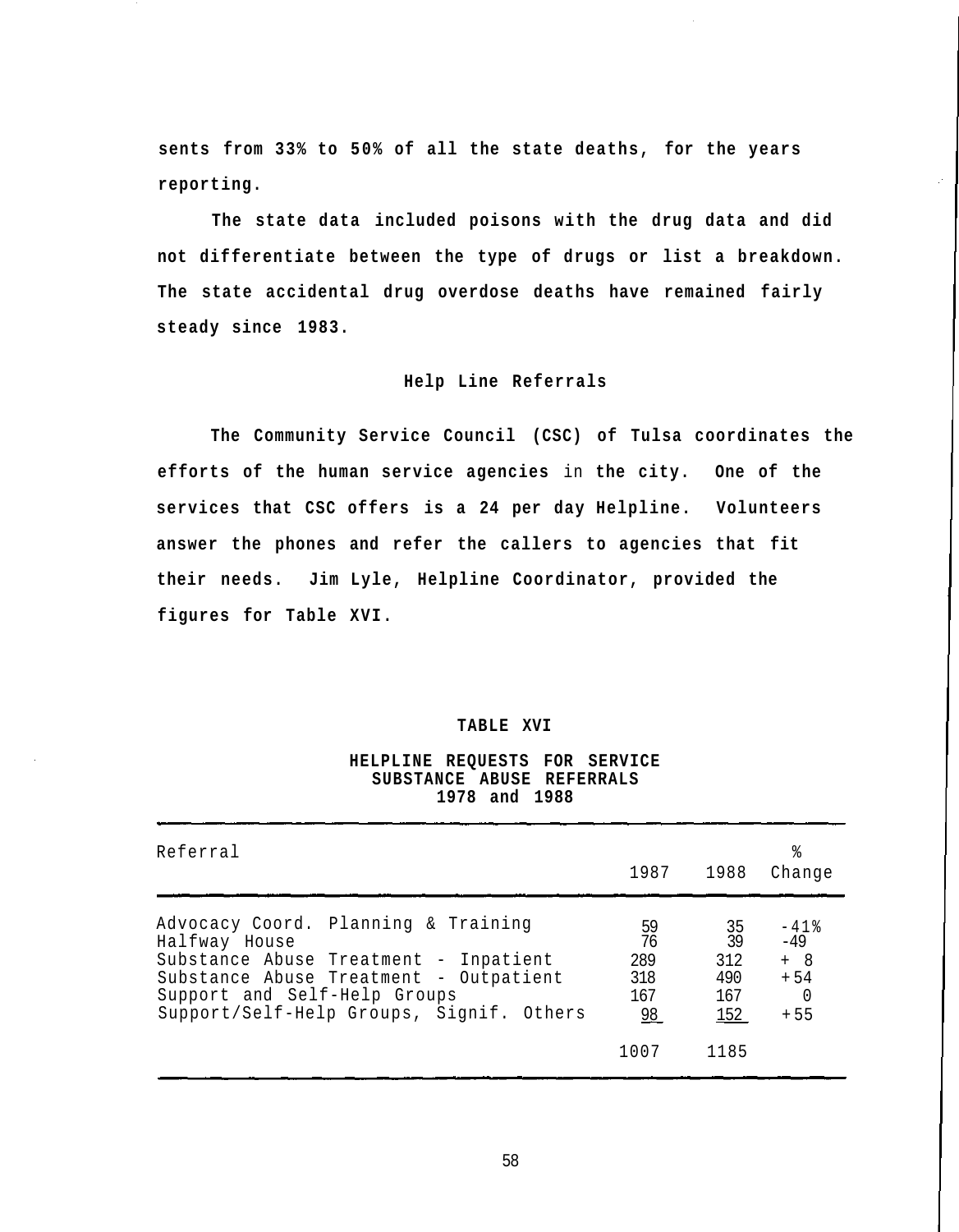Lyle reports because of the large number of substance abuse treatment referrals and the lack of facilities that are able to handle more clients, it is becoming increasingly more difficult to offer assistance to the callers. Outpatient referrals increased by 54% in 1988, but with inadequate numbers of outpatient services, the number of people going untreated will continue to grow. The growing requests for support groups that offer treatment at no cost or costs lover than inpatient/ outpatient treatment centers, indicate a need to enlarge existing facilities or add additional support groups/agencies.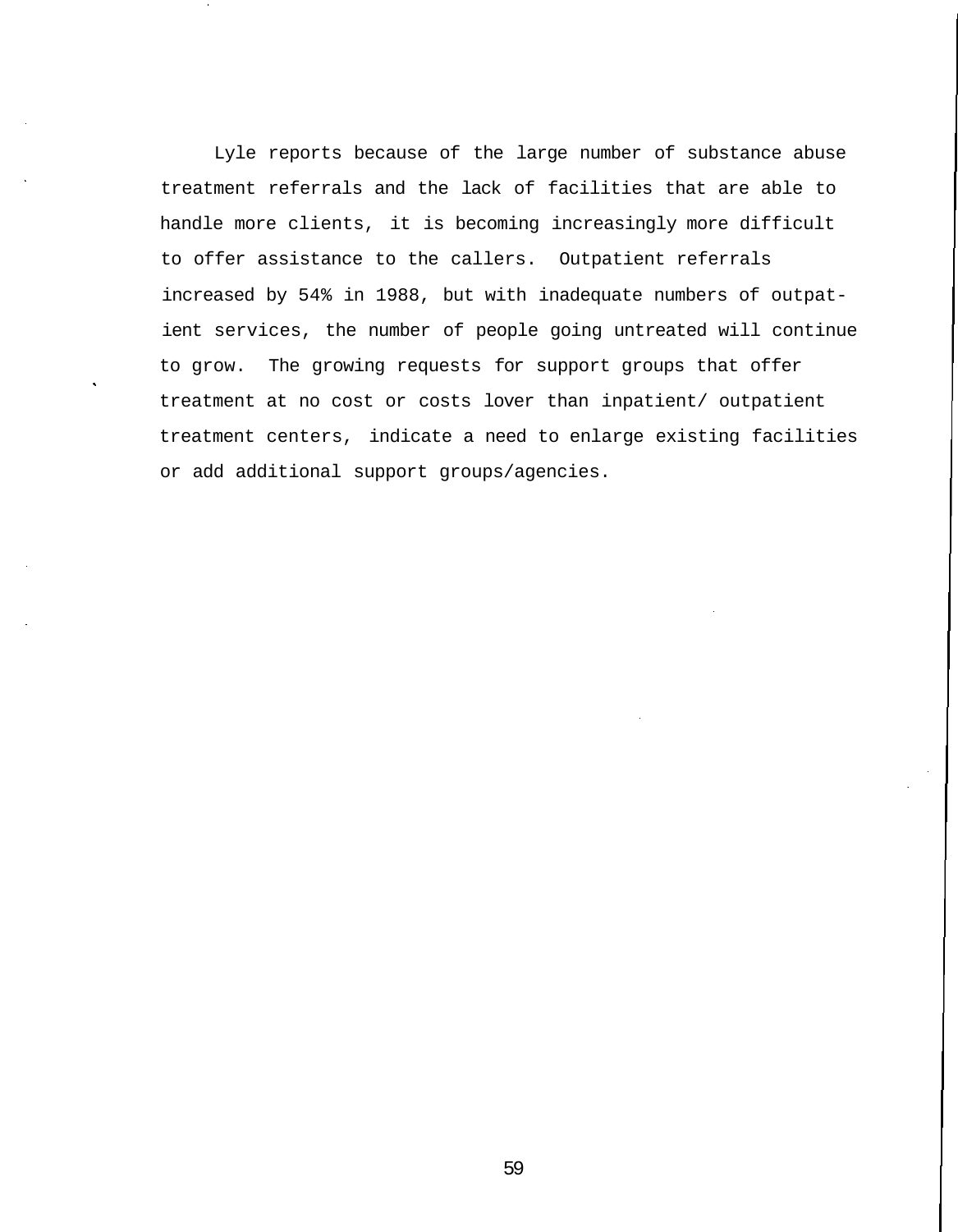#### CHAPTER IV

# TULSA PUBLIC SCHOOLS

The Tulsa Public School System consists of 56 elementary schools, 14 middle schools, and 9 high schools. In addition, four alternative schools are assisted and/or funded by Tulsa Public Schools—Project 12, The Learning School, Street School, and Margaret Hudson (for school-age parents).

In order to obtain a greater understanding of the drug problem in Tulsa, and specifically the target area in north Tulsa, the TPD decided to study what drug problems existed in the Tulsa Public School System. This chapter wil] address this issue by looking at drug suspensions from 1984 through 1988, all suspensions by school and area of the city in 1986/1987, and the rate of students dropping out of school in 1987/1988. Programs relating to drugs and decision making that are In place in the school system will also be discussed.

Drug Suspensions

and Regulations. Tulsa Public Schools follow a strict code enforcement for drug abuse. It is the policy of the Tulsa Public Schools to suspend any student who violates the substance abuse regulations. However, Tulsa's suspension program for drug abuse is not as harsh as the state of Oklahoma's drug suspension policy. The state policy permits suspension of a student for the balance of the semester and the entire next semester. The Tu]sa Public School Board is cognizant that this harsh expulsion could contribute to the drug problems of the expelled youth, resulting in his/her dropping out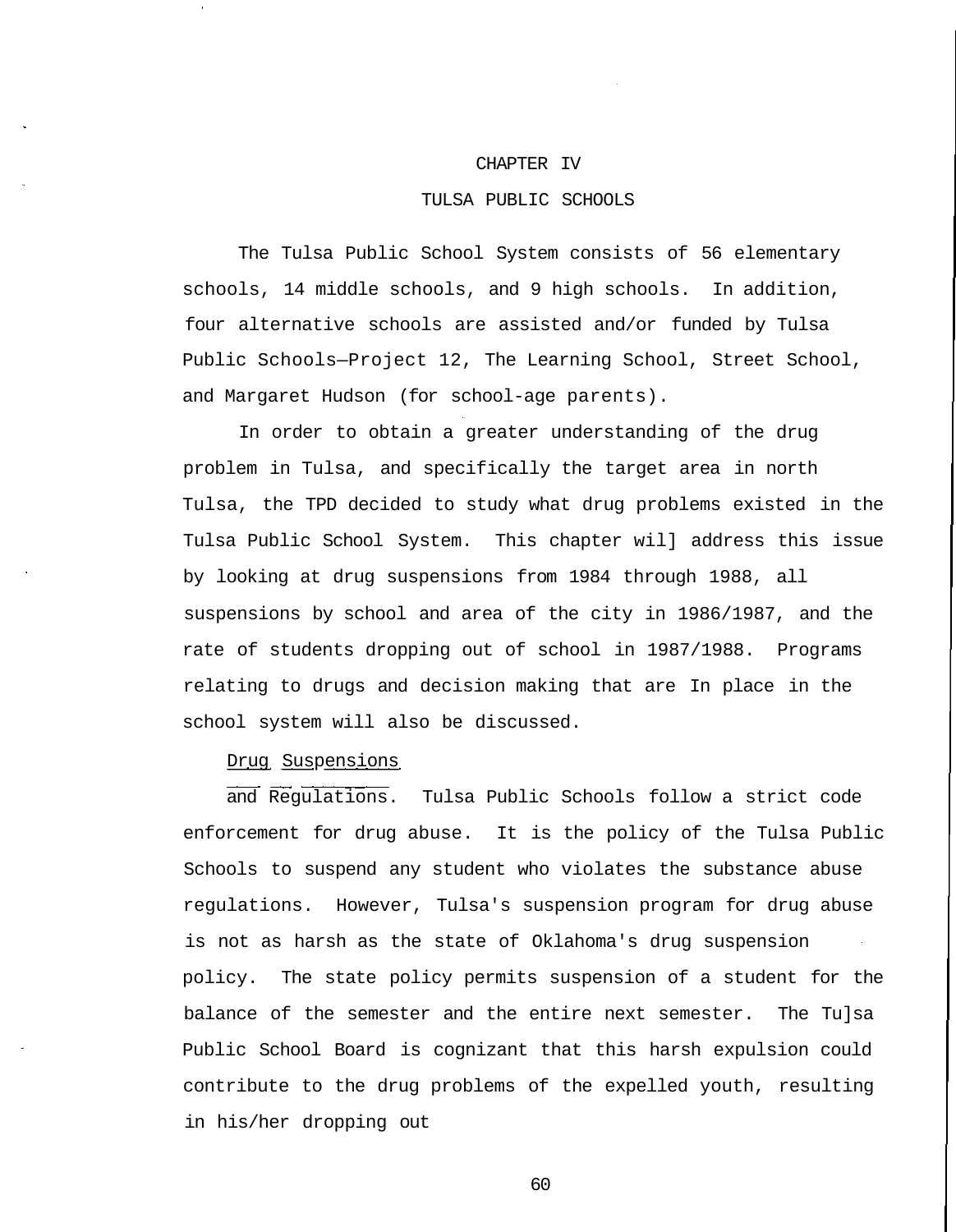of school. In Tulsa Public Schools, students are suspended for an immediate 10 days; the punishment is reduced to 5 days if the student completes a drug assessment by a participating hospital and the school notified by an approved rehabi]itation provider. The following material is a reprint from the Tulsa Public School's Code Enforcement Manual:

XIII. CHEMICAL AND SUBSTANCE USE--

#### A. Regulation

1. Chemicals;

Any student found selling, possessing or under the influence of a narcotic or dangerous drug including but not limited to, marijuana, LSD, PCP, barbiturates and heroin, or non-narcotic intoxicants such as glue, non-prescription cough medicine, gasoline or alcohol, while on school premises or school bus, or while participating in or attendance at a school sponsored activity shall be suspended. The student wil] be reported to the principal in accordance with the law of the State of Oklahoma and school board policy.

2. Alcoholic Beverages:

A student may not have a beverage containing alcohol in his/her possession or be under its influence in school, on school property or grounds, on a school bus or at a school-sponsored function. The student will be reported to the principal in accordance with the law of the State o£ Oklahoma and school board policy.

3. Simulated Drugs:

A student may not sell, possess, distribute or display any pills or capsules which are intended to give the appearance of being prohibited drugs.

Action to be taken:

Teacher reports to school principal or designee Principal reports to super intendent or designee Principal or designee contacts parent or guardian Immediate removal from school or student contact Immediate JO-day suspension

This suspension will be reduced to 5 days if the student completes an assessment and the school has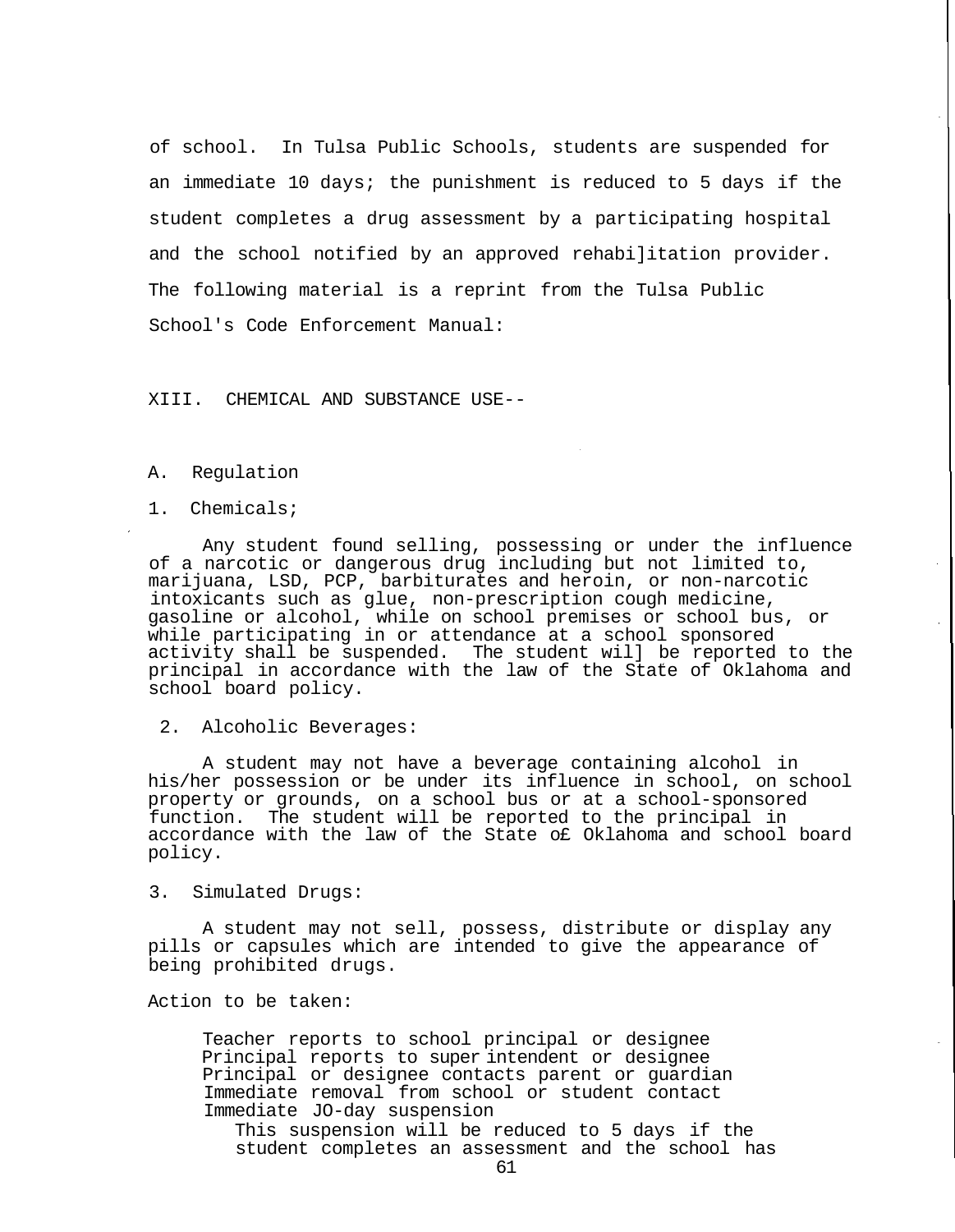been notified by an approved rehabilitation provider such as Hillcrest Medical Center, Adolescent Care Unit. Report to the school's IMPACT Core Team

4. Smoking By Students (Use or Possession of Tobacco):

The use of tobacco or tobacco products by students is prohibited on the premises of any elementary school, middle school or high school.

Action Alternatives:

Referral to guidance dean, parents notified and advised of the infraction. Student withheld from school until parental conference is held Detention, in-house suspension or a three to five day offcampus suspension. Continued or flagrant violation of this regulation may result in extended off-campus suspension. Parents and students encouraged to seek advice and counsel regarding health hazards resulting from the use of tobacco or tobacco products.

Table XVII gives an accounting of the numbers of suspensions in Tulsa Public Schools for the period of 1984-1988 for drug violations. Overall, for race and sex combined, there was a 93% decline in drug suspensions from 1984 to 1988, and 48% from 1986 to 1988. Enrollment did drop between 1984 and 3988, but only by 5%. The rise in numbers of suspensions between 1985 and 1986 is not totally understood. However, the assessment program with Hillcrest Medical Center was implemented in 1986. Before that time students had no recourse with the school system other than to be suspended. Now, when a student agrees to go through the assessment and evaluation, he/she is not suspended. This accounts for much of the reason that drug suspensions have decreased in Tulsa Public Schools.

In the city of Tulsa, drug violation arrests for opium, cocaine and their derivatives rose from a totaJ of 2 juvenile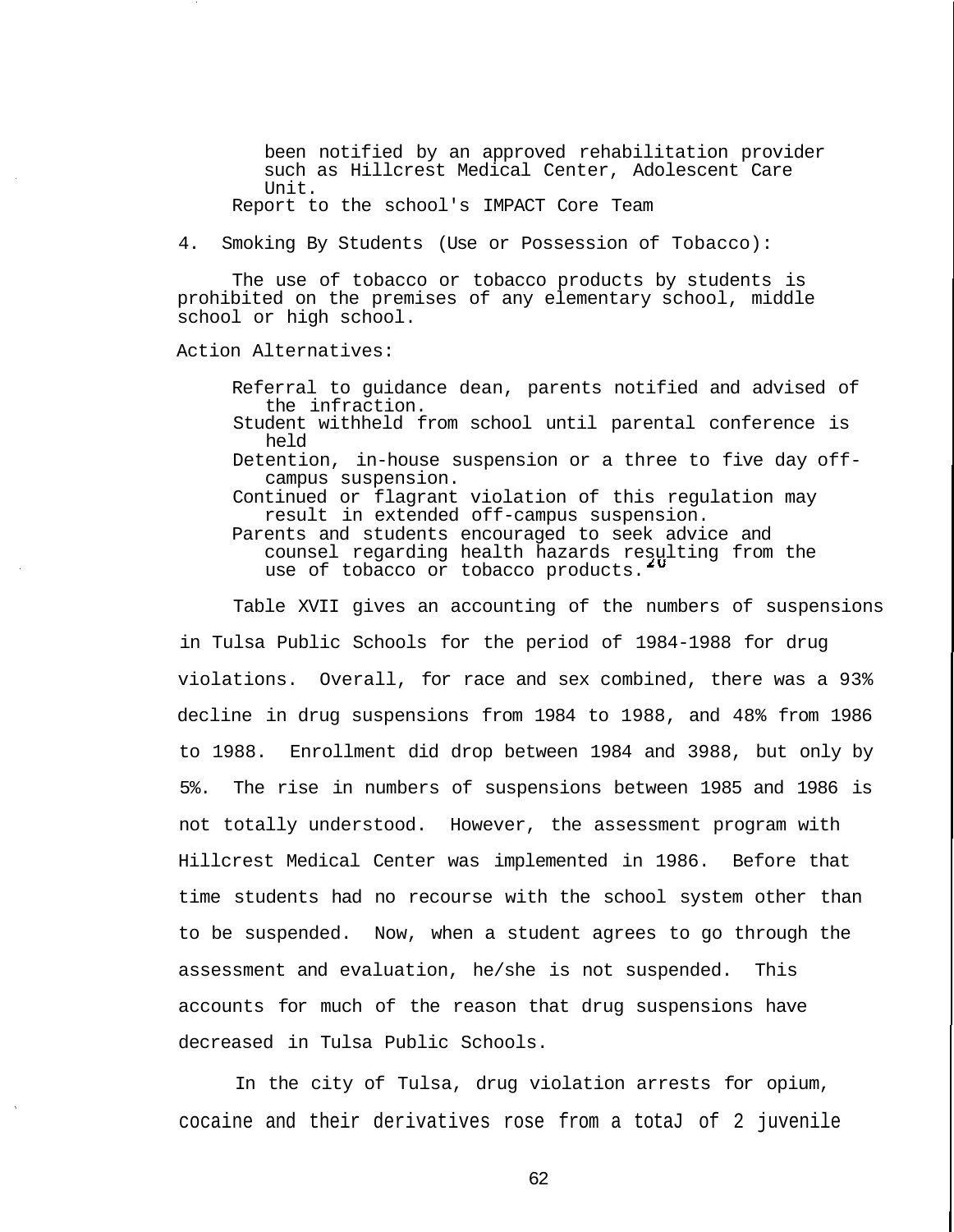**arrests in 1905 to 16 arrests 3n 1986. Although the arrests for** juveniles involved in this type of drug violation continued to rise since 1986, the school suspensions have decreased. It is **a** possible consideration that the juveniles who **are being arrested** are suspended students or school dropouts.

Drug-related white male suspensions increased only in 1986 and black male suspensions increased only in 1987. Female suspensions increased for whites, blacks, and Indians in 1966 and 1988.

TABLE XVII

| TULSA PUBLIC SCHOOLS |  |
|----------------------|--|
| DRUG VIOLATION       |  |
| SUSPENSIONS          |  |
| RACE AND SEX         |  |
| June 1984            |  |
| June 1988            |  |

| SEX:                                                | М                  | 1984<br>F         | М                  | 1985<br>F    | 1986<br>М         | F                            | 1987<br>М          | F            | М                  | 1988<br>F         |
|-----------------------------------------------------|--------------------|-------------------|--------------------|--------------|-------------------|------------------------------|--------------------|--------------|--------------------|-------------------|
| <b>RACE:</b><br>White<br>Black<br>Indian<br>Spanish | 70<br>40<br>7<br>0 | 31<br>7<br>3<br>0 | 65<br>21<br>9<br>0 | 20<br>5<br>3 | 89<br>8<br>7<br>2 | 28<br>35<br>4<br>$\mathbf 0$ | 61<br>15<br>7<br>0 | 14<br>0<br>1 | 39<br>12<br>6<br>1 | 16<br>3<br>4<br>1 |
| TOTAL                                               |                    | 158               |                    | 124          |                   | 173                          |                    | 160          |                    | 82                |

Along with the assessment program, the many programs offered by Tulsa Public Schools may be effective in decreasing drug problems within the school system. However, an overall look at total school suspensions by area of the city might provide a clue as to what students are being suspended from school.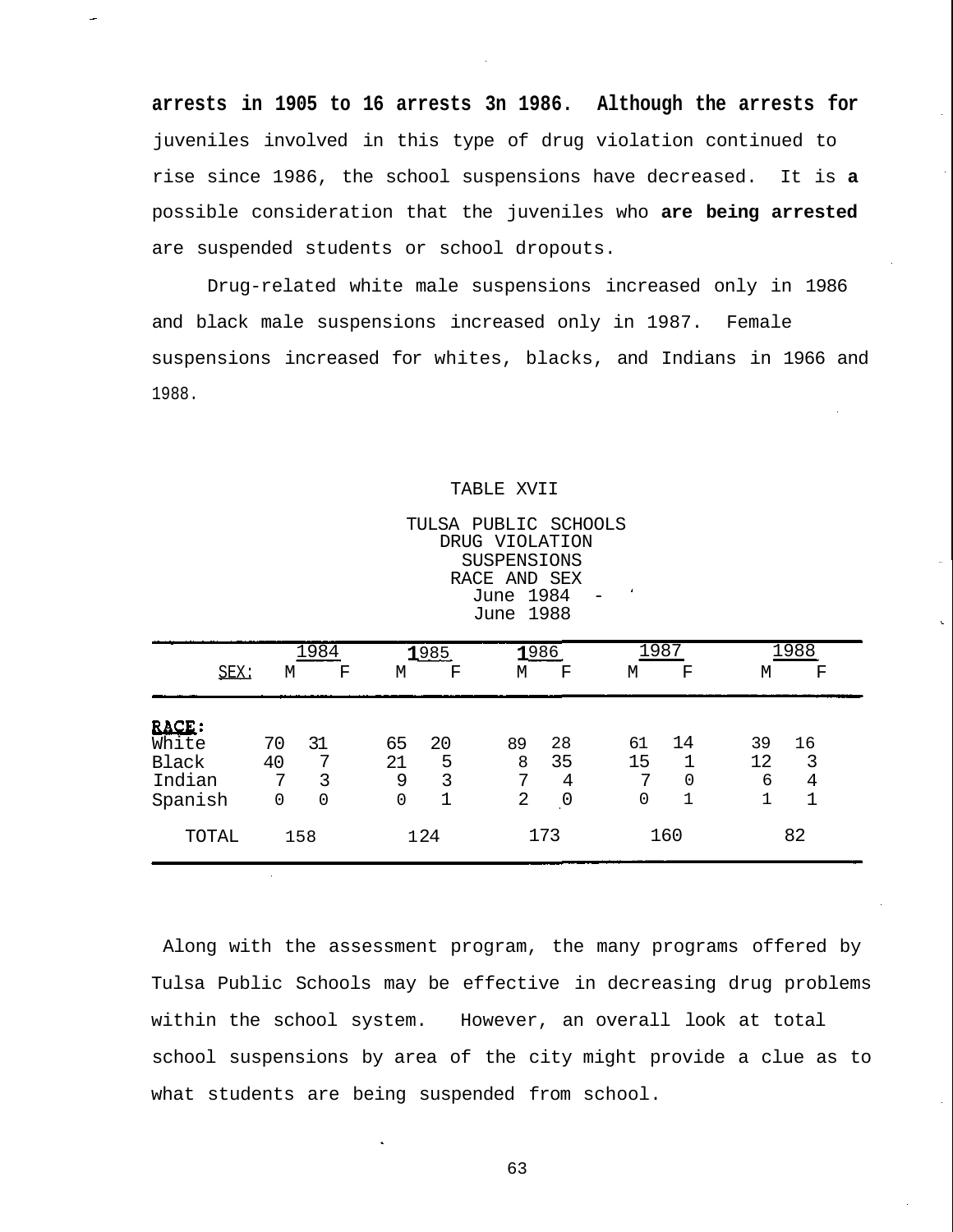All Suspensions. In computing the rate of students who were suspended from school in the Tulsa Public School system, the most northern high school which also serves a portion of the catchment area for the target housing complexes had the highest suspension rate for all high schools during the 1986/1987 school year. In that year, 4.36% of the students were suspended. It is also reported that this high school has the highest number of pregnant teens of any school in the school system. Of the students attending this school, 96% are black.

Black students represent 28% of the student enrollment in Tulsa's high schools. However, 42% of the students suspended in 1986/ 1987 were black students. The white students represent 64% of the student enrollment and 23% were suspended in 1986/1987.

School Dropouts. School officials report that over 900 students drop out of school in Tulsa each year. In 3984-85, there were 1,600 school dropouts from the Tulsa system. It is reported that the 1988-89 school year will probably experience a larger number of dropouts than the 900 per year figure. In the fall of 1988, 622 students dropped out of school. If this were projected to May of 1989, the figure would equal approximately 1,250 dropouts for that one year.

The Tulsa Public Schools Dropout Prevention Program is considering considering expanding to include a task force to study each drop out. The rise in dropouts coupled with the rise in black youths involved in drug arrests could point to the possibility of involvement in drugs by black drop-outs.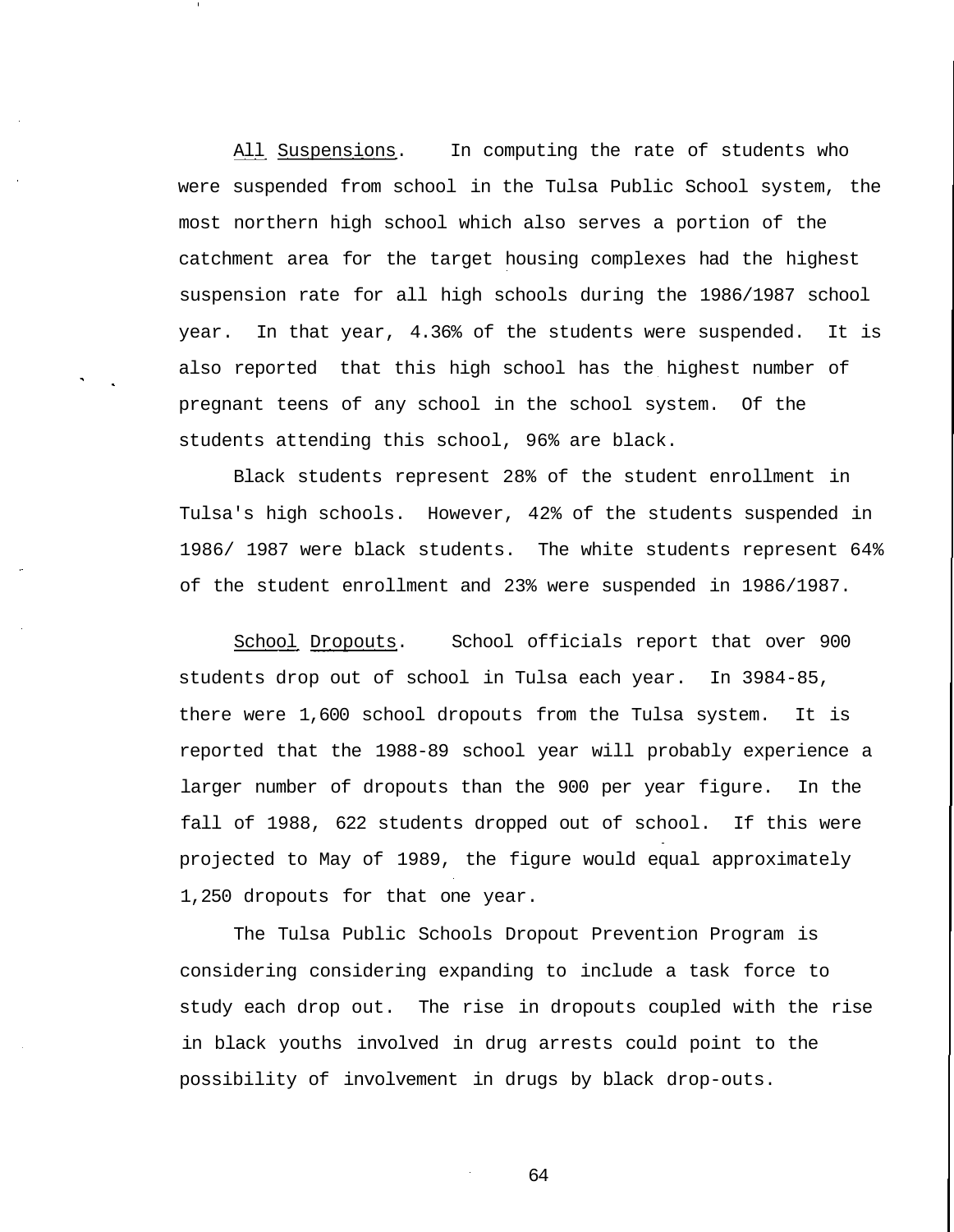It was learned that 7% of the black and 7% of the white student population dropped out of school in 1987/1988. Of the Native American students, 17% of their student population dropped out of school and 12% of the hispanic student population dropped out of school in this same year. The number of black students who dropped out of high school in 1987/1988 represented 25% of the student enrollment. Because blacks represent 28% of the high school enrollment, these drop out numbers are not disproportionate. The northern most schools in the city have the highest rates of students dropping out of schools; 9.64% - 11.38% of the student enrollment dropped out of school in 1987/1988.

## Anti-drug Programs Offered

by Tulsa Public Schools. The Tulsa Public School System has been offering programs of education on drug abuse to its pupils (kindergarten through twelfth grades) for the past few years. This section wi33 briefly discuss these programs.

Drug Awareness Program - Kindergarten - 12th Grade general education program on drug abuse

Operation Aware - 4th - 5th Grade discussing the many problems, including drugs, that face young people

Quest - Middle School (1989/89-only 4 schools participating) A nation-wide program on healthy living and decision making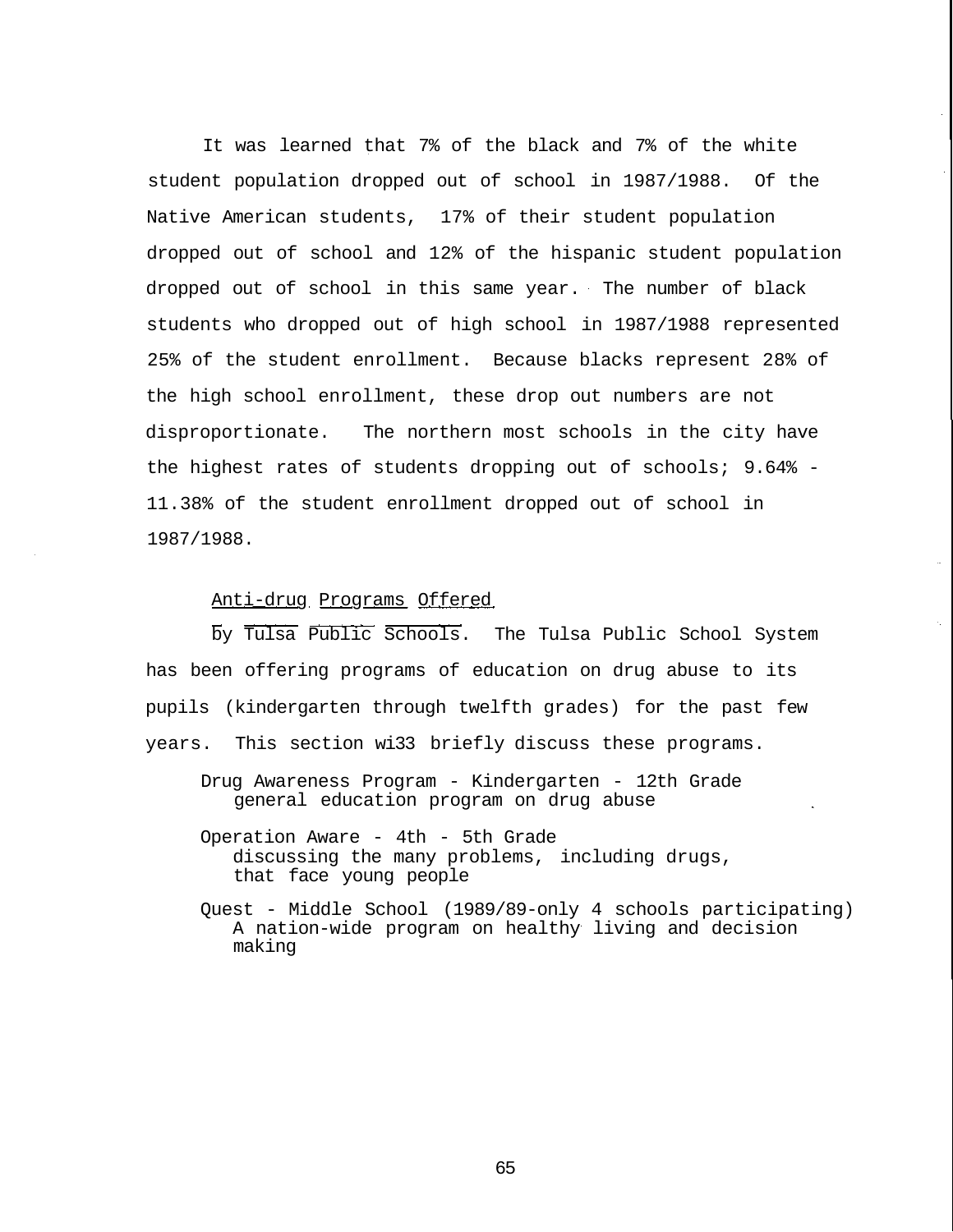- Impact-Intervention Programs Tulsa Public Schools in conjunction with Hillcrest Hospital-Referral agent of the schools for young people making changes in life patterns A free assessment is given and referrals are made according to the young person's needs
- Drug Abuse Resistance Education (DARE) 6th, 7th & 8th Grades - DARE is an intensive 17 week program given by Tulsa Police Department Officers who are trained to educate young people about drug abuse

Another program in the planning stage is for the Tulsa Public Schools to work with Urban 4-H, as well as the Tulsa Police Department in producing a summer camp experience at a ranch outside of Tulsa for kids at risk.

When a student does not respond to the education that is offered by the Tulsa Public School System, he/she may possibly attend one of the alternative school programs such as Project 12, Street School, The Learning Center, or the Margaret Hudson program which is offered for school-age parents.

Street School serves suspended students or possible dropout students, while Project 12 serves students who have been out of school at least six months or one semester. The Learning Center offers a half-day program for students 6th through 8th grades who have behavior or attendance problems. These students attend the home school for the other half of the day.

Simply expelling students from class presents more problems to the student and the community. Street officers working the foot patrol in the target complexes on Tulsa's north side, tell of the many truant, suspended, or dropout students who are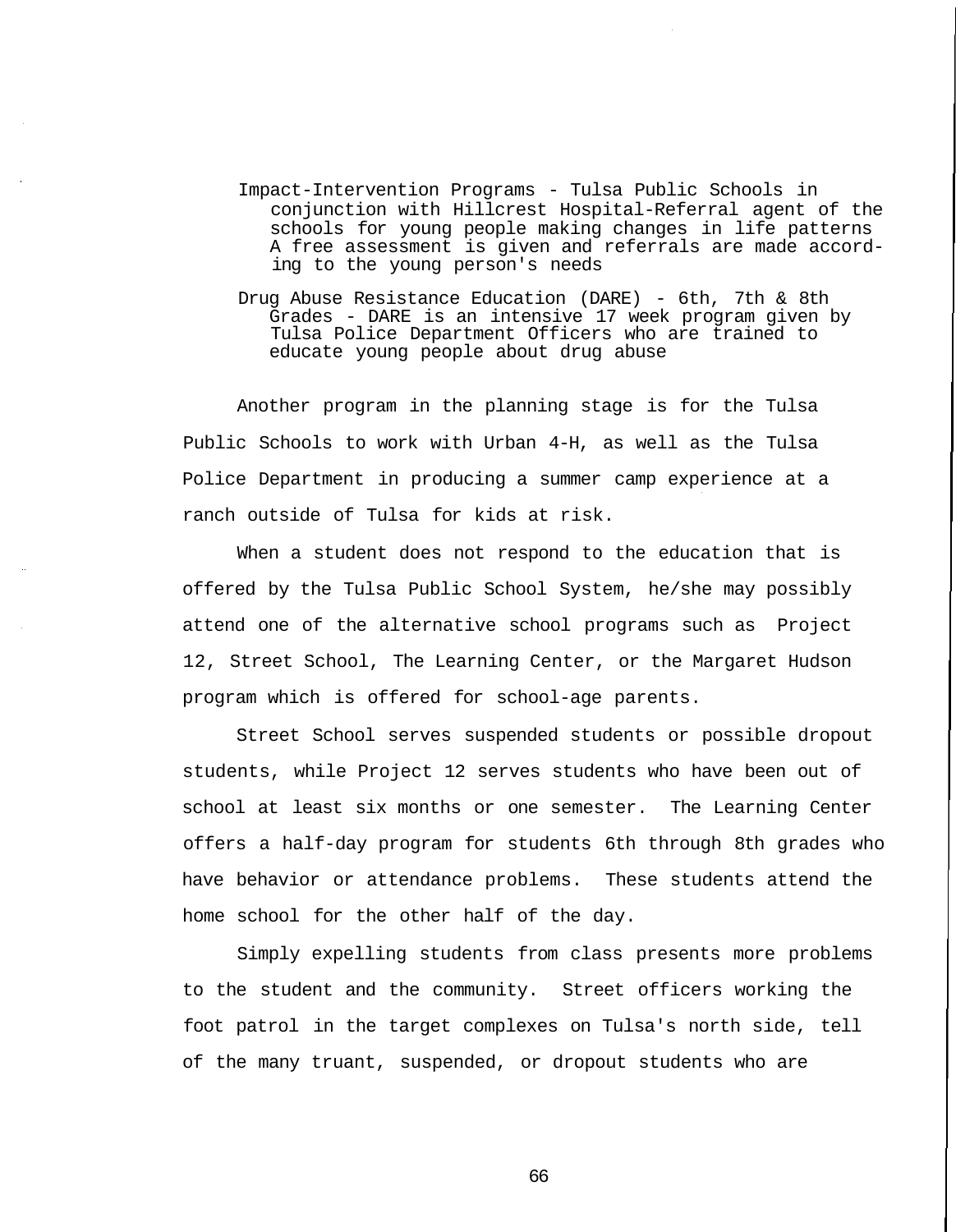dealing drugs during the daylight (school) hours in the target complexes. Tulsa's alternative schools provide support for students in trouble.

Youth Survey. The DARE officers designed a survey to be administered to young people between the ages of 12 and 19 in the Tulsa Public School System.

The drug survey was designed to determine the youths' use and perception of drugs. Questions were asked about cigarette use, alcohol use, drug use, school grades, part-time jobs, and drug treatment. There were 12,939 students who responded to the drug survey--6,212 middle school students and 6,727 high school students. The complete survey with responses is contained in the Appendix A of this report. A discussion of a select number of questions is given in the following text:

It was determined that 1,118 (18%) of middle school students (the highest percentage for middle school students) and 941 (14%) of high school students used alcohol by the age of 10 or younger. The largest percent (37%) of high school students started using alcohol between age 13 and 15. This might suggest that students today are trying alcohol at a much younger age.

At what $_A$ age djd you first use alcohol? M. H.<br>61% 28% 61% 28% Not at all 18 14 10 years old or younger<br>14 12 11 or 12 years old 11 or 12 years old 7 37 13, 14, or 15 years old 0.4 9 16, 17, or 18 years old

 $\star$  \* M = Middle School response H = High School response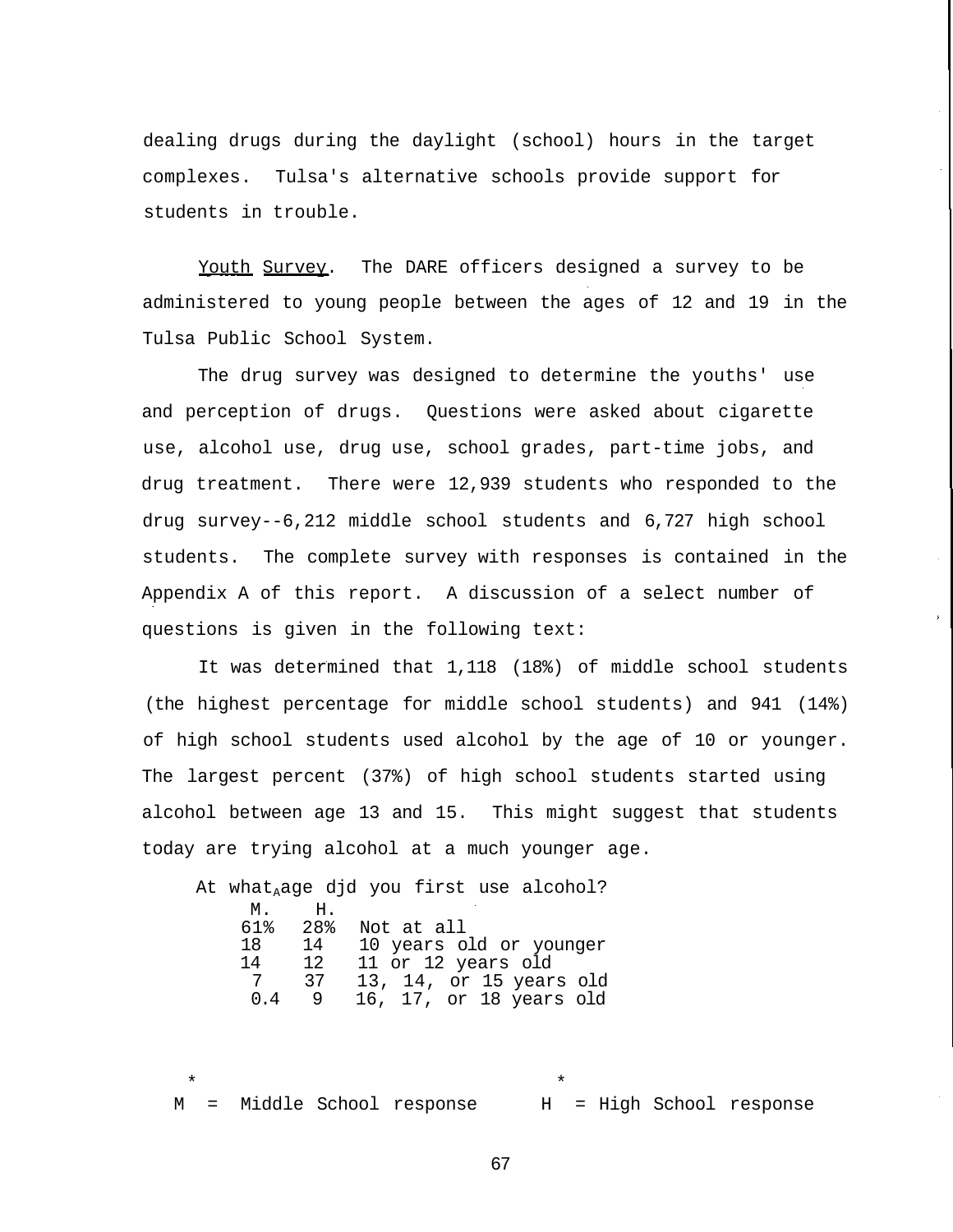The students were asked how often they used alcoholic beverages. Of the middle school students, 3,453 (56%) said "never" and 1,870 (28%) of the high school students answered "never." Both middle school and senior high students answered with 28% having tried alcoholic beverages once or twice. Of the middle school students, 8% responded with monthly use and 24% of the senior high students responded with monthly use. Both the middle and senior high students responded with 2% using alcoholic beverages daily.

|               |    | How often do you use alcoholic beverages? |
|---------------|----|-------------------------------------------|
| M.            | Η. |                                           |
|               |    | 56% 28% Never                             |
| 28            |    | 28 I tried it once or twice               |
| 8             |    | 24 About monthly                          |
| 4             | 16 | About weekly                              |
| $\mathcal{Z}$ | 2  | Daily                                     |

Middle school students in Tulsa Public Schools are being offered the use of illegal drugs at an earlier age in (5,777 or 9% at age 11 and 12) compared to the high school student (2,139 or 3 2% between the ages of 14 and 15). The survey shows, however, that 4,839 (78%) of all the middle high school students and 2,959 (44.0%) of high school students have never been offered illegal drugs. At what age were you first offered illegal drugs other than alcohol? (marijuana, cocaine, etc..) M. H.<br>78% 44 44% Not at all 6 6 10 years old or younger 9 10 11 or 12 years old 6 32 13, 14, or 15 years old 0.2 8 16, 17, or 18 years old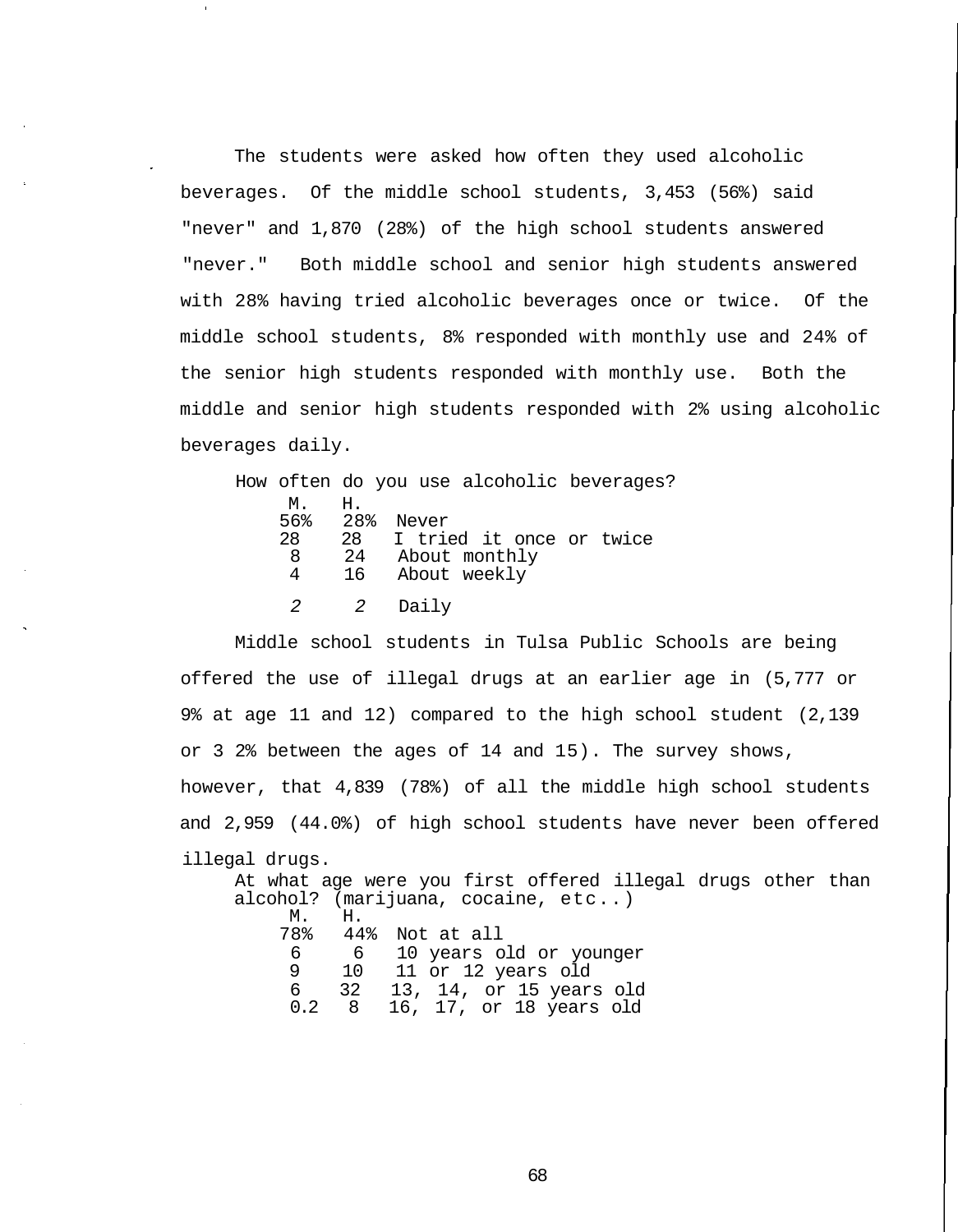When asked "At what age did you first use illegal drugs?" 5,466 (88%) of the middle school students and 4,305 (64%) of the high school students answered "Not at all." The middle school age with the highest percentage was age  $11$  and  $12-4\%$ . The highest percentage for high school students was age 13 to 15 with 20%.

At what age did you first use illegal drugs? (marijuana, cocaine, etc . . . ) M. H.<br>88% 64% Not at all 3 4 10 years old or younger 4 5 11 or 12 years old 3 20 13, 14, 15 years old 0.2 6 16, 17, 18 years old

Students have tried or used marijuana more than any other type of drug. Of the middle school students 14% (869 students) and 35% (2,354 students) of the senior high students had tried or used marijuana. There were 99 (2%) of the middle school students who answered "yes" to daily use of marijuana; 309 (5%) senior high students answered "yes" to daily marijuana use.

How often do you use marijuana? M. H.<br>86% 65% Never 7 17 I tried it once or twice<br>2 37 About monthly 2 7 About monthly<br>1 5 About weekly 1 5 About weekly<br>2 5 Daily Daily

In 1987, the state of Minnesota administered a test similar to the test given to the Tulsa students. In comparing the results of the use of marijuana, 25% of all the Tulsa students had tried marijuana while 35% of the Minnesota students had tried this drug.

Inhalants (glue poppers, gas, paint) were the on]y other form of drugs that had a similar rating for use by middle school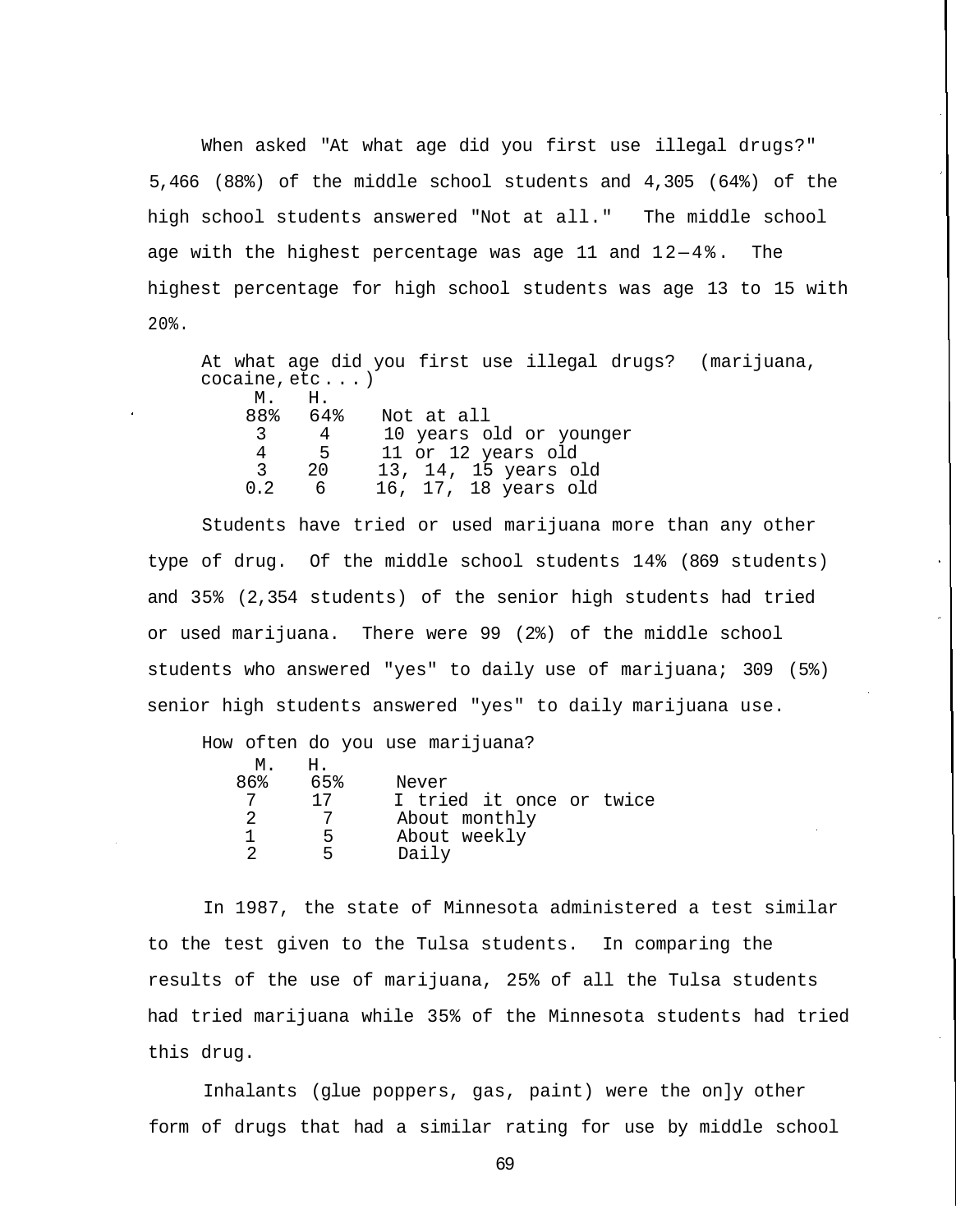students in Tulsa-~5,379 (87%) had never tried inhalants. Of all the other drug choices, 90%+ of the middle school students said they had never tried them at all.

Amphetamines/speed had been tried by 621 (10%) of the middle school students and 1,479 (22%) of the high school students. Approximately 1.5% of both middle school students (93) and senior high students (100) use amphetamines /speed on a daily basis. Comparing the Minnesota results, 13% of the Minnesota students had tried amphetamines/speed and 16% of all the Tulsa students had tried this drug.

|                     |                      | How often do you use speed/amphetamines?           |
|---------------------|----------------------|----------------------------------------------------|
| М.<br>90%<br>4<br>2 | Н.<br>79%<br>12<br>4 | Never<br>I tried it once or twice<br>About monthly |
| 0.8                 | $2^{1}$              | About weekly                                       |
|                     |                      | Daily                                              |

Heroin had been tried by both 7% (434) of the middle and (7%) (470) of the high school students in Tulsa. In Minnesota, 1% of the students had tried this drug.

How often do you use heroin?

| М.            | Н.  |                          |
|---------------|-----|--------------------------|
| 93%           | 94% | Never                    |
| $\mathcal{L}$ |     | 1 tried it once or twice |
| 0. 7          |     | About monthly            |
| 0.5           | 0.6 | About weekly             |
|               | n 9 | Daily                    |

The students were asked about their use of alcohol and some other drugs before, during, or right after school. The average of the two school levels indicated that (9%) of all the students (or 1,164) responding, drank beer, wine, or hard liquor before school. An average 7% of the two school levels (905 students) used these beverages during school. There was an average of 12%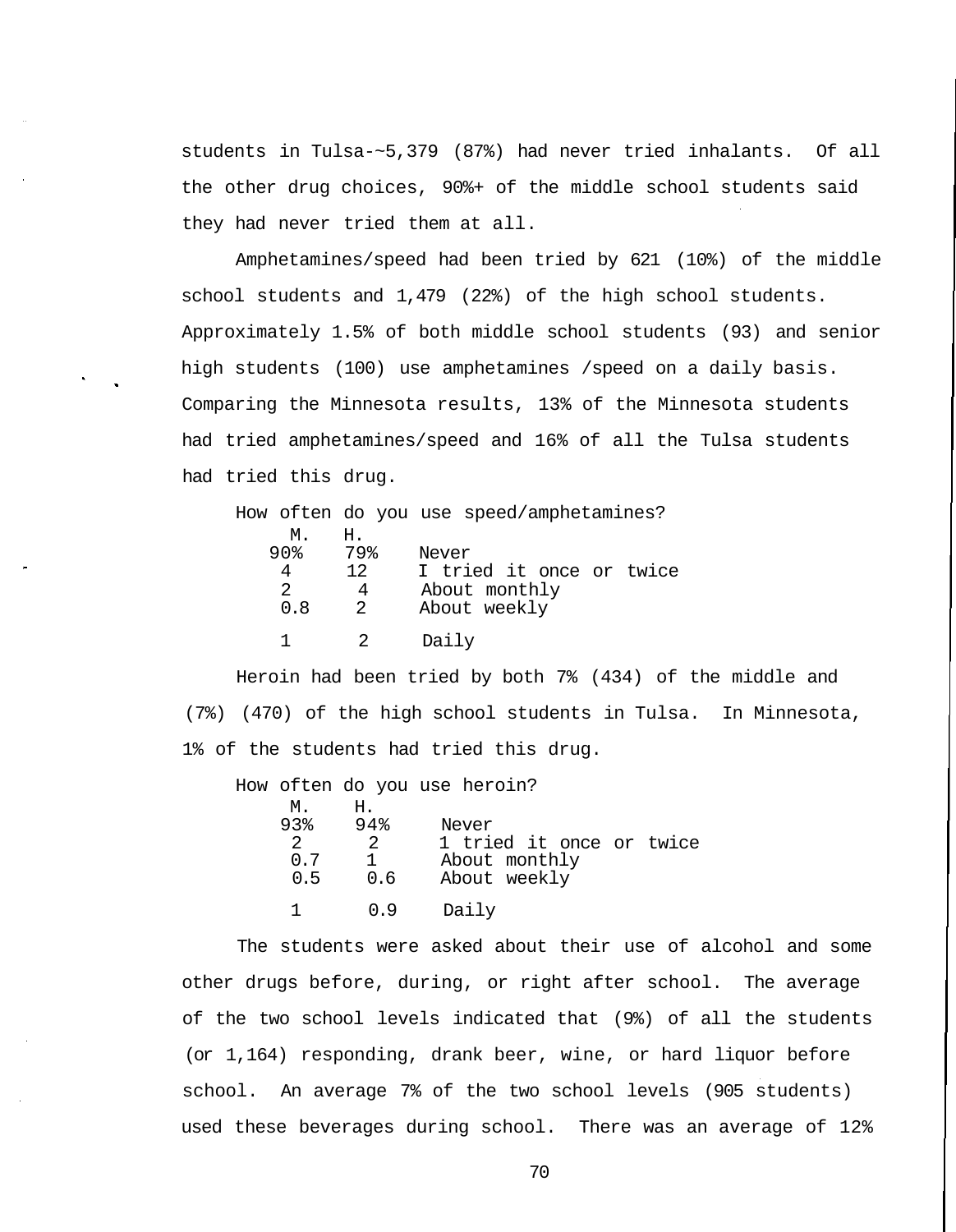(or 1,552) of the students who said they used these beverages right after school.

When asked about marijuana use before school, 8% (1,035) of all students answered yes; 8% (1,035) said they used marijuana during school and 10% or 1,293 students said they used marijuana right after school. In Minnesota, the survey results shoved that 18% used the drug before school, 22% used the drug during school, and 31% of the students used marijuana right after school.

Do you ever drink beer, vine, or hard liquor before school?  $H.$ 8% 10% Yes 87 No Do you ever drink beer, wine, or hard liquor during school? 5% 9% Yes 88 No Do you ever drink beer vine, or hard liquor right after school?<br>% 9% 15% Yes 83%

The students were also asked about riding in vehicles with a driver vho had been drinking or taking drugs. There were 1,035 (8)% students vho said that they often rode in a vehicle vith a driver vho had been drinking alcohol or taking drugs.

How often do you ride with a driver vho has been drinking alcohol or taking drugs?  $H$ 

| .   | .   |           |
|-----|-----|-----------|
| 8%  | 8%  | Often     |
|     | 15% | Sometimes |
| 18  | 25  | Rarely    |
| 60% | 48% | Never     |

When asked about school problems stemming from drinking or the use of drugs, 842 or 6.5% of a31 students had experienced failing grades or trouble vith teachers. Of all students vho had experienced trouble with the police because of drinking or drug use, 841 or 6% replied, "yes." When asked if the student had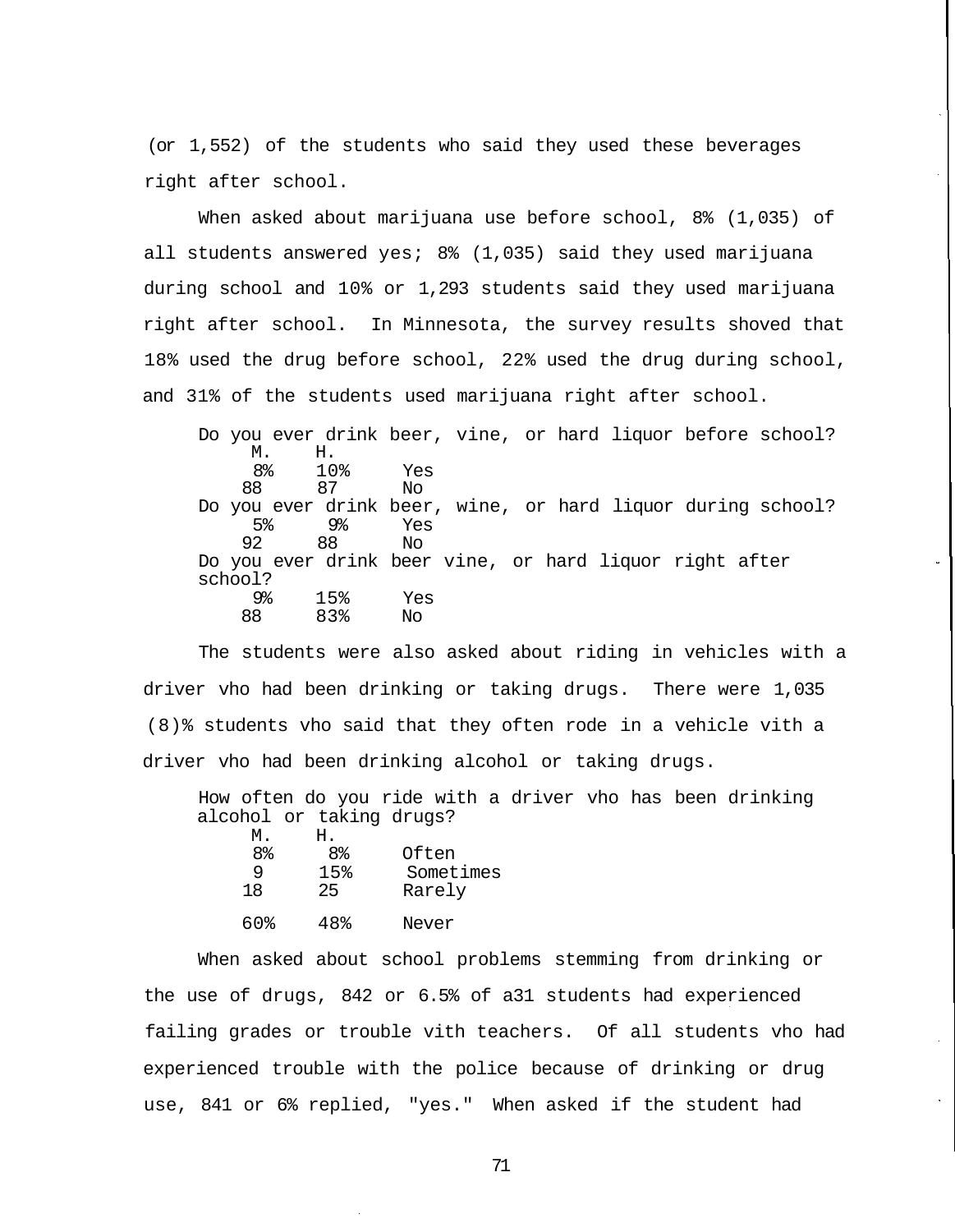ever been in a treatment center or a program for drugs or alcohol, 1,940 (15.5%) of the students said, "yes"; 103 students had been in treatment three times or more.

Have you ever had a school problem (failing grades or trouble with teachers) because you drank or used drugs? M. H.<br>5% 8% 5% 8% Yes<br>88% 88% No 88% 88% No Have you ever been in trouble with the police because of drinking or drug use? M. H.<br>4% 8% 4% 8% Yes<br>89 88 No 89 88 No

How many times have you been in a treatment center or a program for drugs or alcohol?

| М.  | н.   |                  |  |
|-----|------|------------------|--|
| 83% | 86%  | Never            |  |
| 2   |      | Once             |  |
|     | 0. R | Twice            |  |
|     |      |                  |  |
|     |      | 13 times or more |  |

The students were asked about attendance in two of the trainings that are offered at the school--Drug Abuse Resistance Training (DARE/Tulsa Police Department) and Operation Aware/Tulsa Public Schools. There were 4,907 (79%) of the middle school and 1,304 (21%) of the senior high students who had attended DARE training; 3,888 (63%) of the middle school students, and 2,569 (38.%) of the high school students had attended Operation Aware Training. DARE training started in 1986 and the Operation Aware program was begun in 1979.

The foregoing survey results are not be to considered conclusive for the youth in the Tulsa area. Tulsa Public School officials felt that the survey answers were consistent with the known drug problems of the youth.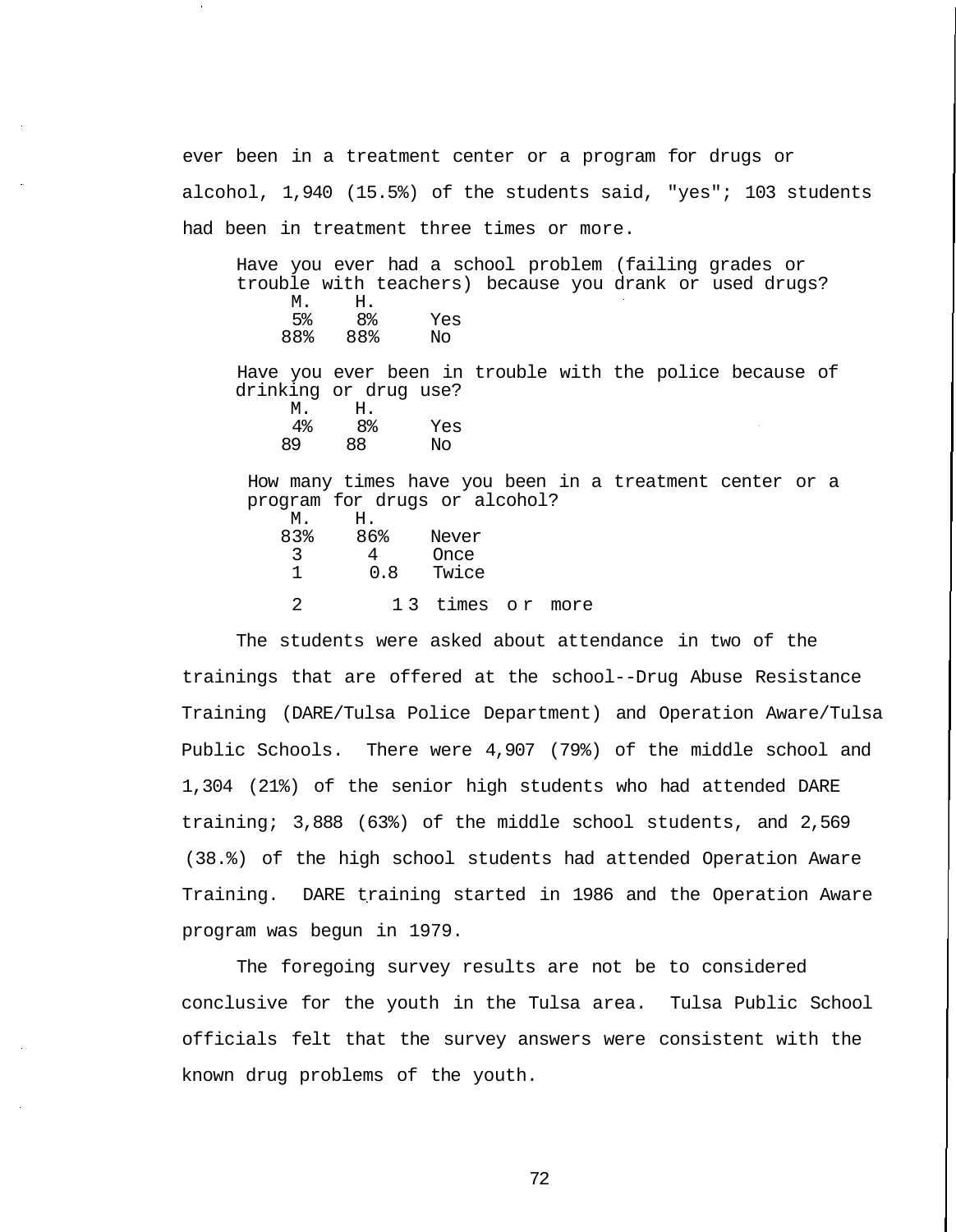The Tulsa Police Department participates with the Tulsa Public School System in the Adopt-a-School program. Through this program officers tutor students and deliver other programs of interest to the students. The police department also participates in the New Friend Program. Through this program young children adopt the officer as a friend and resource. The student can call on the officer if a situation occurs when the student might need the help and advice of a friend/police officer.

Tulsa Public Schools states that they are dedicated to increasing awareness about alcohol and drug abuse through instructional programs. They are concerned that students make good decisions relating to their health and welfare and will, therefore, continue to offer programs to help attain this goal.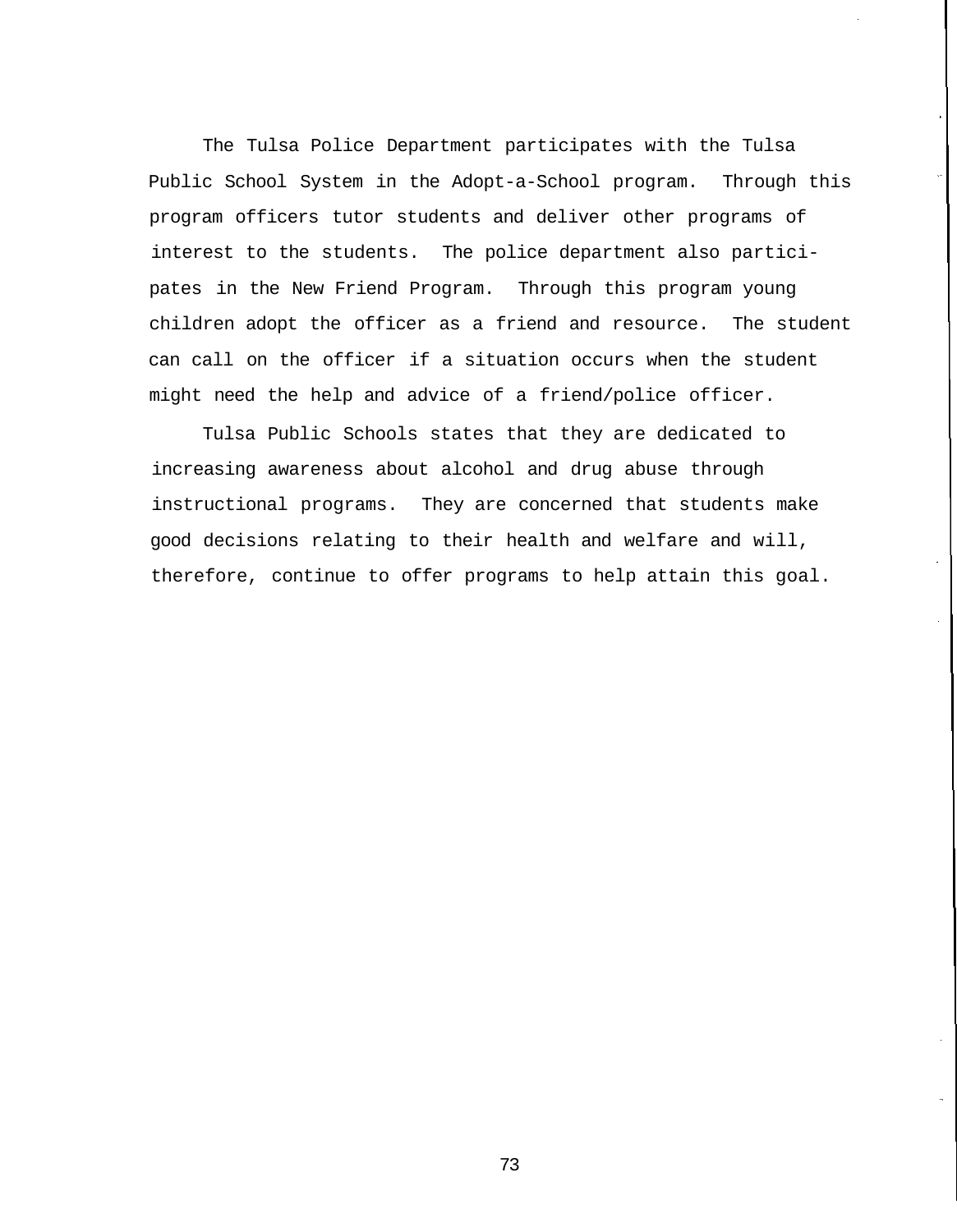# CHAPTER V TARGET AREA The Environment

Low to middle-income, predominantly black families live in the northern portion of the city of Tulsa. Their educational facilities include two high schools; one is a magnet school which draws gifted students from the entire city, and the other is a neighborhood school. Several elementary and junior high schools are also in the area along with one of the Tulsa County Vocational-Technical Training Centers. There is very little industrial activity in this area of the city. There are several small strip shopping centers doing business, but there are just as many with windows boarded up and the premises vacated.

For the most part, the neighborhoods are composed of singlefamily frame houses. Intermixed with the occupied dwellings are boarded-up houses, some of which have been burned and which neighbors frequently complain about as havens for illegal activity. There are a few neighborhoods that have large stone or brick houses, one exclusive neighborhood west of the Osage Expressway, and then there are the neighborhoods created by public housing complexes. According to an Environmental Survey conducted in four of these housing complexes by foot patrol officers in November 1988, there was a considerable amount of deterioration, graffiti, litter, and an overall lack of good general maintenance within these complexes (see Table XVIII). There are seven of these housing complexes located within two miles of one another in this section of town. In the heart of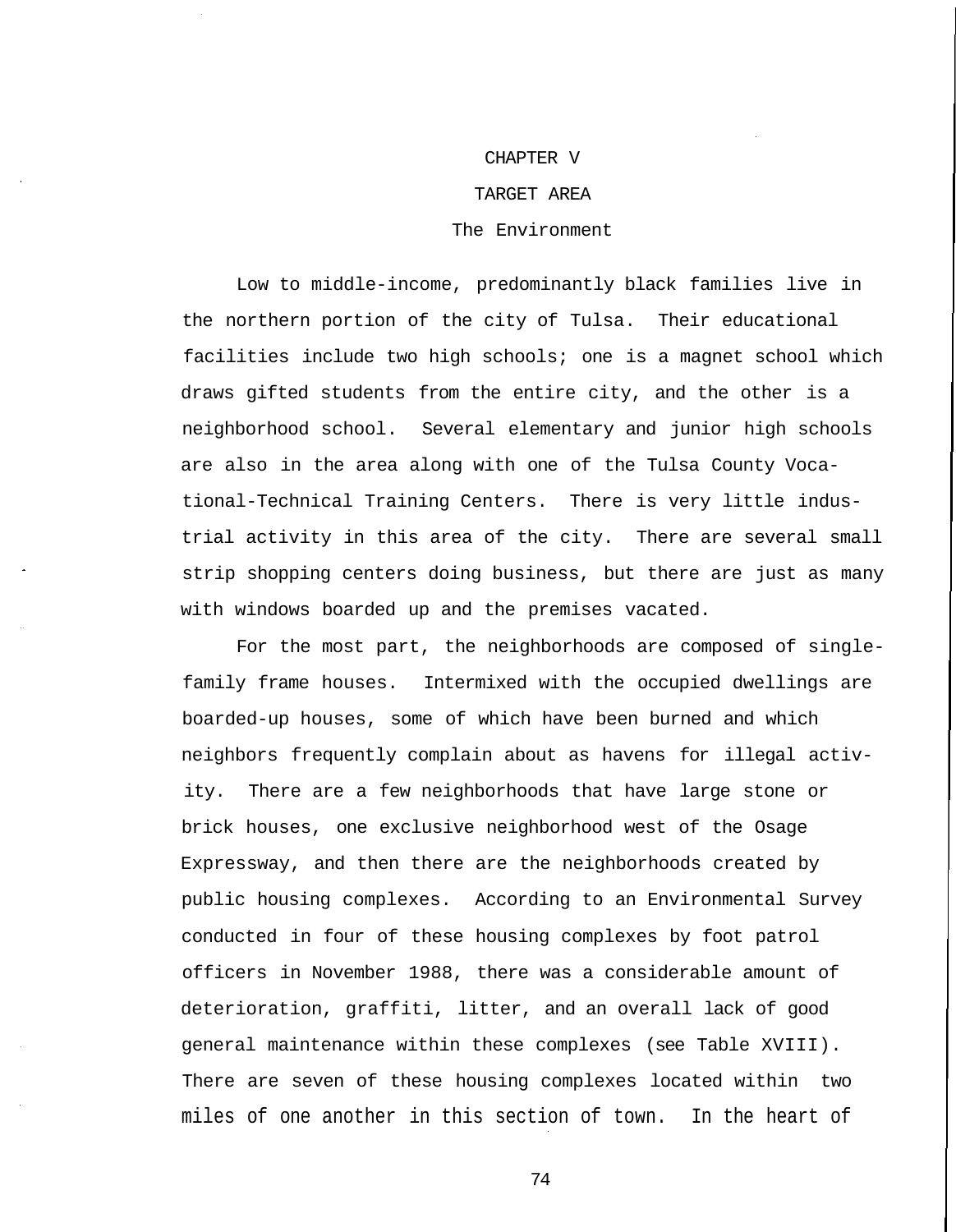# **TABLE XVIII**

# **TULSA POLICE DEPARTMENT ENVIRONMENTAL SURVEY,** NOVEMBER 17, 1988

|                                                  | Morning         | Vernon          | Seminole             | Conanche        |
|--------------------------------------------------|-----------------|-----------------|----------------------|-----------------|
|                                                  | Star *          | Manor *         | Hills                | Park            |
| Condition of Buildings/Units: Exterior           |                 |                 |                      |                 |
| Structural problems                              | 20%             | 0%              | 20 <sub>8</sub>      | 10%             |
| Broken fixtures                                  | 50 <sup>8</sup> | 40 <sup>8</sup> | 20 <sup>8</sup>      | 90 <sub>8</sub> |
| Graffiti                                         | 30 <sup>g</sup> | 80%             | 10 <sup>8</sup>      | 40%             |
| Overall lack of general maintenance              | $40\%$          | $90\%$          | 40 <sup>8</sup>      | 50%             |
| Vacant units                                     | 60%             | 20 <sup>8</sup> | 15%                  | 30%             |
| Overall condition and appearance                 | Poor            | Poor            | Fair                 | Poor            |
| Condition of Grounds/Landscaping                 |                 |                 |                      |                 |
| Litter, trash or broken glass problem            | 50%             | 80%             | 100%                 | 20%             |
| Large pieces of junk lying around                | 40%             | 10 <sup>8</sup> | 10%                  | 10%             |
| Problems with unkept lawns                       | <b>0%</b>       | 100%            | 0%                   | 10%             |
| Missing, cracked or sunken sidewalks             | 50 <sup>8</sup> | 20 <sub>8</sub> | 50%                  | 10%             |
| Open spaces clean of litter?                     | Yes             | Yes             | No.                  | Yes             |
| Any abandoned autos in zone?                     | Yes (2)         |                 | Yes $(11)$ Yes $(2)$ | Yes(20)         |
| Any recreational equipment in zone?              | Yes             | Yes             | Yes                  | Yes             |
| Recreational equipment used reqularly?           | Yes             | No.             | No.                  | Yes             |
| Recreational equipment in good condition?        | Yes             | No              | Yes                  | Yes             |
| Adequate lighting in zone?                       | No              | NO.             | No.                  | Ho              |
| Overall condition and appearance of grounds Fair |                 | Poor            | Poor                 | Fair            |

y.

 $\bar{\mathcal{A}}$ 

(The higher the percentagej the poorer the environmental condition) \* **Not Tulsa Housing Authority complexes**

 $\lambda_{\rm c}$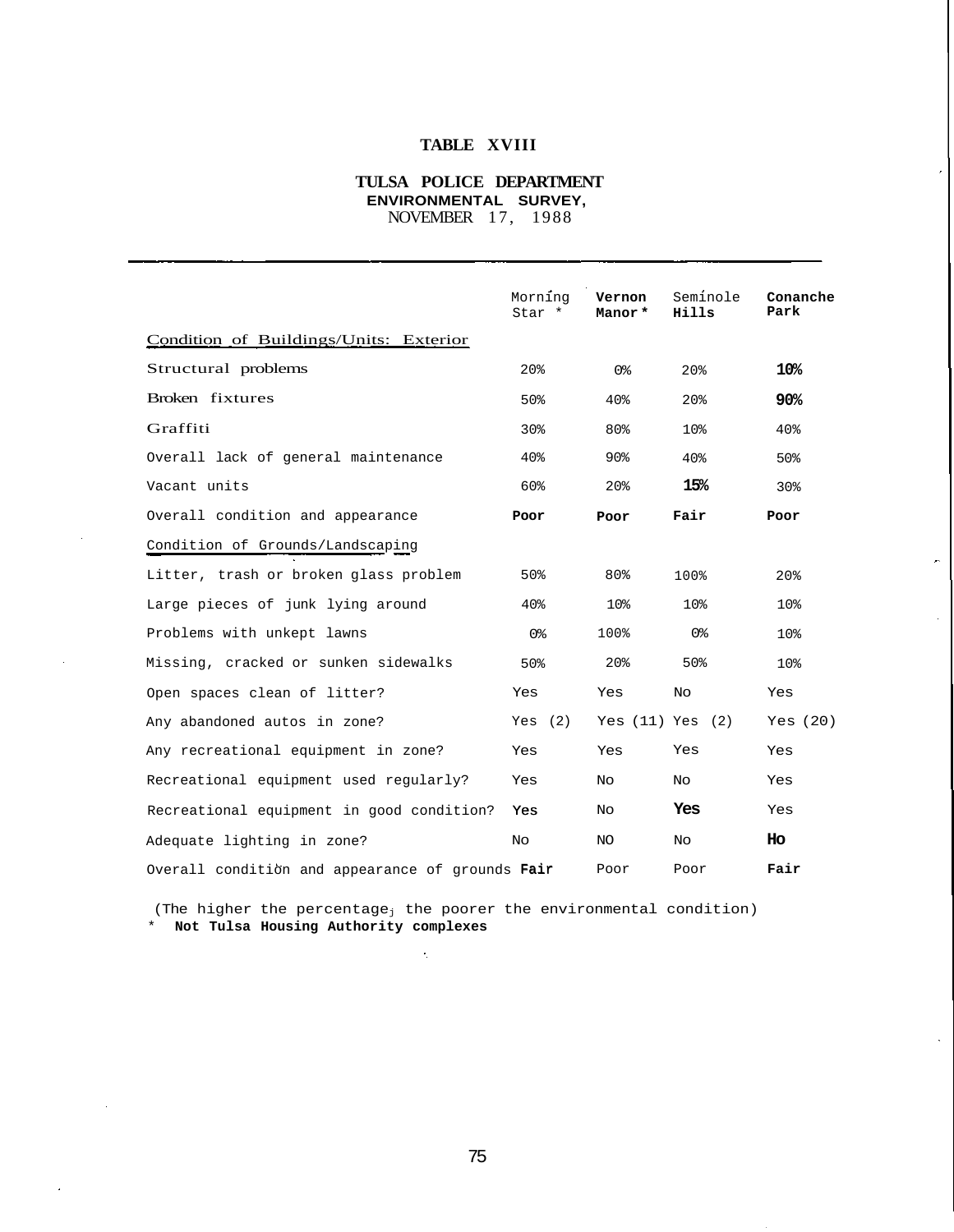this area is Uniform Division North, one of three police substations in the city of Tulsa (see Figure 8).

The Report on Services to North Tulsa County published in March 1988, reveals that virtually no social service agencies are located in this area. $^{19}$  The same report indicates that there is a great need for such services, citing a high rate of juvenile delinquency, unemployment, and the predominance of children living in one-parent homes as characteristics of this area.

# General Crime Trends

Tulsa Police Department statistics for the first three quarters of 1988 reveal that 48% of all crimes of violence (homicide, rape, robbery, assault, weapons violations, disorderly conduct, and miscellaneous threats) occur in this northern section of the city. Studies indicate that there is a correlation between victimization and income level. In a Bureau of Justice Statistics Special Report, "The Risk of Violent Crime," the statement is made, "there is a direct relationship between family income and victimization for both whites and blacks: the lower the income, the greater the victimization." This relationship exists in north Tulsa. The crime rate is high, and according to the Report on Services to North Tulsa. Countyf March 1988, "the poverty population tends to be clustered in the central city area and north Tulsa...The poverty rate exceeds 25% in some census tracts in North Tulsa."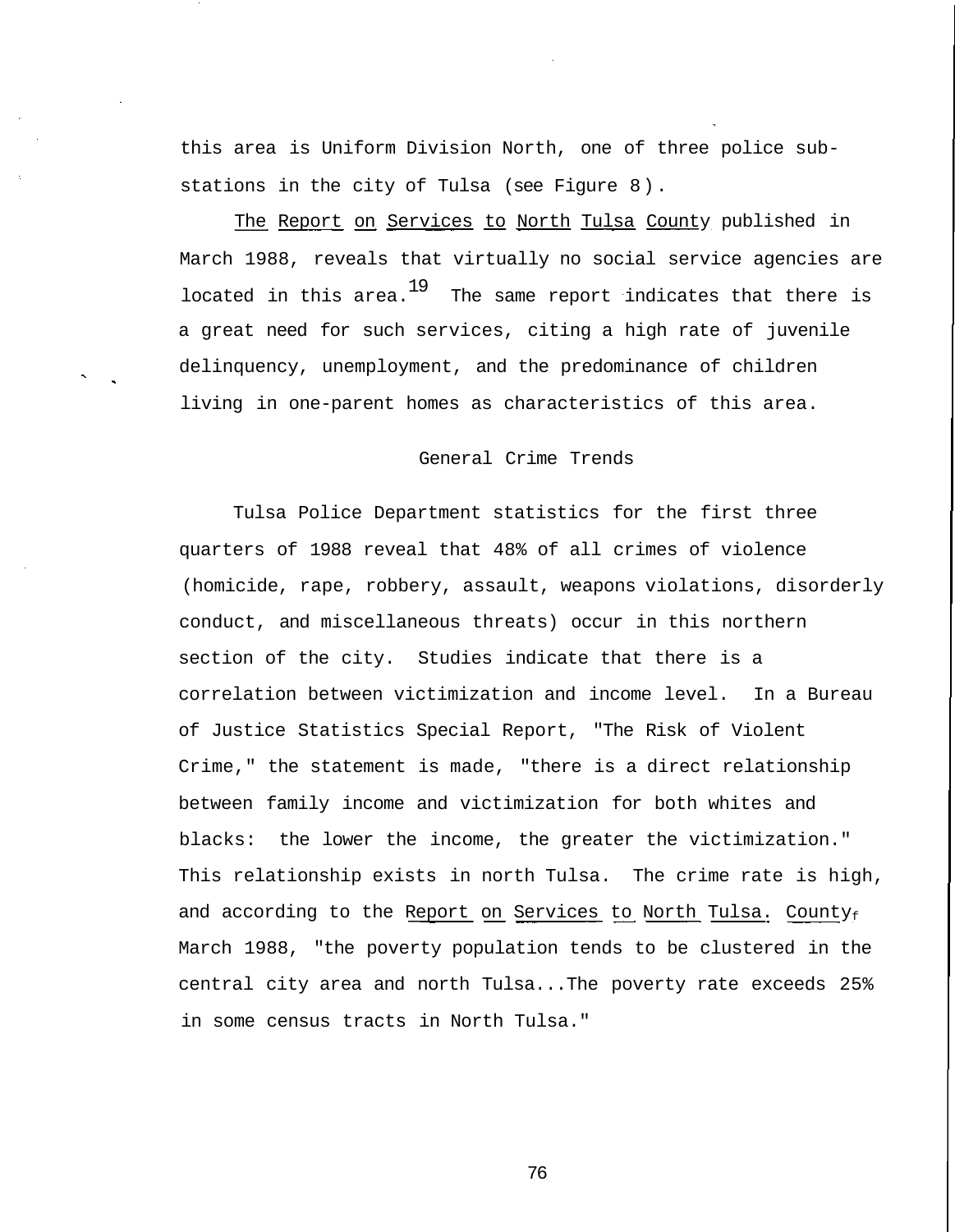

 $\sim$ 

 $\sim 10^7$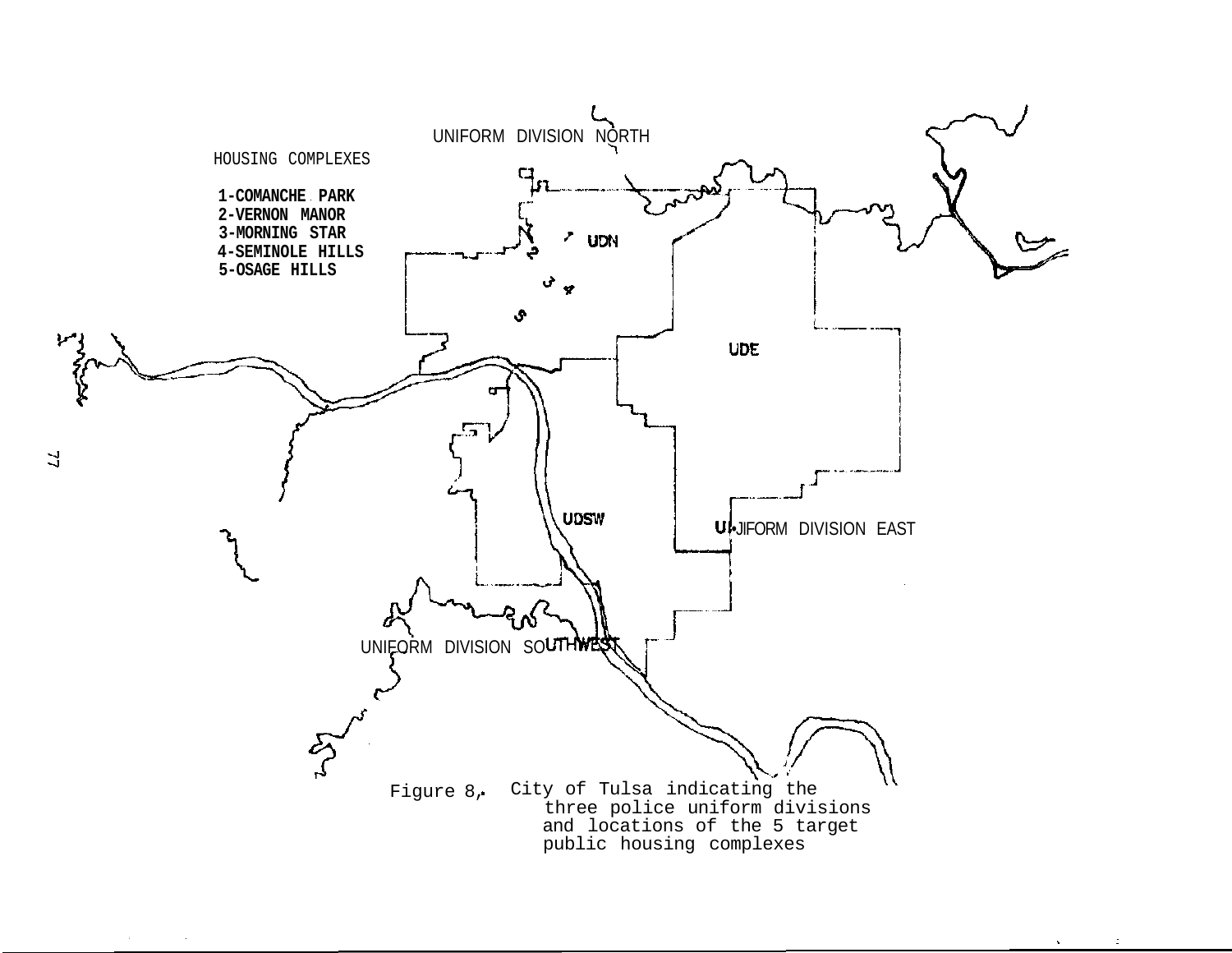The greater the poverty in this area, the greater is the evidence of this correlation existing. In the targeted public housing complexes (Comanche Park, Seminole Hills, Vernon Manor, Morning Star, and Osage Hills) a residential survey revealed that over 41% of those responding had an income below the poverty level (under \$6,000 per year) (see Appendix B). Correspondingly, the crime rate as determined by reported crime in each complex approaches or exceeds 100% of the occupied units in 3.9 of the target complexes (see Figure 9). A resident of one of those complexes has over a 100% chance of being the victim of a crime during the year.

Drug arrests are also greater in the northern section of **the** city than in the southern and eastern sections (See Figure 10). Several reasons can be offered for this trend. Visible street dealing in public housing seems to be a phenomena restricted to the northern complexes. Because this type of dealing is done in the open, uniformed officers frequently are able to make drug delivery and/or possession arrests. In other divisions, drug arrests are almost the exclusive activity of the undercover officers. In addition to uniform officer enforcement, the Tulsa Police Department formed a drug task force for the purpose of dealing with the drug problem in public housing. The added volume of their arrests could also contribute to this disparity.

Although there are no studies which can establish a direct link between violence and the level of drug activity, the graph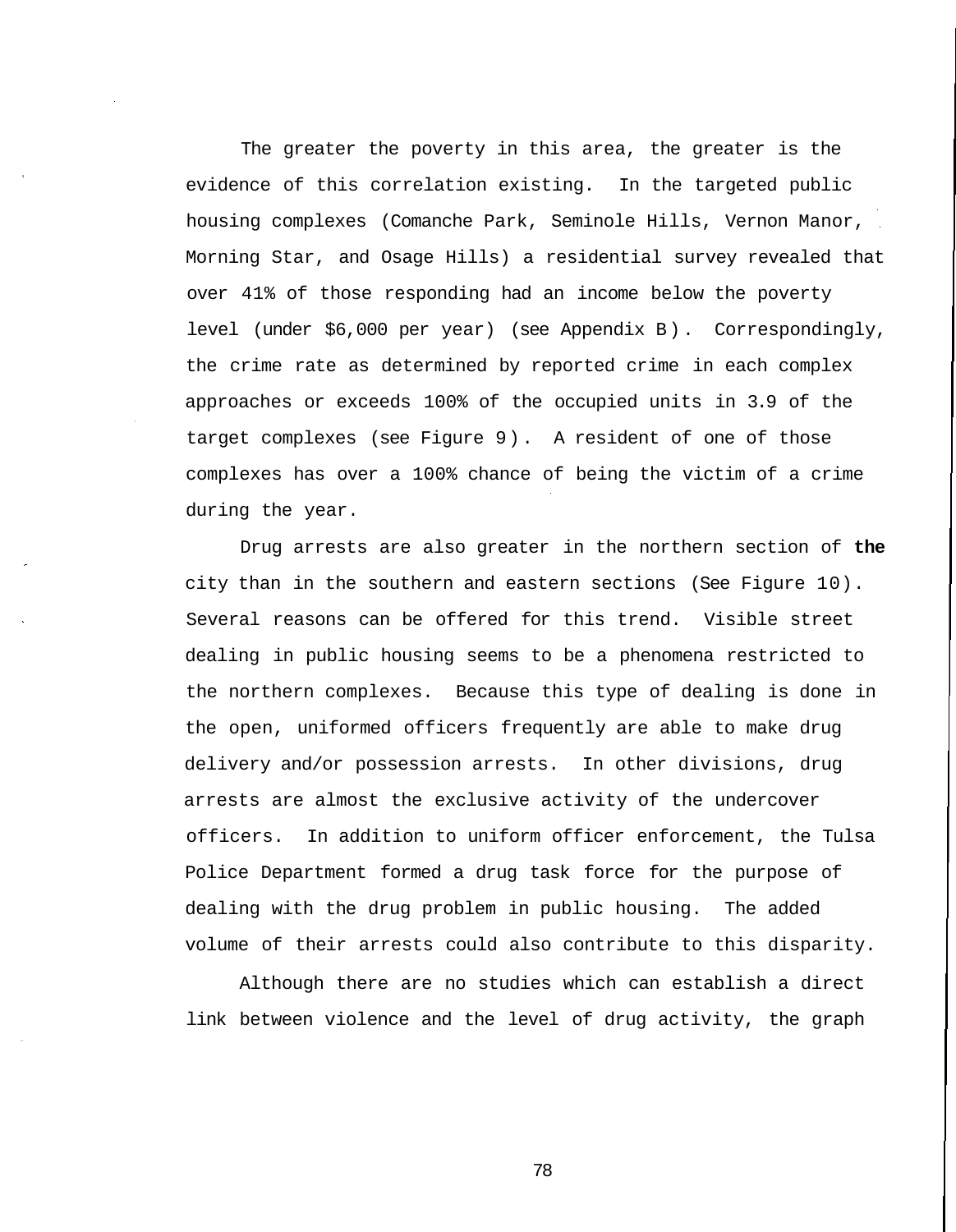

Figure 9. Reported crime and rate of crime per occupied housing unit for the five target complexes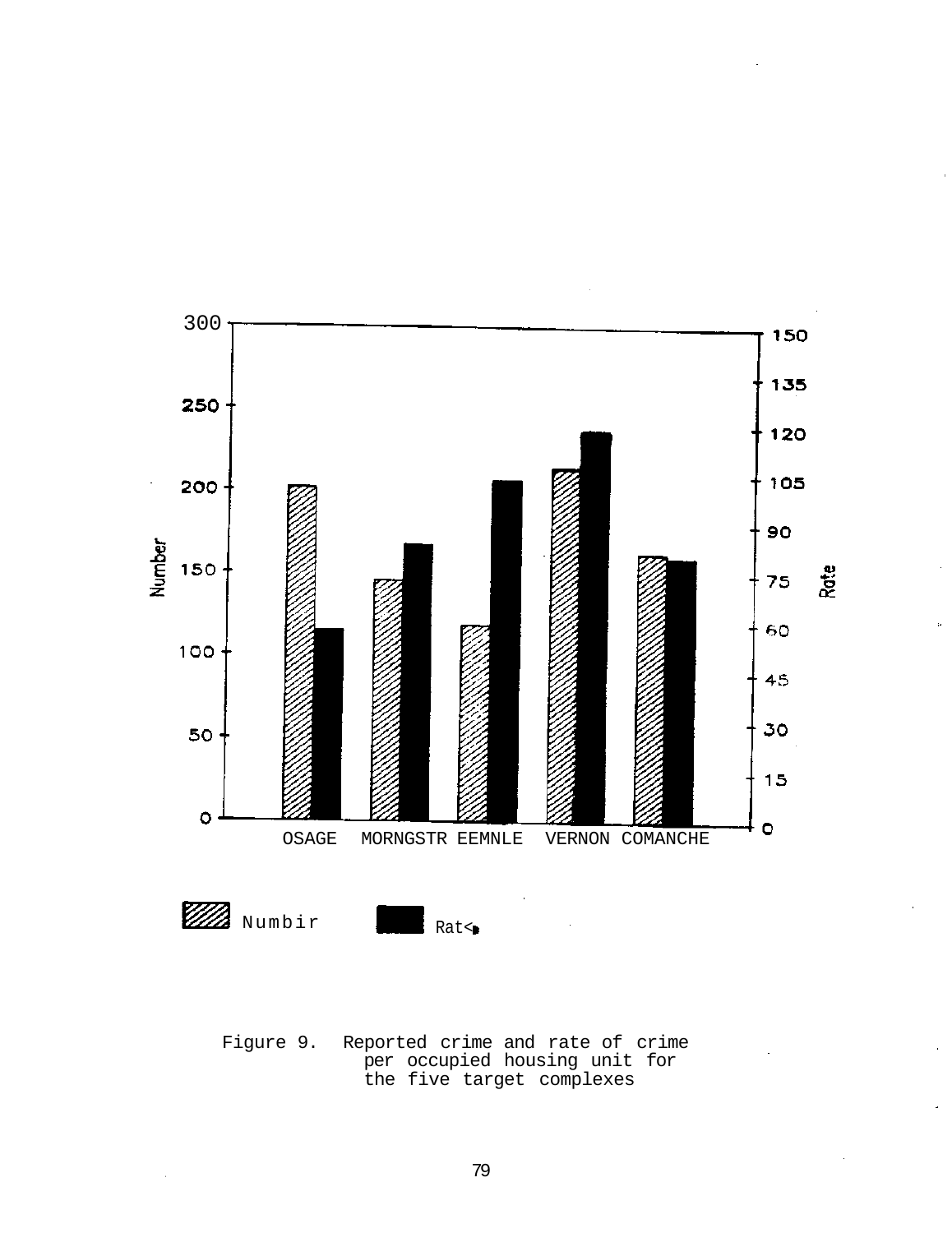comparing the two phenomena (drugs and violence) in each sector of the city of Tulsa suggests that the correlation may exist (see Figure 9). Since the correlation between level of income and level of violence has already been established through research, it may be the correlation that should be established is one between level of income and level of drug activity rather than between drugs and violence.

## Analysis of The Target Complexes

Five of the seven complexes in the north Tulsa area were selected as the targets of the problem-oriented approach to drug enforcement project: Comanche Park, Morning Star, Vernon Manor, Seminole Hills I & II, and Osage Hills (see Figure 8). Of the five complexes selected, three are Tulsa Housing Authority properties: Comanche Park, Seminole Hills I & II, and Osage Hills. Vernon Manor and Morning Star are privately owned and managed HUD properties.

Actors: According to a residential survey conducted in each of the complexes, the occupants are predominantly black female heads of household. Based on information received from tenants over the telephone, verbally to beat officers, in tenant association meetings, and in the residential survey, it became apparent that the tenants themselves are victims. Not only are they victims of the high crime rate, but also of the drug dealers who use them to facilitate their business.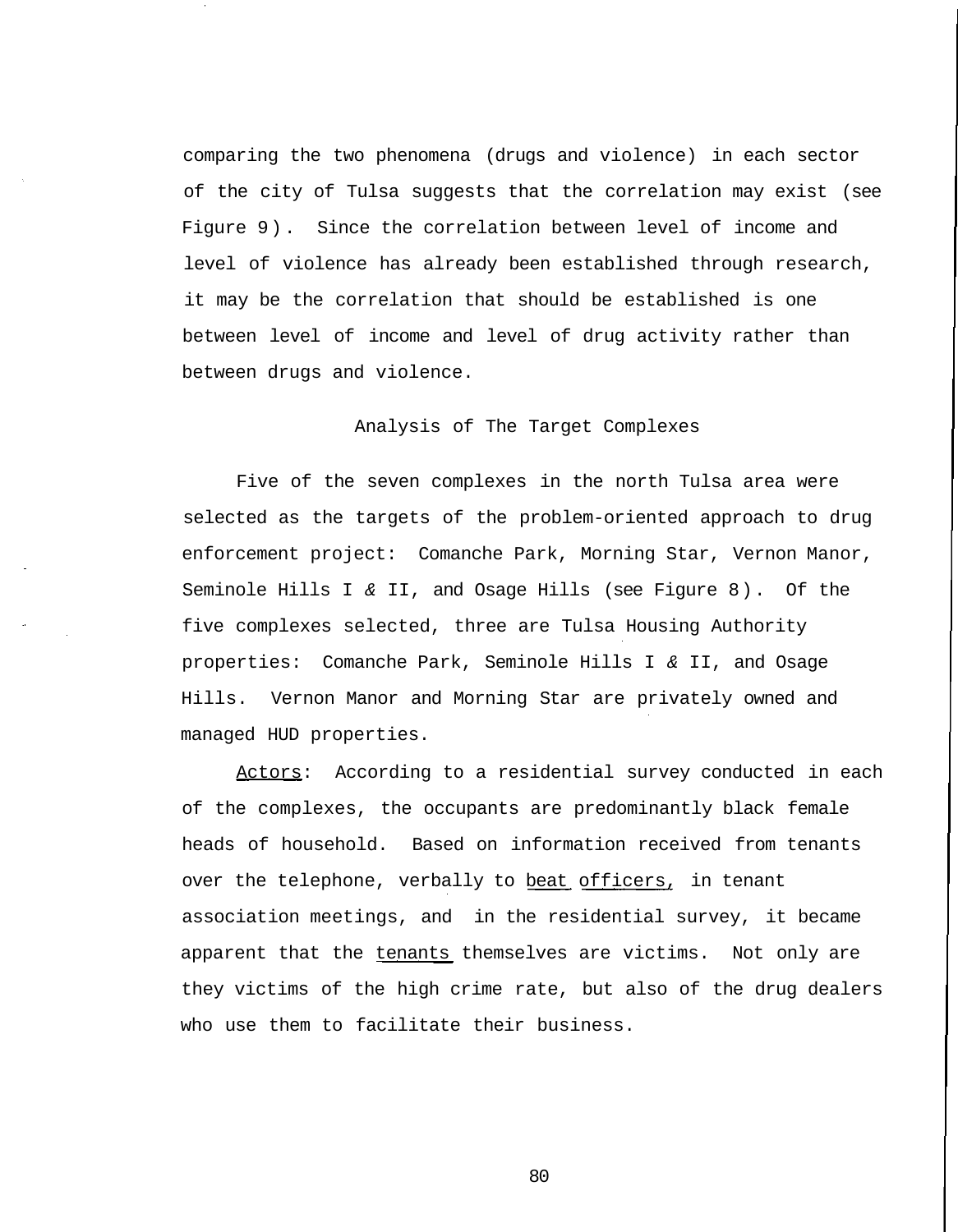

Figure 10. Number of violent crimes and drug arrests by Tulsa Police Department by Uniform Division 1986-19B8

÷.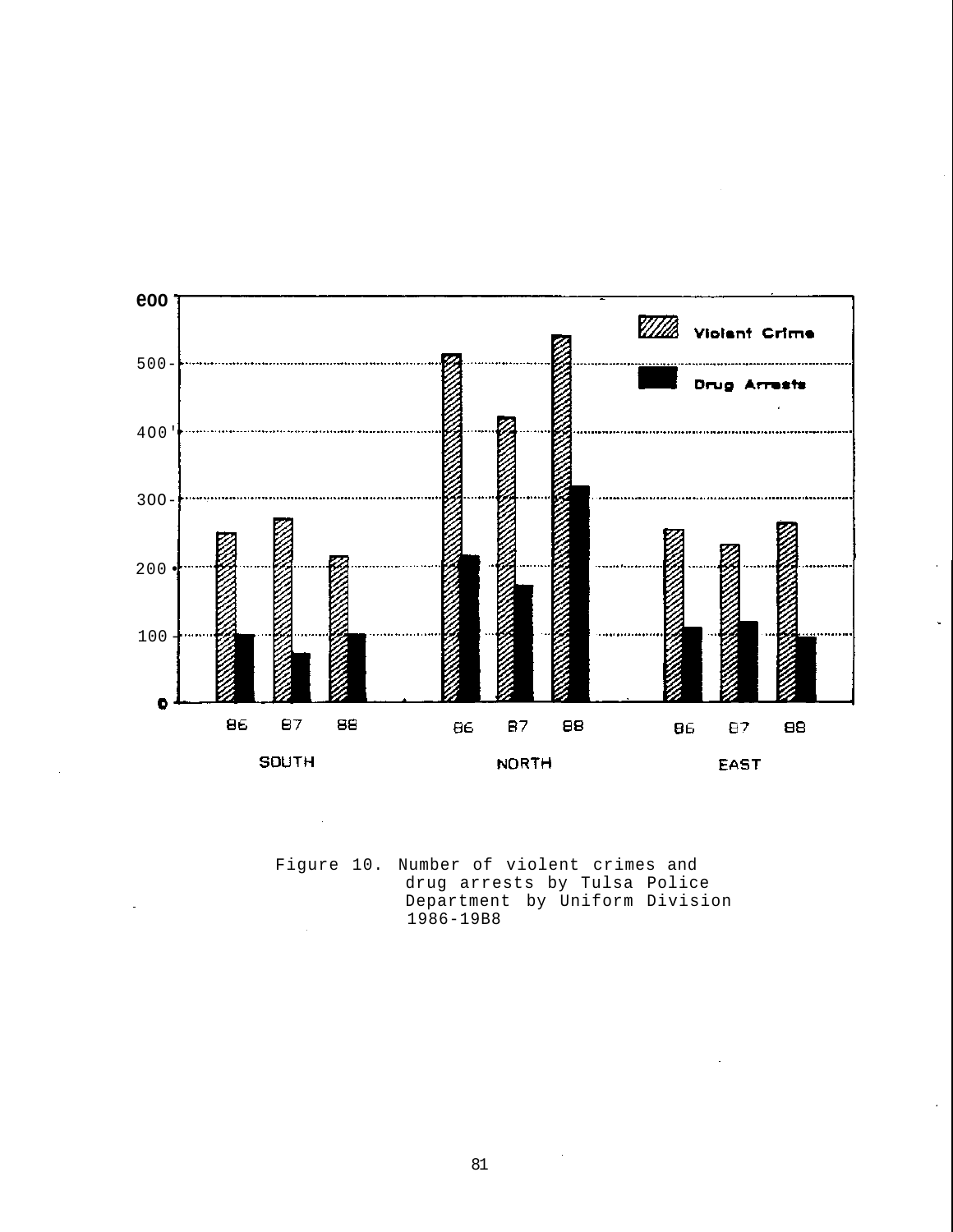The police officers who work in this area feel that the tenants have a sense of hopelessness about their future. Officers have also learned how pressing every day problems **are** in the life of public housing tenants. A trip to the laundry mat is difficult when there is not one within walking distance and there are young children to be considered. Grocery shopping can be expensive at the corner quick-stop store for someone on a fixed income. However, it may be all that is available if the nearest discount grocery is several miles away and bus transportation is a complex undertaking. Frequently, a tenant's friend will offer a ride to the grocery store for \$5 or \$10—catch-22 for those with limited incomes.

Other actors are the drug dealers. Tenants frequently state to officers that drug dealers do not live in the complexes. To verify this claim, a foot patrol experiment in Morning Star and Comanche during the summer of 1987 was conducted. The participating officers conducted field interviews of persons roaming the complexes and arrested several for drug charges. This information confirmed the allegations that the majority of the drug dealers don't live in the complexes. This finding was further validated by the residential survey. Of those surveyed in Morning Star, Vernon Manor, Comanche and Seminole, 61% stated that the troublemakers don't live in the complex. In addition, drug arrests in the complexes from May to December 1988 indicated that 70% of those arrested for drug charges do not live in the complexes (See Table XIX).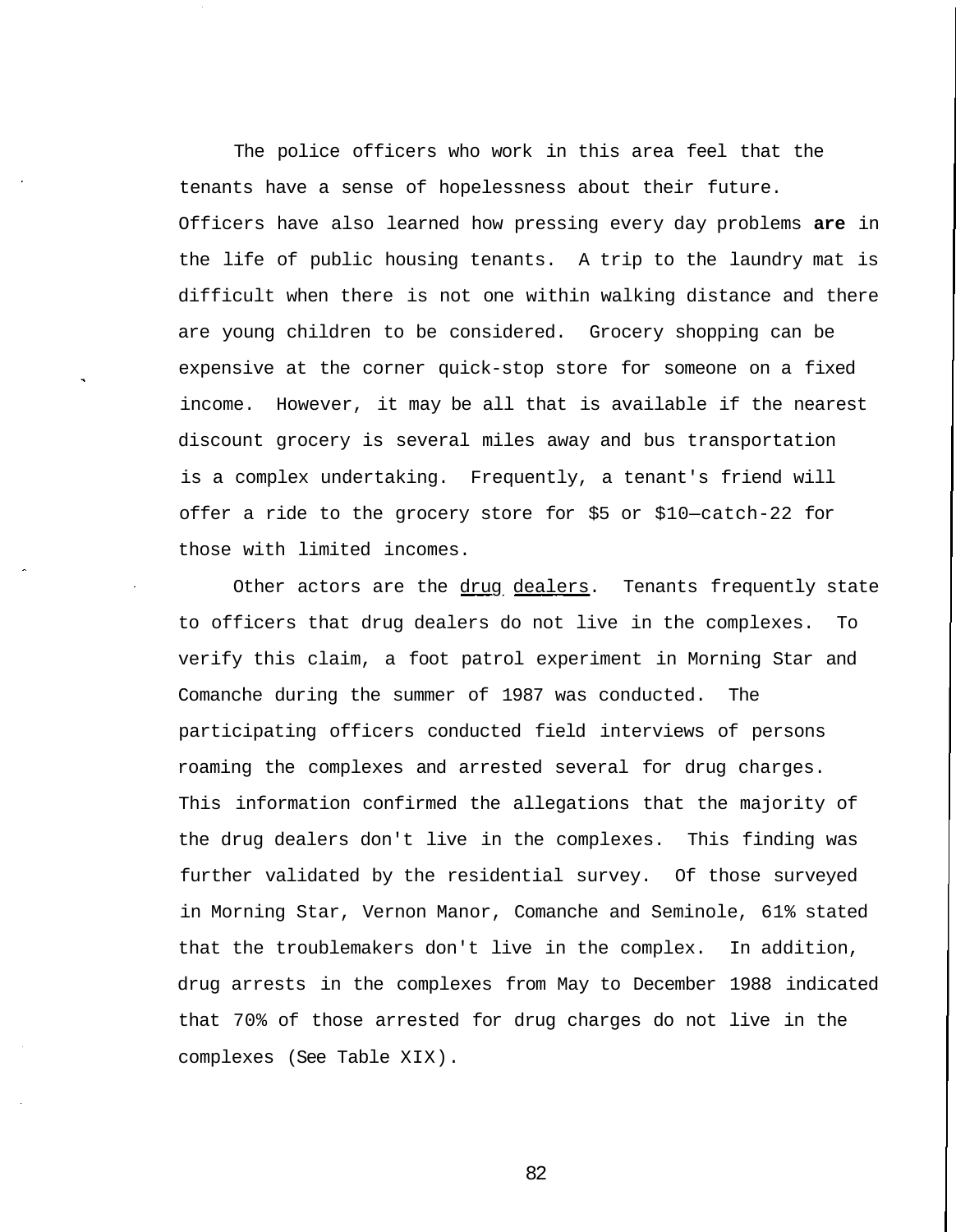# TABLE XIX

| Complex                          | Resident                                   |                           | Non-Resident Unknown  |
|----------------------------------|--------------------------------------------|---------------------------|-----------------------|
| MAY                              |                                            |                           |                       |
| Commanche                        |                                            | 1                         |                       |
| Morning Star                     | 4                                          | 4                         |                       |
| Seminole                         | $\overline{4}$                             | 7                         |                       |
| Vernon Manor<br><b>JUNE</b>      | 5                                          |                           |                       |
| Morning Star                     |                                            | $\mathbf 1$               |                       |
| Seminole                         | 2                                          | $\,4$                     |                       |
| Vernon Manor<br>JULY             | 4                                          | 9                         | 2                     |
| Morning Star                     | 2                                          | 4                         |                       |
| Seminole                         | 3                                          | 10                        |                       |
| Vernon Manor<br><b>AUGUST</b>    | $\mathbf{1}$                               | Ĩ.                        |                       |
| Commanche                        | $\overrightarrow{\varepsilon}$             | $\overline{2}$            |                       |
| Morning Star                     | $\mathbf 1$                                | 4                         | $\mathbf 1$           |
| Seminole                         | $\mathbf 1$                                | 12                        | $\overline{2}$        |
| Vernon Manor<br><b>SEPTEMBER</b> | $\overline{4}$                             | 4                         |                       |
| Comanche                         | 1                                          |                           |                       |
| Morning Star                     | $\mathbf 1$                                | 4                         |                       |
| Seminole                         |                                            | 19                        |                       |
| Vernon Manor                     | $\begin{array}{c} 3 \\ 2 \\ 3 \end{array}$ |                           |                       |
| Osage Hills<br><b>OCTOBER</b>    |                                            |                           |                       |
| Comanche                         | $\mathbf 1$                                | 1                         |                       |
| Morning Star                     | $\sqrt{2}$                                 | 8                         |                       |
| Seminole                         | $\overline{2}$                             | 6                         |                       |
| Vernon Manor                     | $\hat{\mathbf{r}}$                         |                           |                       |
| Osage Hills                      | $\mathbf 1$                                | 4                         |                       |
| <b>NOVEMBER</b>                  |                                            |                           |                       |
| Comanche                         | 1                                          | $\mathbf 1$               |                       |
| Morning Star                     | $\overline{4}$                             | 14                        |                       |
| Seminole                         | 5                                          | 8                         |                       |
| Vernon Manor                     |                                            | 4                         |                       |
| Osage Hills                      |                                            | $\mathbf 1$               |                       |
| <b>DECEMBER</b>                  |                                            |                           |                       |
| Comanche                         | 2                                          | 3                         |                       |
| Morning Star                     | $\overline{4}$                             | 12                        |                       |
| Seminole                         | $\mathbf 1$                                | $\mathbf 1$               |                       |
| Vernon Manor                     | $\mathbf 1$                                | 5                         |                       |
| Osage Hills                      |                                            | $\mathbf{1}$              |                       |
| TOTAL                            | 67                                         | (30 <sup>8</sup> )<br>154 | $(70%) = 221$ arrests |

l,

# REPORT OF RESIDENT/NONRESIDENT ARRESTS IN POUR NORTH TULSA HOUSING COMPLEXES MAY - DECEMBER 1966

 $\ddot{\phantom{0}}$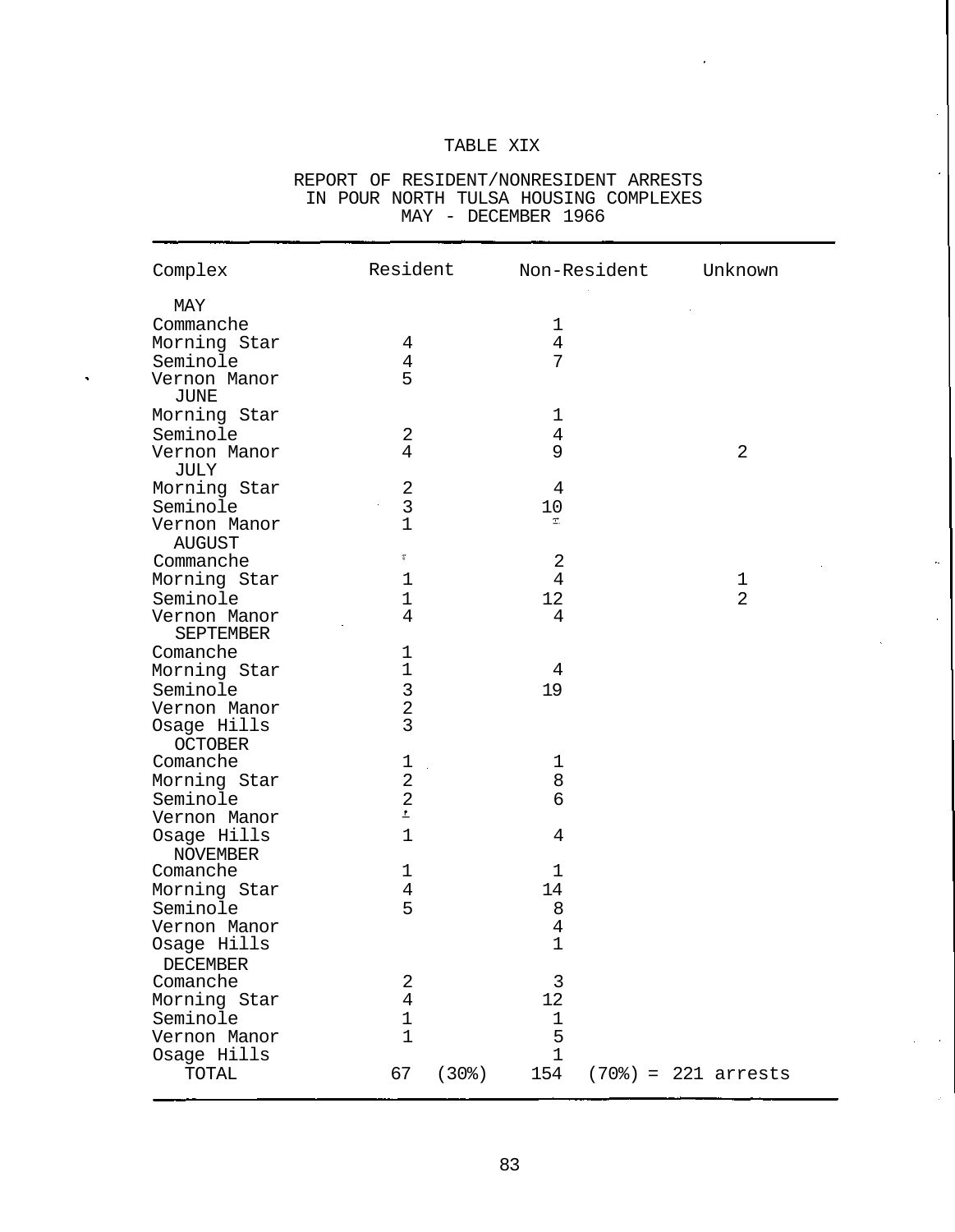The drug dealers establish their position in public housing through fear and intimidation of the residents. Street information indicates that the dealers bribe the tenants by supplying them with crack or giving them money for the use of their apartment for drug sales. Those tenants who do not cooperate are frequently the victims of vandalism, assaults, and burglaries where their uninsured possessions are taken or trashed.

The other segment that has a contributing role to the problems of the complexes is the Juvenile population. There are a large number of truants loitering at each of these complexes according to the tenants. The tenants say these juveniles are either expelled or are simply out of school because they missed the bus or because their parent doesn't care enough to make them go. The drug dealers captivate the attention of the youth by flashing large rolls of money, expensive jewelry, name-brand clothing, and luxurious automobiles luring them into the drug sales business as spotters or holders of the cash or goods. The juveniles are attracted to the money and the physical presentation of wealth that drug dealing seems to afford those involved.

The management or owners also affect the quality of life in public housing. Their stated role is that of property manager and rent collector. They say that the crime problem is a police problem. According to the Housing Act of 1937, however, the role of management was designed to be much more comprehensive. In Section 3C, the Act defines operation of public housing to include the "development and maintenance of tenant organizations which participate in the management of lower income housing projects; the training of tenants...; counseling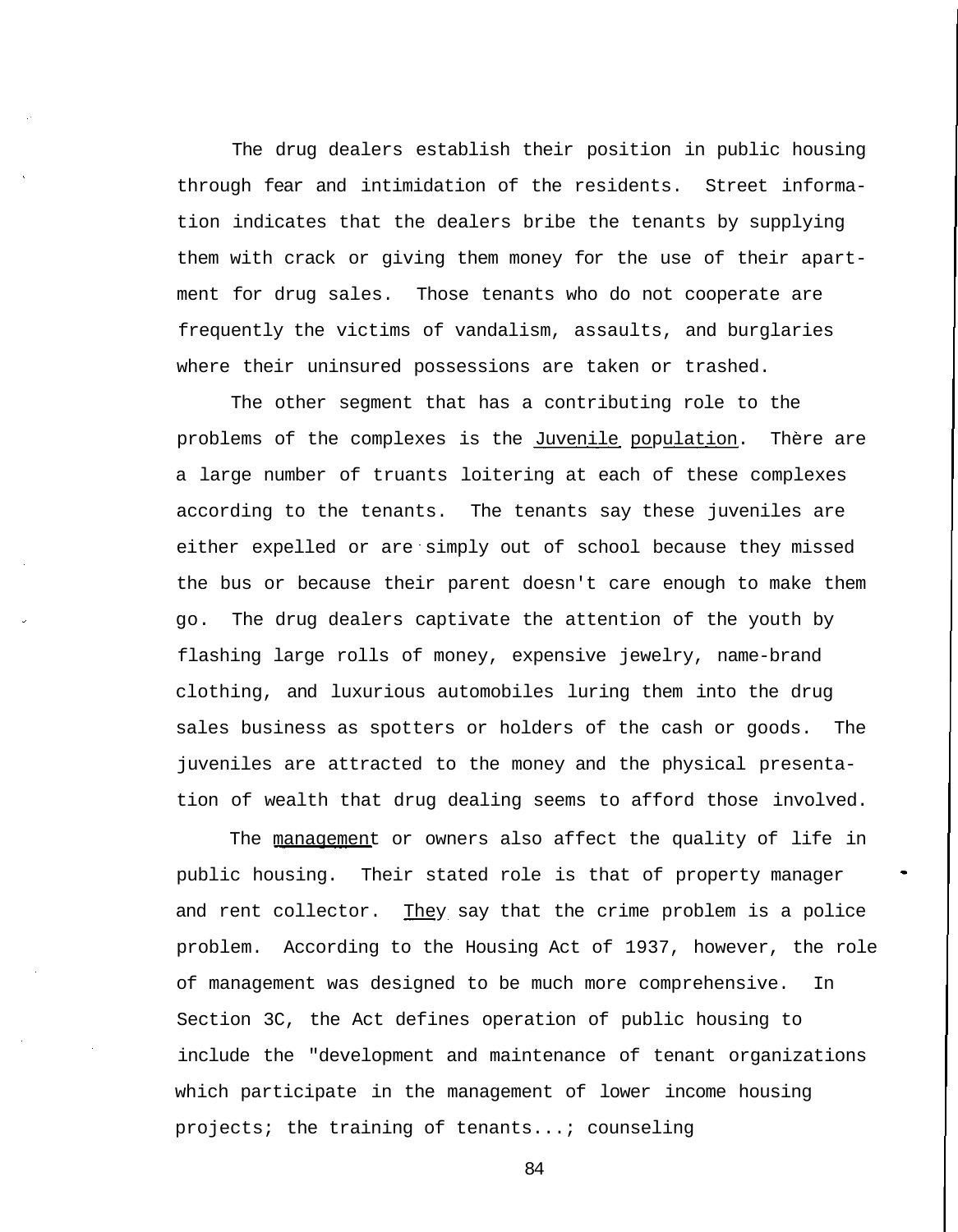of household management, housekeeping, budgeting, money management, child care, and similar matters; advice as to resources for job training and placement, education, welfare, health, and other community services..."

The Tulsa Housing Authority does employ counselors to meet the social service needs of the residents. However the duties of the personnel hired by the Housing Authority are numerous and varied. They are, therefore, unable to attend to specific problems. According to information given at a Housing Authority Board meeting by the Executive Director on January 10, 1989, two counselors are responsible for the residents in 720 units. Their job description includes accompanying the pest control man on monthly visits to each of these units. After these tasks, there is little time left for counseling those who live in the units. A Tulsa Tribune editorial writer stated, "Many who know the extent of the problems in the projects— tenants, police, social service workers, program volunteers—privately point to Tulsa Housing Authority management as the heart of the problem. Most say little will change unless attitudes, approaches, and personnel at the authority change."<sup>20</sup>

Incidents: Field officers report that drive-through drug sales are a common sight in the five target complexes. Criminal activity abounds as illustrated by the number of criminal incidents exceeding the number of occupied units in all the apartment complexes except Osage Hills, where the rate is around 50% (See Figure 9). Drug dealers still use tenants to further their efforts (apartment take-overs, etc.). The tenants who are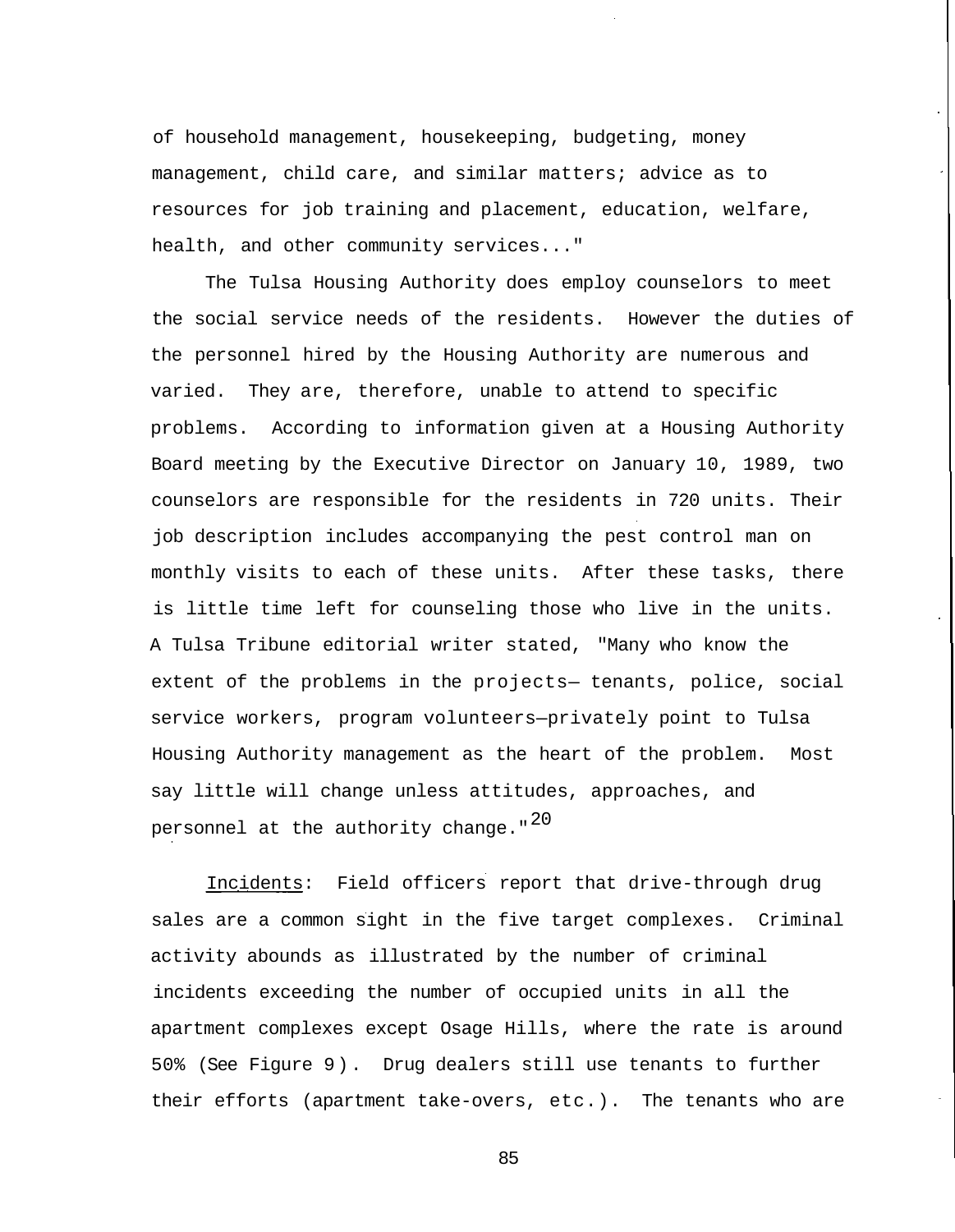victimized in this way have asked the officer for help. But the police cannot protect residents from the abuse they will receive if they fail to cooperate with the criminal. During arrest incidents, rocks and bottles have been thrown at the police from crowds who quickly gather when the police show up. The crowds protect those who assault the police.

Responses: The typical response has been to invoke the criminal justice system through citation or arrest, or to avoid the complex unless on call. In 1986 with the implementation of the Area Commander Plan a community-based policing concept, a few other types of responses were developed to bridge the gap between the tenants and the police. The Citizen-Oriented Policing Seminars (COPS) program paid off-duty police officers to go into low income housing complexes and educate the people about the responsibilities of the police and the responsibilities of the citizens in crime control. The officers worked in pairs and were to spend two hours a month working with the tenant association to build its membership the residents<sup>1</sup> trust and confidence in working with the system.

Taking a more aggressive stance against drug dealing in the complexes, a temporary foot patrol experiment was tried the summer of 1987 which reduced street dealing considerably. While it was in operation, the foot patrol gave the tenants a taste of what a safe and secure environment was like. After the foot patrol was removed, the level of activity picked up again and as a result, the drug task force was formed in January 1988. This task force remained operational until shift change in September 1988.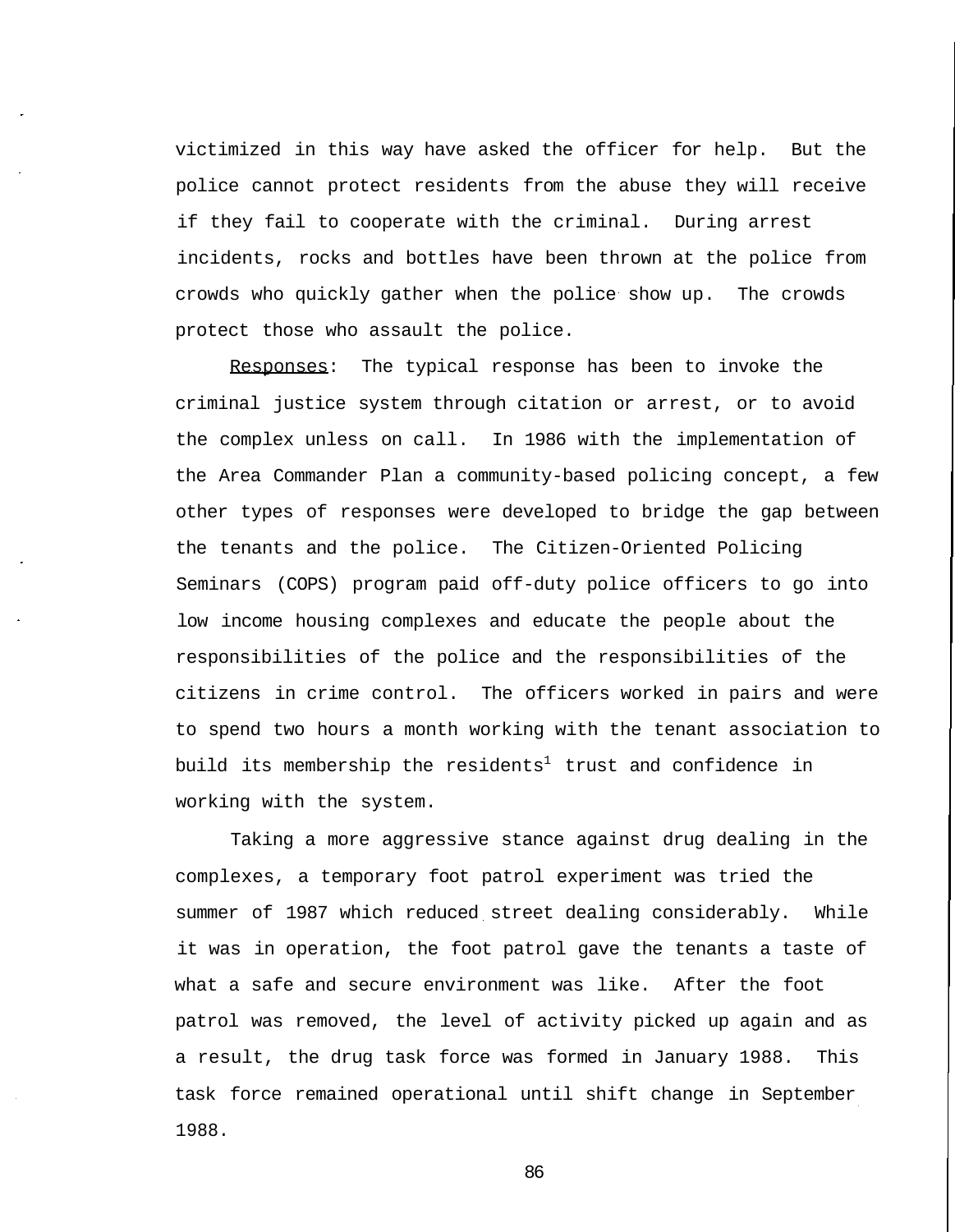During the summer of 1988, the Tulsa Police Department received a grant from the Bureau of Justice Assistance and administered by the Police Executive Research Forum. Through this grant, a residential survey was conducted in October 1988, in the five target complexes to give the department a clearer view of the problem in public housing so that appropriate responses could be developed. A survey was also completed at Mohawk Manor apartment complex, a complex close to the other target complexes, but not experiencing street dealing. The survey revealed the following information:

- 80% Were black female heads of household
- 53% High school graduates<br>32% Had their own telephol
- 32% Had their own telephone
- Had their own vehicle
- 70% Were very worried or somewhat worried
- about crime
- 66% Named drugs as the most serious crime problem in their complex
- 67% Had never been a victim of crime

Differences were observed that would indicate why Mohawk Manor had not been besieged by street drug dealing as had the other complexes. The results of the survey indicated that the two main differences in Mohawk's residents were the sense of control they felt they possessed, and the number who were enrolled in school. Mohawk Manor residents felt that they had more control with only 12% feeling they had no control at all. Enrollment in school may indicate a future-orientation which would contribute to more self esteem, hence more control.

When these residents were asked what were the major problems in their apartments, Mohawk Manor complex was the only group to give a sizeable percentage reply to poverty and lack of jobs. It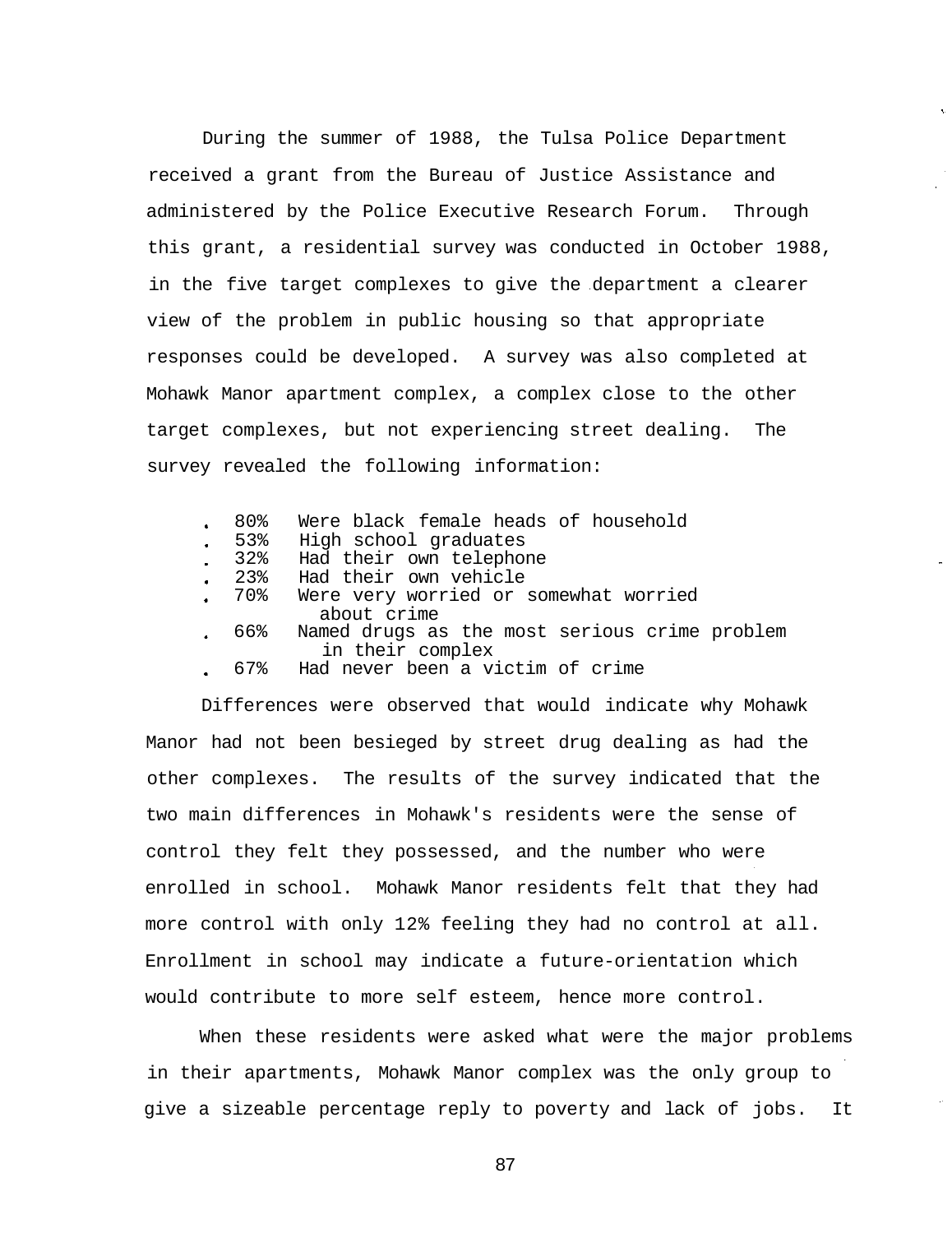may be that when drug trafficking does not envelope a person totally, he/she may be able to give greater thought to his/her real problems.

One officer speculated that more people at Mohawk were employed than at the other complexes, but the survey revealed the following information:

|           | $. 11$ % | Average who work full time at all complexes |
|-----------|----------|---------------------------------------------|
|           | $. 12$ % | Work full time at Mohawk Manor              |
|           |          | . 23% Work full time at Seminole Hills      |
|           |          | . 15.6% Work full time at Comanche Park     |
|           |          | . 8.5% Work full time at Osage Hills        |
|           |          | . 6.8% Work full time at Morning Star       |
| $\bullet$ |          | 3.9% Work full time at Vernon Manor         |

Seminole Hills, with the highest employment rate, also had the highest rate of crime of the five complexes. Mohawk, on the other hand, only indicated an average rate of employment when compared to the other complexes. Although there are no definite answers, the differences in level of drug activity appears to be related to the residents' perception of control of their lives.

Community. Service providers were also working to bring the plight of the residents of low income housing to the attention of the public. The Report on Services to North Tulsa examined inadequate services in North Tulsa County, lack of service coordination, the need for prevention services and the need for greater awareness throughout the county about concerns in north Tulsa and the commitment to address them. The report identified five problem areas in the general service delivery field: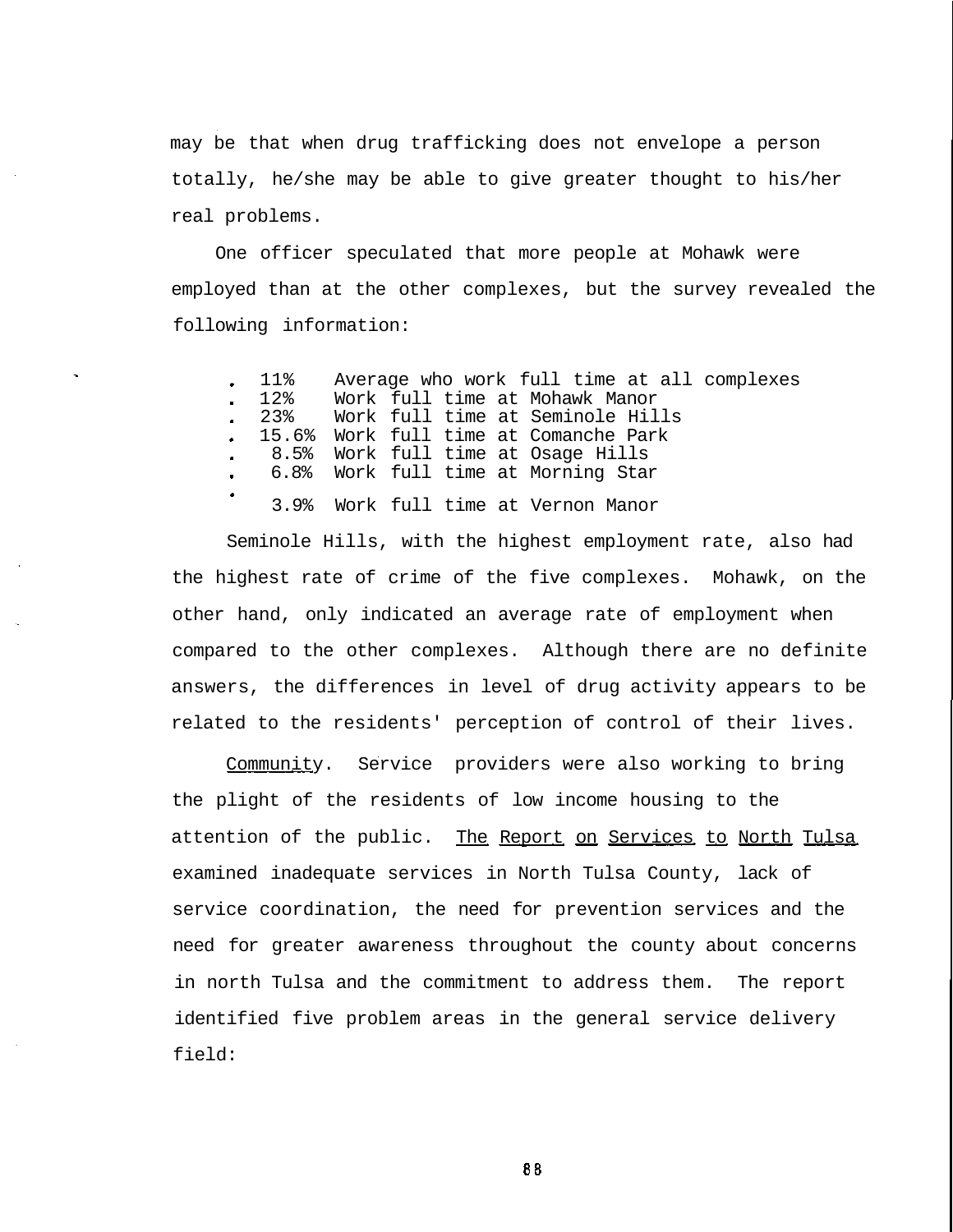- Lack of coordination of services
- Lack of outreach to low-income populations
- Increasing substance abuse
- Stress in public housing
- Lack of transportation

In the area of substance abuse, the report recognized continuing and growing substance abuse among black teens and young adults and the increasing need for extensive adolescent outreach services for drug abuse. The report further stated that "Cooperative actions between the police/ area residents, social agencies, churches, public authorities, and businesses need to be continued and strengthened to discourage the availability of illicit drugs."

Another group, the Tulsa Metropolitan Ministry (TMM), agreed to be the parent agency for a pilot program, the tenant services coordinator program. A task force sought and received a United Way Venture Grant to hire a tenant services coordinator in Comanche Park on an experimental basis. The position was designed for someone who would assist the tenants in developing leadership skills, a positive self image, and a sense of control over their environment. This position was funded for 1988 and received continuation funding for 1989. According to the residential survey conducted in October 1988, the residents of Comanche felt much more in control of their environment than did the residents of the other complexes. Of those surveyed, 26% at Comanche Park felt as if they had no control, while an average of 46% in the other complexes felt as if they had no control over their environment. The tenant services coordinator's positive influence may also have contributed to the stabilized vacancy rate at Comanche.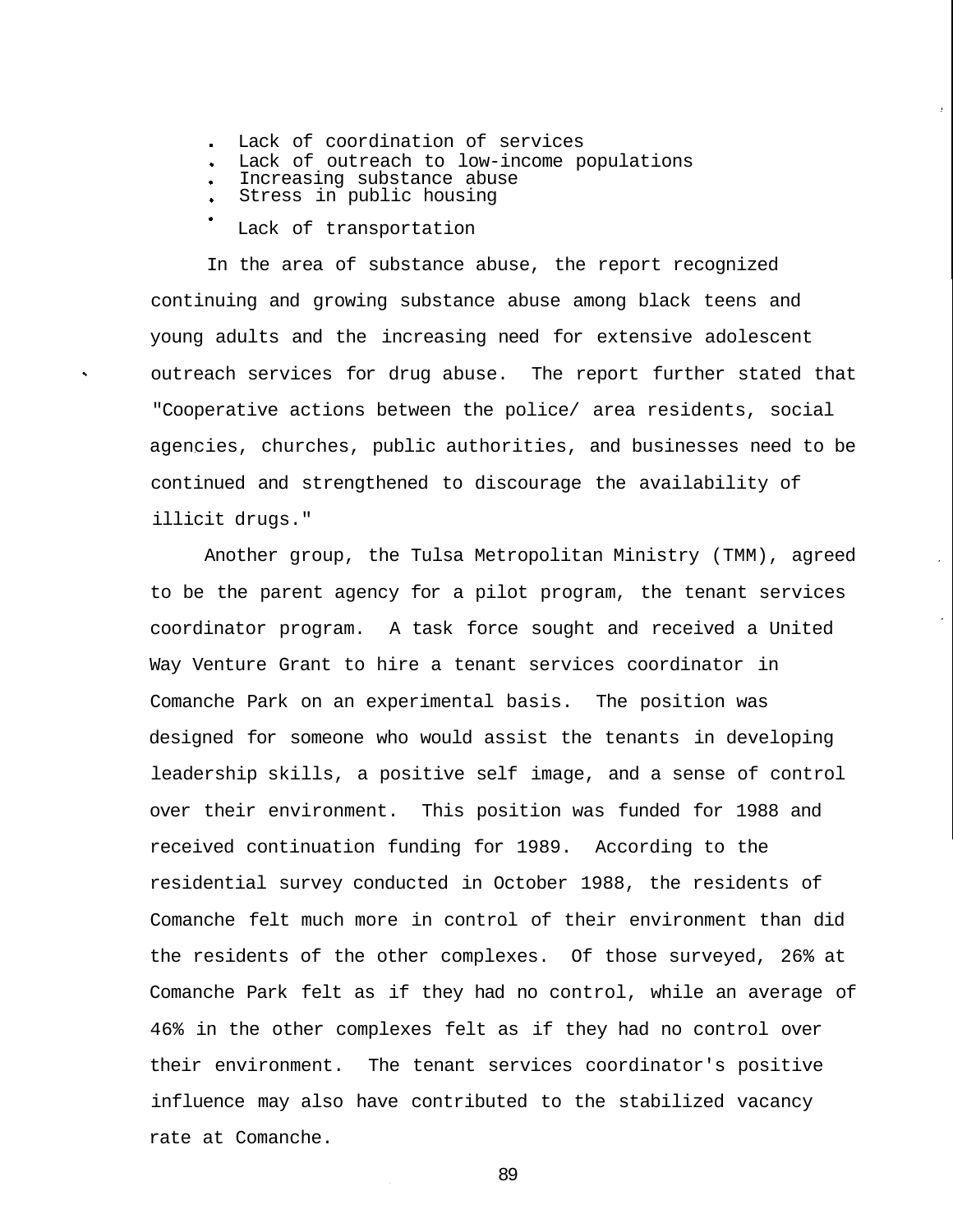Through the tenant services coordinator's interaction with the tenants, another problem was identified and brought to the attention of the Tulsa Metropolitan Ministry (TMM) Task Force—inadequate transportation. In the grant application for a pilot project, the task force states:

At Comanche Park, built in 1969 and upgraded in 1982, 30.7% of the project's 300 apartments are vacant due to negative publicity about drug problems. The majority of those 728 residents who have chosen to live in Comanche Park endure inadequate public transportation services, a confusing myriad of provider services, negative public impressions of their residence, a small but significant criminal element, and lingering doubt of their own empowerment.

Discussion among tenants and the Tulsa Metropolitan Ministry Tenant Services Task Force identified the greatest gap as being the lack of transportation for tenants to reach basic services such as grocery stores, the post office, laundry facilities, and utility companies in addition to health care and social service programs.

#### Response to the Target Complexes

The Tulsa Police Department implemented permanent foot patrols in the five target areas in October 1988. The purpose of the foot patrol was/is to increase the sense of safety and security among the tenants, to facilitate community relations between the police and occupants of public housing, and to serve as an information source to social service agencies about needs in the community. Their presence in the complexes also serves as role models for the younger children who live there. In addition, the foot patrol officers handle all crime problems that come to their attention while they are on duty.

Their skills as investigators have been honed through training in problem-oriented policing, drug testing procedures,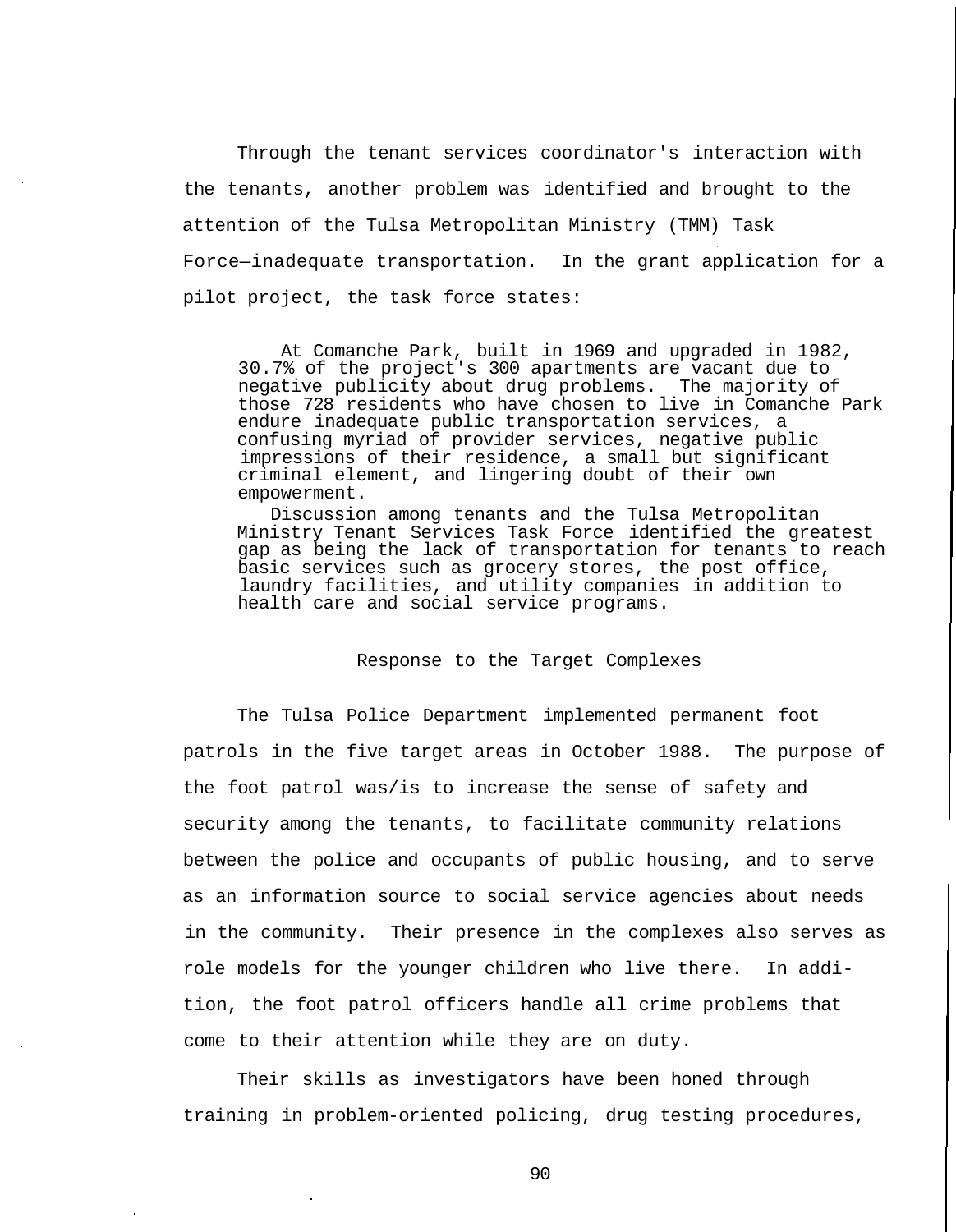courtroom testimony, documentation principles, computer information access through TRACIS, and the dynamics of denial and gang membership. Some of their responses to the underlying issues of drug abuse in public housing include the establishment of a boy scout troop in Morning Star and Comanche Park, a Young Ladies Awareness Group in five of the complexes, the presentation of a program by Planned Parenthood in Vernon Manor, becoming acquainted with community services such as Narcotics Anonymous and Street School, Job Corp and the Private Industry Training Council, and networking with the community churches to assume some responsibility for the reeducation of the tenants of public housing. As a result, one church, Antioch Baptist, has taken on an intensive outreach program at Comanche Park that includes tutoring, helping to develop parenting skills, housekeeping skills, and developing access for any other needs a family living in Comanche may have.

In addition, the foot patrol responded in a direct vay to the drug problem. They enforced trespassing against outsiders with the cooperation of complex managers. They observed drug transactions on the playground while watching from a vacant apartment. They identified drug hot spots, coordinated with the Uniform Division North Street Crimes Unit to obtain and serve search warrants at those locations. They provided the managers information to substantiate cause for eviction.

Community response has also impacted public housing. The Tulsa Metropolitan Ministry Task Force received funding for a pilot brokered transportation program to be implemented in Comanche in 1989. Churches in the area that have vans purchased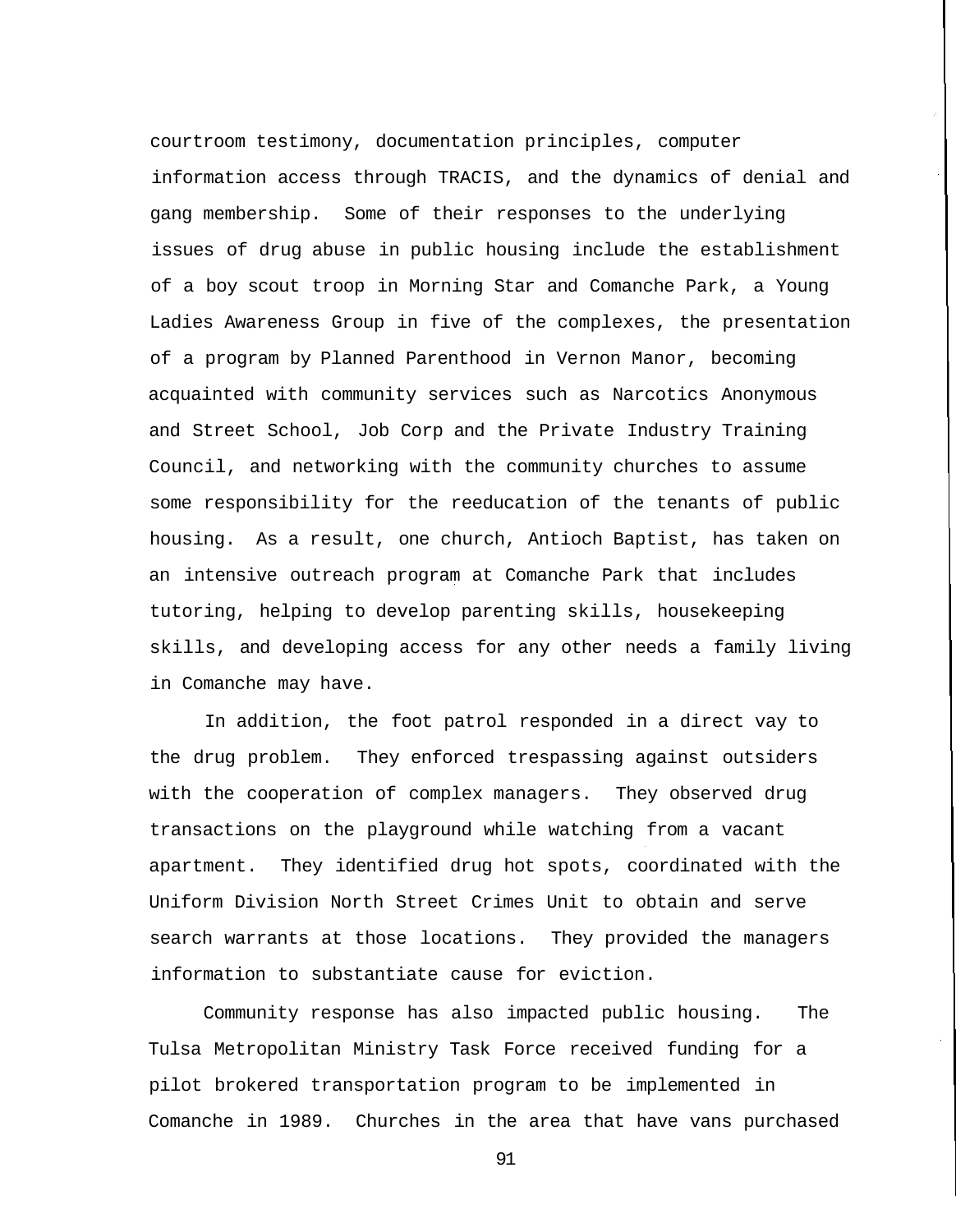with government funds participate in this program. A nominal fee is charged to the tenants and buses run from Comanche to basic businesses such as grocery stores, laundry mats, utility companies, and health care providers.

The city has also responded to the management problems in public housing. The city's former mayor stated that the original cooperation agreement between the Tulsa Housing Authority and the city did not define precisely enough the role and responsibility of the city to THA. Consequently, the mayor said, because people in subsidized housing communities need greater or more intensive services than other people in the city, the city has probably not carried its proper share of the load In meeting those needs over the years.

In response to meeting these needs, on November 16, 1988, the present mayor mandated an Ad Hoc Committee on Public Housing to make specific recommendations concerning the roles and responsibilities of the city and the Housing Authority in providing housing and related services.

The Committee presented recommendations to the Mayor in December 1988. Those recommendations dealt with four areas:

- The mission, objectives, and relationship of the Housing Authority with city government
- Empowering tenants
- Improving safety and security
- Operations/management Issues

An Action Team was appointed to work out implementation of the plan. At the writing of this document, the committee is still working out the recommendations. Among their strategies are the rewriting of the Tulsa Housing Authority grievance procedures in language that the tenants can understand. The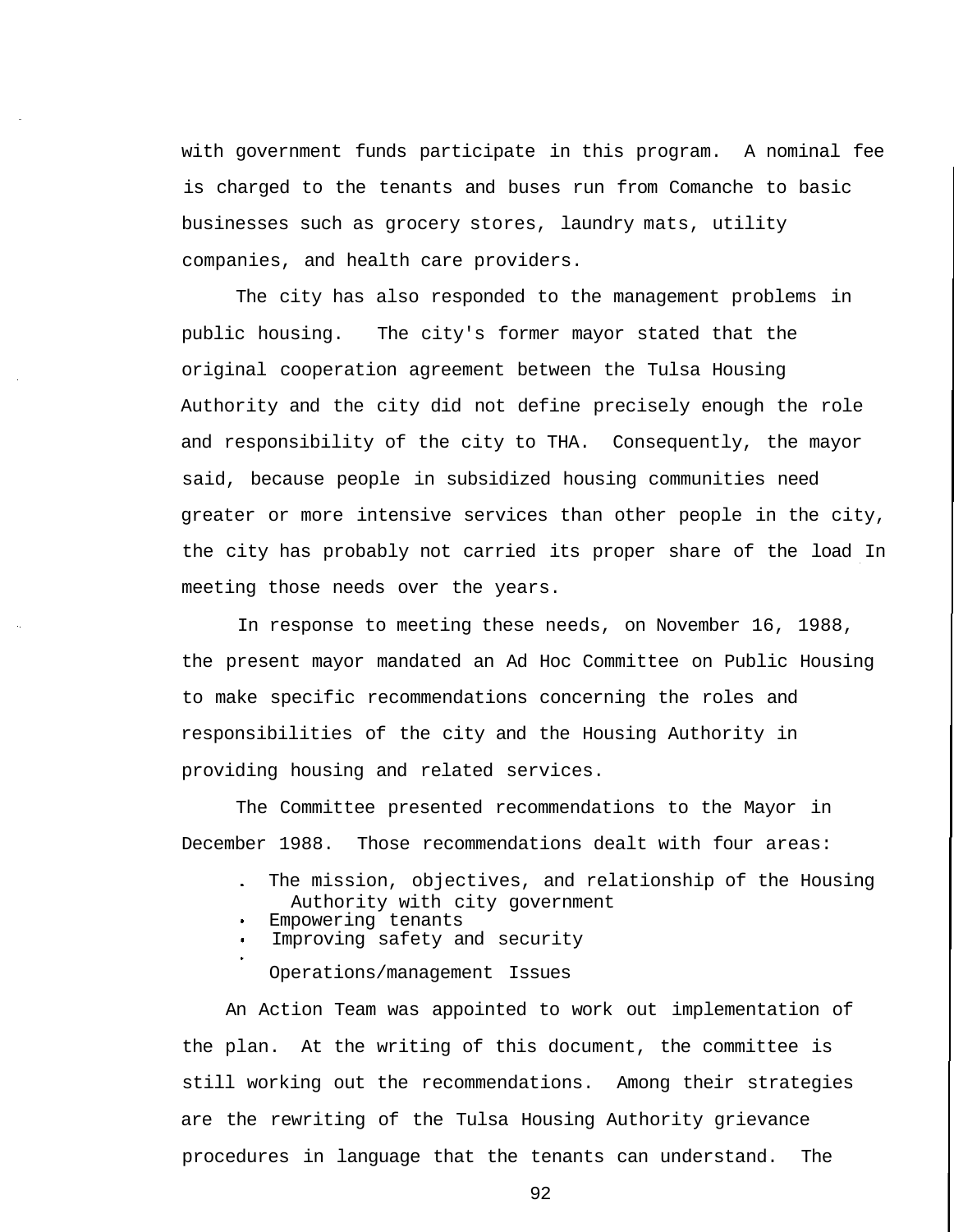Department of Justice Community Relations Division is assisting with this project. Another goal is the establishment of a public/private partnership which will allow the tenants to have more say in the management of their neighborhoods. Another goal is redefining the relationship between the Housing Authority and the city. Replication of the tenant services coordinator position has also been recommended for all complexes. The Tulsa Housing Authority participated in the Mayor's Committee on Public Housing and is part of the new community-wide cooperative effort to effect change.

Social service agencies are also in the process of redefining their priorities and providing for outreach services in north Tulsa. Some are establishing satellite offices in the area to facilitate access to services. Star Mental Health, Planned Parenthood, Palmer Drug Abuse and others are making plans to move north. The Department of Human Services announced in February 1989 that a north side office would soon be in place. Morton Health Center, a north side medical clinic, has hired an outreach worker for prenatal care in public housing. This outreach worker is a former Tenant Association President of the Comanche Park complex. It, therefore appears that the community is mobilizing to address the underlying causes of the problems in public housing.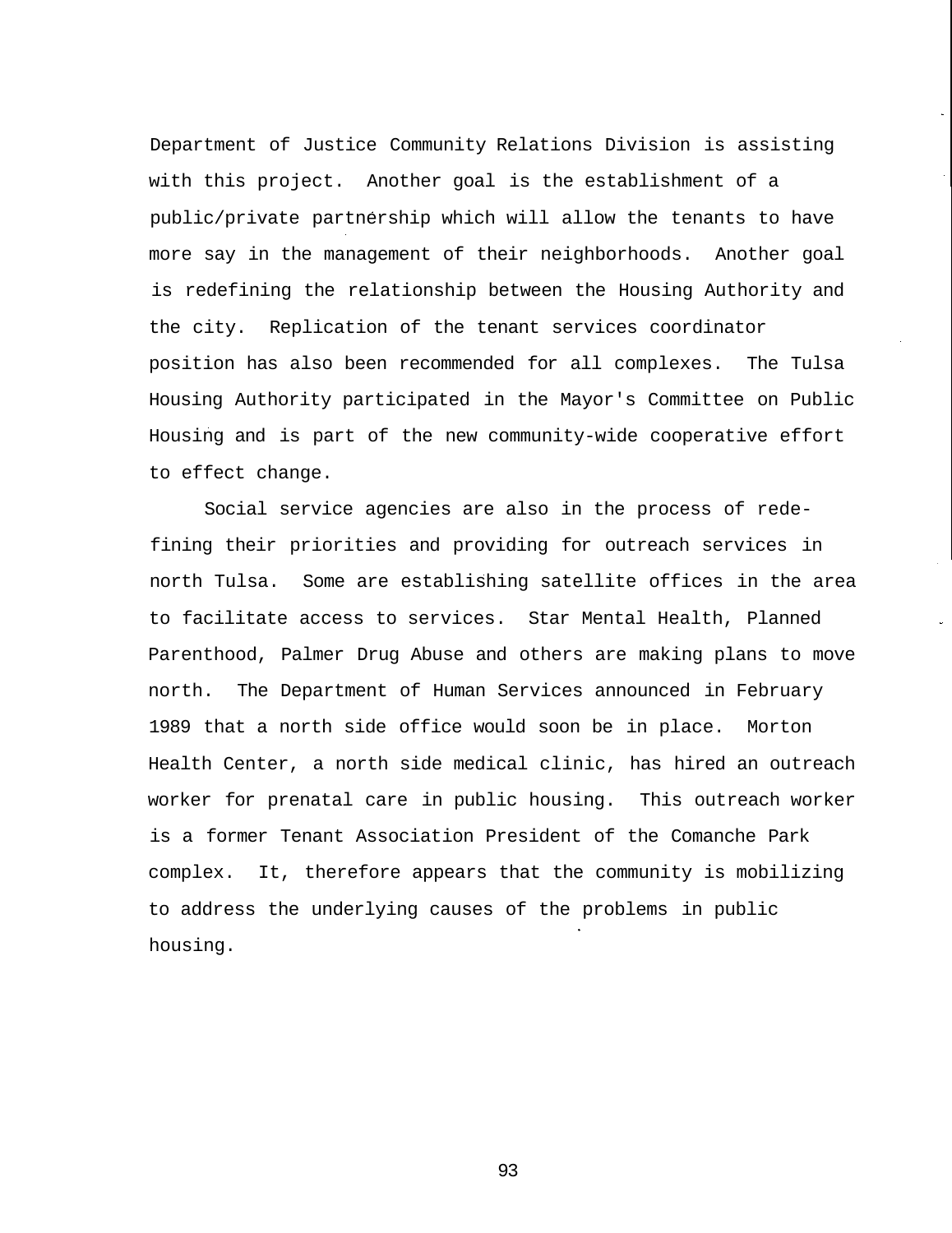#### CHAPTER VI

#### FINDINGS AND RECOMMENDATIONS

# Data Collection

The Tulsa Police Department has attempted to analyze drug trafficking in the northern area of the city of Tulsa to better understand the problem of blatant street dealing in the five target complexes. The contents of this chapter will summarize the findings and suggest recommendations to decrease the problems contributing to the drug problems on Tulsa's north side.

Collecting the drug-related data from various sources within the police department as veil as with agencies outside of the police department was difficult for several reasons. There was a lack of standardization between the different uniform divisions in the police department, social service providers, and clinical groups. A comprehensive study had not been attempted in the past and there were no past inventories in place to set a precedence. However, there have been several positive results from this attempt to collect drug-related data.

Police Inhouse. It was determined during the collection of data from asset forfeiture, that the different uniform division street crime units and Special Investigations Department needed a uniform tool to report these seizures. In January of 1989 a data collection instrument was developed that would standardize the reporting of seized goods, property, drugs, and monies among all divisions.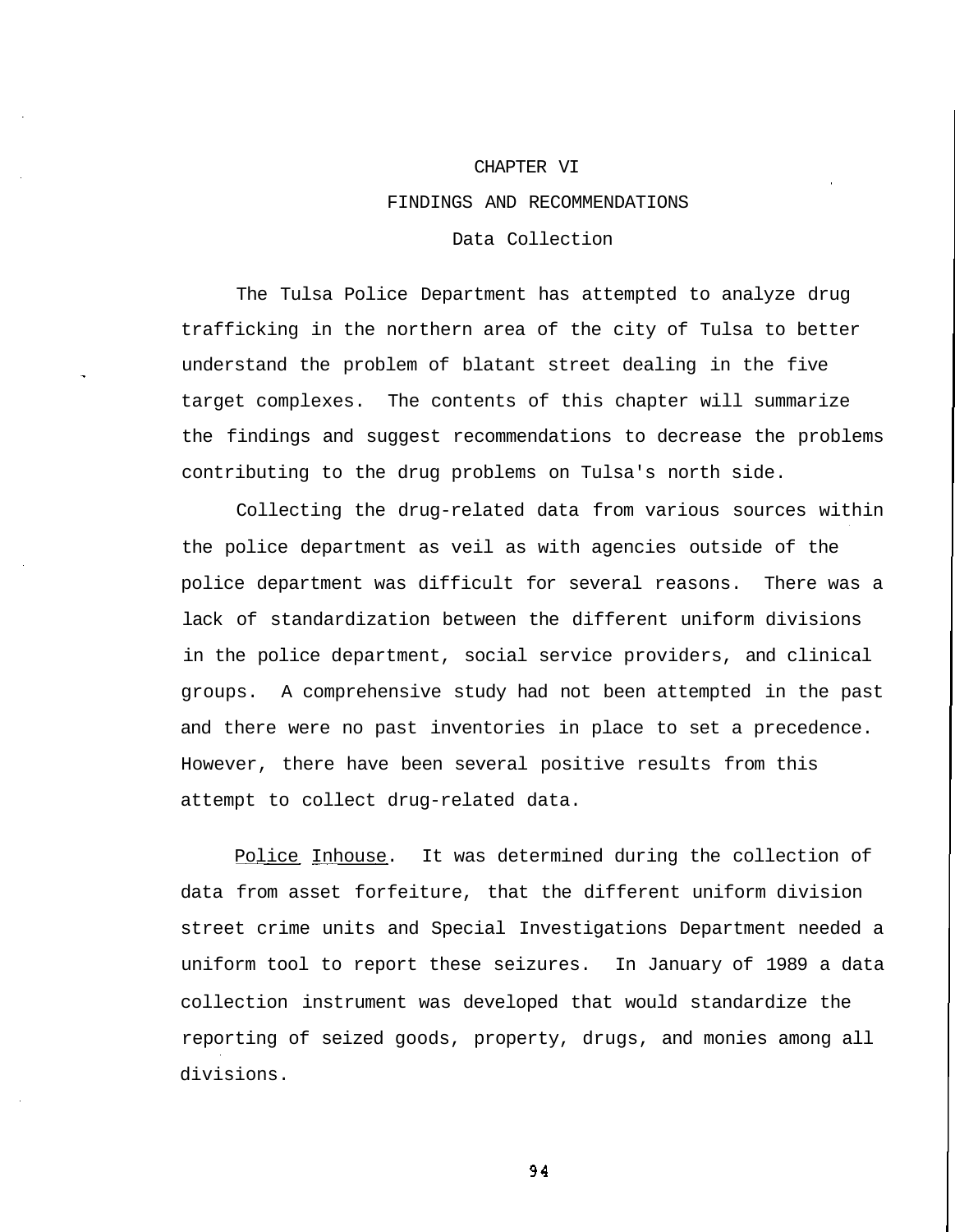Because crime analysis is a key factor in the problemoriented approach to drug enforcement, several suggestions have been made for the improving of the TPO's Crime Analysis Units. New mapping software has been purchased to help delineate hot spots for crime and a grant proposal has been written to utilize mapping software and involve multi-jurisdictions in problem solving as well as acquiring other state of the art equipment.

Social Service Providers. Chief Drew Diamond and the Field Technical Assistance Coordinator for the Problem-Oriented Approach to Drug Enforcement Grant, Karen Allen, serve on the State Epidemiological Work Group (SEWG) Committee for the state of Oklahoma. As a result of attending these state-wide meetings and sharing the concerns of the Tulsa Police Department, a workshop has been planned to standardize the data collection for all providers of substance abuse treatment through the state.

The Oklahoma State Department for Mental Health sponsors the SEWG committee which consists of several agencies that are attempting to collect drug-related data. This state department collects standardized data from those agencies in the state which receive state funding. Private agencies are not required to submit data. These private agencies would be included in the summer workshop to provide a complete overview of the substance abuse treatment for the entire state of Oklahoma.

In addition, this workshop plans to bring other agencies together such as the Oklahoma State Bureau of Investigation, the State Board of Pharmacy, the State Medical Examiner's Office, and several other agencies that are concerned with the drug problem.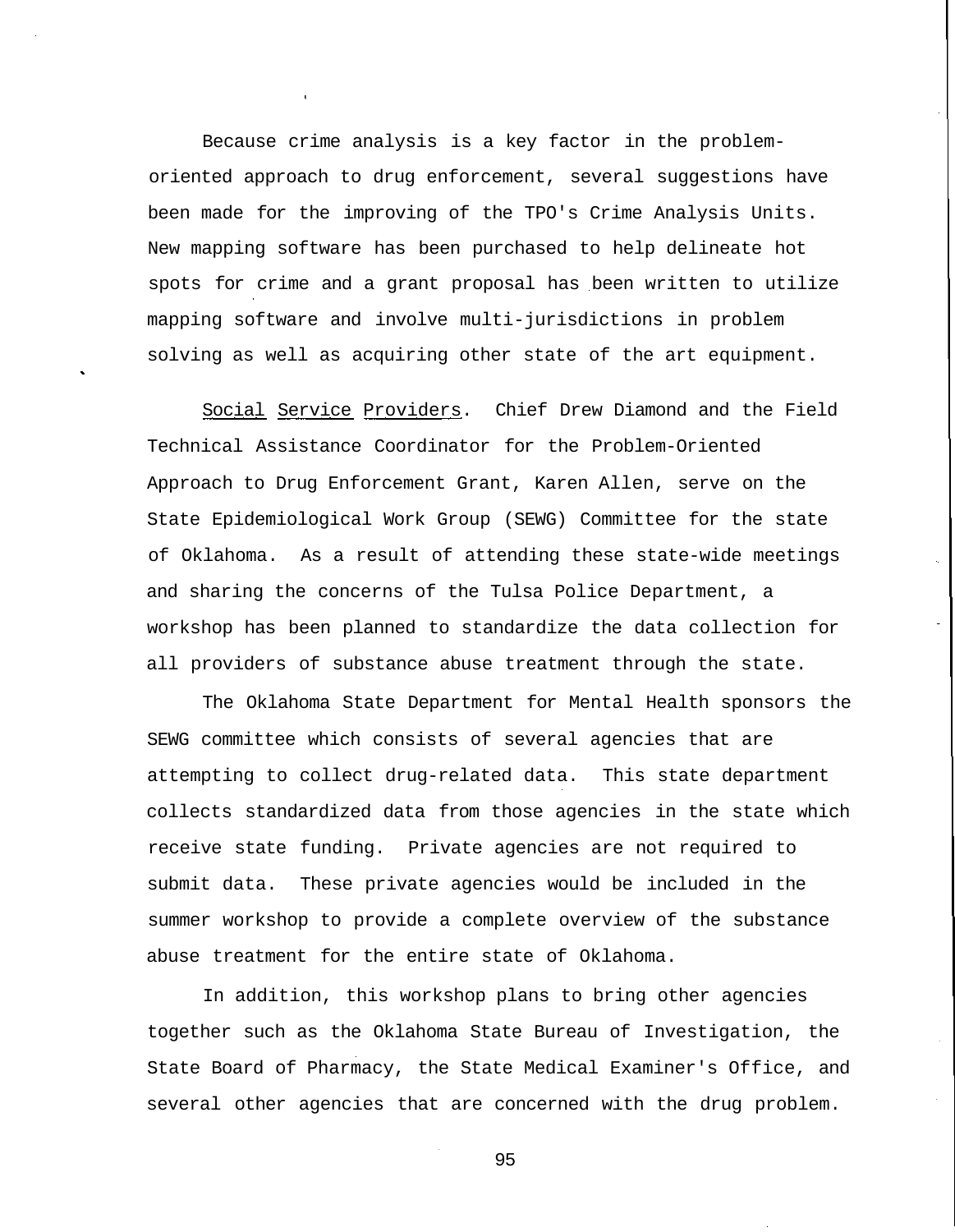It is hoped that these agencies will help in the collection and output of data. Such a database will help planners determine the extent of the drug problem state-vide and locally. More effecient data will help to provide for programs of education and prevention.

# Findings and Recommendations

The information contained in this inventory has revealed that the residents in public housing are often the victims of drug traffickers. Crime analysis (May through December 1988) revealed that of the people who are arrested in the five target complexes, 70% are non-residents. Police reports also revealed that the residents are threatened and/or assaulted in order for the drug dealers to use their apartments for the sale of illicit drugs.

The police department implemented stepped-up enforcement by placing a team of foot patrol officers in the target complexes, increasing the writing of Field Investigation Reports, and arresting the dealers. The police department also began to work more closely with the housing management to become more aware of the drug-related problems in the complexes. This was accomplished by posting "No Trespassing" signs, evicting the drug dealers, providing the management with maps of needed lighting, and encouraging the management to issue photo I.D. cards to the residents in all complexes. Officers have also been able to work more closely with the residents of public housing to help reduce drug trafficking. This has been accomplished through the tenant associations in each of the complexes as well as on one-on-one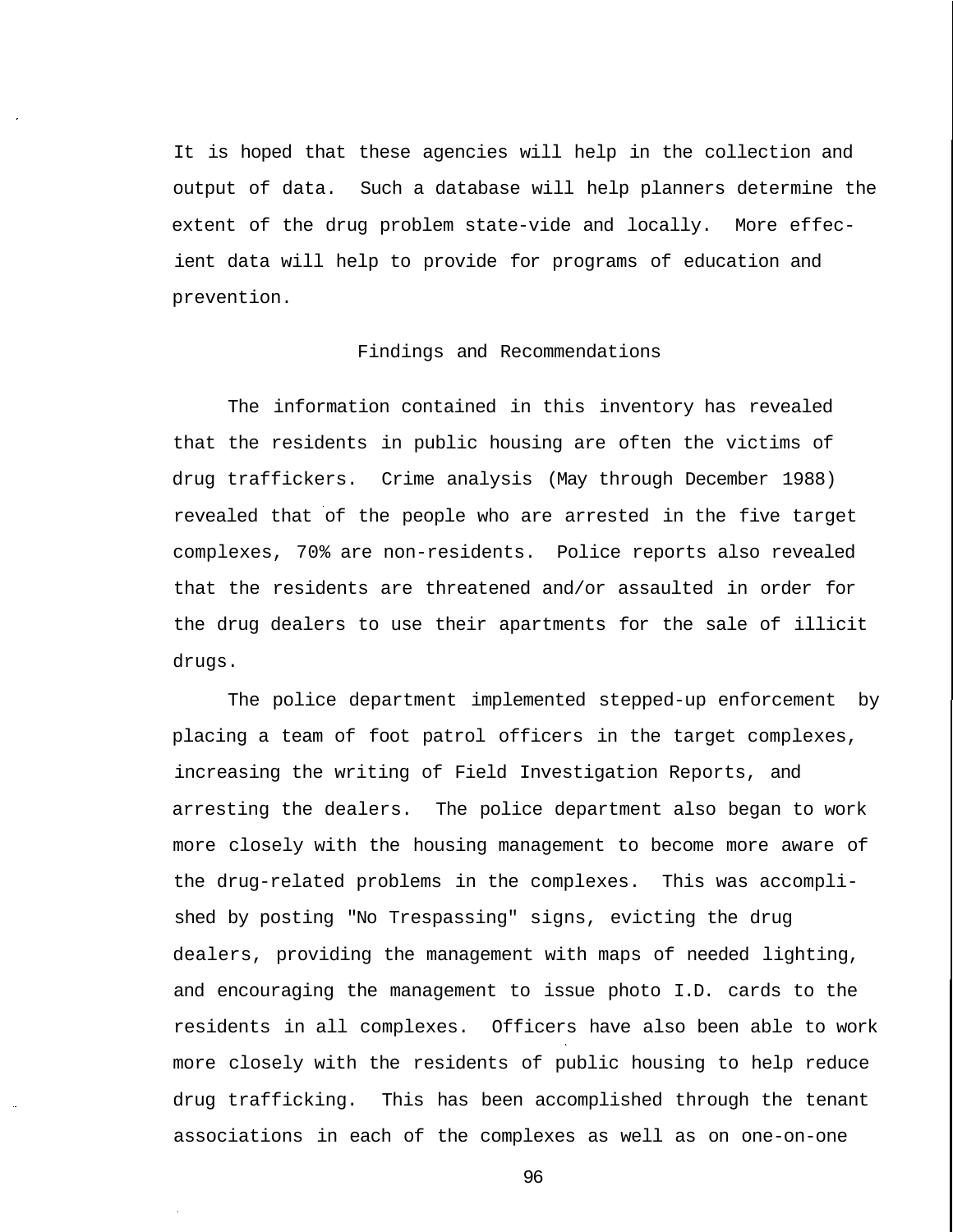contact.

To assist in the reduction of victimization of the residents, the police department has/is encouraging low-cost and no-cost substance abuse treatment agencies to target low-income public housing residents for extended services. The police department is also helping coordinate and assess the needs for social service providers to bring programs to improve living skills into public housing complexes. Some social service agencies have begun to locate their offices or open satellite offices near the troubled complexes. This response will help to lessen the isolation of the residents.

The police department has also assisted with the Brokered Transportation Program to provide residents transportation to shop, visit the doctor, wash laundry, and obtain other needed services. Several members of the police department have served on the Mayor's Ad Hoc Committee for Public Housing. This committee is dedicated to providing security to the residents, helping to empower the residents, and overall improving the quality of life for those living in low-income public housing.

Analyzing the Uniform Crime Reports provided information on the increasing numbers of juveniles arrested for drug sales and/or possession. There was a 736% increase in black male juvenile arrests between 1978 and 1988. Crack cocaine, a highly addictive drug, is the drug of choice for most of the blacks in the target area. Since 1985 the numbers of juveniles and adults arrested for cocaine possession and sales has risen from 240 arrests to 749 arrests, or an increase of 212%. It was learned that a disproportionate number of blacks are being arrested for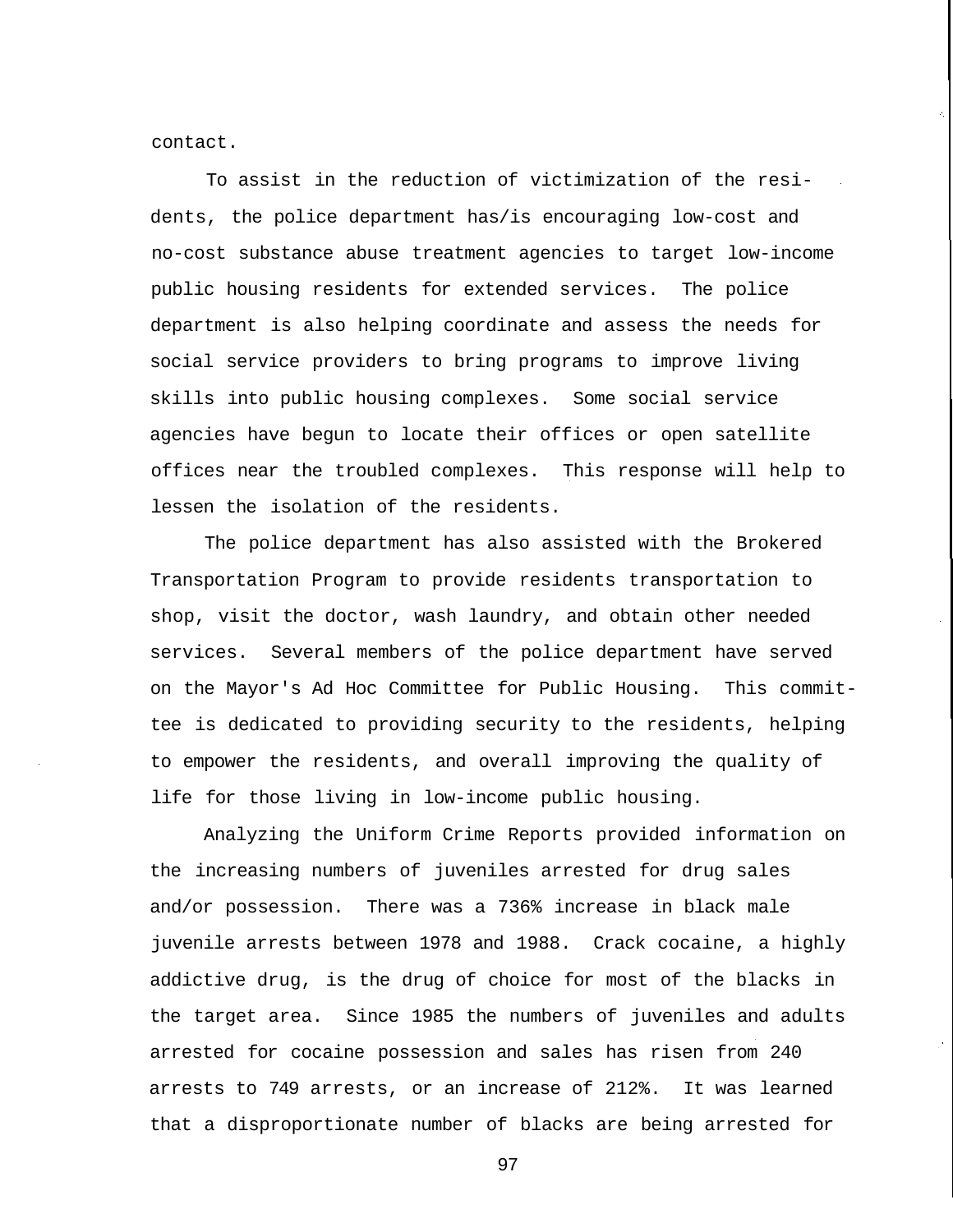drug violations in Tulsa—43%. The black population represent 11.8% of the city's population. It was also learned that a disproportionate number of blacks are treated for cocaine addiction in Tulsa County--38% of those treated for cocaine addiction were black. Blacks represent 9.3% of the county's population.

In looking at the suspension records of high schools serving the target area, it was discovered that 42% of the students vho are suspended from Tulsa's high schools are black students. Blacks represent 28% of the high school population. The highest percentage of suspended students (18%) come from Tulsa's most northern high school which is 92% black and represents 8.25% of all Tulsa's high school enrollment.

The foot patrol officers verified the large numbers of juveniles arrested or observed who were dealing drugs, especially crack cocaine, in the target complexes. The Tulsa Police Department is working to reenact the Truancy Statute so that police can pick up students cutting classes, making the parent responsible and answerable to the courts. Foot patrol officers are encouraging and assisting in the enrollment of suspended and drop out students in alternative schools and job training such as Job Corp, Private Industry Training Council, Project 12, and Street School.

The police department is also working with the Tulsa Public Schools and the Urban 4-H Program to identify troubled youth and involve them in summer programs at the Y.W.C.A., and the police department's summer day camp at the Police Ranch.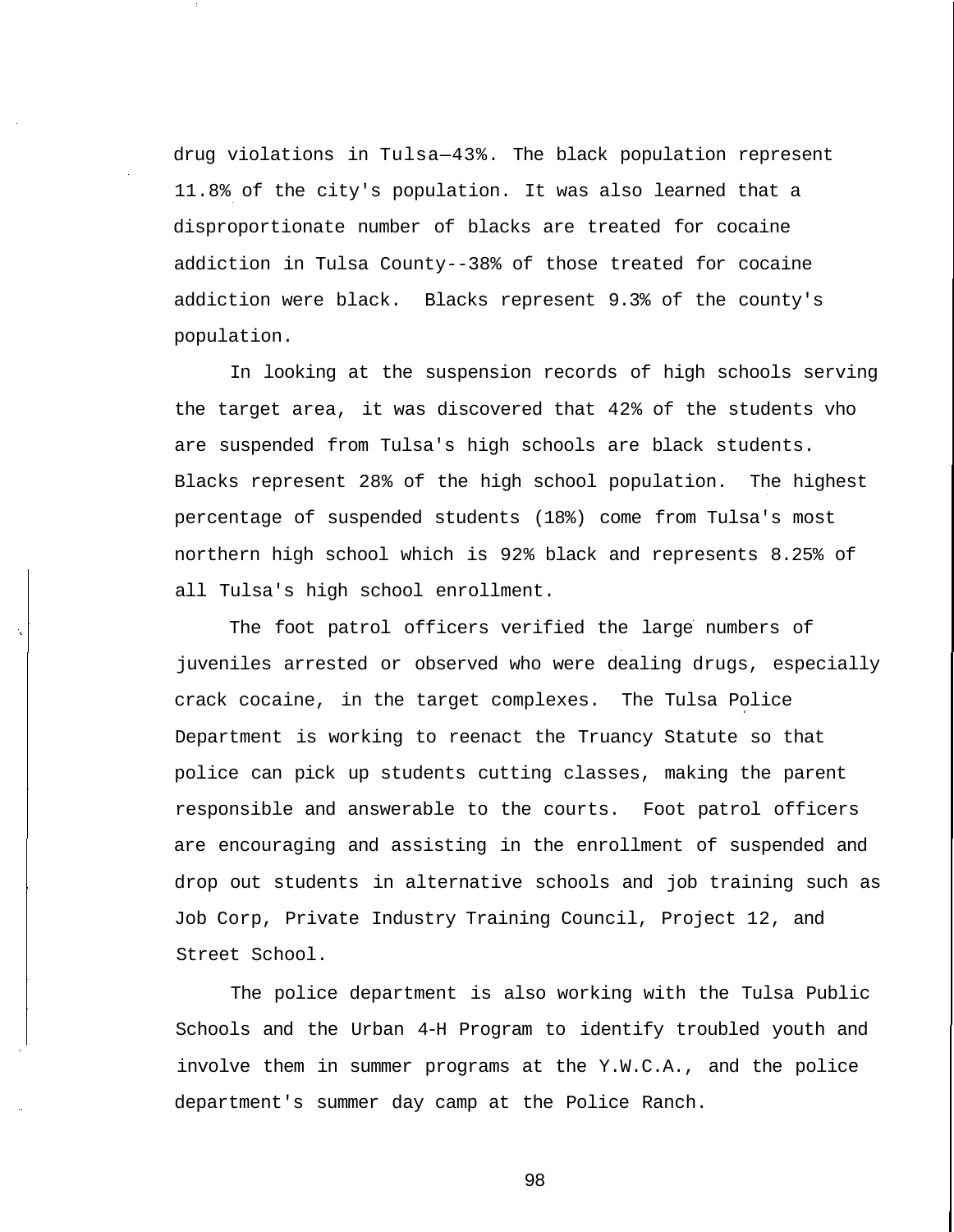It is recommended that the city of Tulsa address the problems of troubled youth on the city's north side. The solutions should come from within the youth's homes, the housing management, the school system, social service providers, the Tulsa Police Department, local business, and the community at large. Many of these agencies have become aware of the problems and are beginning to coordinate efforts to alleviate the drug problem.

Other important findings are that of two hospitals reporting, the one that serves patients closest to the target area delivers twice as many drug-addicted babies as the hospital located in south Tulsa. This discovery was brought to the attention to the State Department of Mental Health's SEWG committee and will be addressed at a summer workshop. It is hoped that a state mandate can be given to all health care providers to insure prospective and pregnant mothers knowledge of the dangers of drug use and addiction. This committee will also work for the provision that statistics be kept on the numbers of child abuse cases that involve drug abuse by the mother.

Reports from the Tulsa County Medical Examiner's office identified accidental over-dose death trends between 1983 and 1987. Although the numbers of accidental over-dose deaths have decreased slightly during the four years, Tulsa represented between 33% and 50% of the state's over-dose deaths. The number of deaths is disproportionate for Tulsa County, as the county's population represents 15% of the state's population.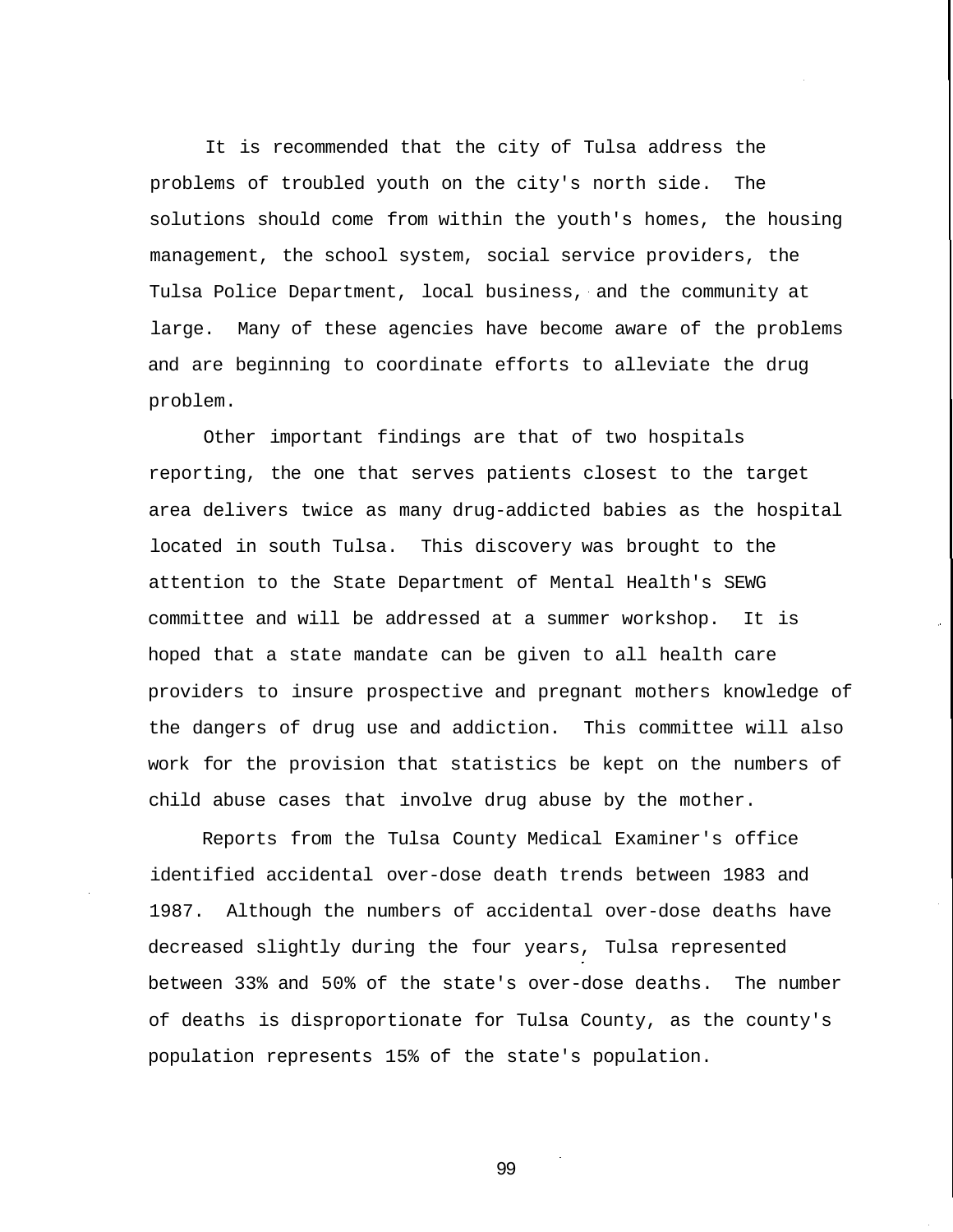## Conclusion

The Tulsa Police Department is optimistic concerning the results of using the problem-oriented approach to drug enforcement. As of late spring 1989, results of the officers using problem-oriented policing were measurable and deemed successful. The following data reflects the percent of decrease or increase in reported violent crime in the five target complexes from the inception of problem-oriented policing in late October 1988 to the end of April 1989:

| Seminole Hills | decrease | 73%                |
|----------------|----------|--------------------|
| Osage Hills    | increase | 32                 |
| Comanche Park  | increase | $20$ $\frac{1}{6}$ |
| Vernon Manor   | decrease | 30%                |
| Morning Star   | decrease | 18 <sup>°</sup>    |

The Comanche Park and Osage Hills Apartments are the two complexes where reported violent crimes increased. Comanche served as a pilot project to initiate a Tenant Services Coordinator, photo I.D. cards, "No Trespassing" signs, a transportation program, and a stronger linkage between the tenant association and the police department- Supervisors at the police department's Uniform Division North believe that the increase in crime may be a result of improved crime reporting.

The Osage Hills complex did not have a stabilized foot patrol team until April 1989. Prior to that time, the foot patrol was intermittent and Osage suffered displacement of drug activities from Seminole Hills.

Because the drug problem Is so pervasive, the foregoing findings and recommendations cannot be and are not conclusive. The Tulsa Police Department is committed to continue analyzing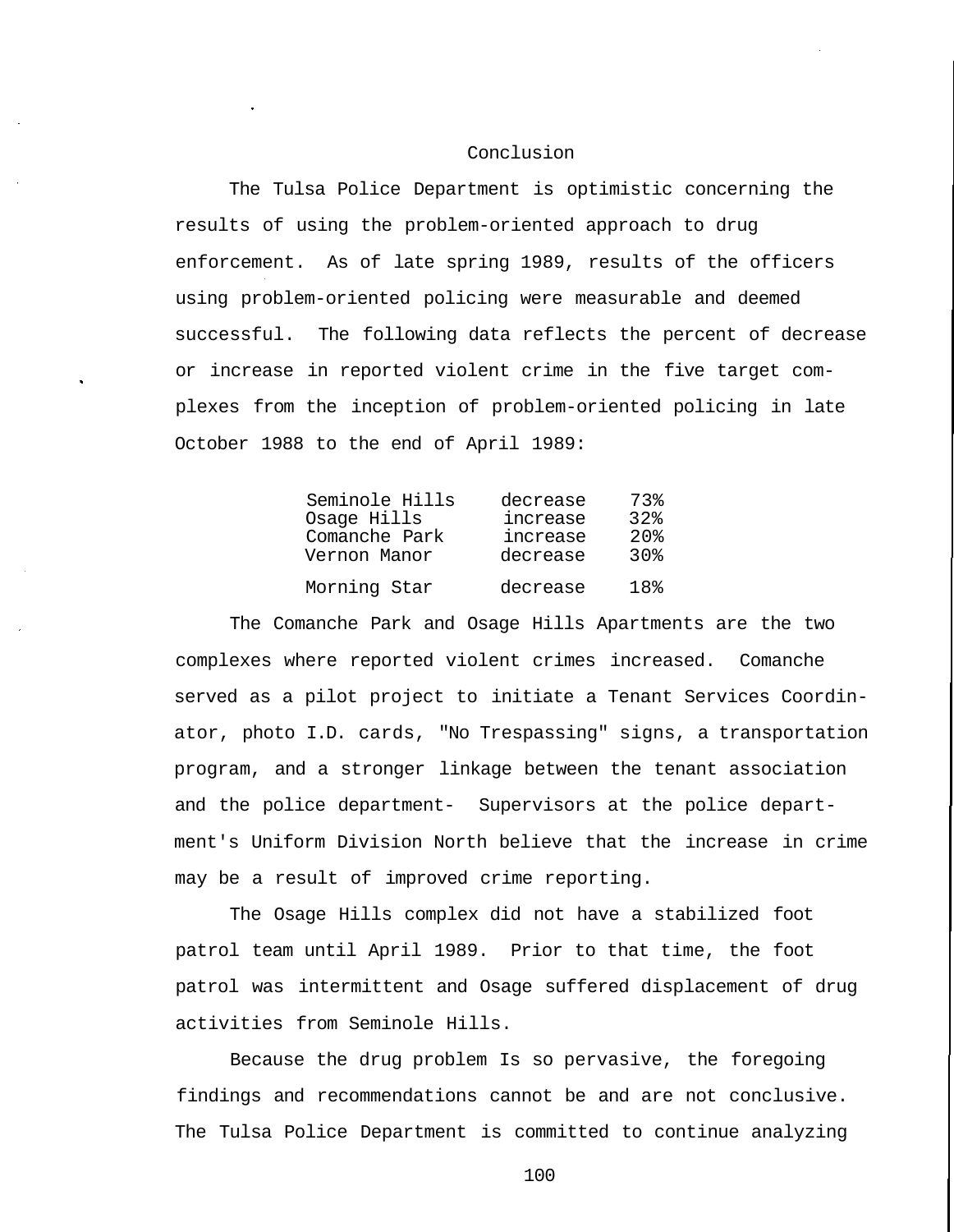the problems surrounding drugs, as well as supplying responses and working with the community to affect change in the lives of those people who are victims of the drug problem as well as those who use and/or sell drugs.

 $\mathcal{L}^{\pm}$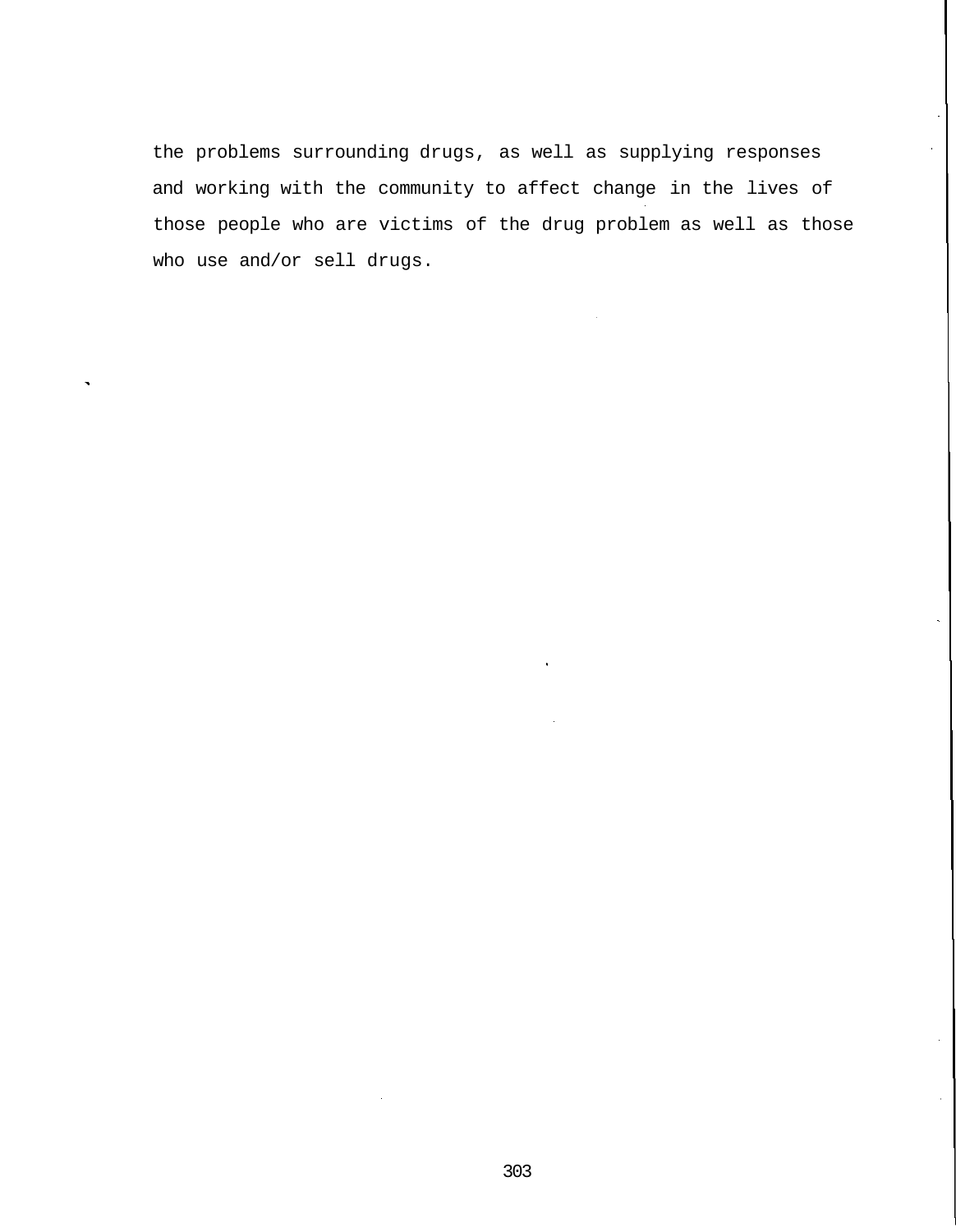## SELECTED BIBLIOGRAPHY

l.

 $\sim$ 

| 1  | "Crime in the United States." Uniform Crime Reports. 1987                                                                                                                                          |
|----|----------------------------------------------------------------------------------------------------------------------------------------------------------------------------------------------------|
| 2  | National Narcotics Intelligence Consumers Committee. "The<br>National Narcotics Intelligence Consumers Committee<br>Report' (Washington, D.C.: U.S. Government, June 1987>                         |
| 3  | Morin, Richard. "Are We Shooting Ourselves in the Foot<br>in the War on Drugs?" Washington Pgst July 26, 1988.                                                                                     |
| 4  | Tulsa County District Attorney's Office. "Drug War Victory<br>Glimpsed." Tulsa World, Decenber 27, 1988.                                                                                           |
| 5  | United States. Department of Justice. Juvenile_of_Justice<br><b>Bulletin</b> Washington: September 1988.                                                                                           |
| 6. | Martin, Robert. Department of Justice. JuyeQile_gf_Justife_BuHetin<br>Washington: September 1988.                                                                                                  |
| 7  | ----                                                                                                                                                                                               |
| 8  | Robert P. Gandossy et al., Drug Lise and Cr.ime, National Institute of<br>Justice, 1980.                                                                                                           |
| 9  | Pearson, Janet. "Drug War Victory Glimpsed." lulsa Tribune 27<br>December 1988.                                                                                                                    |
| 10 | Smith, Charles P. Bureau of Justice Assistance. Asset Forfeiture<br>U.S. Department of Justice, November, 1988.                                                                                    |
| 11 | Booth, Frank R. Bureau of Justice Assistance. Asset Forfeitu'e<br>U.S. Department of Justice, November, 1988.                                                                                      |
| 12 | Milam, Cathy. "More Tulsa Newborns Testing Positive for Drugs."<br>iMlsi-Weild 29 January 1989, Final Home Edition: 1.                                                                             |
|    | 13 _____. (Social Worker quoted: Diane Scargall of Hillcrest Medical<br>Center.                                                                                                                    |
|    | 14 Smith, Vernon. Director of Special Care Nurseries at Hillcrest<br>Medical Center. (Interview with Cpl Jerry Isaacs, 7 February<br>$1989$ .                                                      |
| 15 | Oklahoma Department of Mental Health Research and Evaluation<br>Section.<br>Eilfal Year End Summary Al, fohgl, and Drug Abuse<br>I <b>reaimeni_Agenty</b> Ep.idemioTogicaT Data FY8S, August 79S8. |
| 16 | Washington. "Drug Care Spending Blasted." IuIsa_Tribune<br>29<br>December 1988, Final Edition                                                                                                      |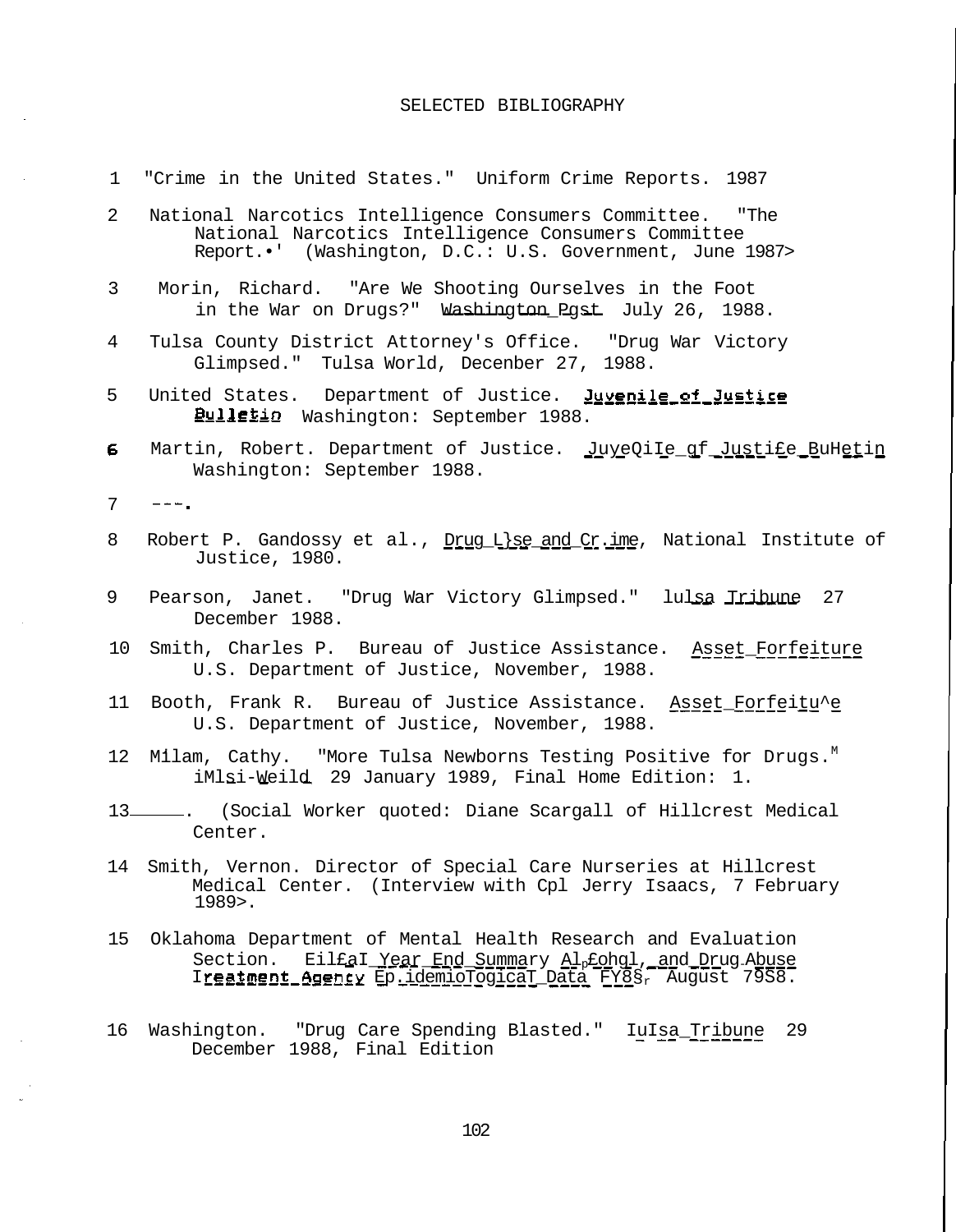- 17 Butynski, William, **and Diane** Canova. **§tSte\_Resour£es\_and\_Sgrvices** National Institute on Alcohol Abuse and Alcoholism **and** the National Institute on Drug Abuse- Fiscal Year 1987.
- 18 Meddis, Sam, "Many Cases Result from Cocaine Use." LLS..A. **Today.** 7 October 1988.
- 19 Metropolitan Human Services Commission. "Report on Services to North Tulsa County," March 1988.
- 20 Witt, Susan. "No One Should Live This Way," Iulsa Tribune 11 November 1988.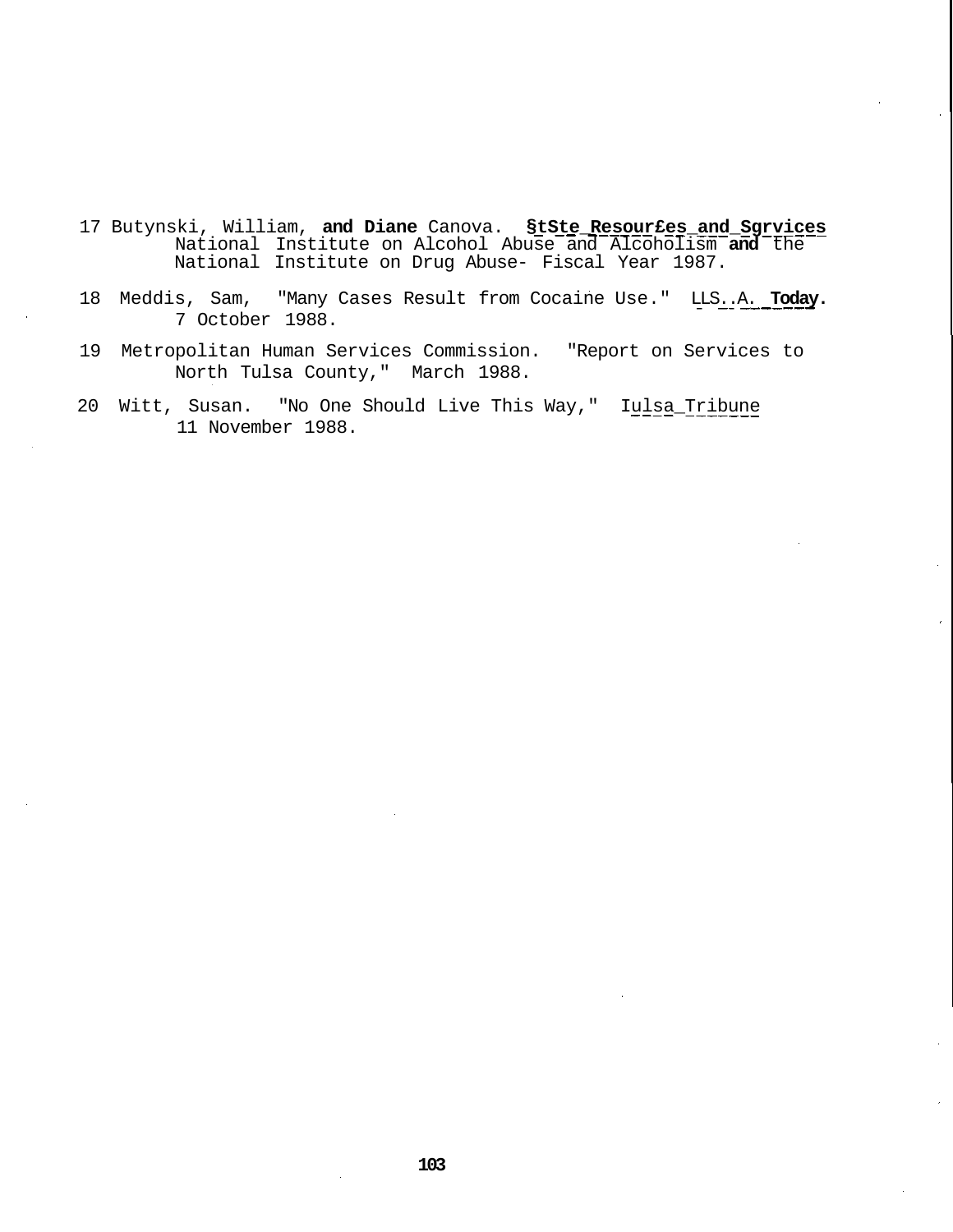**APPENDIXE S**

 $\sim$ 

 $\ddot{\phantom{0}}$ 

 $\sim 10^7$ 

 $\sim$ 

 $\bar{z}$ 

 $\sim 10$ 

 $\overline{\phantom{a}}$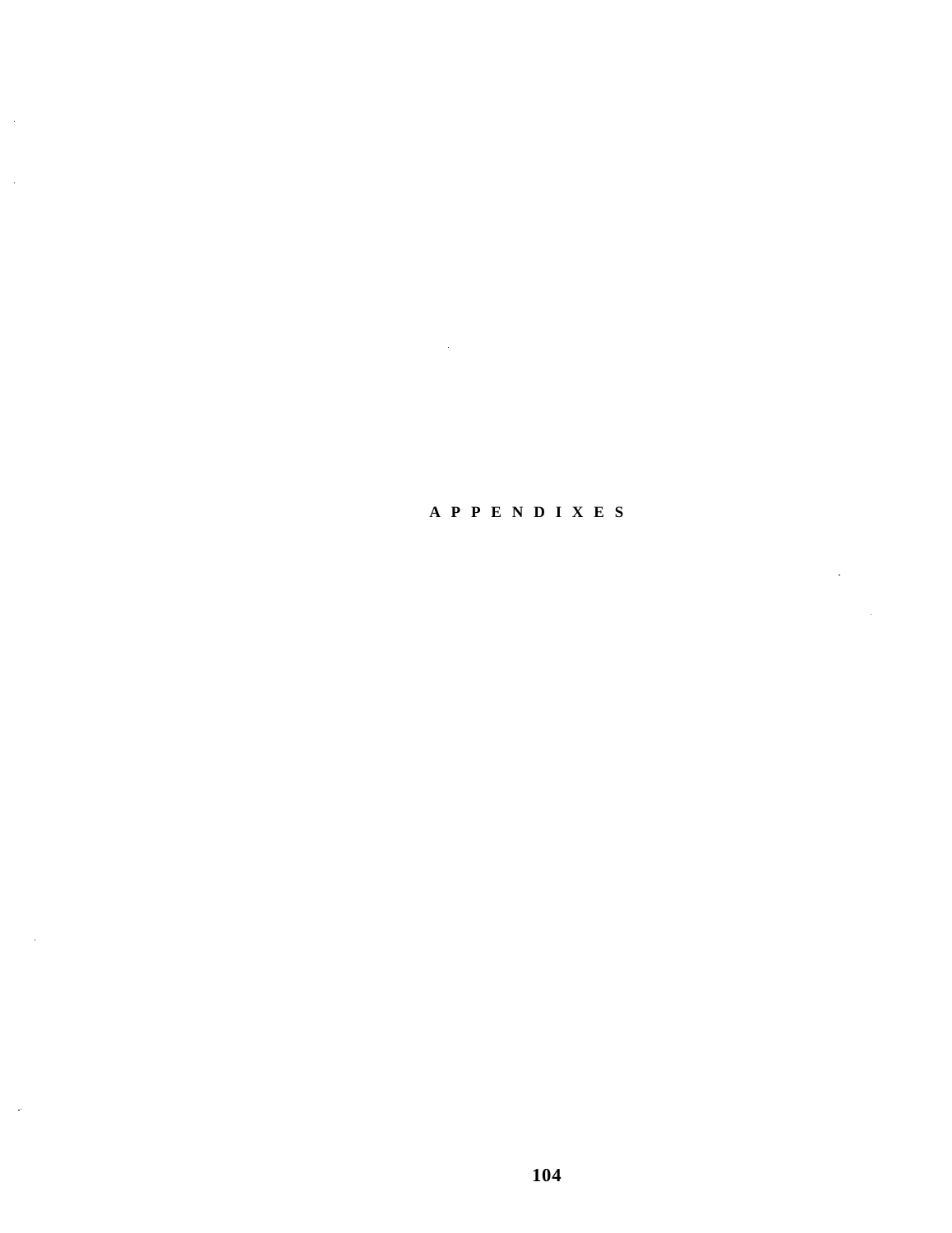# **APPENDI X A**

 $\mathcal{L}_{\rm{max}}$  ,  $\mathcal{L}_{\rm{max}}$ 

 $\sim 1$  .

 $\sim$   $\sim$ 

 $\sim$ 

 $\sim$ 

 $\sim$ 

 $\hat{\mathbf{z}}$ 

# **RESULTS OF SCHOOL SURVEY**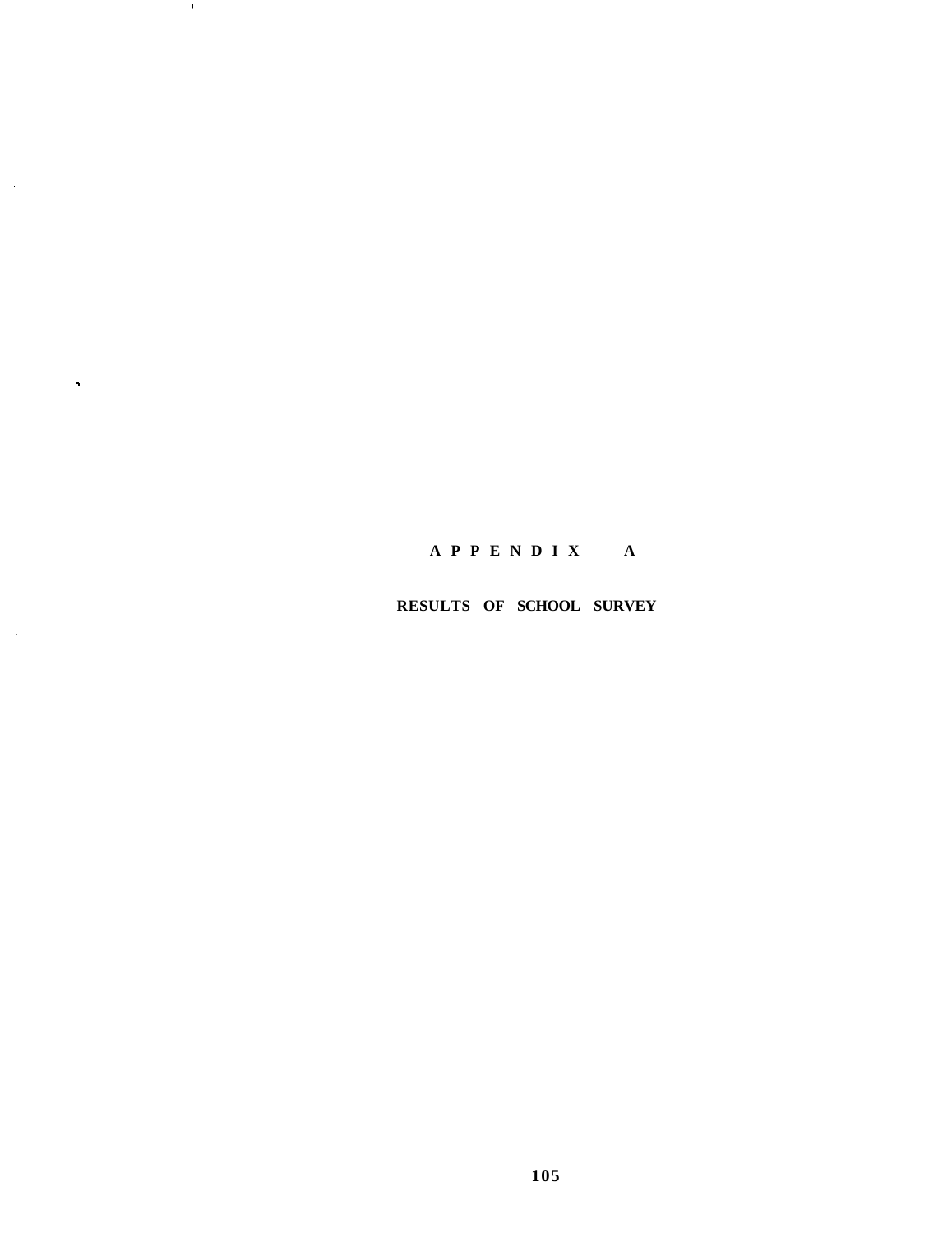# **DRUG AND ALCOHOL ABUSE SURVEY Tulsa Police Department 1989**

KEY MS - Middle School HS - High School

1. At what age were you first offered cigarettes?

|                            | ΜS   | НS   |
|----------------------------|------|------|
| A. Not at all              | 55.2 | 28.0 |
| B. 10 years old or younger | 22.8 | 19.6 |
| C. 11 or 12 years old      | 15.9 | 18.7 |
| D. 13, 14 nr 15 years old  | 5.2  | 19.3 |
| E. 16, 17 nr 18 years old  | 0.4  | 3 O  |

#### 2. At what age did you first **use** cigarettes?

|    |                           | MS   | НS   |
|----|---------------------------|------|------|
| А. | Not at nil                | 68.3 | 50.5 |
| B. | 10 years old or younger   | 14.8 | 13.4 |
|    | C. 11 or 12 years old     | 11.3 | 11.9 |
|    | D. 13, 14 or 15 years old | 4.5  | 18.5 |
|    |                           | 0.2  | 4.6  |
|    | E. 16, 17 or 18 years old |      |      |

## 3. At what age were you first offered alcohol?

| Α. | Not at all                 | 5MS6 | 1957 |
|----|----------------------------|------|------|
|    | B. 10 years old or younger | 23.2 | 20.5 |
|    | C. 11 or 12 years old      | 16.0 | 16.0 |
|    | D. 13, 14 or 15 years old  | 6.3  | 37.1 |
|    | E. 16, 17 or 18 years old  | 0.2  | 6.1  |

## At what age did you first **use** alcohol?

|    |                            | MS   | нs   |
|----|----------------------------|------|------|
| Α. | Not at all                 | 60.6 | 27.8 |
|    | B. 10 years old or younger | 17.7 | 14.3 |
|    | C. 11 or 12 years old      | 14.0 | 11.7 |
|    | D. 13, 14 or 15 years old  | 6.7  | 36.9 |
|    | E. 16, 17 or 18 years old  | 0.4  | 8.6  |

5. At what age were you first offered other illegal drugs? (marijuana, cocaine, etc...)

|    |                            | ΜS               | НS   |
|----|----------------------------|------------------|------|
| А. | Not at all                 | 77.9             | 44.0 |
|    | B. 10 years old or younger | 5.7              | 6.2  |
|    | C. 11 or 12 years old      | 9.3              | 9.5  |
|    | D. 13, 14 or 15 years old  | 6.2              | 31.8 |
| Е. | 16, 17 or 18 years old     | 0.2 <sub>1</sub> | 79   |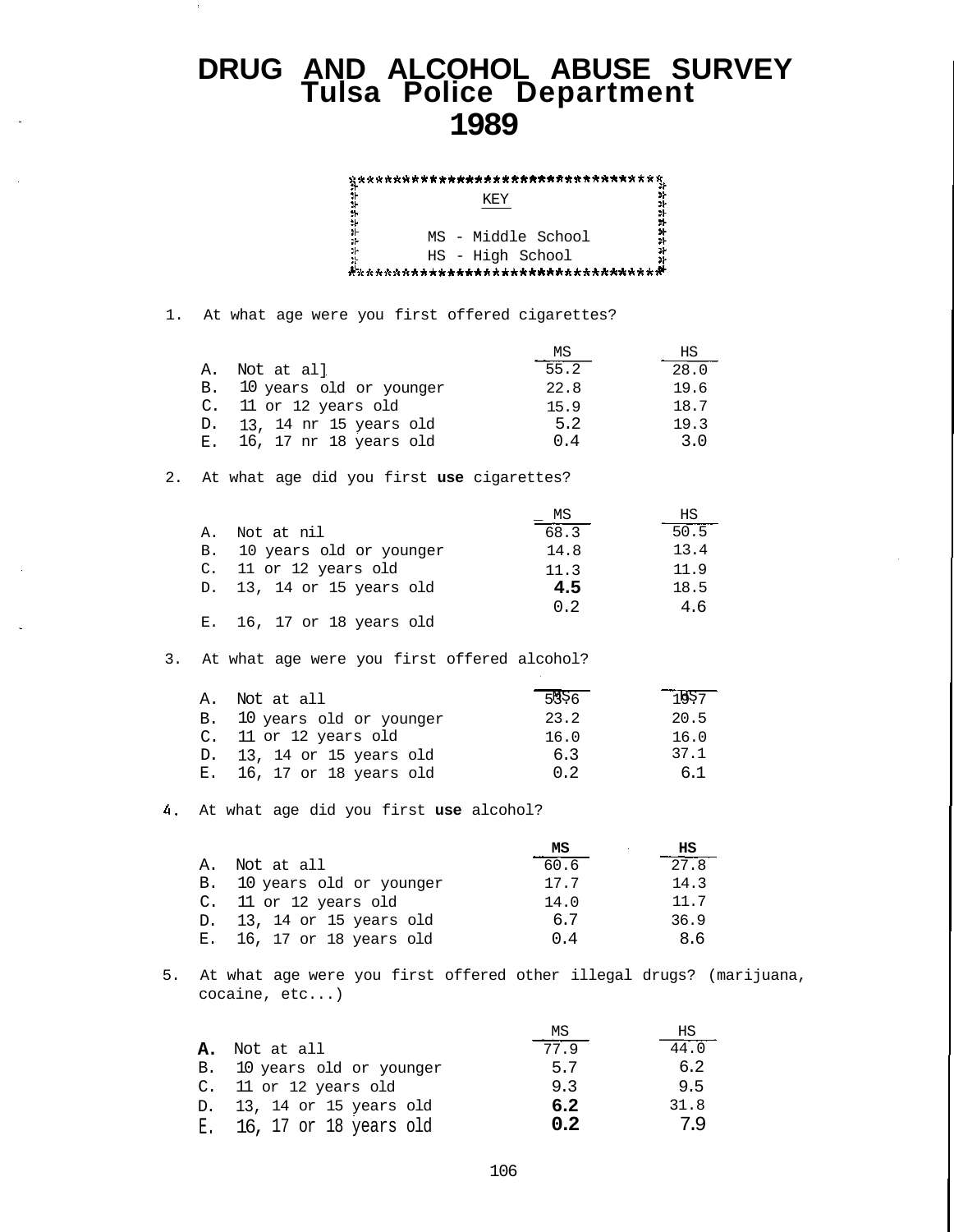88.3 3.3 4.2 3.3 0.2 63.9 4.2 5.3 19.8 6.1 79. 1 15. 4. 5 7 21 .0 72 .9 5 .1 6. At what age did you first use illegal drugs? (marijuana, cocaine, etc..) MS US A. Not at all B. 10 years old or younger C. 11 or 12 years old D. 13, 14 or 15 years old E. 16, 17 or 18 years old 7. Have you ever been through Project D.A.R.E. drug resistance training?  $\underline{\hspace{1cm}}$  M S  $\underline{\hspace{1cm}}$  HS A. Yes B. No C. Don't know 8. Have you ever been through Operation Aware drug resistance training?  $-M S$  HS A. Yes B. No C. Don't know 9. Have you ever been through any other drug resistance training?  $-M S$  HS A. Yes B. No C. Don't know 10. Compared with friends your age, how well do you do in school?  $-M S$  HS A. Much above average B. Above average C. Average D. Below average E. Much below average 11. During the school year, how many hours a week do you work at a part-time job? MS HS 62 .6 26 .5 9 .8 38 .2 56 .0 4 .7 20 .2 68 .2 10 .4 14 .0 78 .6 6 .3 11.5 27.4 47.2 8.6 2.9  $\frac{11.9}{11.9}$ 29.2 48.7 6.6 1.5 A. I don't work B. 1-4 hours C. 5-9 hours D. 10-20 hours E. Over 20 hours per week 82.9 8.9 4.3 1.6 1.6 60.8 5.0 6.1 13.5 13.5 12. How do you feel about going to school?  $M S$  HS A. I like school very much B. I like school quite a bit C. I like school some D. I don't like school very much 10.6 18.0 21.2 37.1 14.2 25.2 39.8 11.3

107

11.8

7.9

 $\mathcal{L}$ 

E. I hate school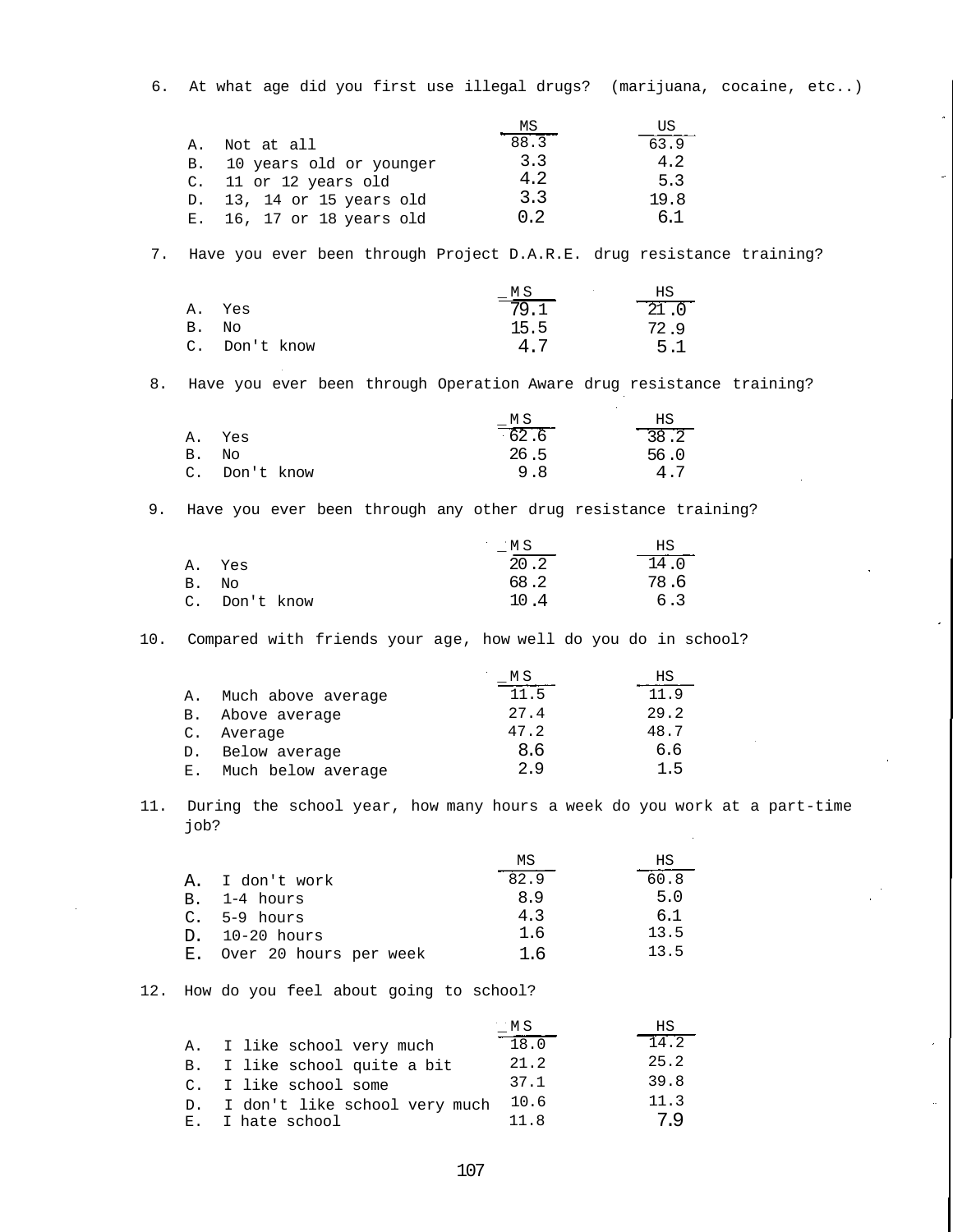13. Which of the following statements best describes you?

|    |                                 | ΜS   | НS   |
|----|---------------------------------|------|------|
| Α. | I am not involved in a gang and | 51.9 | 45.9 |
|    | I do not have friends who are   |      |      |
|    | in gangs                        |      |      |
| В. | I have friends or know people   | 37.4 | 46.0 |
|    | in gangs but I am not in a      |      |      |
|    | qanq                            |      |      |
| C. | I spend some time in gangs      | 5.9  | 4.3  |
|    | I spend a lot of time in gangs  | २ २  | 2.5  |

14. How often do you see students using illegal drugs at school?

|             |                |      | НS   |
|-------------|----------------|------|------|
| А.          | Not at al I    | 64.5 | 37.9 |
|             | B. Little      | 19.2 | 27.0 |
| C.          | Some           | 8.0  | 17.0 |
|             | D. Quite a bit | 3.9  | 10.2 |
| $E_{\perp}$ | Very much      | २ म  | 73   |

l'i. How often do you see students using alcoholic beverages at school?

|                |                | MS   | НS   |
|----------------|----------------|------|------|
| Α.             | Not at all     | 77.8 | 45.5 |
|                | B. Little      | 12.5 | 29.1 |
| $\mathsf{C}$ . | Some           | 4.7  | 13.8 |
|                | D. Ouite a bit | 2.0  | 6.5  |
|                | E. Very much   | 19   | 4.3  |

!6. In general, would you say your health is excellent, good, fair or poor?

|    |           | MS_  | НS   |
|----|-----------|------|------|
| Α. | Excellent | 43.4 | 41.0 |
| B. | Good      | 43.5 | 47.0 |
|    | C. Fair   | 10.7 | 9.9  |
| D. | Poor      | 1.1  | 1.3  |

17. Do you think you are healthier than most people your age, not as healthy as most of them, or do you think that your health is just about the same as most people your age?

|    |                             | $=$ <u>MS</u> | ΗS   |
|----|-----------------------------|---------------|------|
| Α. | Healthier than others       | 30.3          | 37.2 |
|    | B. About the santp          | 62.6          | 56.0 |
|    | C. Not as healthy as others | 5.6           | 57   |

18. How often do you use cigarettes?

 $\mathcal{L}^{\text{max}}$ 

|    |                             | MS   | НS   |
|----|-----------------------------|------|------|
| A. | Never                       | 84.4 | 79.9 |
|    | B. I tried it once or twice | 10.2 | 23.3 |
|    | C. About monthly            | 4.6  | 5.9  |
|    | D. About weekly             | 2.8  | 3.7  |
|    | E, Daily                    | 52   | 12.6 |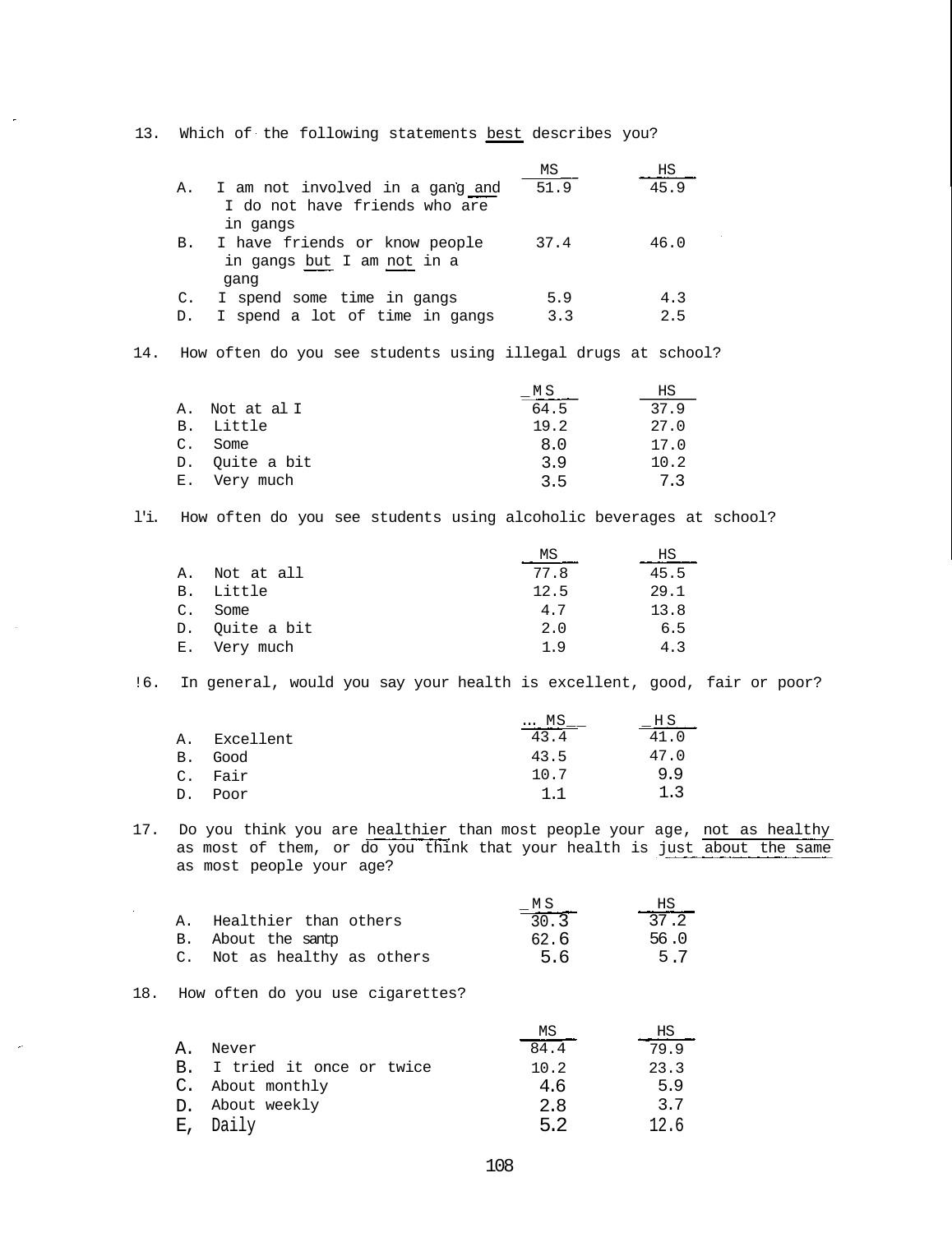19. How often do you chewing tobacco or snuff?

|             |                             | ΜS   | НS   |
|-------------|-----------------------------|------|------|
| A.          | Never                       | 84.4 | 79.9 |
|             | B. I tried it once or twice | 10.2 | 10.9 |
|             | C. About monthly            | 1.7  | 2.9  |
| $D_{\perp}$ | About weekly                | 0.9  | 1.9  |
| E.,         | Daily                       | 1.6  | 37   |

20. How often do you use alcoholic beverages?

|    |                             | ΜS   | НS   |
|----|-----------------------------|------|------|
| A. | Never                       | 55.6 | 27.8 |
|    | B. I tried it once or twice | 28.3 | 27.5 |
|    | C. About monthly            | 7.8  | 24.4 |
|    | D. About weekly             | 3.7  | 15.6 |
|    | E. Daily                    | 1 6  | 1 9  |

# '1, How often do you use marijuana?

 $\tilde{\phantom{a}}$ 

|    |                             | ΜS   | НS   |
|----|-----------------------------|------|------|
| Α. | Never                       | 86.2 | 64.6 |
|    | B. I tried it once or twice | 7.1  | 17.0 |
|    | C. About monthly            | 2.2  | 7.3  |
|    | D. About weekly             | 1.4  | 5.1  |
|    | F. Daily                    | 16   | 4.6  |

22. How often do you use PCP/angel dust?

|   |                             | ΜS   | НS   |
|---|-----------------------------|------|------|
| A | Never                       | 93.0 | 92.0 |
|   | B. I tried it once or twice | 2.0  | 3.3  |
|   | C. About monthly            | 0.9  | 1.0  |
|   | D. About weekly             | 0.4  | 0.6  |
|   | E. Daily                    | 11   | 11   |

23. How often do you use acid/LSD/psychedelics, etc.?

|    |                             | ΜS   | НS             |
|----|-----------------------------|------|----------------|
| Α. | Never                       | 93.1 | 88.0           |
|    | B. I tried it once or twice | 2.6  | 5.6            |
|    | C. About monthly            | 0.8  | 2.5            |
|    | D. About weekly             | 0.5  | 1.1            |
| Е. | Dailv                       | 1 ∩  | 1 <sub>2</sub> |

#### 24. How often do you use stars/hex?

|                           |                             | МS   | НS   |
|---------------------------|-----------------------------|------|------|
| Α.                        | Never                       | 93.5 | 94.0 |
|                           | B. I tried it once or twice | 1.9  | 2.1  |
|                           | C. About monthly            | 0.7  | 0.9  |
|                           | D. About weekly             | 0.7  | 1.7  |
| $\mathbf{F}_{\mathbf{r}}$ | Daily                       |      | 0.9  |

 $\bar{t}_i$ 

 $\sim$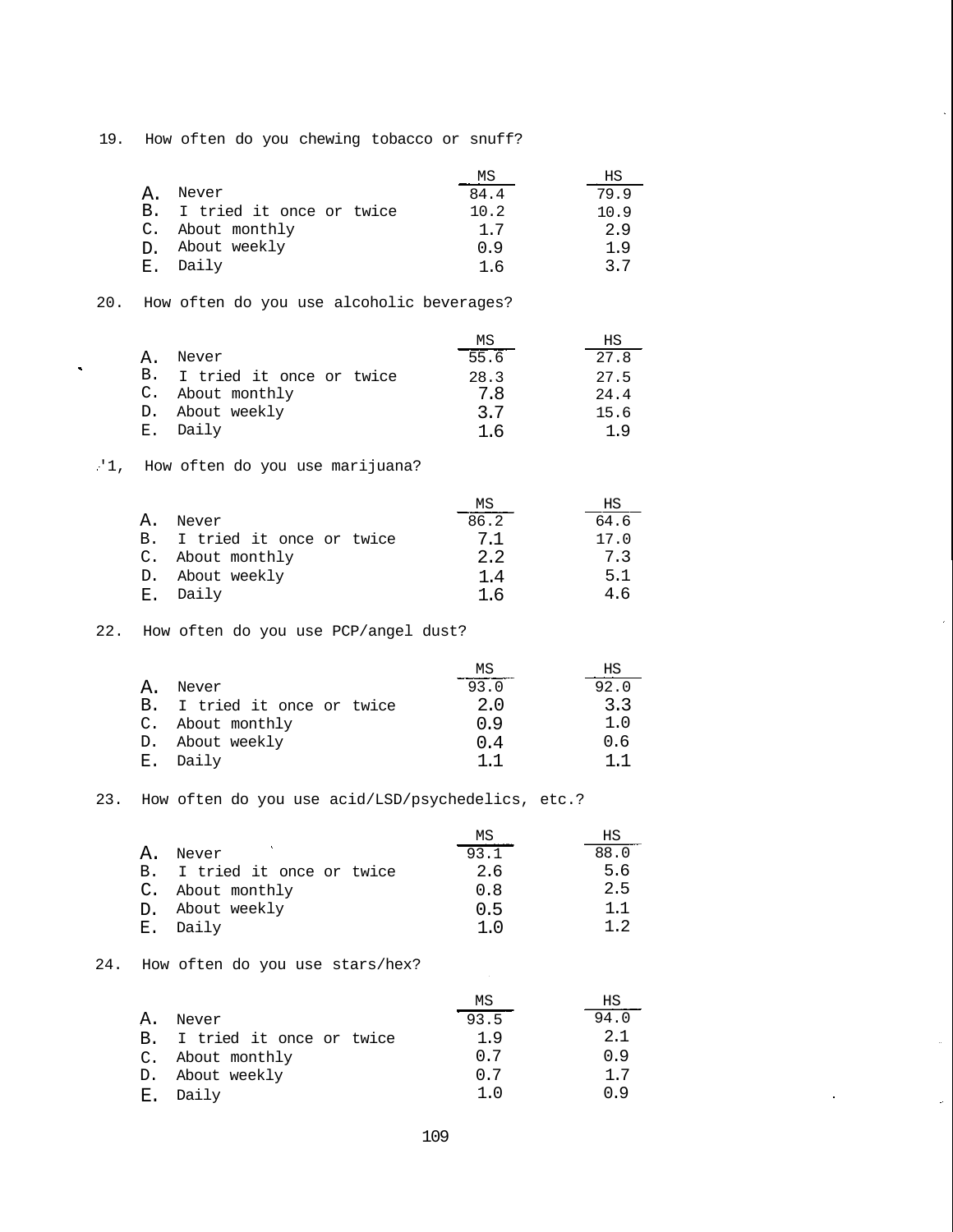25. How often do you use glue/poppers/gas/paint?

|     |                             | ΜS   | US   |
|-----|-----------------------------|------|------|
| Α.  | Never                       | 86.6 | 87.6 |
|     | B. I tried it once or twice | 7.1  | 77   |
|     | C. About monthly            | 1.9  | 1.4  |
|     | D. About weekly             | 0.9  | 1.0  |
| E., | Daily                       | า ว  |      |

26. How often do you use speed/amphetamines?

|    |                             | МS   | HS.  |
|----|-----------------------------|------|------|
| Α. | Never                       | 90.0 | 78.8 |
|    | B. 1 tried it once or twice | A.3  | 11.8 |
|    | C. About monthly            | 1.6  | A.A  |
|    | D. About weekly             | 0.8  | 2.0  |
| Е. | Daily                       | 1.4  | 17   |

27. How often do you use sedatives (without a doctor telling you to)?

|    |                             | ΜS   |      |
|----|-----------------------------|------|------|
| Α. | Never                       | 89.8 | 85.2 |
|    | B. I tried it once or twice | 4.8  | 8.0  |
|    | C. About monthly            | 1.6  | 3.0  |
|    | D. About weekly             | 0.9  | 1.5  |
| Е. | Daily                       | n 9  | 11   |

<sup>28,</sup> How often do you use heroin?

Ñ

|                |                             | ΜS   | НS   |
|----------------|-----------------------------|------|------|
|                | Never                       | 93.3 | 93.5 |
|                | B. I tried it once or twice | 2.3  | 2.2  |
|                | C. About monthly            | 0.7  | 1.0  |
| D.             | About weekly                | 0.5  | 0.6  |
| $\mathbf{E}$ . | Daily                       |      | n g  |

29. How often do you use codeine/morphine/other opiates?

|    |                             | ΜS   | НS             |
|----|-----------------------------|------|----------------|
| A. | Never                       | 92.2 | 86.9           |
|    | B. I tried it once or twice | 3.3  | 6.9            |
|    | C. About monthly            | 1.2  | 2.5            |
|    | D. About weekly             | 0.6  | 1.2.           |
| Е. | Daily                       | n g  | 1 <sub>2</sub> |

30. How often do you use look-alike drugs (turkey drugs)?

|                |                             | ΜS   | ΗS    |
|----------------|-----------------------------|------|-------|
| Α.             | Never                       | 90.8 | 90 .7 |
|                | B. I tried it once or twice | 3.2  | 3.0   |
|                | C. About monthly            | 0.7  | 0.8   |
|                | D. About weekly             | 0.4  | 0.6   |
| $\mathbf{E}$ . | Daily                       | 0.8  | 0.8   |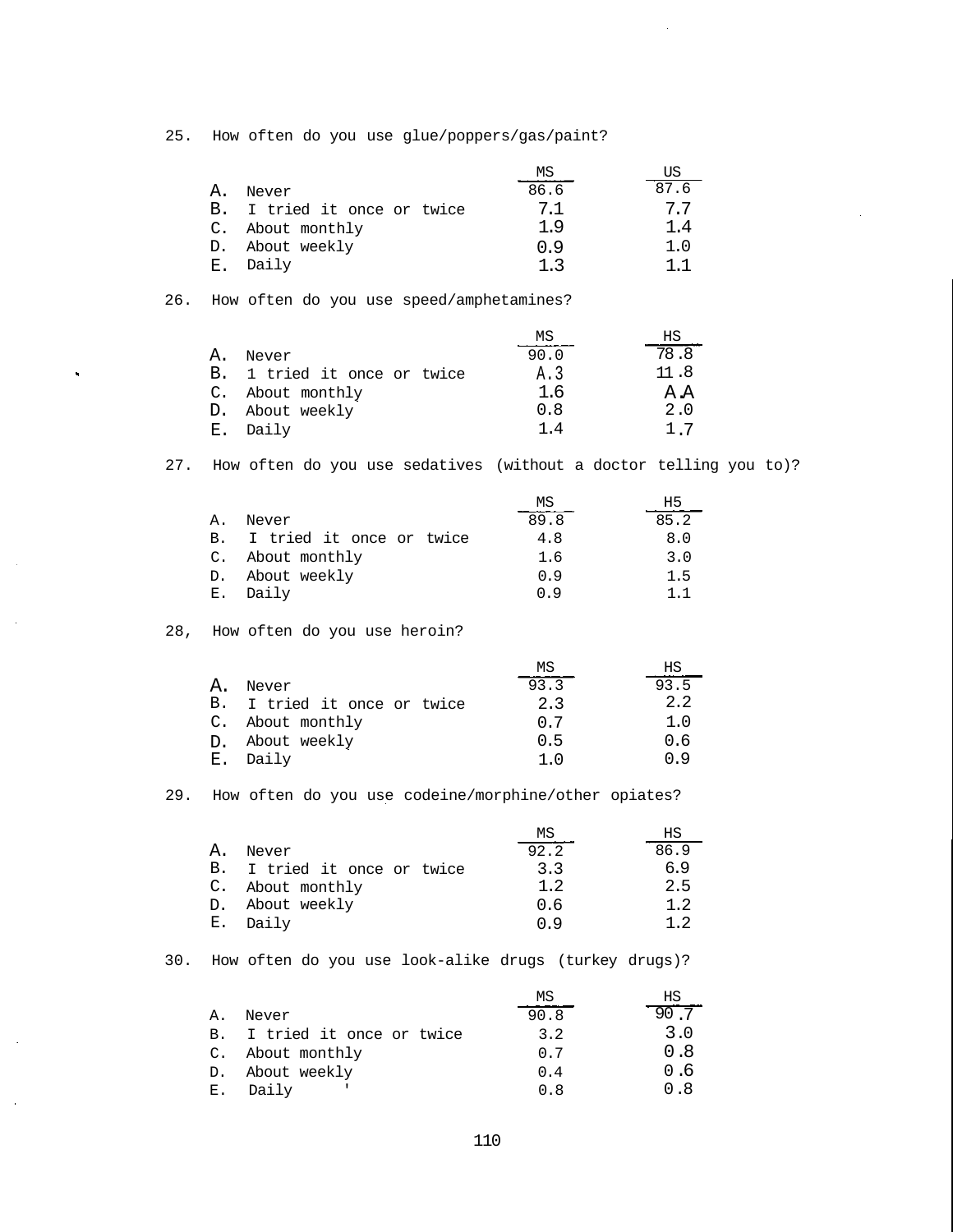31. If you drink beer/wine/hard liquor, generally, how much do you drink at one time?

|    |                              | ΜS   | НS   |
|----|------------------------------|------|------|
| Α. | I don't drink beer/wine/hard | 67.2 | 369  |
|    | liquor                       |      |      |
| В. | One glass/can/drink          | 18.2 | 18.6 |
| C. | Two or three glasses/cans/   | 5.7  | 15.4 |
|    | drinks                       |      |      |
| D. | Four or five glasses/cans/   | 2.3  | 10.0 |
|    | drinks                       |      |      |
| Е. | Six or more glasses/cans/    | 43   | 16 8 |
|    | drinks                       |      |      |

12. Do you ever drink beer, wine, or hard liquor before school?

| Α. | Yes | MS<br>8.0 | $_{\rm HS}$<br>9.9 |
|----|-----|-----------|--------------------|
| B. | No  | 88.2      | 86.5               |

33. Do you ever drink heer, wine, or hard liquor during school?

|     |    |     |  | MS                                                               | HS   |  |
|-----|----|-----|--|------------------------------------------------------------------|------|--|
|     | Α. | Yes |  | 5.0                                                              | 8.9  |  |
|     | B. | No  |  | 91.6                                                             | 88.4 |  |
| 34. |    |     |  | Do you ever drink beer, wine, or hard liquor right after school? |      |  |
|     |    |     |  | MS                                                               | НS   |  |
|     | Α. | Yes |  | 8.9                                                              | 15.0 |  |
|     | В. | No  |  | 87.5                                                             | 82.5 |  |

 $\ddot{\phantom{a}}$ 

35. Do you ever use marijuana or other drugs before school?

|       |        | ΜS        | US           |
|-------|--------|-----------|--------------|
|       | A. Yes |           | $5.7$ $12.3$ |
| B. No |        | 90.1 85.1 |              |

36. Do you ever use marijuana or other drugs during school?

|    |     | MS               | ΗS   |
|----|-----|------------------|------|
| Α. | Yes | 4.5<br>. .       | 11.5 |
| B. | No  | $\frac{1}{91.2}$ | 85.6 |

37. Do you ever use marijuana or other drugs right after school?

|        | ΜS   | ΗS   |
|--------|------|------|
| A. Yes | 6.4  | 13.9 |
| B. No  | 88.8 | 82.8 |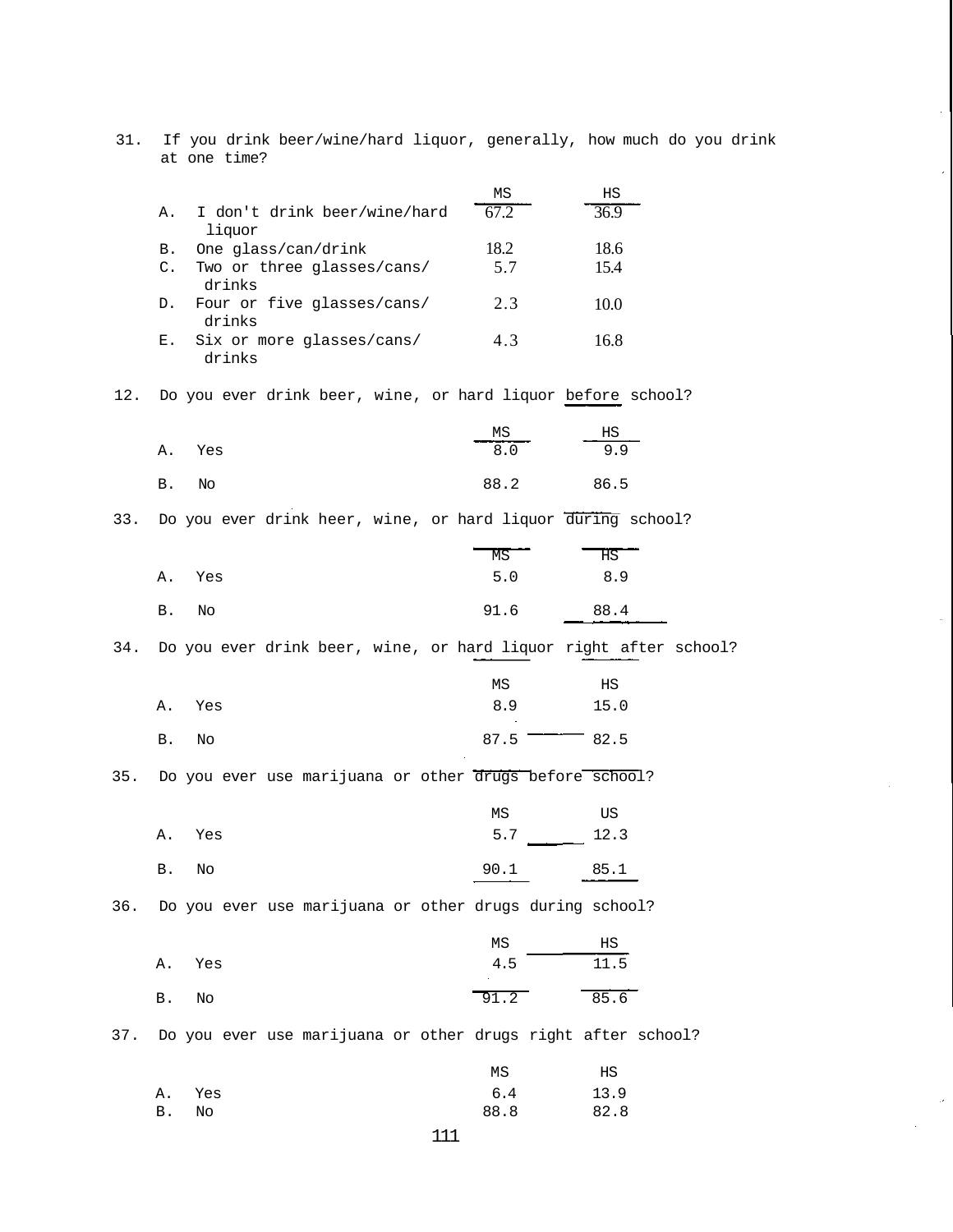| 38. |                | Do you ever drive after you've been drinking or taking drugs?                  |                                     |                          |  |
|-----|----------------|--------------------------------------------------------------------------------|-------------------------------------|--------------------------|--|
|     |                |                                                                                |                                     |                          |  |
|     | Α.             | Yes                                                                            | $=\frac{MS}{5.0}$ HS                |                          |  |
|     | Β.             | No                                                                             | 41.7                                | 50.2                     |  |
|     | $\mathsf{C}$ . | I don't drink/take drugs                                                       | 48.5                                | 31.1                     |  |
| 39. |                | How long has it been since you were drunk? Mark only one answer.               |                                     |                          |  |
|     |                |                                                                                |                                     |                          |  |
|     | Α.             | Never                                                                          | $\frac{\text{MS}}{70.0}$            | $\frac{\text{HS}}{41.3}$ |  |
|     | в.             | Within past day                                                                | 4.8                                 | 5.4                      |  |
|     | $\mathsf{C}$ . | Within past week                                                               | 4.8                                 | 14.1                     |  |
|     | D.             | Within past month                                                              | 7.1                                 | 19.9                     |  |
|     | Ε.             | Within past year                                                               | 9.6                                 | 19.1                     |  |
| 40. |                | How often do you get drunk?                                                    |                                     |                          |  |
|     |                |                                                                                | MS                                  | $_{\rm HS}$              |  |
|     | Α.             | Never                                                                          | 75.4                                | $\frac{1}{47.5}$         |  |
|     | B.             | Daily                                                                          | 3.6                                 | 3.3                      |  |
|     |                | C. Once or twice a week                                                        | 3.0                                 | 10.5                     |  |
|     |                | D. Once ot twice a month                                                       | 6.0                                 | 16.8                     |  |
|     |                | E. Less than monthly                                                           | 6.6                                 | 17.1                     |  |
| 41. | high?          | Have you ever drunk something like cough medicine or mouthwash to get          |                                     |                          |  |
|     |                |                                                                                | $\frac{MS}{7.4}$ $\frac{HS}{6.3}$   |                          |  |
|     | Α.             | Yes                                                                            |                                     |                          |  |
|     | В.             | No                                                                             | 87.1                                | 88.9                     |  |
| 42, | drugs?         | How often do you ride with a driver who has been drinking alcohol or taking    |                                     |                          |  |
|     |                |                                                                                | $-\frac{MS}{7.6}$ $-\frac{HS}{8.3}$ |                          |  |
|     | Α.             | Often                                                                          |                                     |                          |  |
|     | В.             | Sometimes                                                                      | 9.3                                 | 14.5                     |  |
|     | $\mathtt{C}$ . | Rarely                                                                         | 18.1                                | 24.9                     |  |
|     | D.             | Never                                                                          | 59.9                                | 47.7                     |  |
| 43. |                | Would you feel it was okay for you to drive after: (choose only one<br>answer) |                                     |                          |  |
|     |                |                                                                                | ΜS                                  | ΗS                       |  |
|     | Α.             | 1 drink                                                                        | 15.7                                | 28.0                     |  |
|     | B.             | 2 drinks                                                                       | 7.2                                 | 13.8                     |  |
|     | $\mathsf{C}$ . | 3 or more drinks                                                               | 3.1                                 | 5.8                      |  |
|     | D.             | I wouldn't drive after                                                         | 68.1                                | 54.4                     |  |
|     |                | drinking any alcohol                                                           |                                     |                          |  |
| 44. |                | Have you ever had an accident or injury from drinking or drug use?             |                                     |                          |  |
|     |                |                                                                                |                                     |                          |  |

l,

 $\bar{\gamma}$ 

|        | ΜS   | ΗS   |
|--------|------|------|
| A. Yes | 4.0  | 8.0  |
| B. No  | 89.4 | 89.2 |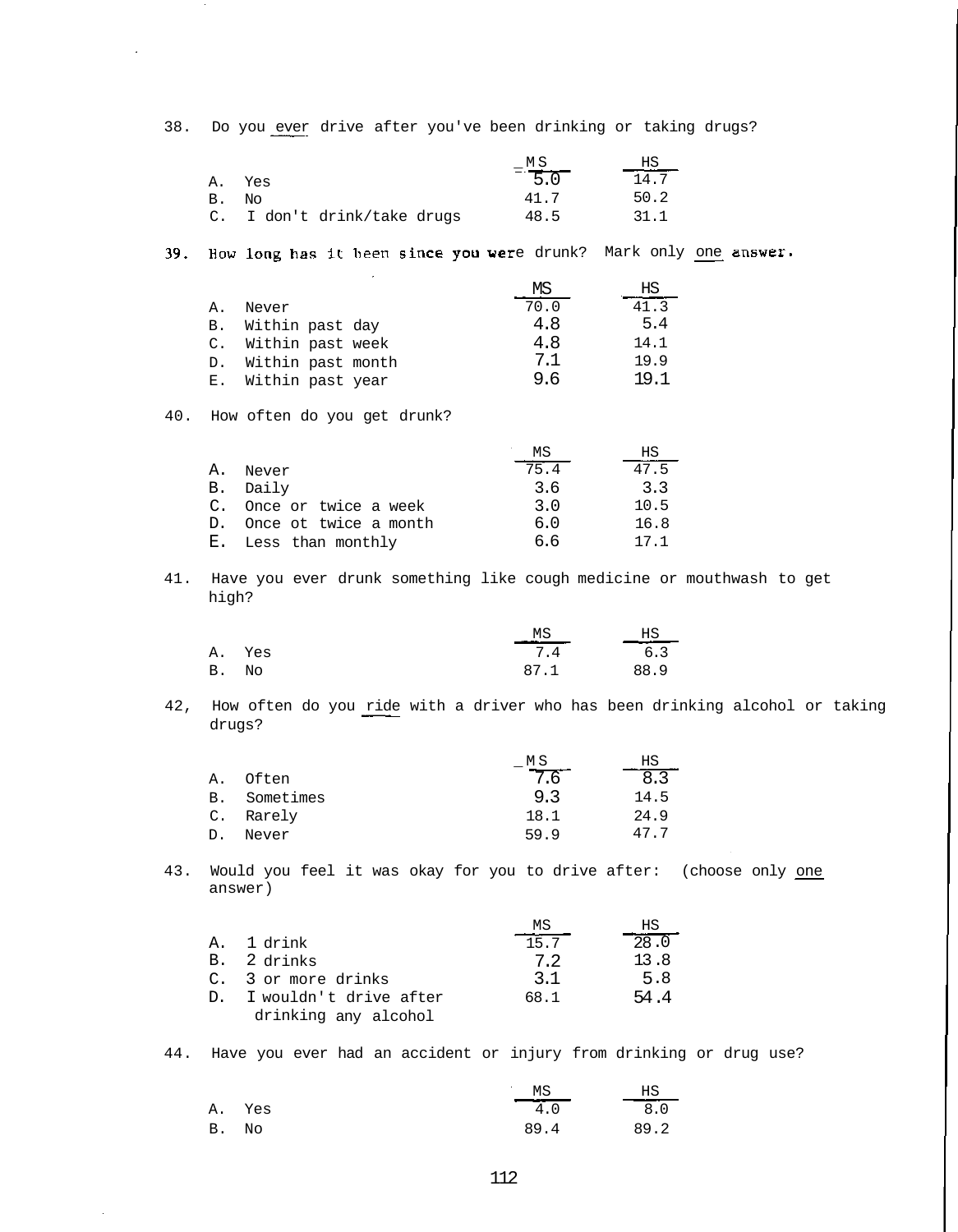45. Have you ever had a school problem (failing grades or trouble with teachers) because you drank or used drugs?

|           |     | MS   | ПS   |
|-----------|-----|------|------|
| Α.        | Yes | 5.1  | 8.0  |
| <b>B.</b> | No  | 88.1 | 87.9 |

46. Have you ever had a family problem because you drank or used drugs?

|           |     |     |             | ΜS   | ---------<br>HS |
|-----------|-----|-----|-------------|------|-----------------|
| Α.        | Yes |     |             | 6.3  | 9.8             |
| <b>B.</b> | No  |     |             | 84.8 | 85.5            |
|           |     | - - | $ -$<br>- - |      |                 |

47. Have you ever lost a friend because you drank or used drugs?

|        | MS   | $\overline{HS}$ |
|--------|------|-----------------|
| A. Yes | 4.8  | 7.4             |
| B. No  | 88.2 | 88.0            |

48. Have you ever lost a job because you drank-\*r used drugs?

|        | MS   | HS   |
|--------|------|------|
| A. Yes | 2.0  | 2.2  |
| B. No  | 90.5 | 91.7 |

'i9. Have you ever been in trouble with the police because of drinking or drug use?

|            |     | MS   | $\overline{HS}$ |
|------------|-----|------|-----------------|
| Α.         | Yes | 4.2  | 7.9             |
| <b>B</b> . | No  | 88.6 | 87.8            |

SO. Have you ever become violent because you drank or used drugs?

|       |        | ____<br>ΜS | HS   |
|-------|--------|------------|------|
|       | A. Yes | 9.3        | 15.6 |
| B. No |        | 80.7       | 77.7 |

 $r \rightarrow$  . How many times have you been in a treatment center or a program for drugs or alcohol?

|    |                    | 'MS  | НS   |
|----|--------------------|------|------|
| Α. | Never              | ت…∠ن | 86.1 |
| В. | Once               | 2.6  | 4.0  |
|    | C. Twice           | 12   | 0.8  |
|    | D. 3 times or more | 1 Q  |      |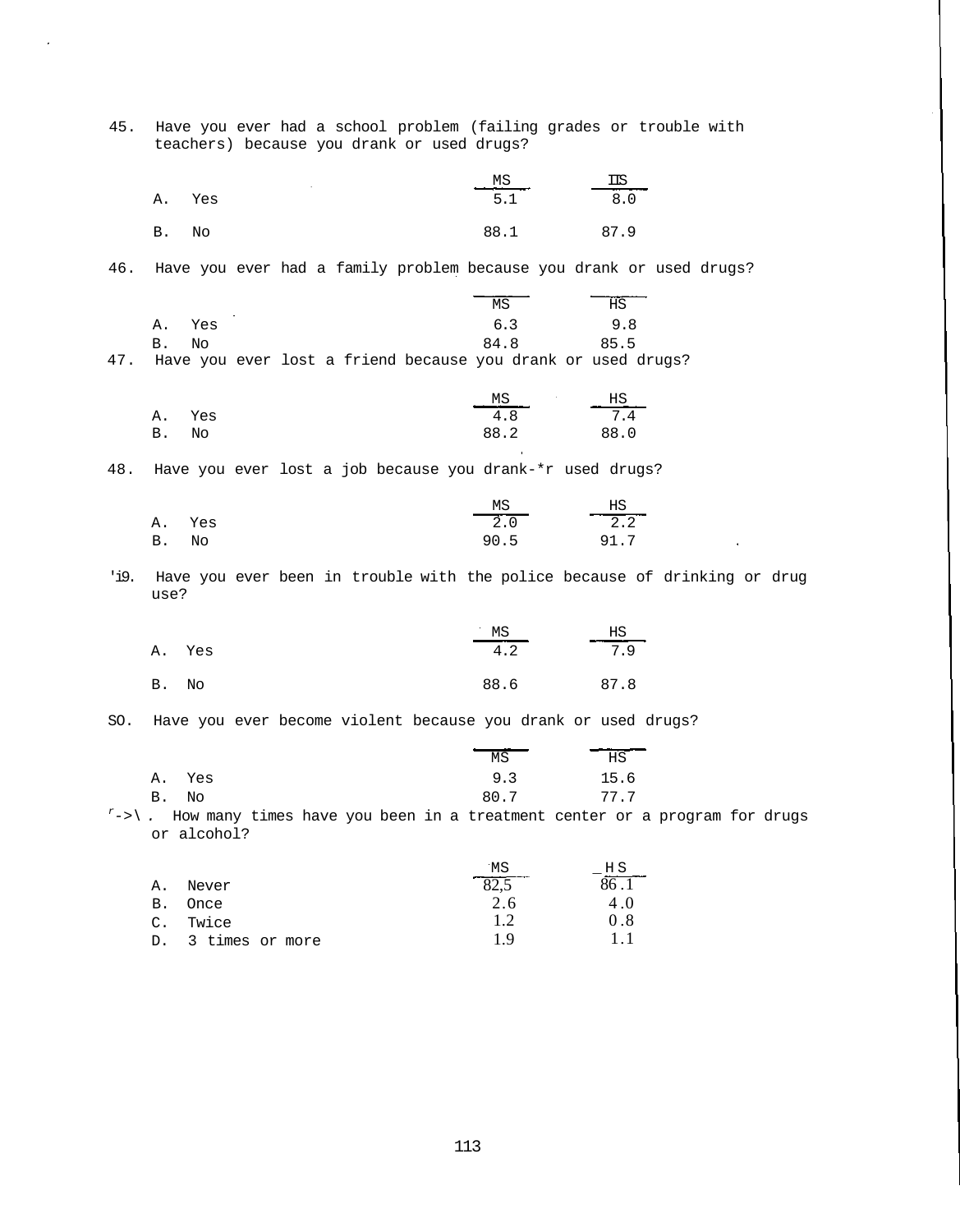# **APPENDI X B**

# **RESULTS OF RESIDENT SURVEY FOR TARGET COMPLEXES**

 $\mathbf{r}$ 

 $\bar{z}$ 

 $\sim$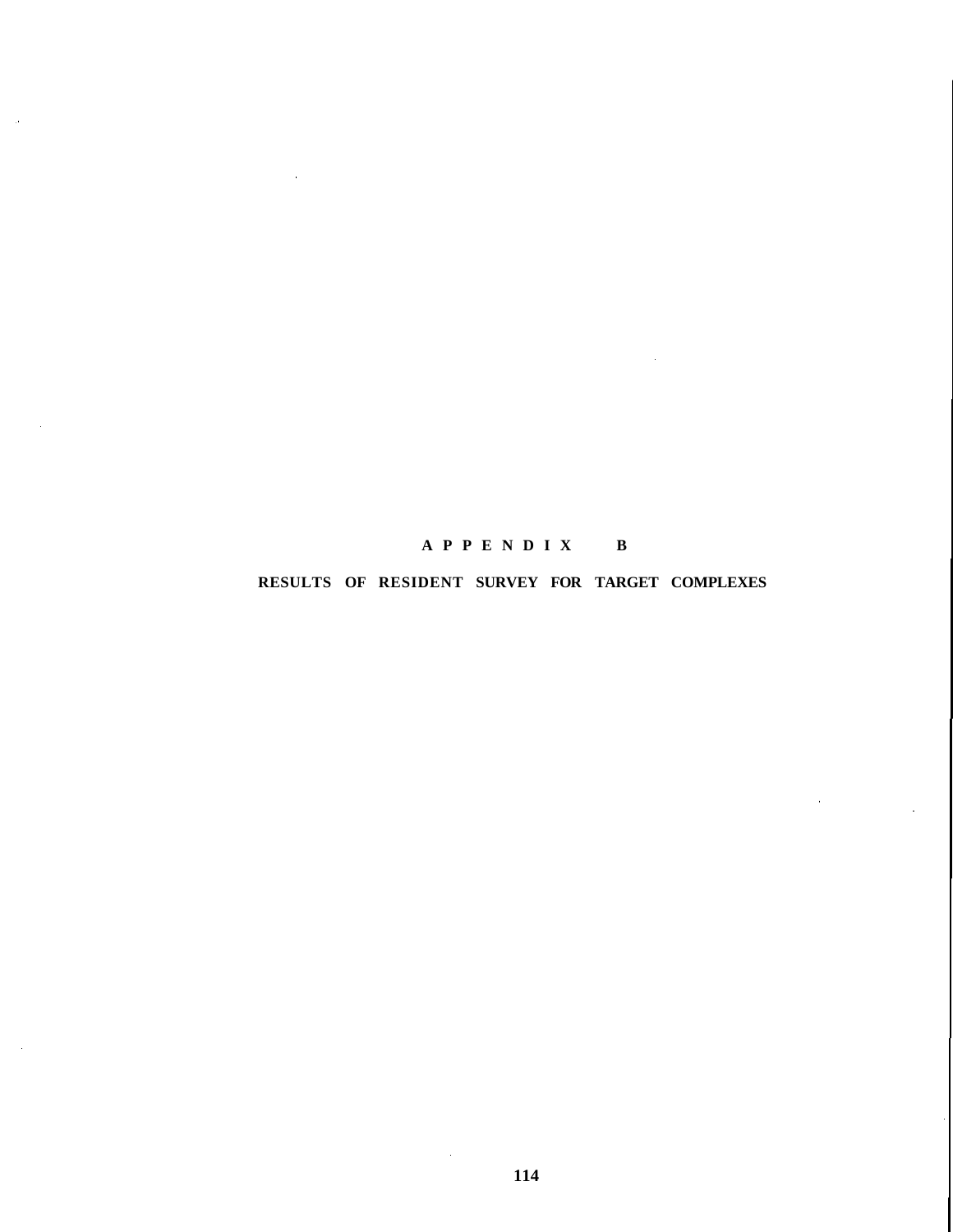#### RESULTS OF RESIDENTIAL SURVEY

"Hello, my name as \_\_\_\_\_\_\_\_\_\_\_\_\_\_\_\_\_\_. I'm with the city police department and we're working on a study of neighborhood problems «nd crime here in your neighborhood. Our goal is to improve the quality of life in this area. Are you the head of the household? (OR flay I speak with the head of the household?)

"We're interested in your opinions about what can be done to hel p improve living conditions here. We sent you a letter that described the study and mentioned how important your parti cipation is to the study. Did you receive that letter?"

IF NO, GIVE RESPONDENT A COPY OF THE LETTER AND TIME TO READ.

"Participation in the study is completely voluntary. All of your answers wi11 be kept secret. Our study wil1 in no way identify you or your household. Your address was selected at random to give us feedback about your neighborhood."

IF POSSIBLE, INTERVIEW THE HEAD OF THE HOUSEHOLD. IF NOT AVAILABLE, INTERVIEW ANOTHER ADULT LIVING AT THE ADDRESS. IF INCONVENIENT, SCHEDULE AN APPOINTMENT AND RECORD THE DATE FOR FOLLOW-UP.

| Address |                     |  |  |  |
|---------|---------------------|--|--|--|
|         | Date of first visit |  |  |  |
|         | Time of first visit |  |  |  |
|         | Date of appointment |  |  |  |
|         | Tim© of appointment |  |  |  |

RECORD THE FOLLOWING FROM VISUAL INFORMATION IF INTERVIEW PROCEEDS. CLARIFY VERBALLY IF NECESSARY.

The survey results appearing on the following pages are given in percentages of respondents who answered the question with that given response. Five public housing complexes were surveyed and 289 different households responded,

| Head of household?  | 8%<br>C30 No                                                       |
|---------------------|--------------------------------------------------------------------|
|                     | 87% C31 Yes                                                        |
| Sex of respondent?  | 19% C30 hale<br>76% Ml Female                                      |
| Race of respondent? | 80% E30 Black<br>13% C31 White<br>.3% C32 Hispanic<br>2% C33 Other |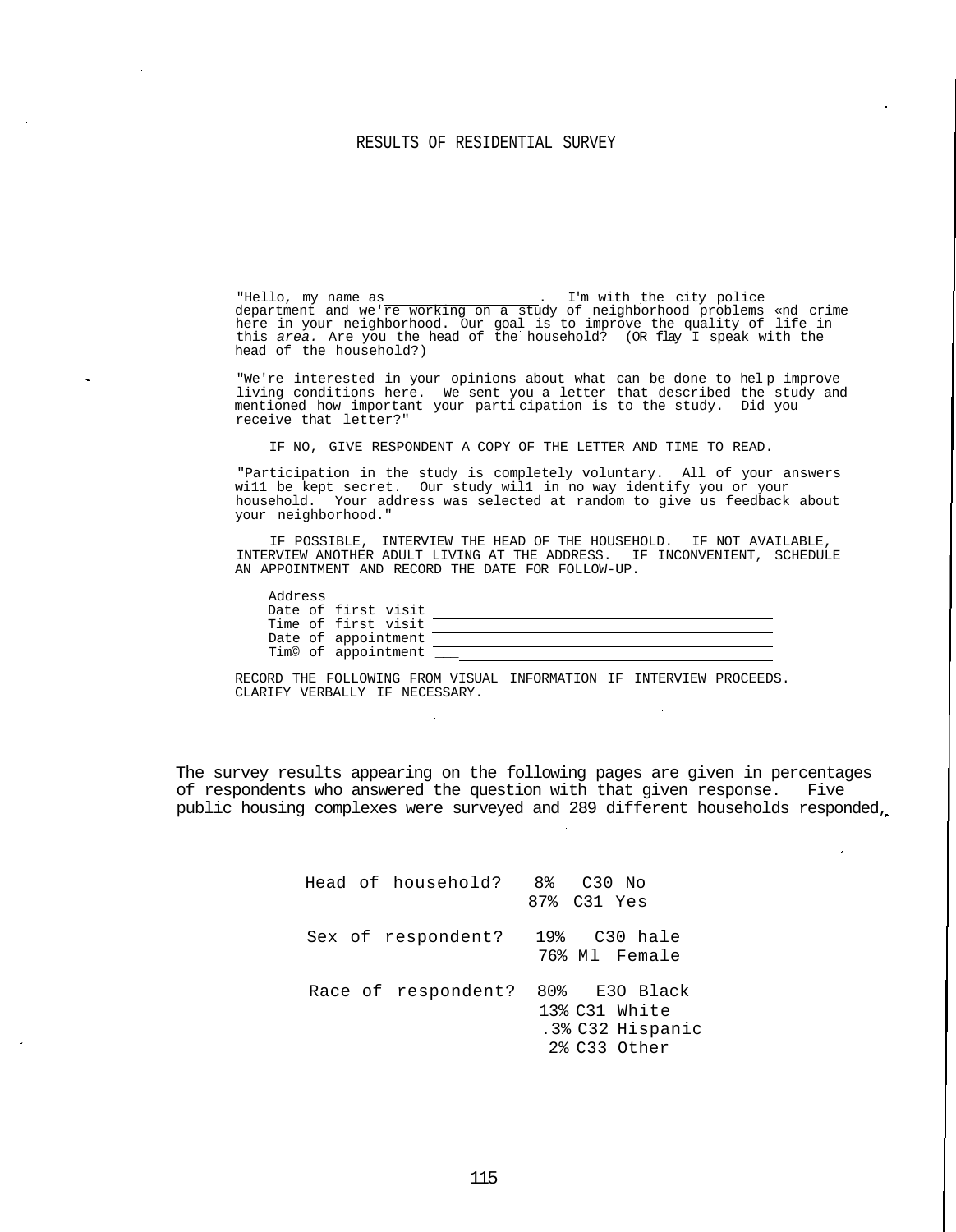### **Section I. Identifying the Problems**

**1. "Firstf I'd like to ask you a few questions about problems in your neighborhood. In your opinion, what is the most serious problem in this Mrm\*? We're interested in any social or neighborhood problems, not Just crime." (DO NOT READ THE FOLLOWING LI8T OUT LOUD)**

**£30 M l £32 £33 £34 £315 Crime Burglaries Robberies Drugs Violence Other 2.8^ 12% 12% 1% 54% 3% £35 C36 C37 C38 C39 Living Conditions Garbage/trash Maintenance Family trouble Truancy 2%. .4% .4% .4% C C** c:  $\mathop{\mathsf{C}}$  :  $\mathop{\mathsf{C}}$  . **310 311 312 313 314 Government Health Lack of Jobs Poverty Vandalism .4% 3% .8% C316 Don't know 4% C317 Refused to answer 1%**

2. "What is the second most serious problem in the **area?** Not Just **crime..." (DO NOT READ THE FOLLOWING LIST OUT LOUD)**

| C30 Crime       |     | 7% £35 Living Conditions             | $-6.6$ | £310 Government   | .4%            |
|-----------------|-----|--------------------------------------|--------|-------------------|----------------|
|                 |     | C31 Burglaries 10% C36 Garbage/trash | $2\%$  | £311 Health       | .4%            |
|                 |     | £32 Robberies 4% £37 Maintenance     | 4%     | £312 Lack of Jobs | 6%             |
| C33 Drugs       |     | 16% E3B Family trouble               | $2\,$  | £313 Poverty      | 2 <sup>°</sup> |
| C34 Violence    |     | 14% £39 Truancy                      | $3\,$  | £314 Vandalism    | 4%             |
| C3I5 Other 8%   |     |                                      |        |                   |                |
| £316 Don't know | .5% |                                      |        |                   |                |

**£317 Refused to answer 1%**

3. "And what is the third most serious problem in the **area?** Again, not **Just crime... <sup>H</sup> (DO NOT READ THE FOLLOWING LIST OUT LOUD)**

|                              |  | £30 Crime 6% £35 Living Conditions   | 8%    | £310 Government   | .,4%           |
|------------------------------|--|--------------------------------------|-------|-------------------|----------------|
|                              |  | £31 Burglaries 10% £36 Garbage/trash | $3\,$ | £311 Health       | .4%            |
|                              |  | £32 Robberies 3% £37 Maintenance     | $2\%$ | £312 Lack of Jobs | ୨୫             |
|                              |  | £33 Drugs 9% £36 Family trouble      | $2\%$ | £313 Poverty      | 3%             |
| £34 Violence 12% £39 Truancy |  |                                      | 4%    | £314 Vandalism    | 7 <sup>°</sup> |
| £315 Other $4%$              |  |                                      |       |                   |                |
| £316 Don't know 8%           |  |                                      |       |                   |                |
| £317 Refused to answer       |  | 2%                                   |       |                   |                |

**4. "The problem you think is most serious what do you feel is the cause of this problem?"**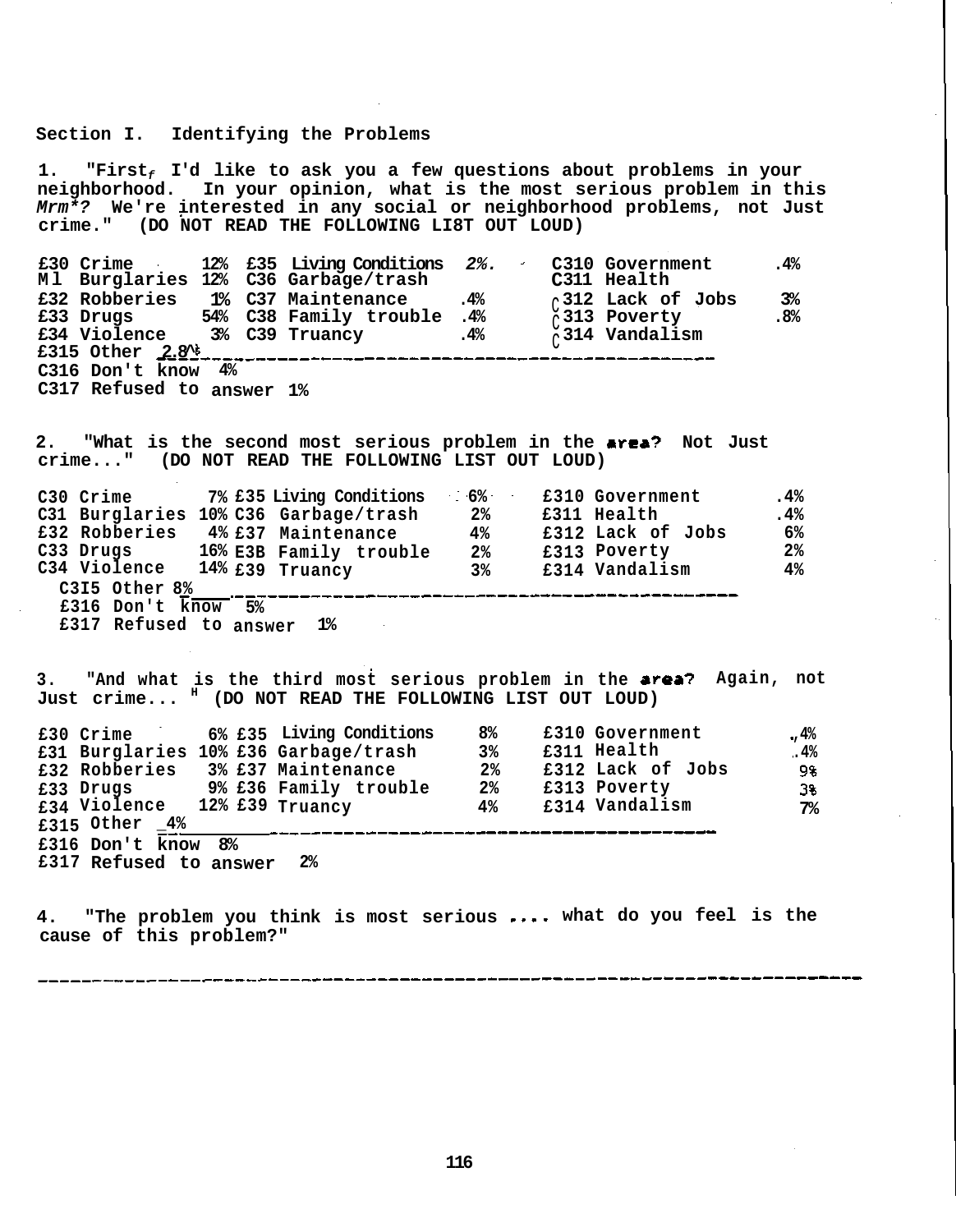**5. "How would you rate this problem on a scale of 0 to 9, where 9 is a very serious problem and 0 is no problem at all?" (Circle the answer)**

o .4% 12% a\_2i\_\_i\_\_13L\_5-2a\_\_S\_4!—ZJSSL-.6JJ£\_\_2-56%

**6. "What about the problem of people breaking into apartments and stealing things? How would you rate the problem of break-ins on the same scale from 0 to 9?"**

> $0.48$   $1 - 68$   $2.68$  **3**  $18$   $4.58$  **5**  $108$  **6**  $128$  **7**  $28$  **8 108** 2 22% No problem <**All and the serious problem** serious problem

**7. "What about the problem of violent crimes such as mugging and assault? How would** you **rate the problem of hold-ups on the street, people being threatened or beaten up, or anything of that sort in this neighborhood?"**

> **0\_4%\_\_l\_4% 2\_6%\_ 3\_\_6J\_\_4\_3% 5\_10%\_\_6\_\_73\_\_7\_.7.%\_ 8\_14%\_\_S 32%** No problem <  $\overline{\phantom{a}}$  Serious problem

**8. "What about the problem of drugs? How would you rate the problems with drugs in this neighborhood?"**  $\mathcal{L}_{\mathbf{q}}$ 

 $0_1$ <sup>2</sup> $\underline{8}$   $1_2$   $\underline{3}$   $\underline{8}$   $2_2$   $\underline{8}$   $3_2$   $2_2$   $4_2$   $2_2$   $5_2$   $2_2$   $6_4$   $2_4$   $7.4$   $4_2$   $\underline{8}$   $\underline{9}$   $\underline{9}$   $63$ No problem < **Serious No problem** < Serious problem < Serious problem

**9. "Overal1, what would** you **say is the most serious crime problem in your neighborhood?"**

| C30 Burglary or break-ins | 13% |
|---------------------------|-----|
| E31 Robbery or mugging    | 4%  |
| C32 Drugs                 | 69% |
| C33 Vandalism             | 2.8 |
| C34 Other                 | 2.8 |
| C35 Don't know            | 4%  |
| E36 Refused to answer     | 2.8 |

**Section 11**. **Concerns** of **residents**

"Now **I'd** like to ask you a couple of questions about how worried you personally &re about crime in your neighborhood."

10. "How worried are you about your home being broken into or entered illegally when no one is at home? Mould you say you are very worried, somewhat worried, just a little worried, or not at all worried?"

 $\sim$   $\sim$ 

| C30             | Very worried          | 44%             |
|-----------------|-----------------------|-----------------|
| C <sub>31</sub> | Somewhat worried      | 18%             |
| C <sub>32</sub> | Just a little worried | 18 <sup>8</sup> |
| CD3             | Not at all worried    | 1.3%            |
| £34             | Don't know            | 2.8             |
| C35             | Refused to answer     | 1 %             |
| C <sub>31</sub> | Somewhat worried      | .4%             |
|                 |                       |                 |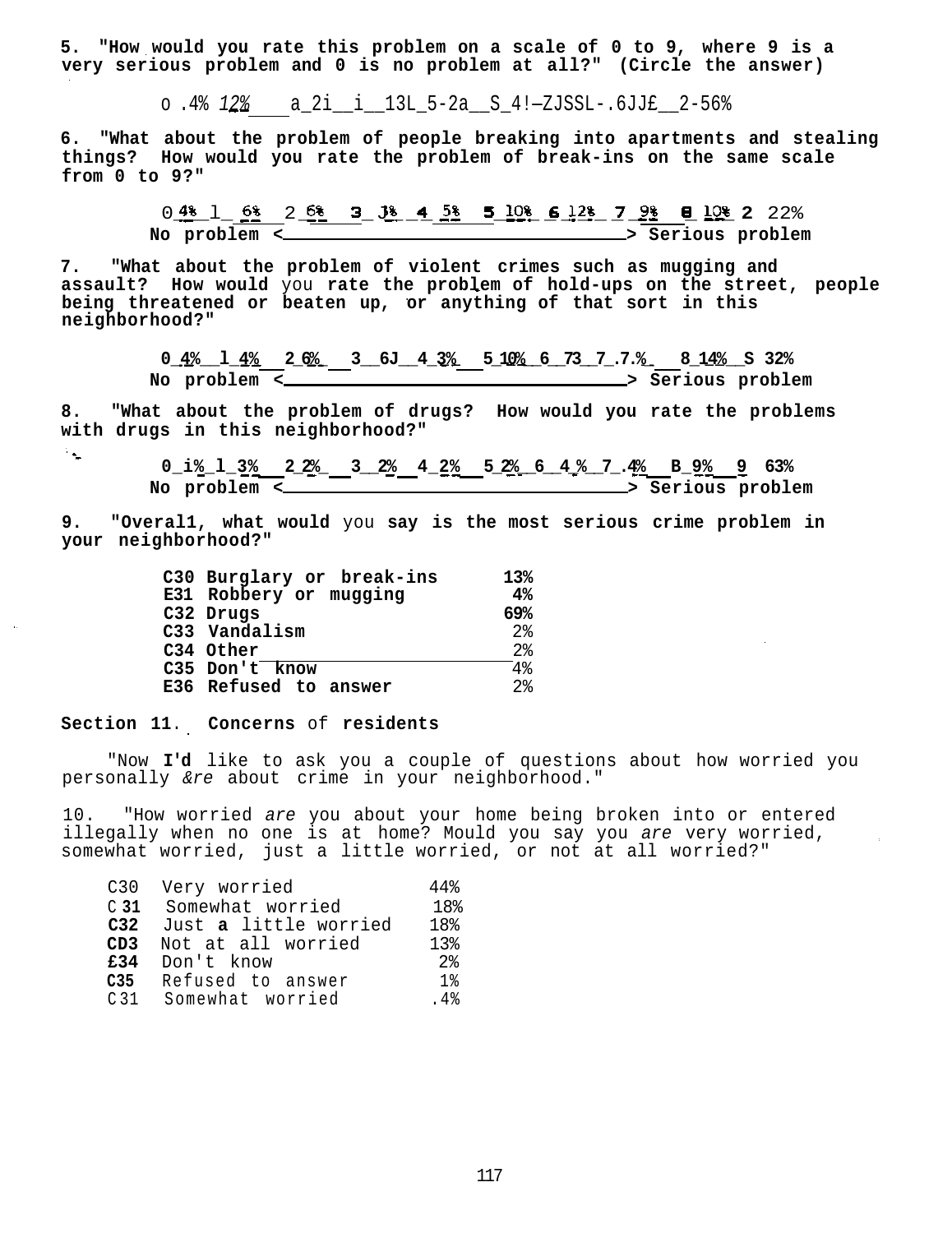11. "How worried are you about yourself or your relatives being held up on the street, threatened, beaten up, or anything of that sort in the neighborhood? Would you say you are very worried, somewhat worried, just a little worried, or not at all worried?"

| E30 Very worried          | 47%    |
|---------------------------|--------|
| C32 Just a little worried | $32$ . |
| C33 Not at all worried    | 17%    |
| [34 Don't know            | 2.8    |
| [J5 Refused to answer     | 2.8    |

12. "How worried are you about violence occurring while you're at home - nearby shooting, violent arguments with friends or relatives, and so forth? Would you say you are very worried, somewhat worried, just a little worried, or not at all worried?"

| [30 Very worried          | 48%             |
|---------------------------|-----------------|
| [31 Somewhat worried      | $26$ .          |
| £32 Just a little worried | 10%             |
| C33 Not at all worried    | 11 <sub>8</sub> |
| E34 Don't know            | 2.8             |
| [35 Refused to answer     | 2.8             |

13. "How worried are you about your children or the children of friends getting involved with drugs in your neighborhood? Would you say you are very worried, somewhat worried, just a little worried, or not at all worried?"

| 13.8 |
|------|
| ୍ଧ   |
| 18%  |
| 2.8  |
| 2.8  |
|      |

Section III. Exposure to Crime

"These next few questions wil1 be about things that have happened to you or members of this household in the last year in your community. We're not interested in crimes that were committed outside your neighborhood. Now I'd like you to think back to June 1987, about a year ago."

14. "Since June 1987, has anyone damaged or defaced the building where you live in this community, for example, by writing on the walls, breaking windows, setting fires or anything like that?"

> **C30 No 42% CM Yes 44% "How many time s did this happen?" C32 Don't know 13% £33 Refused to answer 1%**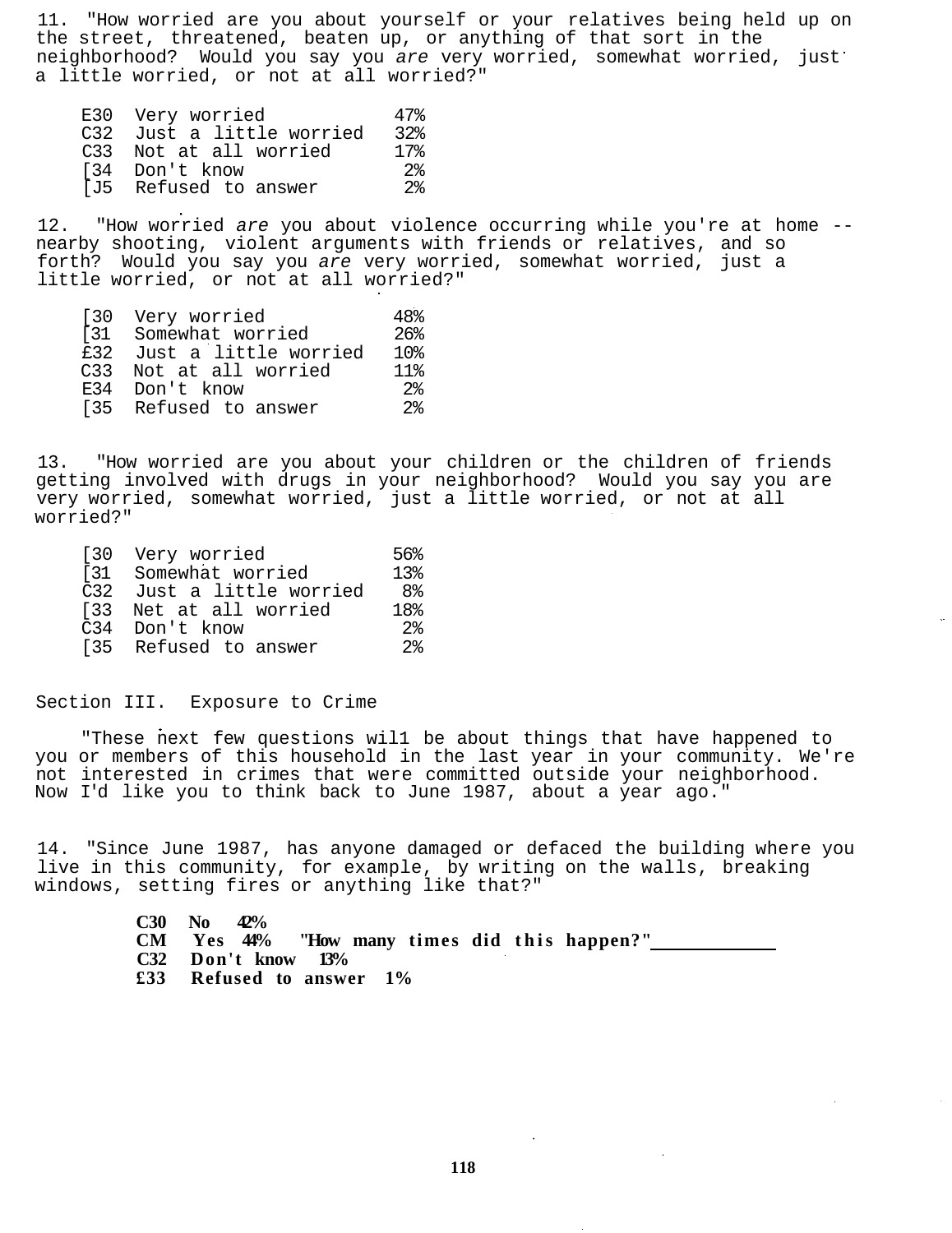**1 5. "Since June 1987, has Anyone broken into or somehow illegally gotten into your home?"**

> **C DO No 72% C 31 Yes 21% "How many times did this happen?" C32 Don't know 3% £ 33 Refused to answer 1%**

**16. "Since June 1987, has anyone stolen anything from you or someone in ytools, money, a purse or wallet?"**

> **C30 No 67% C31 Yes 25% "How many times did this happen?" C 32 Don't know 3% C 33 Refused to answer 1%**

**1 7. "Since June 1987 in your neighborhood, has anyone taken money or other belongings from you or from other members of your household by force? For example, did someone use a gun or knife, or in any other way** force one of you to give them something that did not belong to them?"

> **C30 No 82% C31 Yes 9% "How many times did this happen?" C 32 Don't know 5%**

**I B. "Since June 1987, has anyone used violence against you or members of your household in an argument or quarrel, or in any other way attacked or assaulted one of you in your neighborhood?"**

> **C30 No 71% C31 Yes 21% "How many times did this happen?" C 32 Don't know 3% C 33 Refused to answer 2%**

**1 9. "Since June 19B7 in your neighborhood, has anyone tried to sell you or members of your family drugs?"**

> **C30 No 52% C31 Yes 40% "How many times did this happen?" C 32 Don't know 4% C33 Refused to answer 2%**

**20. "Since June 1987 in your neighborhood, has anyone tried to get you or members of your family to help them sell drugs?"**

> **M O No 78%** C31 Yes 15% - How many times did this happen?" \_\_\_\_\_\_\_\_\_\_ **C32 Don't know 3% C33 Refused to answer 2%**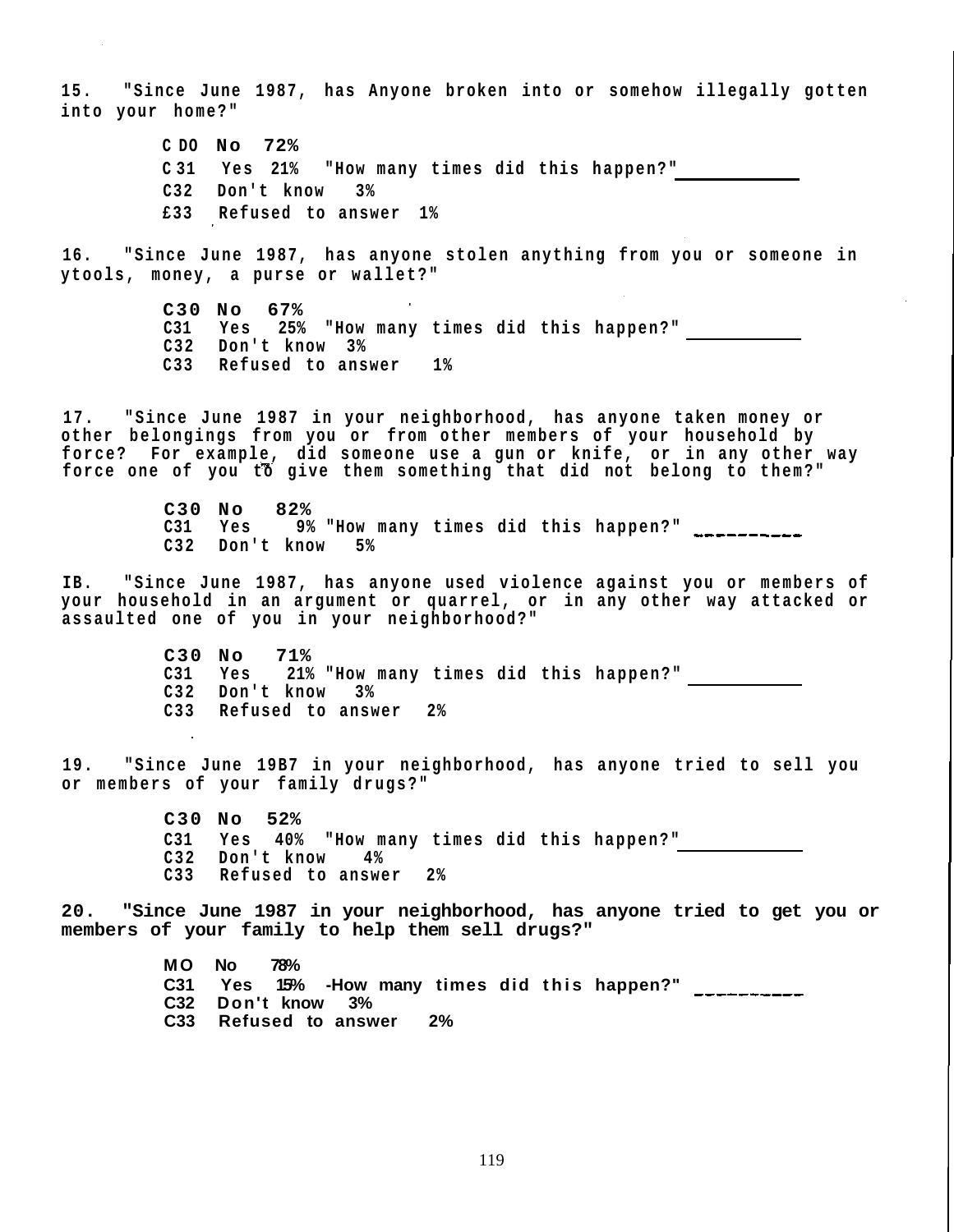**IF RESPONDENT WAS NOT A VICTIM OF ANY CRIME, SKIP TO QUESTION 24.**

**21. "We've talked about several crimes. Let me ask you a few questions about the most recent of these incidents. Which of these crimes happened •ost recently?" £30 Don't know 17% £31 Refused to answer 3% 22. "Were the police informed or did they find out about this crime in any way?" 25% C30 No, the police were not informed 25% [31 yes, the police were informed (SKIP TO QUESTION 24) 14% [32 Don't know 23. "What was the reason this incident was not reported to the police? Was it because you felt there was no need to call, didn't think the police could do anything, didn't think the police would do anything, or was there some other reason? 6% C30 No need to cal1 the police (Property recovered, unimportant matter, private or personal matter) 14% £31 Police couldn't do anything (No proof, no way to identify offender, difficult to recover property, unwilling to press charges) 2% C32 Police wouldn't do anything (Police wouldn't want to be bothered, or would think unimportant; police would be ineffective, inefficient or insensitive) 3% C33 Fear of retaliation from offender 6% £34 Any other reason 13% £35 Don't know 2% £36 Refused to answer 24. "Suppose your apartment were broken into while you weren't at home. If your neighbors saw the burglar break in, what do you think they would do?" (DO NOT READ LIST; MARK ALL THAT APPLY.) They would call the police 44% £ 30 They would call someone else (RECORD WHO) 2% £ 31 They would try to stop the crime themselves 1% E 32 They would watch the crime and investigate 6% E 33 5% 34 They wouldn't know what to do £ They would ignore it 22% E 35 Other (RECORD ANSWER) 3% £ 36 Don't know 10% E 37**

**1% E 38 Refused to answer**

 $\mathcal{O}(\mathcal{O}(\log n))$  . As  $\mathcal{O}(\mathcal{O})$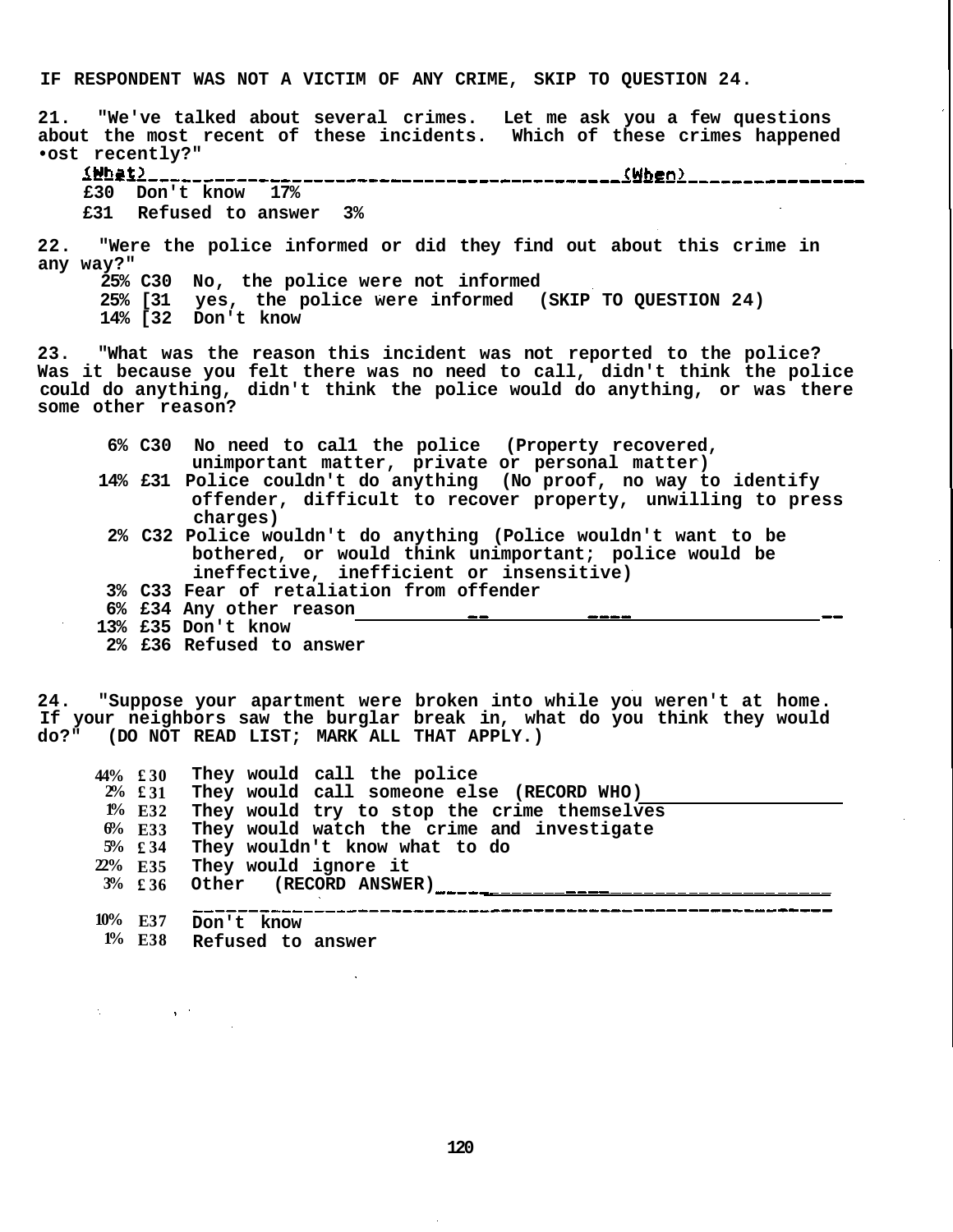**25. "Suppose you were robbed or assaulted somewhere on the street in your neighborhood. If your neighbors saw the attack, what do you think they would do?"**

**46% C30 They would call the police .4% C31 They would call someone else (RECORD WHO) 7% C32 They would try to stop the crime themselves 6% C33 They would watch the crime and investigate 6% [34 They wouldn't know what to do 20% C35 They would ignore it 2% C36 Other (RECORD ANSWER) 7% C37 Don't know 1% C38 Refused to answer**

**26. "In the last year have you done any of the following to avoid trouble or protect yourself against crime in this neighborhood? Have you -.-?" (READ THE LIST AND CHECK ALL THAT APPLY)**

**Avoided taking the bus 2% C 30 Stayed in your home in the evening and night 48%** *t* **31 Arranged to have someone go with you in the neighborhood Had a neighbor pick up your mail while you were away Had a neighbor watch your home while you were away 8% c 34 Engraved identification on your valuables 2% c 35 Bought additional insurance Secured your home by adding locks, nailing windows shut or putting timers on lights Kept a dog 2% C38 Kept a gun or weapon in your home 8%** [ **39 Taken a course in self defense .8'\* £ 310**  $2\%$  C311 Joined a neighborhood Crime Watch **Done something else to avoid crime or protect yourself 4% c 312 against crime in your neighborhood (ASK WHAT?) 6% 2% 2% c 37 C c t 36 32 33**

**27. "Is there anywhere in your neighborhood that you avoid because of crime problems or other trouble?**

**42% C30 No 45% C31 Yes - ASK WHERE? 6% C32 Don't know 2% C33 Refused to answer**

**IF RESPONDENT ANSWERS 'NO,' SKIP TO QUESTION 30.**

**28. "Do you avoid this area during the day?**

**27% C30 No 34% C31 Yes 4% C32 Don't know 2% C33 Refused to answer**

 $\mathbf{v}_\mathrm{c}$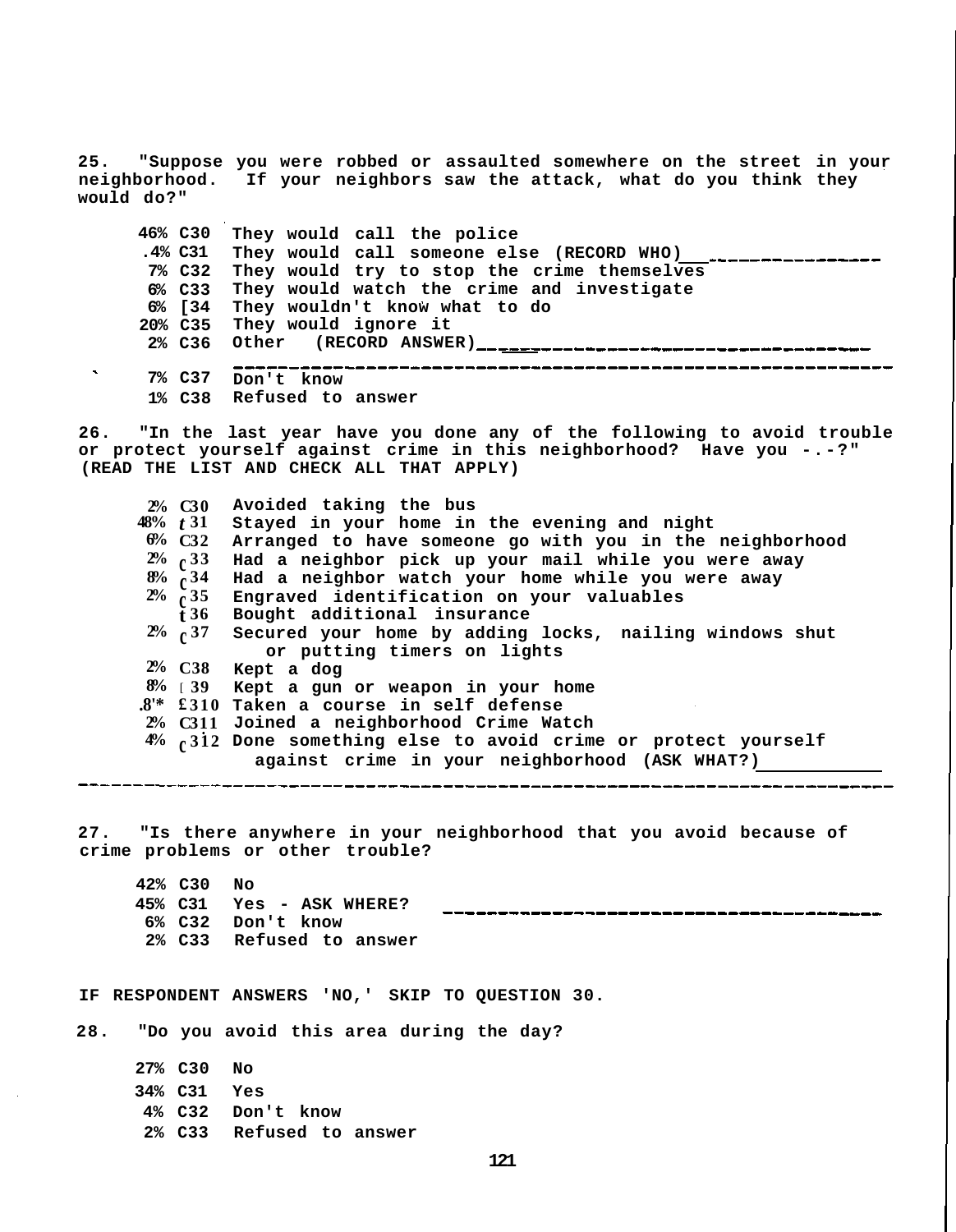**29. "What about at night?"**

**14% C30 No 50% C31 Yes 4% C32 Don't know 2% C33 Refused to answer**

**"In every neighborhood, there are some people who cause trouble for the other residents. They may have loud parties, leave trash around the Aresif bother people as they walk down the street, or even commit crimes such as selling drugs. I'd like to ask you a few questions about the people who make trouble in this neighborhood. We don't need to know their names but we would like to know a little about them."**

**30. "In your estimate, do most of the people who cause trouble in your neighborhood live in these apartments, or do most of them live elsewhere?"**

**26% C 30 50% C 31 4% E 32 There Are no troublemakers (60 TO QUESTION 35) 14% C 33 Don't know where they live (GO TO QUESTION 35) 2% c 34 Refused to answer (GO TO QUESTION 35) Most live in this neighborhood Most live somewhere else (60 TO QUESTION 32)**

**31. "Is there any particular part of this neighborhood where these troublemakers 1ive?"**

**25% C30 No, they live all over. 20% C31 Yes -- ASK WHERE? 18% C32 Don't know where they live 4% C33 Refused to answer**

**32. "Is there any other particular place — say one particular apartment complex or housing development where these troublemakers come from?"**

**32% C30 No, they live all over. 18% C31 Yes -- ASK WHERE? 34% C32 Don't know where they live 3% C33 Refused to answer**

**33. "We're interested in knowing how old these troublemakers are. Are they mostly ... (READ LIST 0 - 3>?"**

**6% [30 Under 14 years of age, 28% C31 between 14 and 17 years old, 30% C32 between 18 and 24 years old, 6% £33 or older than 25? 15% C34 Don't know 2% £35 Refused to answer**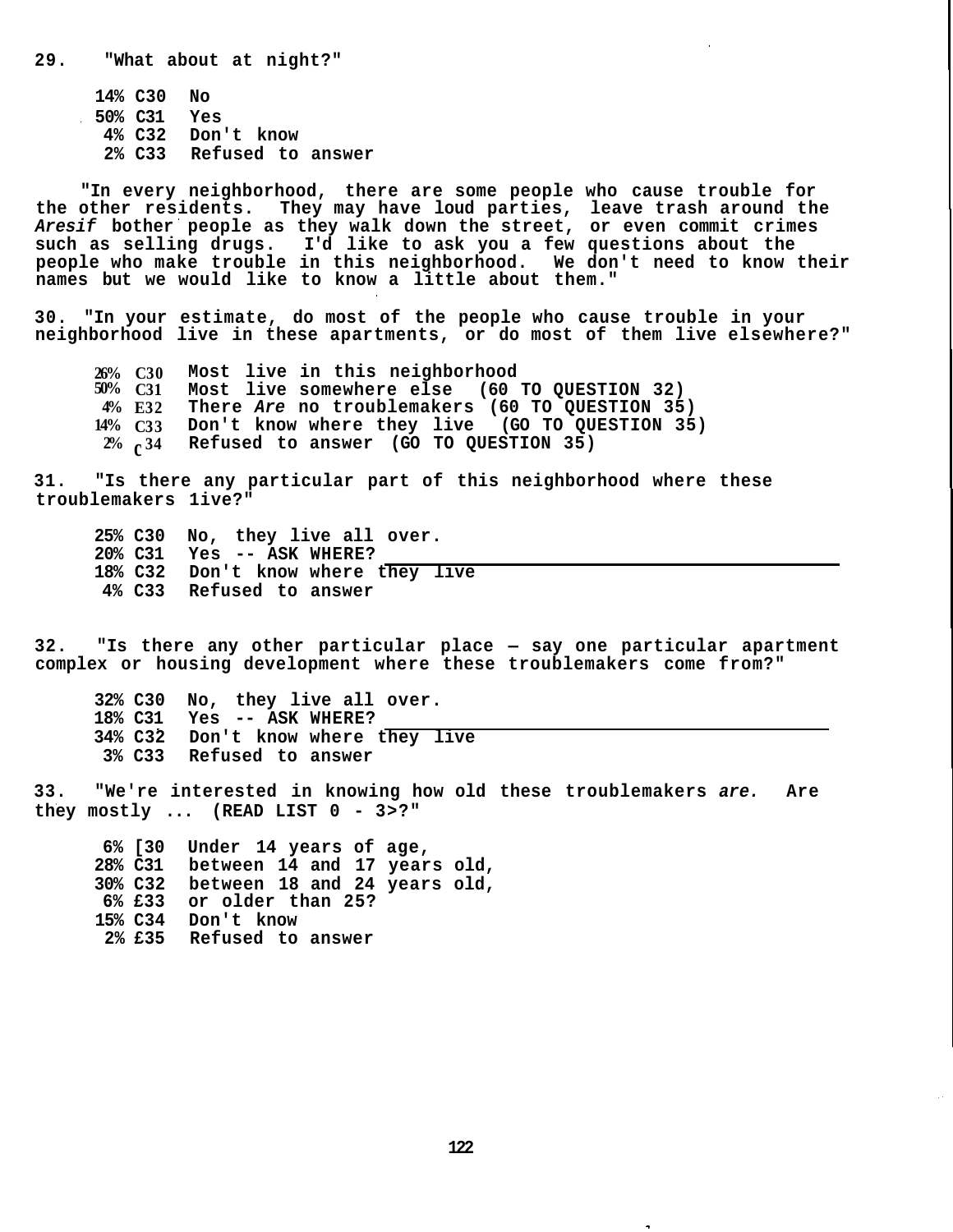**34. "Is there a regular place in thim neighborhood where these people tend to 'hang out'?" 26% MO Nop there's no regular place** Yes, ASK "Where?" **14% M2 Don't know** Refused to answer **35. "How visible do you feel that drug dealing and other crimes mre in this neighborhood?" 51% MO Very visible 15% Ml Somewhat visible 16% M2 Hidden from the view of most people 11% M3 Don't know 3% M4 Refused to answer 36. "Do you know of anyone in this neighborhood who has been bullied into having their apartment used for selling drugs?" 85% M O No 8% Ml Yes (ASK TO DESCRIBE SITUATION) 2% £33 Refused to answer 37. Would you say that you and your neighbors have a lot of control, some control, or no control over what goes on in your neighborhood? (CHECK ONE) \_11\_%\_ 0 A lot of control \_2p%\_ 1 Some control I24%\_ 2 Little control \_38%.\_ 3 No control at all 38. "Are you usually at home during the daytime hours?" 26% E30 No 67% C31 Yes 2% M2 Don't know 1% M3 Refused to answer 39. "Are you usually at home during the evening hours (6 p.m. to later)?" 9% MO No 84% M I Yes 1% M2 Don't know 2% M3 Refused to answer 40. "Do you have a telephone?" 63% £30<sup>N</sup> <sup>o</sup> 32% C31 Yes**

**1\* C32 Refused to answer**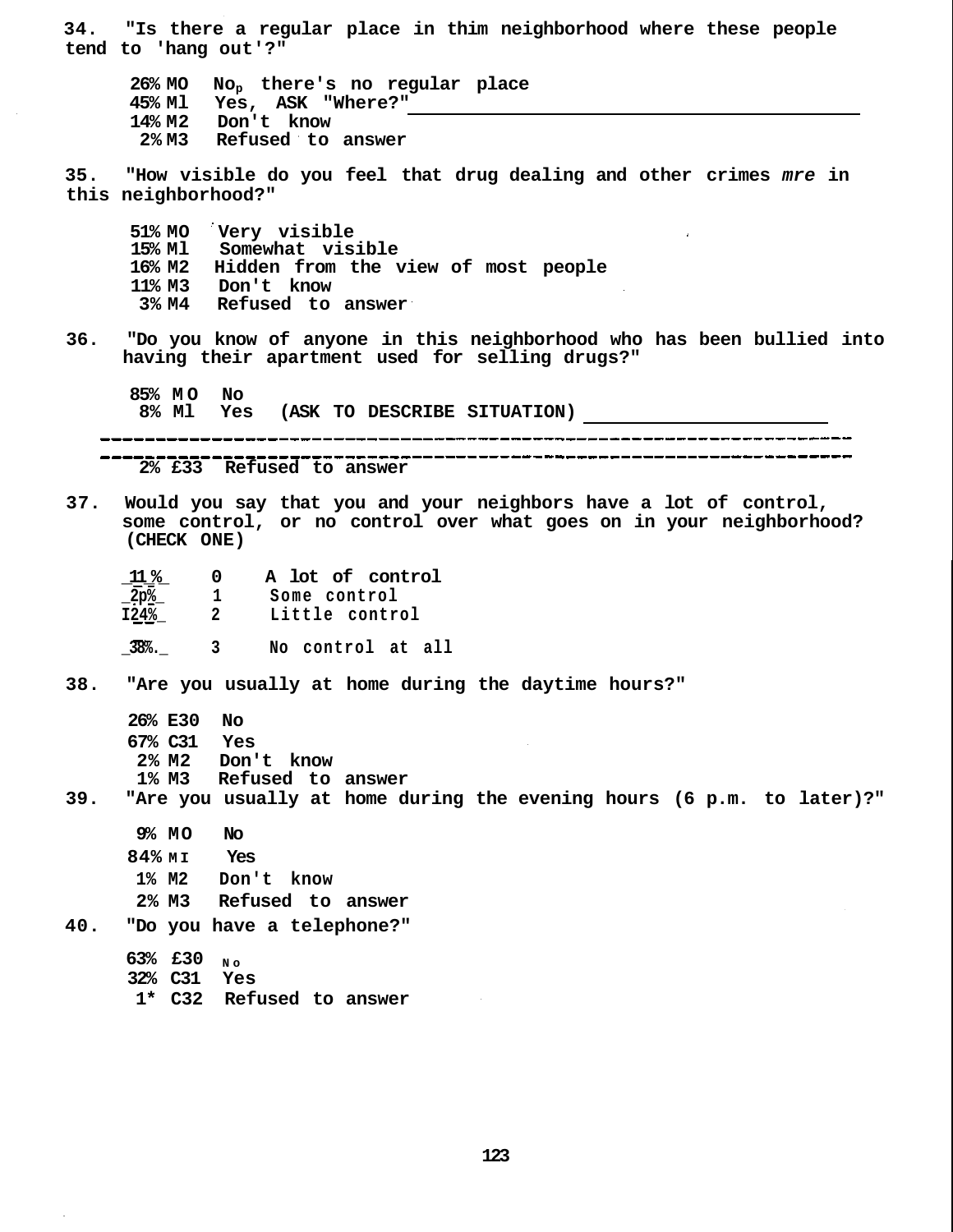**Section IV. Attitudes about Police and other Government Agencies**

**"Now I'd like to ask you a couple of questions about how you feel about police services and the services of other government agencies. Your answers Mrs important, because we can't improve our services unless people tell us what they really think."**

**41. "Are you satisfied or dissatisfied with police activities in this neighborhood?"**

**If satisfied, ask "Is that ...?" 42% C30 Very satisfied 28% C31 Moderately satisfied, or 16% C32 Slightly satisfied**

**If dissatisfied, ask "Is that ...?" 1% C33 Slightly dissatisfied 3% C34 Moderately dissatisfied, or 4% C35 Very dissatisfied 1% E36 Don't know 1% C37 Refused to answer**

**42. "When you last call the police?**

**25% C30 Within the last month 26% C31 Within the last year 13% E32 More than a year ago 16% C33 Never -- SKIP TO 48 10% C34 Don't know 2% C35 Refused to answer**

**43. "Why did you last call the police — was it for an emergency, a crime being committed, to report suspicious activity, or another reason?"**

**16% C30 Emergency 17% C31 Crime being committed 12% C32 Suspicious activity 21% C33 Other reason 9% C34 Don't know 3% C35 Refused to answer**

**44. "Did the police come when they were called?"**

**7% C30 No 64% C 31 Yes 4% C32 Don't know 3% [33 Refused to answer**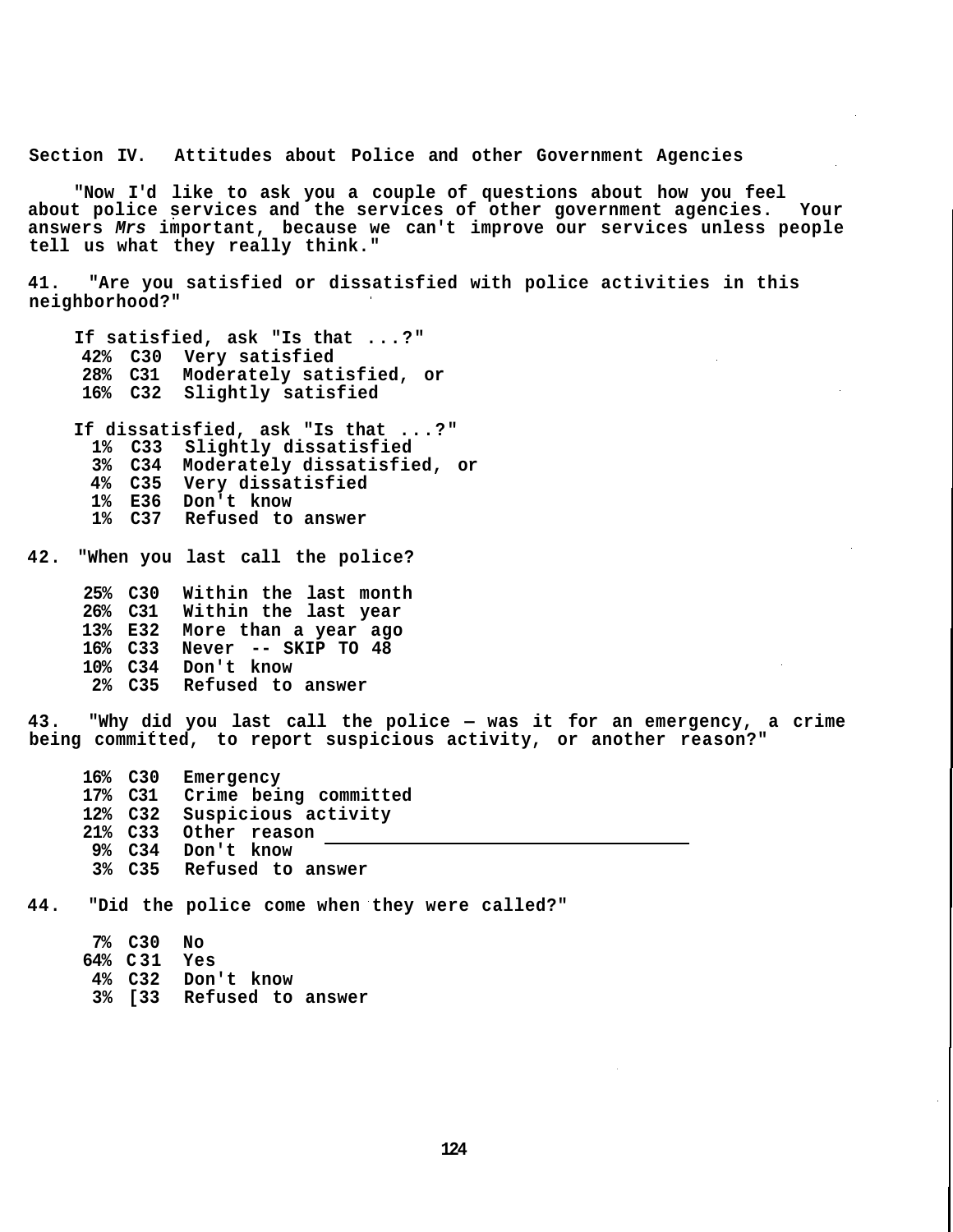**45, "How often do you talk to a police officer — either through casual contact on the street in your neighborhood or when the police mre on call for a crime? Would you say...(Read the following list 0 - 2)?"**

**33% £30 . At least once a month 18% £31 14% £32 Less than once a year 10% E33 Never 7% £34 Don't know 2% £35 Refused to answer Several times a year**

**46. "How often do you see the police in your neighborhood — either on patrol Con foot or in cars) or when they are on call for a crime? Would you say...(Read the following list 0 - 2)?"**

**48% £ 30 At least once a month 20% E 31 2% E 32 Less than once a year .8% E 33 3% E 34 Don't know 2% £ 35 Refused to answer Several times a year Never**

**47. "How often do the police treat citizens in your neighborhood with respect? Would you say they treat people with respect ...(Read 0 - 3)?'**

**44% £30 Almost all the time 15% £ 31 Usually 15% £ 32 Sometimes 2% E 33 Hardly ever 6% £ 34 Don't know 2% E 35 Refused to answer**

**48. "Do the police enforce the laws in your neighborhood? Would you say they enforce the law ...(Read 0-3)?"**

**46% £ 30 Almost al** *I* **the time 21% £ 31 Usually 14% E 32 Sometimes 6% £ 33 Hardly ever 6% E 34 Don't know 2% £35 Refused to answer**

**49. "Are you satisfied or dissatisfied with the way the Housing Authority runs your neighborhood?"**

- **If satisfied, ask "Is that ...?"**
	- **17% C30 Very satisfied**
	- **23% til Noderately satisfied, or**
	- **£32 Slightly satisfied**

**If dissatisfied, ask "Is that ...?"**

**6% £33 Slightly dissatisfied**

- **Moderately dissatisfied, or E 34 6%**
- **Very dissatisfied £ 35 25%**
- **Don't know E 36 4%**

**Refused to answer E 35**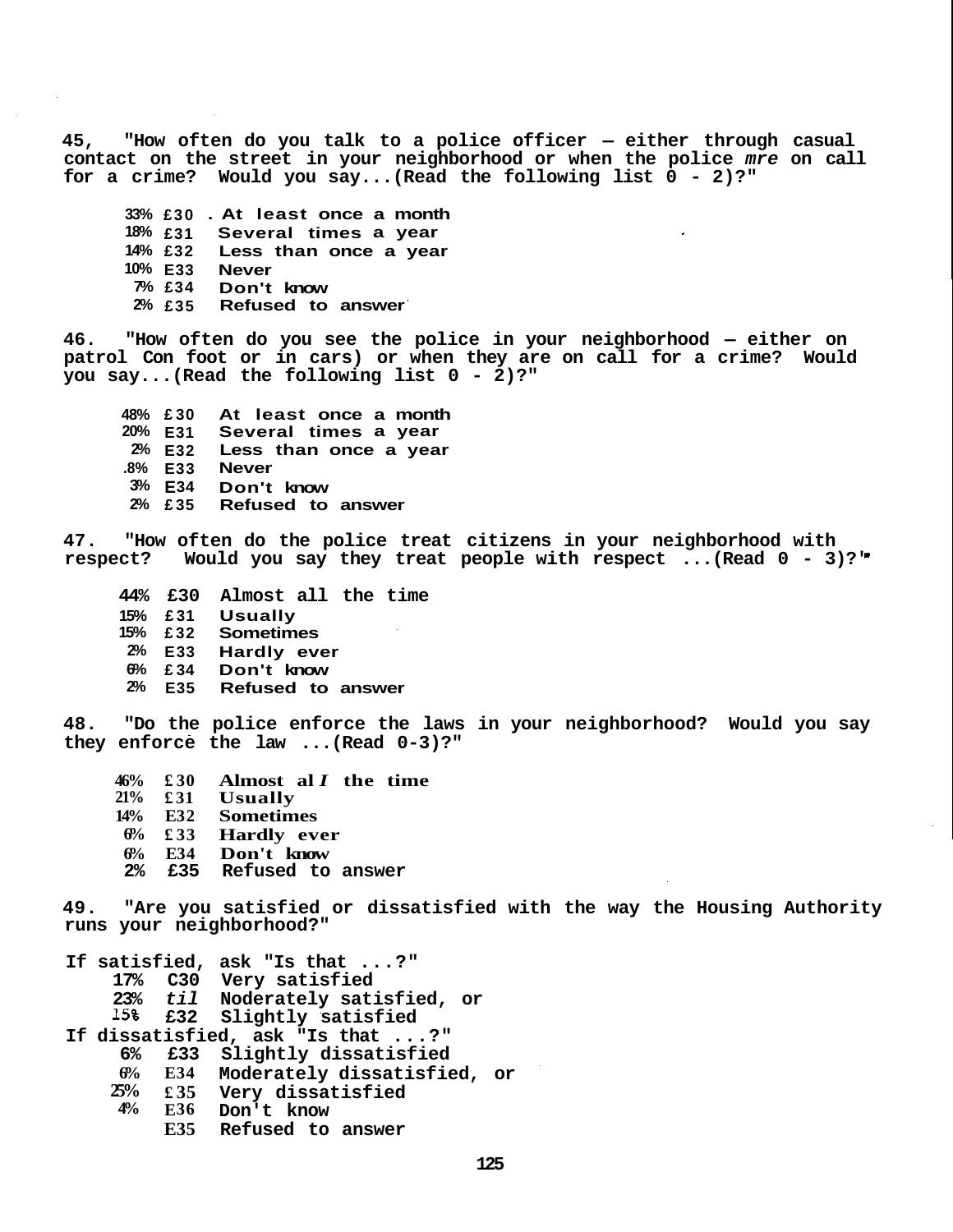**50. "How frequently do you call the housing authority management?"**

**28% C30 Once a month or more 23% C 31 Several times a year 17%** c **32 19%** c **33 5%** c **34 2%** c **35 Less than once a year Never Don't know Refused to answer**

**51. "What is the most usual reason you call the management -- would it be to report needed repairs, to report suspicious activity, to complain about conditions, or another reason?**

**To report needed repairs 67% C 30 Suspicious activity** 13% c<sup>31</sup> suspicious accivity<br>13% c<sup>32</sup> To complain about conditions **Other reason 7%** [ **33 Don't know 4%** I **34 3% 31** c **32**

**52. "How often does the management make repairs or improve conditions when they are reported?"**

**30% C30 Always 19% t 31 32% C 32 11%** I **33 Never 2%** t **34 Don't know 2%** z **35 Refused to answer Usually Sometimes**

**53. How often does the management treat citizens in your neighborhood with respect? Would you say ...(Read the list 0 - 3)?"**

**43% the time C30 Almost all 21% C31 16% C32 6% C33 Never 9% C34 Don't know 2% C35 Refused to answer Usually Sometimes**

**54. "Does the management enforce the leases and rules in your neighborhood? Would you say ... (Read the list 0 - 3)?"**

**37% C 30 Almost all the ti 16% C 31 15% 32 Sometimes 14%** c **10%** c **34 Don't know 2%** c **35 Refused to answer** c **33 Hardly ever Usually**